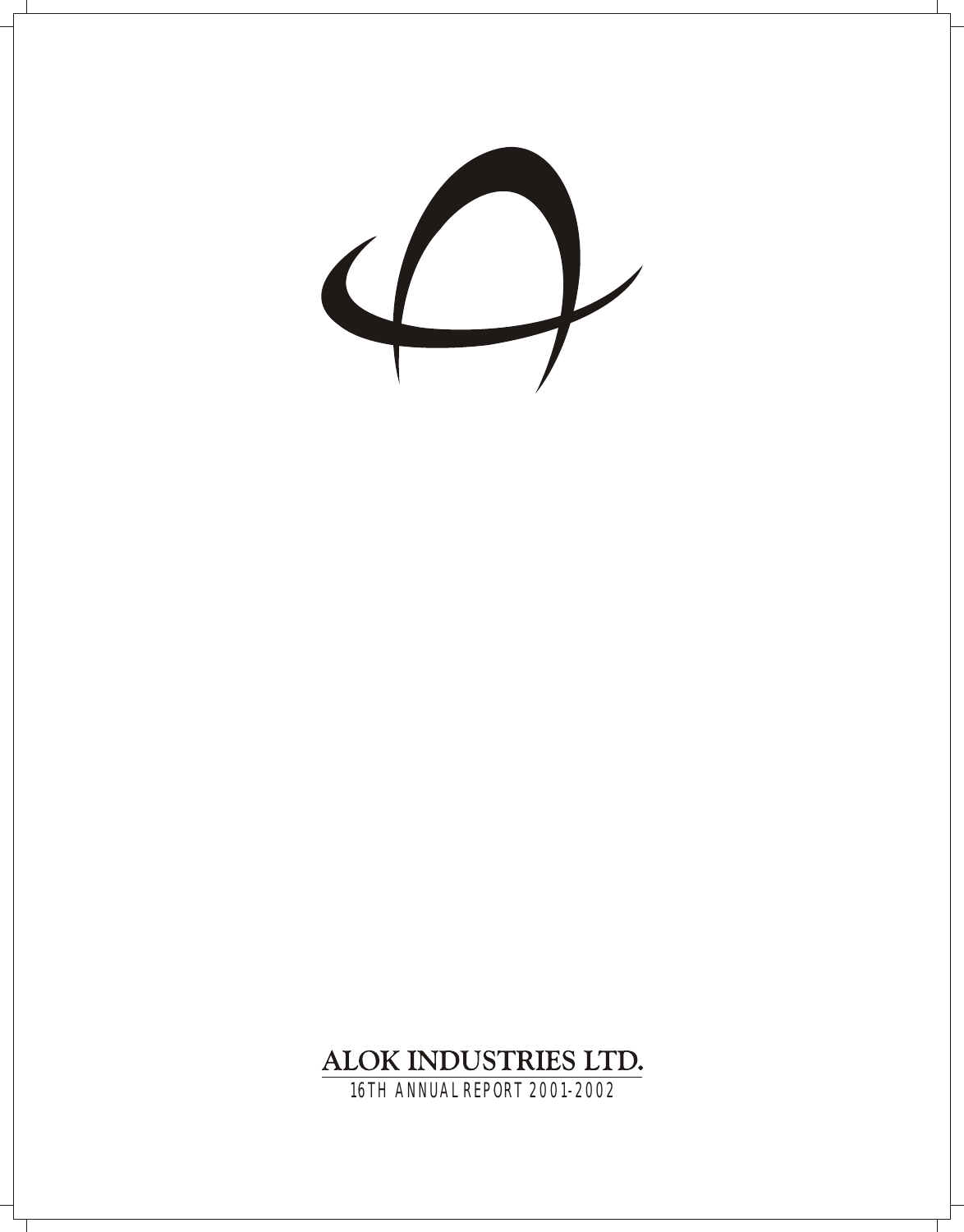

# **CORPORATE OBJECTIVE**

- $\bullet$  To ensure total customer satisfaction
- To be a global textile enterprise
- To attain leadership in all facets of operation and meet global standards of cost, quality and pricing
- To constantly provide opportunities and create values for all the employees and society at large
- . To maximise profit and shareholders wealth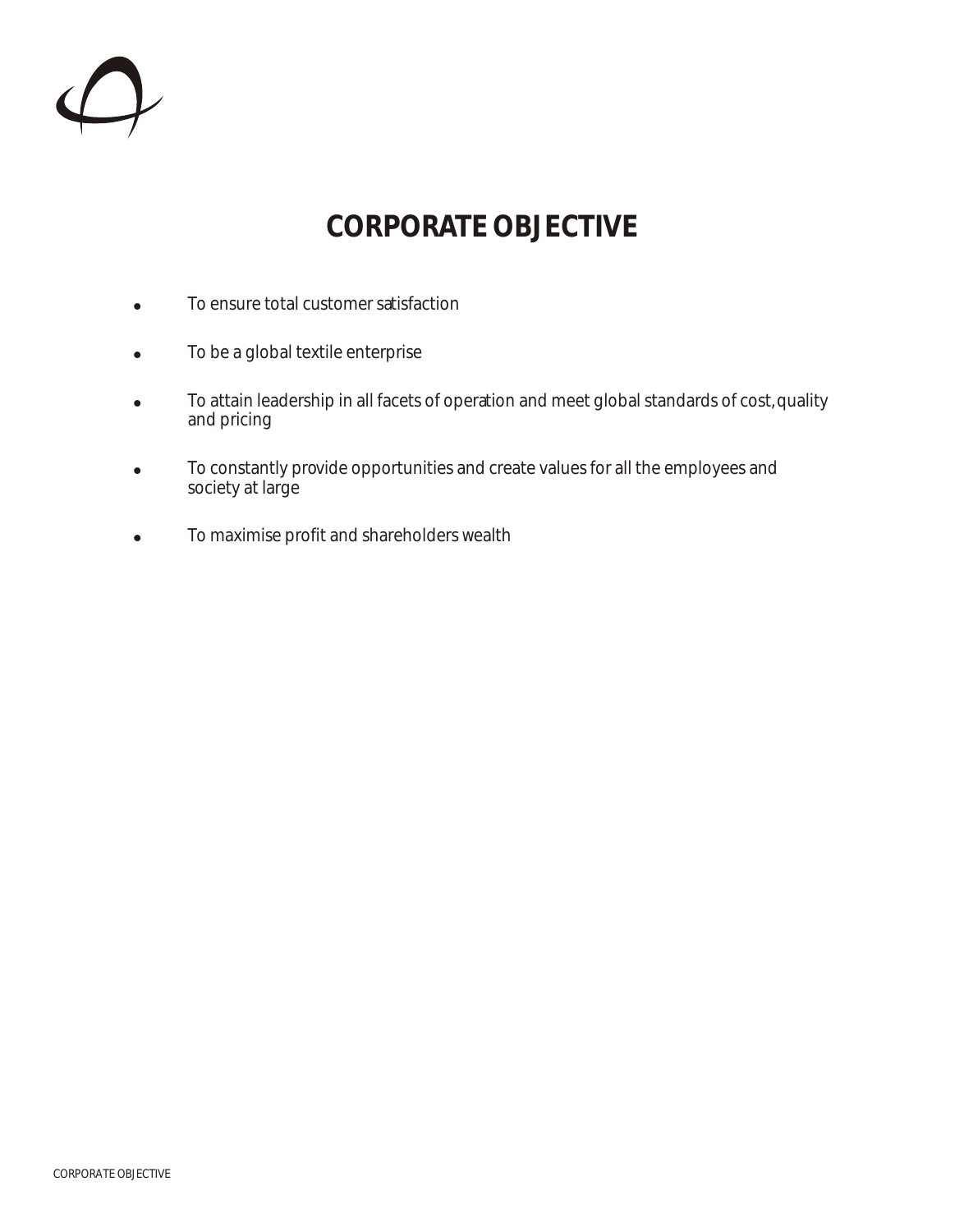

# **QUEST FOR EXCELLENCE**

*We are a professionally managed Company, catering to the needs of the Global Garment Industry.*

*We have modern state-of-the-art facilities for Weaving, Knitting, Processing, Yarn and Embroidery providing a total solution to the Global Garment Industry.*

*With more than a decade of dedicated involvement with the Gament Industry, our core competency lies in assuring garment manufacturers of quality, consistency and dependable delivery schedules at Internationally competitive prices.*

*We draw strength from our ability to make fabrics based on customer specifications.*

*We constantly create value and attain Global Benchmarks in every facet of our operation.*

*We constantly adapt new technologies and are well equipped to face the challenges in the Post-Gatt Era.*

*We provide Integrated Textile Solutions for Quality, Versatility and Realiability.*

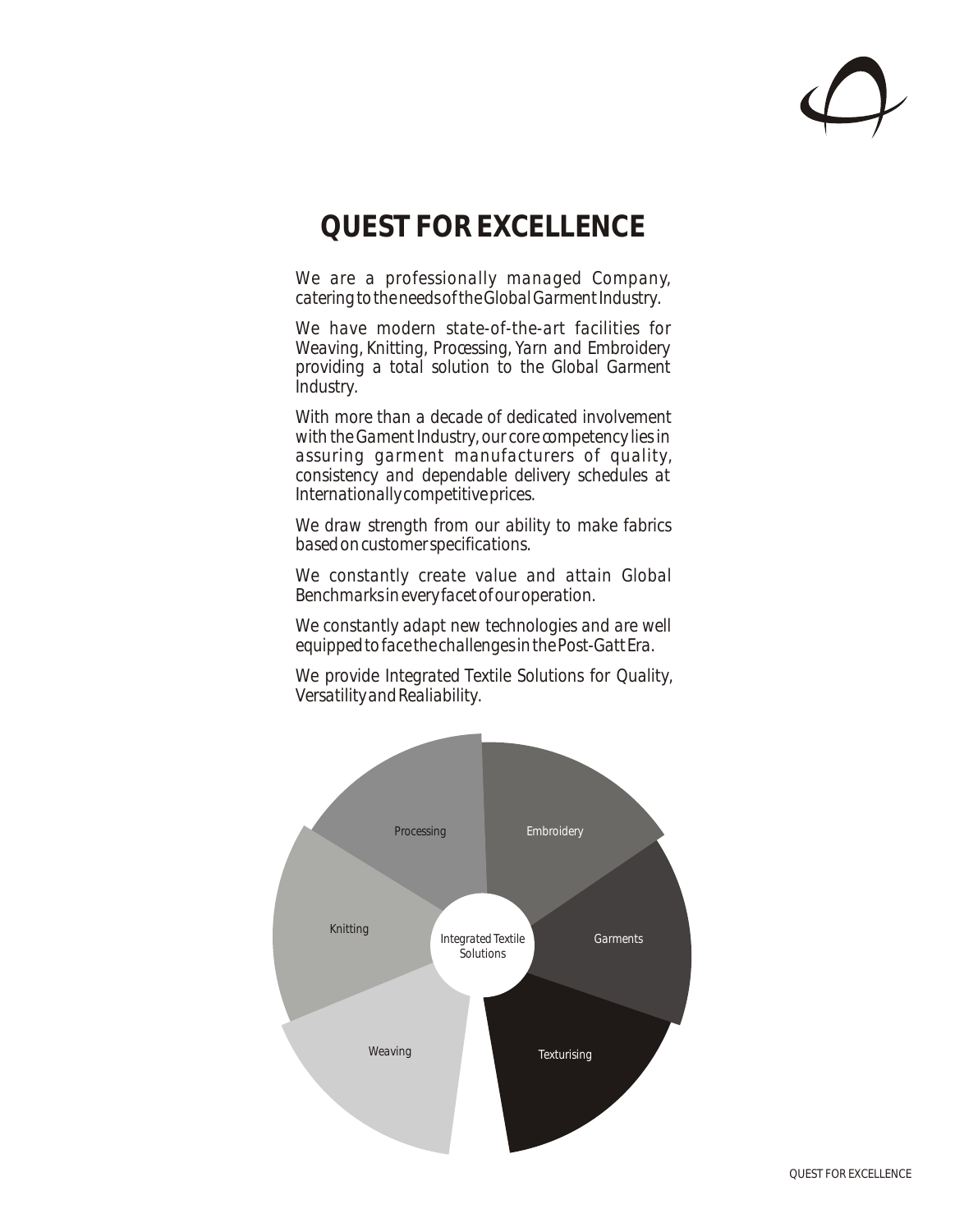

- Board of Directors **2**
- Other Information **3**
- Financial Highlights and Charts **3**
- Management Responsibility Statement **3**
- Management Discussion and Analysis **3**
	- Corporate Governance **3**
- Company Secretary's Responsibility Statement **3**
- Company Secretary S Responsibility Statement<br>Statutory Auditors' Certificate concerning compliance of 3<br>Clause 49 of Listing Agreement 3 Statutory Auditors' Certificate concerning compliance of **3**
	- **Clause 49 of Listing Agreement 3<br>Directors Report 3** 
		- Directors' Report **3**
	- **Solutions**<br> **Solutions**<br> **Solutions**<br> **Solutions**<br> **Solutions**<br> **Solutions** Auditor's Report **3**
		- Balance Sheet **3**
		- Profit and Loss Account **3**
			- Schedules **3**
		- Balance Sheet Abstract **3**
			- Cash Flow Statement **3**
		- Financial Statements as per US GAAP **3**
			- Shareholder's Information **3**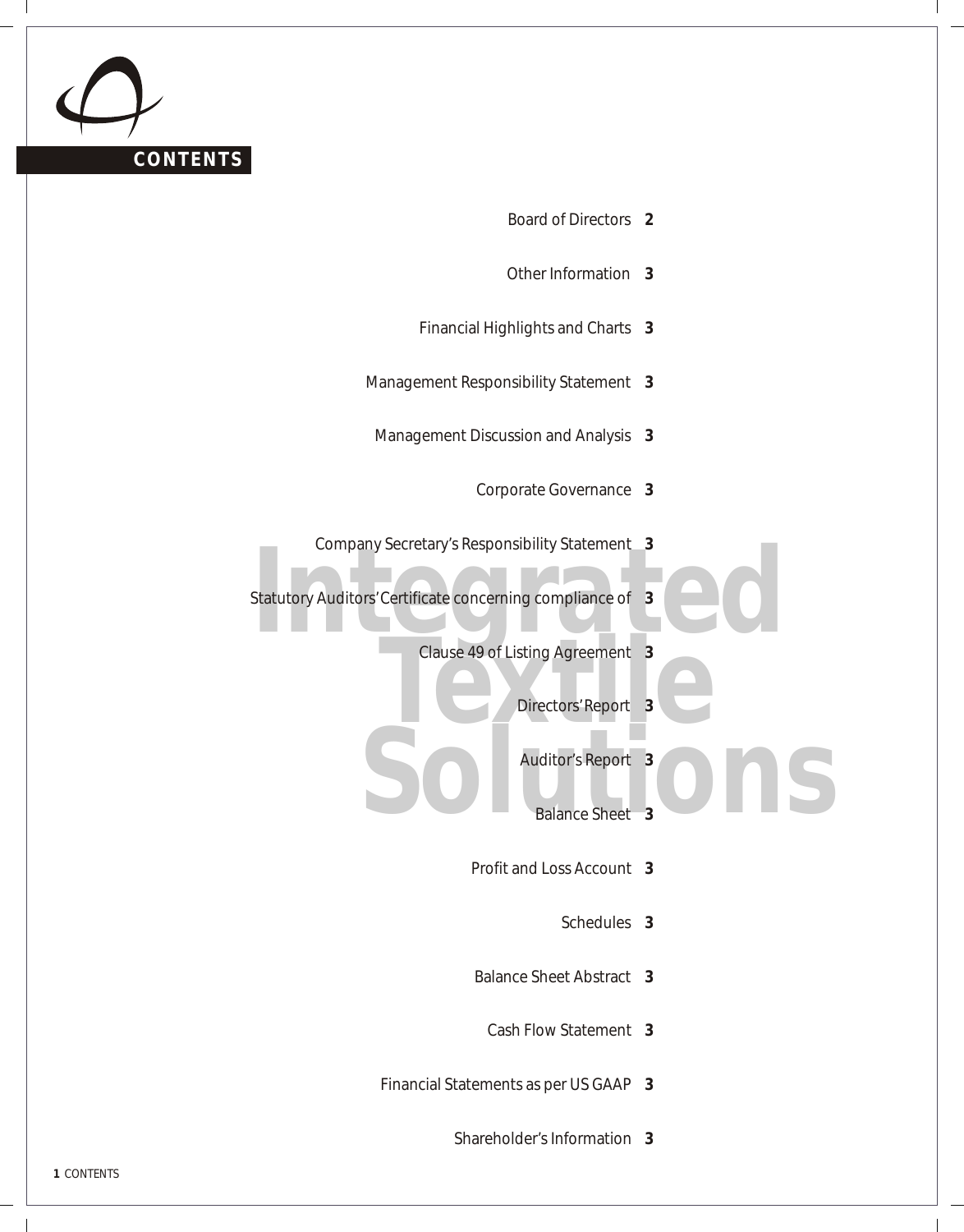

### **BOARD OF DIRECTORS AND OTHER INFORMATION**

**Board of Directors**

Ashok B. Jiwrajka,*Executive Chairman* Dilip B. Jiwrajka,*Managing Director* Surendra B. Jiwrajka, *Executive Director* Chandrakumar Bubna, *Executive Director* Ashok G. Rajani,*Director* K.R. Modi,*Director* Shailesh H. Bathiya,*Director* Naresh Saluja, *IFCI Nominee Director* Dr. Mukhopadhyay T.K. ,*IDBI Nominee Director*

**Bankers**

State Bank of India Punjab National Bank The Karur Vysya Bank Limited The Federal Bank Limited Development Credit Bank Limited Andhra Bank State Bank of Hyderabad Standard Chartered Bank Syndicate Bank The South Indian Bank Limited State Bank of Bikaner & Jaipur Bank of India State Bank of Patiala The Jammu & Kashmir Bank Ltd The Vysya Bank Ltd

**Statutory Auditors** Gandhi & Parekh *Chartered Accountants*

**Internal Auditors** RSM & Co., *Chartered Accountants* Devdhar Joglekar & Srinivasan

*Chartered Accountants* N.T. Jain & Co., *Chartered Accountants*

**Legal Advisors & Solicitors** Kanga & Co.

**Vice President (Legal) & Company Secretary** K.H. Gopal

**Listing**  Stock Exchanges at: Mumbai, Delhi, Ahmedabad, Chennai National Stock Exchange of India Limited

**Share Transfer Agents** Intime Spectrum Registry Limited 260A, Shanti Industrial Estate, Sarojini Naidu Road, Mulund (West), Mumbai 400 080

**ISIN for dematerialisation of shares** INE 270A01011 **ISIN For dematerialisation of FCDs** INE 270A07018 **Website Address :** www.alokind.com **E-mail Address :** info@alokind.com

**Registered Office** B/43, Mittal Tower, Nariman Point, Mumbai 400 021

**Corporate Office** 108, Shah & Nahar (Worli) Industrial Estate, Off Dr. E. Moses Road, Worli Mumbai 400 018

**Delhi Office** 177, Alok House, Sant Nagar, East of Kailash, New Delhi 110 065

**Works** 

- **Weaving** a) Babla Compound, Kalyan Road,
- Bhiwandi Dist. Thane
- b) Survey No.17/5/1, Rakholi, Silvassa, Union Territory of Dadra & Nagar Haveli.

### **Processing**

- a) Plot No.C-16/2, Village Pawane, TTC Industrial Area, MIDC, Navi Mumbai, District: Thane
- b) Survey No.268, Village Balitha, Taluka Pardi, Dist: Valsad State: Gujarat

#### **Knitting**

a) Survey No.17/5/1, Rakholi, Silvassa, Union Territory of Dadra & Nagar Haveli

b) Survey No.521/1, Village Saily, Silvassa, Union Territory of Dadra & Nagar Haveli

### **Yarn**

Survey No.103/2, Rakholi, Silvassa, Union Territory of Dadra & Nagar Haveli

**Texturising** Survey No.521/1, Village Saily, Silvassa, Union Territory of Dadra & Nagar Haveli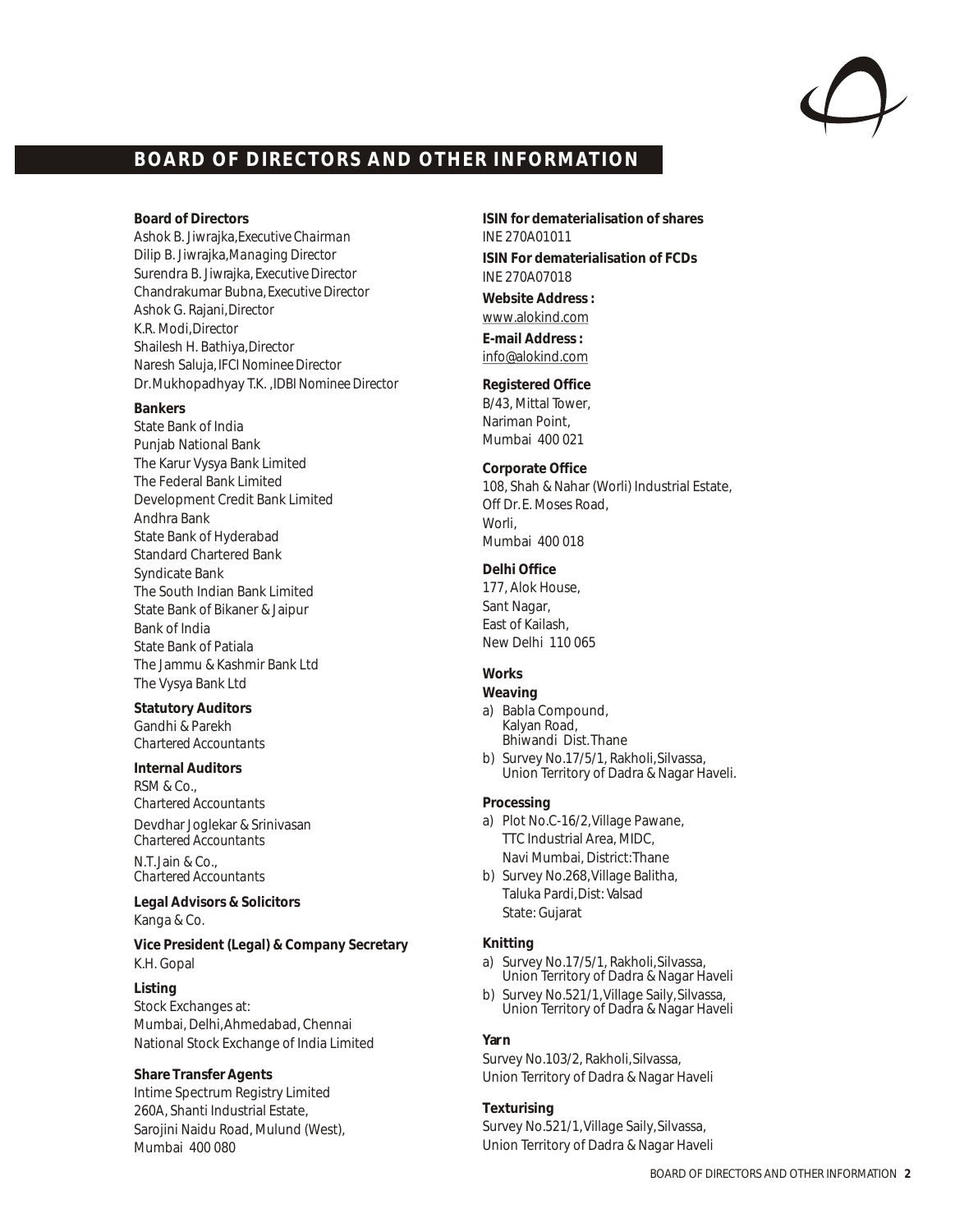

NOTICE is hereby given that the Sixteenth Annual General Meeting of the members of **ALOK INDUSTRIES LIMITED** will be held on Friday, the 27th day of September, 2002 at 11.00 A.M. at **ORT SIMEON SEMINAR CENTRE,** ORT India Building, 68, Worli Hill Road, Worli, Mumbai - 400 018 to transact the following businesses.

#### **ORDINARY BUSINESS**

- 1. To receive, consider and adopt the Balance Sheet as at 31st March, 2002, the Profit & Loss Account for the year ended on that date and the Reports of the Directors and Auditors thereon.
- 2. To declare dividends on Preference and Equity Shares.
- 3. To appoint a Director in place of Shri Shailesh H. Bathiya who retires by rotation and being eligible, offers himself for re-appointment.
- 4. To appoint a Director in place of Shri Ashok B. Jiwrajka who retires by rotation and being eligible, offers himself for re-appointment.
- 5. To appoint a Director in place of Shri Dilip B. Jiwrajka who retires by rotation and being eligible, offers himself for re-appointment.

#### **SPECIAL BUSINESS**

6. To appoint Auditors and to fix their remuneration and for that purpose to pass with or without modification, the following Resolution as a SPECIAL RESOLUTION :

"RESOLVED THAT the Company's Auditors, M/s.Gandhi & Parekh, who retire, but being eligible, offer themselves for re-appointment, be and are hereby re-appointed as Auditors of the Company from the conclusion of this Meeting until the conclusion of the next Annual General Meeting at a remuneration as may be agreed upon between the Board of Directors and M/s. Gandhi & Parekh.

- 7. To consider and if thought fit, to pass, with or without modification(s), the following Resolution as an ORDINARY RESOLUTION : "RESOLVED THAT, the Authorised Share Capital of the Company be increased from Rs.80,00,00,000.00 (Rupees Eighty Crores only) to Rs.120,00,00,000.00 (Rupees One Hundred Twenty Crores only) by creation of 4,00,00,000 (Four Crore) Equity Shares of Rs.10/-each".
- 8. To consider and if thought fit, to pass, with or without modification(s), the following Resolution as an ORDINARY RESOLUTION : "RESOLVED THAT Clause V of the Memorandum of Association of the Company be altered by deletion of the existing Clause V and substitution in place thereof the following clause as Clause V:

"The Authorised Share Capital of the Company shall be Rs.120,00,00,000.00 (Rupees One Hundred Twenty Crores Only) divided into 9,50,00,000 (Nine Crores Fifty Lakh) Equity Shares of Rs.10/- each and 2,50,00,000 (Two Crore Fifty Lakh) Preference Shares of Rs.10/- each and such Preference Shares may be either convertible into equity or non-convertible, cumulative or non-cumulative, redeemable or non-redeemable and may carry such dividend as may be decided by the Board of Directors from time to time with power to increase or reduce or modify the capital and to divide all or any of the shares in the capital of the Company for the time being and to classify and reclassify such shares from the shares of one class into shares of other class or classes and to attach thereto respectively such preferential, deferred, qualified or other special rights, privileges, conditions, or restrictions as may be determined in accordance with the Articles of Association of the Company and to vary, modify or abrogate any such rights, privileges, conditions or restrictions in such manner and by such person as may for the time being be permitted under the provisions of the Articles of Association of the Company or legislative provisions for the time being in force in that behalf."

9. To consider and if thought fit, to pass, with or without modification(s), the following Resolution as a SPECIAL RESOLUTION :

"RESOLVED THAT Article 3 of the Articles of Association be altered by deletion of the existing Article 3 and substitute in place thereof the following Article as Article 3.

"The Authorised Share Capital of the Company shall be Rs.120,00,00,000.00 (Rupees One Hundred Twenty Crores only) divided into 9,50,00,000 (Nine Crore Fifty Lakhs) Equity Shares of Rs.10/- each and 2,50,00,000 ( Two Crore Fifty Lakh) Preference Shares of Rs.10/ each and such Preference Shares may be either convertible into equity or non-convertible, cumulative or non-cumulative, redeemable or non-redeemable and may carry such dividend as may be decided by the Board of Directors from time to time with power to increase or reduce or modify the capital and to divide all or any of the shares in the capital of the Company for the time being and to classify and reclassify such shares from the shares of one class into shares of other class or classes and to attach thereto respectively such preferential, deferred, qualified or other special rights, privileges, conditions, or restrictions as may be determined in accordance with the Articles of Association of the Company and to vary, modify or abrogate any such rights, privileges, conditions or restrictions in such manner and by such person as may for the time being be permitted under the provisions of the Articles of Association of the Company or legislative provisions for the time being in force in that behalf."

10. To consider and, if thought fit, to pass, with or without modifications, the following resolution as SPECIAL RESOLUTION :

"RESOLVED THAT subject to the approval of the Central Government and pursuant to sub-section (1B) of Section 314 the authority be and is hereby accorded to the Board of Directors of the company to appoint Shri Alok Ashok Jiwrajka holding office of profit under the Company, he being a relative of three promoter directors viz. Shri Ashok B. Jiwrajka, Shri Dilip B. Jiwrajka and Shri Surendra B. Jiwrajka, as per the terms and conditions mentioned in a statement and submitted to this meeting.

By Order of the Board

Registered Office: B-43, Mittal Tower, Nariman Point,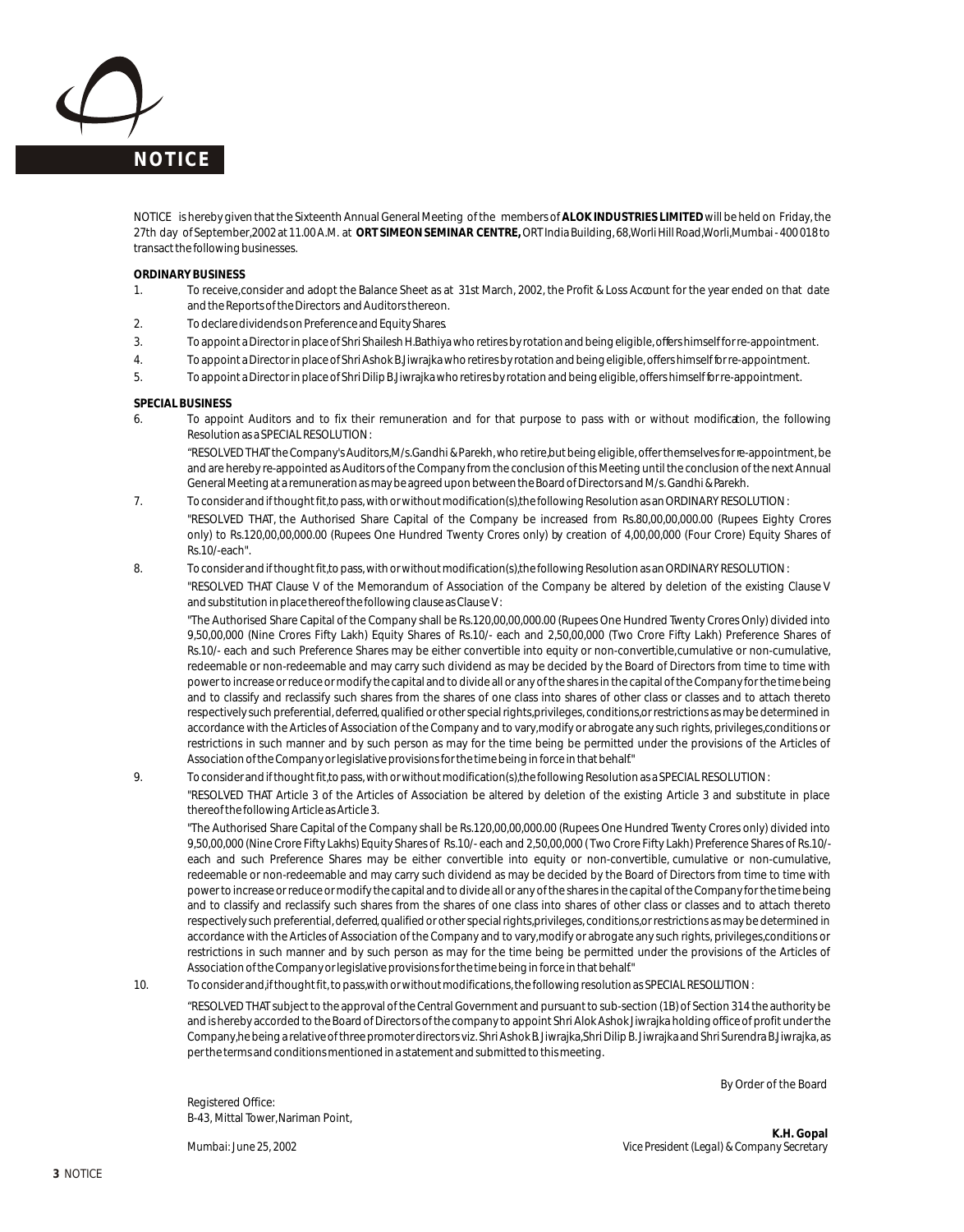

### **NOTICE**

#### **NOTES:**

- 1. A MEMBER ENTITLED TO ATTEND AND VOTE AT THE MEETING IS ENTITLED TO APPOINT A PROXY TO ATTEND AND VOTE INSTEAD OF HIMSELF/HERSELF AND SUCH PROXY NEED NOT BE A MEMBER OF THE COMPANY. PROXIES IN ORDER TO BE EFFECTIVE MUST BE RECEIVED BY THE COMPANY AT ITS REGISTERED OFFICE NOT LATER THAN 48 HOURS BEFORE THE COMMENCEMENT OF THE **MEETING**
- 2. The relevant Explanatory Statement pursuant to Section 173 (2) of the Companies Act, 1956, is enclosed hereto.
- 3. The Register of Members and Share Transfer Book of the Company will be closed from 19th day of September, 2002 to 27th September, 2002 (both days inclusive).
- 4. If the dividend on shares, as recommended by the Board of Directors, is declared at the Meeting, payment thereof will be made to those Shareholders, whose names appear on the Register of Members of the Company as on 20th September, 2002.
- 5. Members are requested to notify immediately any change in their address to the Transfer Agent M/s INTIME SPECTRUM REGISTRY LIMITED, 260 A, Shanti Industrial Estate, Sarojini Naidu Road, Mulund (West), Mumbai - 400 080, Tel.No.: 5672716/5684590; Fax No.5672693.
- 6. Members are requested to bring their copy of the Annual Report to the Meeting and produce the Attendance Slip at the entrance where the Annual General Meeting will be held.
- 7. The Company has already transferred the unclaimed Dividend, declared upto the financial year ended 31<sup>st</sup> March, 1995 to the General Revenue Account of the Central Government as required by the Companies Unpaid Dividend (Transfer to General Revenue Account of the Central Government) Rules, 1978.

Pursuant to the amendment to the Companies Act, 1956 the unpaid dividends that are due for transfer to the Investor Education and Protection Fund are as follows :

| Date of Declaration | For the year ended | Due for Transfer on |
|---------------------|--------------------|---------------------|
| 14.08.1996          | 31.03.1996         | 21.09.2003          |
| 23.09.1997          | 31.03.1997         | 30.10.2004          |
| 22.08.1998          | 31.03.1998         | 29.09.2005          |
| 23.09.1999          | 31.03.1999         | 30.10.2006          |
| 20.10.2000          | 31.03.2000         | 27.11.2007          |
| 25.09.2001          | 31.03.2001         | 30.10.2008          |

Members who have not encashed their dividend warrants pertaining to the aforesaid years may approach the Company's Registrar and Share Transfer Agent M/s.INTIME SPECTRUM REGISTRY LIMITED, 260 A, Shanti Industrial Estate, Sarojini Naidu Road, Mulund (West), Mumbai - 400 080, Tel.No.: 5672716 / 5684590; Fax No.5672693.

- 8. As per the recommendation of the SEBI Committee on Corporate Governance for appointment of the Directors/re-appointment of the retiring Directors, a statement containing details of the concerned Directors is attached herewith.
- 9. Equity Shares of the Company are listed on the following Stock Exchanges :

| The StockExchange, Mumbai                                                             | Madras StockExchange Limited.                 |
|---------------------------------------------------------------------------------------|-----------------------------------------------|
| Phiroze JeejebhoyTowers, DalalStreet,                                                 | Exchange Building, PostBox No.183,            |
| Fort, Mumbai-400001                                                                   | 11, Second LineBeach, Madras - 600 001.       |
| National Stock Exchange of India Limited,                                             | The Delhi Stock Exchange Association Limited, |
| Exchange Plaza, 5 <sup>th</sup> Floor, Plot No.C/1, "G" Block,                        | DSE House, 3/1, Asaf Ali Road,                |
| Bandra-Kurla Complex, Bandra (East), Mumbai - 400 051.                                | New Delhi-110002.                             |
| Stock Exchange Ahmedabad,                                                             |                                               |
| Kamdhenu Complex, Near Old Sachivalaya, Opp. Sahajanand College,                      |                                               |
| Panjara Pole, Ahmedabad - 380015.                                                     |                                               |
| The Listing fees in all the above stated Exchanges have been paid upto March 31,2003. |                                               |

- 10. The equity shares of the Company have been made compulsorily tradable in the electronic form for all investors w.e.f. 21st March, 2000 as per SEBI's directive.
- 11. Income Tax will be deducted at source from dividend payable to shareholders except in case of shareholders who are resident individuals and whose dividend amount payable during a financial year does not exceed Rs.1,000/- Therefore, other resident individual shareholders, who intend to seek exemption from deduction of Income-tax at source, are requested to submit a declaration in Form 15G in DUPLICATE duly completed in all respects or Tax Exemption certificate issued by Income-Tax officer, at the Registered Office or Share Department of the Company on or before 20<sup>th</sup> September, 2002.
- 12. Members desiring any information as regards to Accounts are requested to write to the Company at an early date so as to enable the management to keep the information ready.

By Order of the Board

**K.H.Gopal** Registered Office : *Vice President (Legal) & Company Secretary*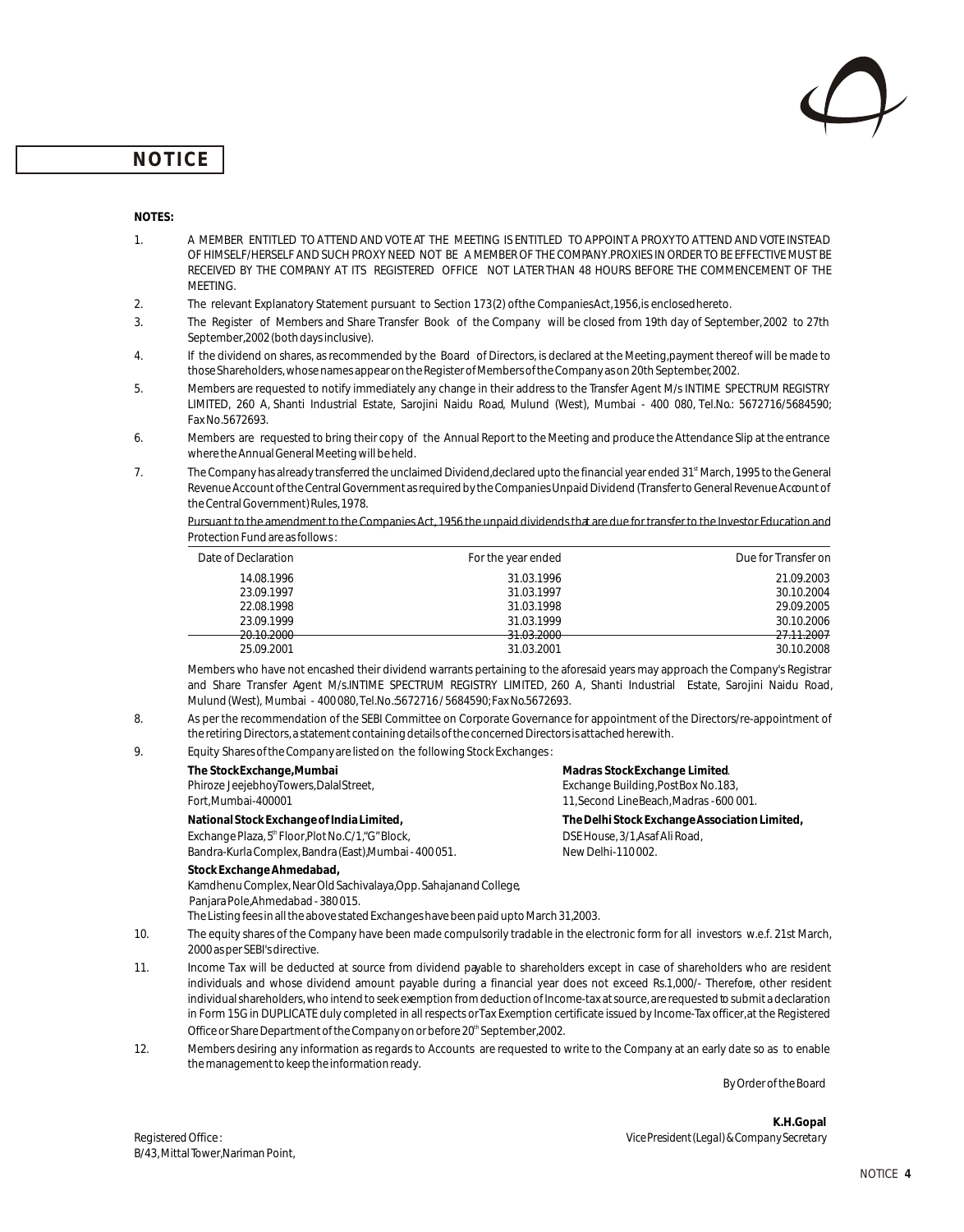

*Mumbai: June 25, 2002*

### **ANNEXURE TO THE NOTICE**

#### **EXPLANATORY STATEMENTS PURSUANT TO SECTION 173 OF THE COMPANIES ACT, 1956.**

#### **Item No.6**

Section 224A of the Companies Act, 1956 provides that in the case of a Company in which not less than 25% of the subscribed share capital is held whether singly or in any combination, by

- a) a public financial institution or a Government Company or Central Government or any State Government, or
- b) any financial or other institution established by any Provincial or State Act in which a State Government holds not less than 51% of the subscribed capital, or
- c) a nationalised bank or an insurance company carrying on general insurance business;

the appointment or re-appointment at each Annual General Meeting of an Auditor or Auditors shall be made by a Special Resolution.

The total share capital held by public financial institutions and nationalised banks are over 25% of the subscribed share capital of the Company. It is therefore necessary that the re-appointment of Auditors should be made by a Special Resolution.

As required by this section, the Auditors of the Company have already forwarded a certificate to the Company stating that the re-appointment if made, will be within the limit specified in sub-section (1B) thereof.

The Directors recommend the resolution for approval of the shareholders.

None of the Directors of the Company is concerned or interested in the resolution.

#### **Item No.7**

The fully convertible debentures issued by the company on rights basis last year are coming up for conversion as per the terms of the Letter of Offer dated April 26, 2001.

The new equity shares arising out of the aforesaid conversion will increase the subscribed, issued and paid up capital of the company. The authorised capital of the company would have to be accordingly enhanced to accommodate the increase in equity capital.

The Board of Directors therefore recommend the enhancement of the Authorised Capital of the Company from the present Rs.80,00,00,000.00 (Rupees Eighty Crores only) to Rs.120,00,00,000.00 (Rupees One Hundred Twenty Crores only) by the addition of 4,00,00,000 (Four Crore) Equity Shares of Rs.10/- each.

None of the Directors of the Company is concerned or interested in this resolution.

#### **Item Nos.8 & 9**

The present Authorised Capital of the Company is Rs.80,00,00,000.00 (Rupees Eighty Crores only) divided into 5,50,00,000 equity shares of Rs.10/ each and 2,50,00,000 preference shares of Rs.10/- each. It is now proposed to increase the Authorised Capital from Rs.80,00,00,000.00 (Rupees Eighty Crores only) to Rs.120,00,00,000.00 (Rupees One Hundred Twenty Crores only) with the addition of 4,00,00,000 (Four Crore) equity shares of Rs.10/- each.

This is to accommodate issue of equity shares to the FCD holders upon conversion of SFCDs held by them into equity shares mentioned at item no.7 above. Consequently the Clause V of the Memorandum and Article 3 of the Articles of Association of the Company are required to be amended. The Resolutions at item nos. 8 and 9 are therefore, placed for approval of the members.

None of the Directors of the Company is concerned or interested in these resolutions.

#### **Item No.10**

The members may note that Shri Alok Ashok Jiwrajka, relative of Shri Ashok B. Jiwrajka, Shri Dilip B. Jiwrajka and Shri Surendra B. Jiwrajka promoter directors of the Company, was appointed as Head Garments with effect from 01.01.2002 in the Garment Division of the Company at a remuneration of Rs.19,600.00 per month. Under Section 314 of the Companies Act, 1956 appointment of a relative of any director to an office or place of profit in the Company requires approval of the members in a General Meeting and if need be, the approval of the Central Government. Hence your Directors recommend the resolution at item no.10 for approval of the members.

Apart from Shri Ashok B. Jiwrajka, Shri Dilip B. Jiwrajka and Shri Surendra B. Jiwrajka, none of the other directors of the Company is, in any way concerned or interested in this resolution.

By Order of the Board

**K.H.Gopal** *Vice President (Legal) & Company Secretary*

Registered Office : B/43, Mittal Tower, Nariman Point, *Mumbai: June 25, 2002*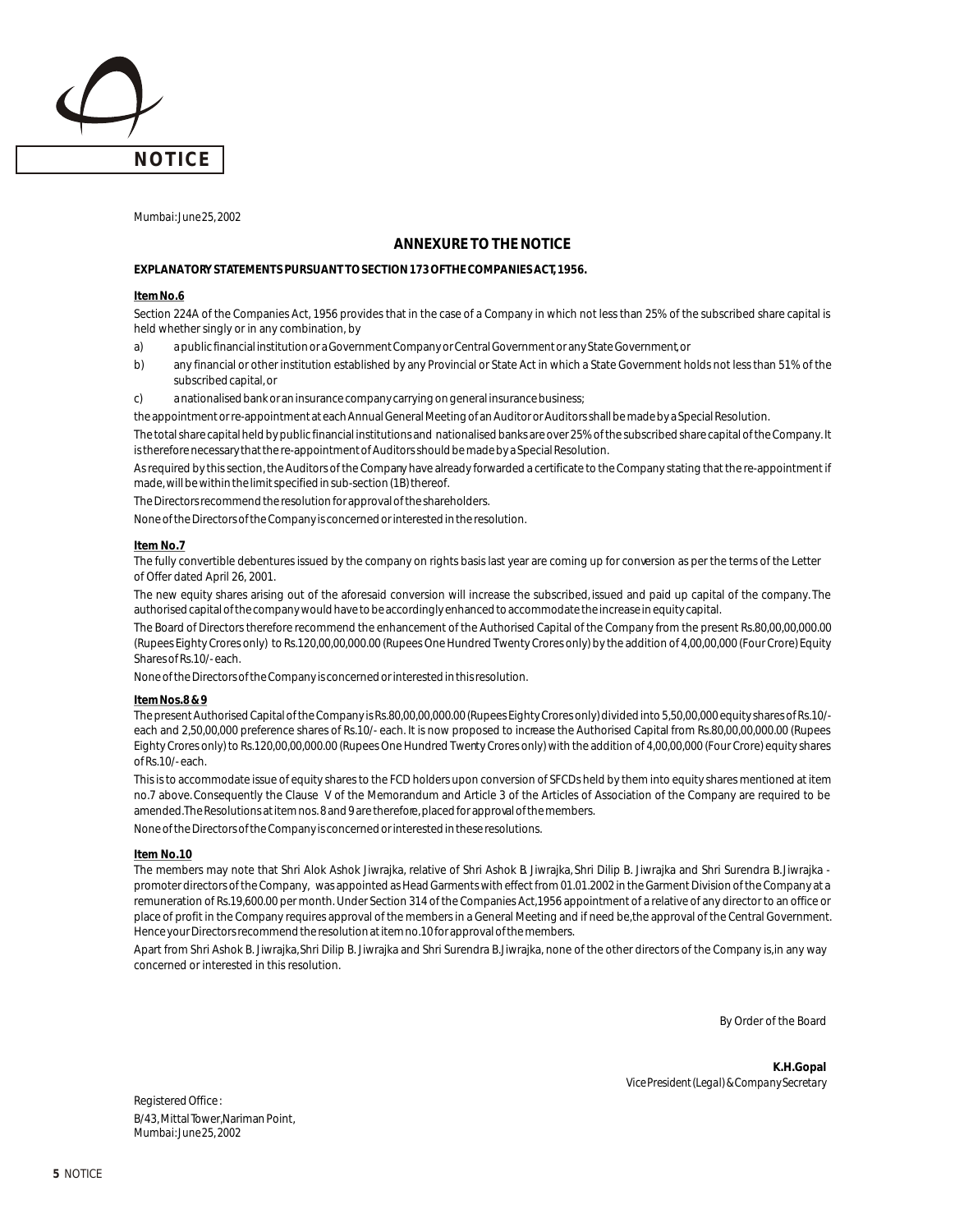

# **DETAILS OF DIRECTORS SEEKING RE-APPOINTMENT**

|                                                                                                                  | ANNUAL GENERAL MEETING FIXED ON 27 <sup>TH</sup> SEPTEMBER, 2002 | DETAILS OF DIRECTORS SEEKING RE-APPOINTMENT IN                                                |                                                                                               |
|------------------------------------------------------------------------------------------------------------------|------------------------------------------------------------------|-----------------------------------------------------------------------------------------------|-----------------------------------------------------------------------------------------------|
| Name of Director                                                                                                 | Mr. Shailesh H. Bathiya                                          | Mr. Ashok B. Jiwrajka                                                                         | Mr. Dilip B. Jiwrajka                                                                         |
| Date of Birth                                                                                                    | 08.06.1955                                                       | 09.10.1956                                                                                    | 07.10.1950                                                                                    |
| Date of Appointment                                                                                              | 31.08.1995                                                       | 12.03.1986                                                                                    | 12.03.1986                                                                                    |
| Expertise in specific<br>functional areas                                                                        | Chartered Accountants                                            | Businessman                                                                                   | Businessman                                                                                   |
| Qualifications                                                                                                   | Chartered Accountant                                             | B.Com                                                                                         | Enterpreneurship and<br><b>B.Com &amp; Diploma in</b><br>Management<br><b>Business</b>        |
| List of outside Directorship<br>Directorship and of Private<br>held excluding Alternate<br>Companies             | Ashapura Minechm Ltd.<br>Aditya Medisales Ltd.                   | Globus E-Commerce Ltd.<br>Grabal Alok Impex Ltd.<br>Alok Knit Exports Ltd.<br>Alok I-Tec Ltd. | Globus E-Commerce Ltd.<br>Grabal Alok Impex Ltd.<br>Alok Knit Exports Ltd.<br>Alok I-Tec Ltd. |
| Chairman/Member of the<br>Committee of Board of                                                                  | 亖                                                                | 亖                                                                                             | Project Monitoring Committee ;<br>Member:                                                     |
| Directors of the Company.                                                                                        |                                                                  | Remuneration Committee<br>Audit Committee                                                     |                                                                                               |
| Directors of other Companies<br>Committee of the Board of<br>Chairman/Member of the<br>in which he is a Director | 亖                                                                | 亖                                                                                             | 亖                                                                                             |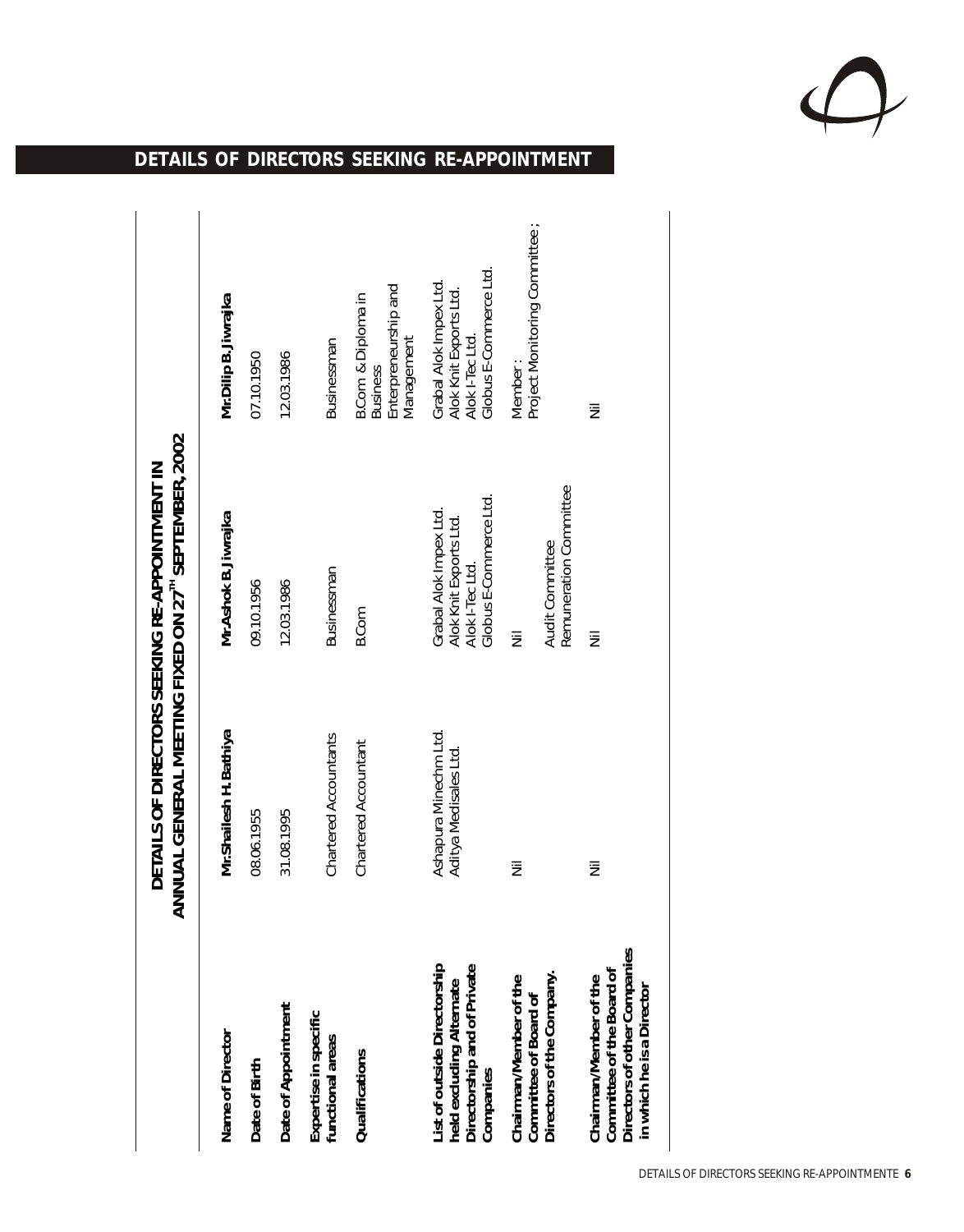

### **CHAIRMAN'S COMMUNICATION CHAIRMAN'S COMMUNICATION**

**My dear fellow shareowners,**

I have great pleasure in welcoming you all to the 16<sup>th</sup> Annual General Meeting of the Company and presenting the financial performance for the year 2002.

The concerns of the global meltdown as a consequence of certain ill-fated events has reduced substantially and the Indian market has proved its ability to tackle crisis with resilience. The confidence of consumers, both local and international is increasing as evident from the increase in consumer demand and external interest in the country.

Our country has strong macro fundamentals. The inflation rate is modest, current balance is surplus, external reserves are healthy and the manufacturing sector is set for growth at a higher pace. The economic liberalisation has enforced accountability in the market place. The prospects of a company depend not only on high productivity, efficiency and quality, but also increasingly on its ability to enhance the perceived value of its products and capture this value from its customers.

The reform process has well and truly provided a fillip to the economy. The country now needs to gear up for global competitiveness. Your company today is a dominant force in the segments in which it operates and will strive to increase competitiveness through technology, efficiency and cost rationalisation.

Last year, in the annual report published by your Company, I had mentioned about the expansion and modernisation drive undertaken by your Company. I am pleased to report that the expansion of the weaving, knitting and processing capacities have been completed and the benefits of these projects have started accruing to the company.

I can say with a sense of satisfaction that the year under review registered moderate growth in both sales and profits. Sales increased from Rs. 444.64 crores to Rs. 566.43 crores, an increase of 27.39%. Exports increased by 15.52% from Rs. 18.74 crores to Rs. 21.65 crores. Net profit after tax increased from Rs. 29.47 crores to Rs. 37.91 crores, a rise of 28.64%.

With the commencement of the new processing plant at Vapi, which has facilities for processing of wider width fabrics (upto 3 meters), your Company is now strategically placed to foray into the high value added segment of home textiles and furnishings. The home textile/ made up sector has very good export potential and with the dismantling of quotas, this sector is poised for a surge in growth. India has abundant growth of long staple cotton, which is used for fine count sheeting and bed-sheets. Fine count sheetings mainly include products in the range of 40's to 2/100's count. The other competing countries like China and Pakistan have comparatively less growth of long staple cotton and this provides India with a vital edge for manufacture wider width fabrics. Your Company already has wider width looms and is thus ideally placed to capitalise on this growth opportunity

Your Company is already into the ready-made garment sector as a forward integration measure with knitted garments for ladies and gents in the domestic market. Your Company is now setting up a garment unit at Navi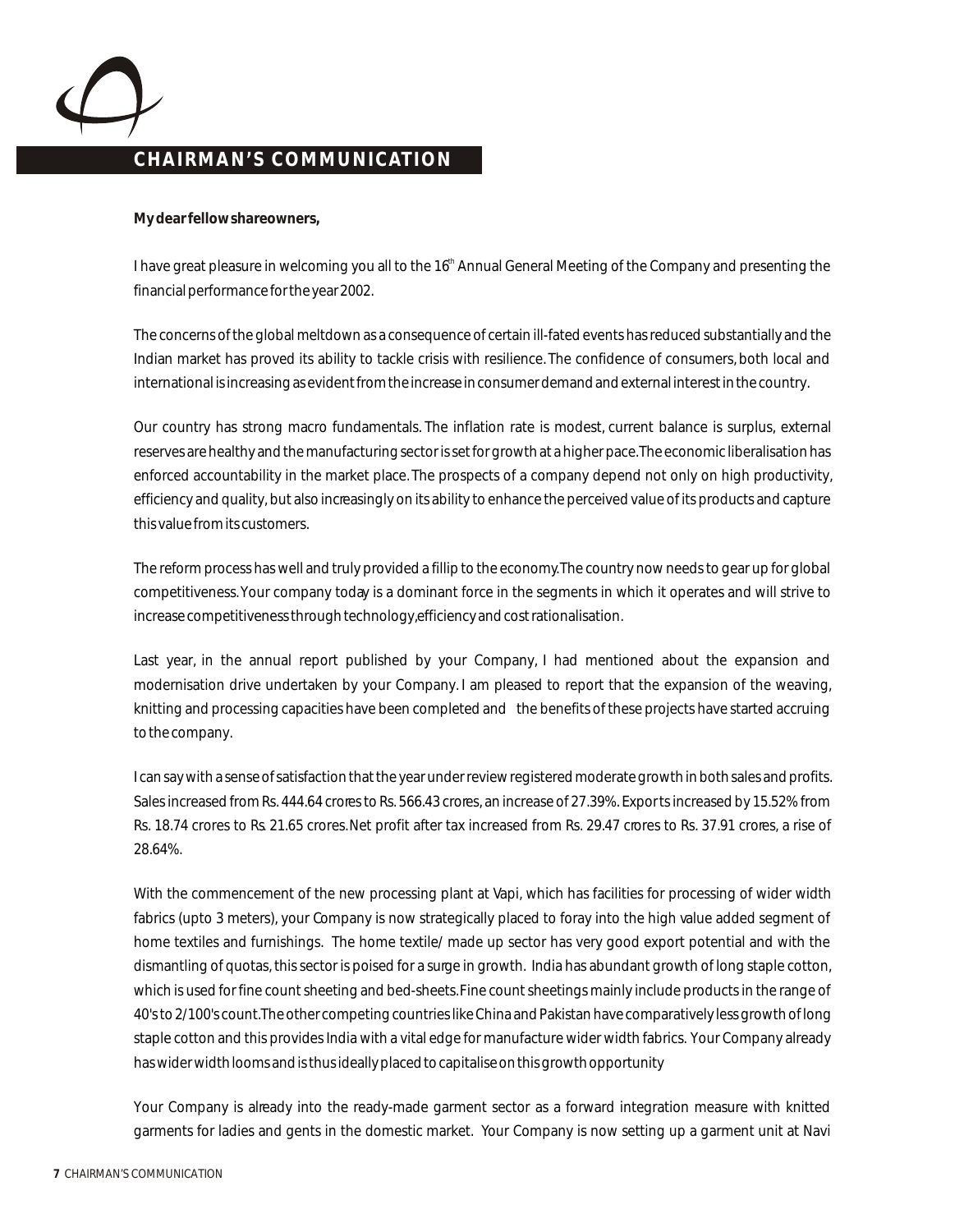

## **CHAIRMAN'S COMMUNICATION CHAIRMAN'S COMMUNICATION**

Mumbai, to cater mainly to the export market, which will be in operation shortly.

Having set up manufacturing facilities at par with the international standards so as to effectively compete in the post-WTO scenario, your Company is now targeting the global market for its future growth. Your Company's diversified product profile, stringent quality approach, value added segments, manufacturing flexibilities, modern technology and customised services has provided it with an edge in the segments that it operates in. The developed countries have started downsizing capacities in view of their higher cost of manufacturing vis-à-vis countries like India, Pakistan, China, Indonesia etc. This along with the phasing out of the quota regime provides your Company with a tremendous opportunity to penetrate developed markets and enhance export share in these markets. As part of its marketing strategy, your Company will now seek to establish a presence in the domestic market and also enhance direct exports apart from catering to the garment export trade, which will continue to be the focal area. We can look forward to your Company's reasonable increase in market share in the years to come.

The achievement of the past and the potential for the future would not have been possible without the hard work and dedication to serving customers demonstrated by all our employees. I would like to take this opportunity to place on record our gratitude to all of them for a job well done in intensely competitive circumstances.

What is truly commendable is the manner in which our people have achieved these new heights: always breaking new ground, always setting new standards, always driven by a desire to excel.

Before I conclude, I extend my sincere gratitude to all the contributors to your Company's success, namely shareholders, employees, suppliers, consumers, bankers and financial institutions.

**Ashok B. Jiwrajka** *Executive Chairman*

*Mumbai: June 25, 2002*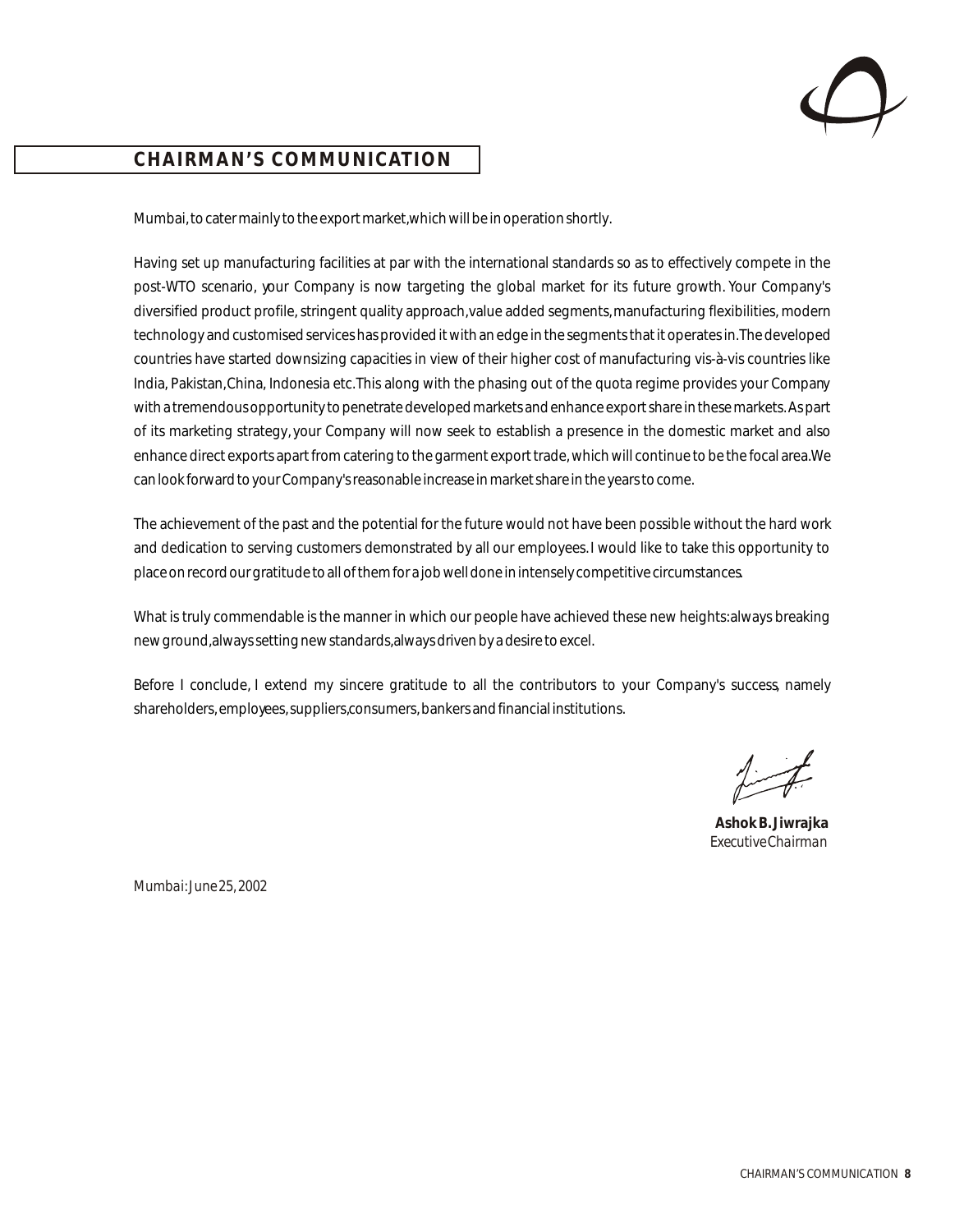

# **FINANCIAL HIGHLIGHTS**

|                                                     |         |                          |         |         | (Rs. in crores) |
|-----------------------------------------------------|---------|--------------------------|---------|---------|-----------------|
|                                                     | 2001-02 | 2000-01                  | 1999-00 | 1998-99 | 1997-98         |
| <b>Operating Results</b>                            |         |                          |         |         |                 |
| Sales                                               | 566.43  | 444.64                   | 356.51* | 279.65* | 196.71*         |
| <b>Operating Profit</b>                             | 101.72  | 76.21                    | 60.86   | 44.70   | 26.94           |
| Depreciation                                        | 15.74   | 11.10                    | 8.79    | 6.24    | 3.35            |
| Misc Exp w/off                                      | 0.78    | 0.77                     | 0.75    | 0.67    | 0.21            |
| PBIT                                                | 85.19   | 64.34                    | 51.33   | 37.79   | 23.38           |
| Interest                                            | 42.74   | 32.37                    | 28.45   | 21.58   | 12.07           |
| PBT                                                 | 42.45   | 31.97                    | 22.88   | 16.21   | 11.31           |
| PAT                                                 | 37.91   | 29.47                    | 21.38   | 14.96   | 10.22           |
| Cash Profit                                         | 54.43   | 41.34                    | 30.92   | 21.87   | 13.78           |
| Dividend                                            | 3.21    | 3.58                     | 4.65    | 5.47    | 2.98            |
| Net Cash Accruals<br>*Includes Inter Division Sales | 51.22   | 37.75                    | 26.27   | 16.40   | 10.80           |
| <b>Financial Position</b>                           |         |                          |         |         |                 |
| <b>Equity Share Capital</b>                         | 42.29   | 28.35                    | 27.82   | 23.64   | 11.62           |
| Reserves & Surplus                                  | 142.85  | 105.63                   | 77.67   | 49.44   | 30.98           |
| Miscellaneous Expenes                               | 2.00    | 2.50                     | 2.63    | 3.24    | 2.84            |
| <b>Tangible Net Worth</b>                           | 183.14  | 131.49                   | 102.86  | 69.84   | 39.76           |
| <b>Share Application Money</b>                      |         |                          | 3.00    | 1.35    | 1.13            |
| Preference Share Capital                            | 5.60    | 6.20                     | 2.85    | 15.35   | 5.30            |
| <b>Gross Fixed Assets</b>                           | 355.04  | 227.89                   | 144.94  | 130.08  | 105.25          |
| <b>Net Fixed Assets</b>                             | 307.30  | 195.83                   | 123.99  | 116.75  | 98.15           |
| Investments                                         | 4.00    | 4.06                     | 4.06    | 4.06    | 4.07            |
| <b>Total Assets</b>                                 | 734.15  | 521.52                   | 390.48  | 298.64  | 212.14          |
| Long Term Loans                                     | 227.42  | 156.12                   | 116.45  | 106.86  | 85.79           |
| Secured Fully Convertible Debentures                | 51.03   | 13.00                    |         |         |                 |
| <b>Total Secured Long Term Borrowings</b>           | 278.45  | 169.12                   | 116.45  | 106.86  | 85.79           |
| <b>Unsecured Loans</b>                              | 28.66   | 18.12                    | 8.79    | 8.51    | 6.05            |
| Application money for FCDs                          |         | 16.48                    | 10.95   |         |                 |
| <b>Total Unsecured Loans</b>                        | 28.66   | 34.60                    | 19.74   | 8.51    | 6.05            |
| Deferred Tax Liability                              | 2.64    | $\overline{\phantom{a}}$ |         |         |                 |
| <b>Current Assets</b>                               | 422.85  | 321.64                   | 262.42  | 177.82  | 109.92          |
| <b>Current Liabilites &amp; Provisions</b>          | 94.81   | 75.39                    | 64.35   | 43.77   | 25.37           |
| <b>Working Capital Borrowings</b>                   | 140.85  | 104.72                   | 81.23   | 52.96   | 48.74           |
| <b>Total Current Liabilities</b>                    | 235.66  | 180.11                   | 145.58  | 96.73   | 74.11           |
| Net Working Capital                                 | 187.19  | 141.52                   | 116.84  | 81.09   | 35.81           |
| EPS                                                 | 8.96    | 10.39                    | $8.91*$ | $8.98*$ | 8.80            |
| <b>CEPS</b>                                         | 12.87   | 14.58                    | 12.90*  | 13.39*  | 11.86           |
| <b>Book Value</b>                                   | 43.31   | 46.38                    | 36.97   | 29.54   | 34.22           |
| *on pro-rata basis                                  |         |                          |         |         |                 |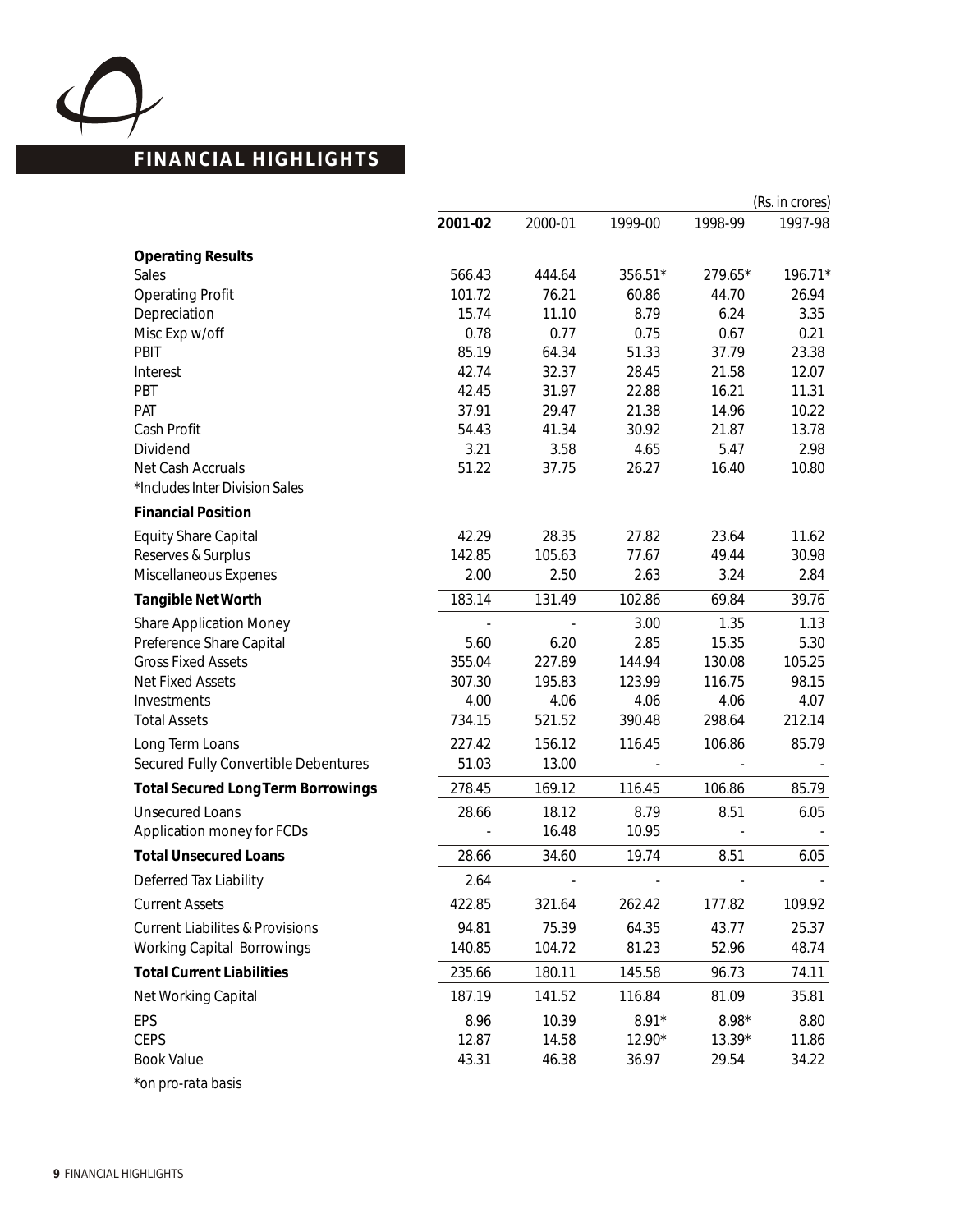

 $\overline{\phantom{a}}$ 

# **KEY RATIOS**

 $\mathbf{I}$ 

 $\sim 1$ 

|                                                                                | 2001-02 | 2000-01 | 1999-00 | 1998-99 | 1997-98 |
|--------------------------------------------------------------------------------|---------|---------|---------|---------|---------|
| Profitability                                                                  |         |         |         |         |         |
| Operating Profit Margin (%)                                                    | 17.96   | 17.14   | 17.07   | 15.98   | 13.70   |
| Profit before Tax Margin (%)                                                   | 7.49    | 7.19    | 6.42    | 5.80    | 5.75    |
| Profit after Tax Margin (%)                                                    | 6.69    | 6.63    | 6.00    | 5.35    | 5.20    |
| Return on Networth (%)                                                         | 20.65   | 21.78   | 18.57   | 18.37   | 23.74   |
| Return on Capital Employed (%)                                                 | 13.85   | 14.61   | 15.59   | 14.97   | 12.70   |
| <b>Balance Sheet</b>                                                           |         |         |         |         |         |
| Debt - Equity                                                                  | 1.09    | $1.08*$ | $1.10*$ | 1.65    | 2.31    |
| <b>Current Ratio</b>                                                           | 1.79    | 1.79    | 1.80    | 1.84    | 1.48    |
| Liquid Ratio                                                                   | 0.95    | 0.96    | 1.00    | 0.98    | 0.91    |
| * FCDs and Application money for FCDs included in Net worth being Quasi Equity |         |         |         |         |         |
| Coverage                                                                       |         |         |         |         |         |
| PBDIT/Interest                                                                 | 2.38    | 2.35    | 2.14    | 2.07    | 2.23    |
| FACR (Net Fixed Assets/Secured Loans)                                          | 1.35    | 1.28    | 1.13    | 1.18    | 1.31    |
| W/Capital Turnover Ratio                                                       | 0.33    | 0.32    | 0.33    | 0.29    | 0.18    |

 $\overline{1}$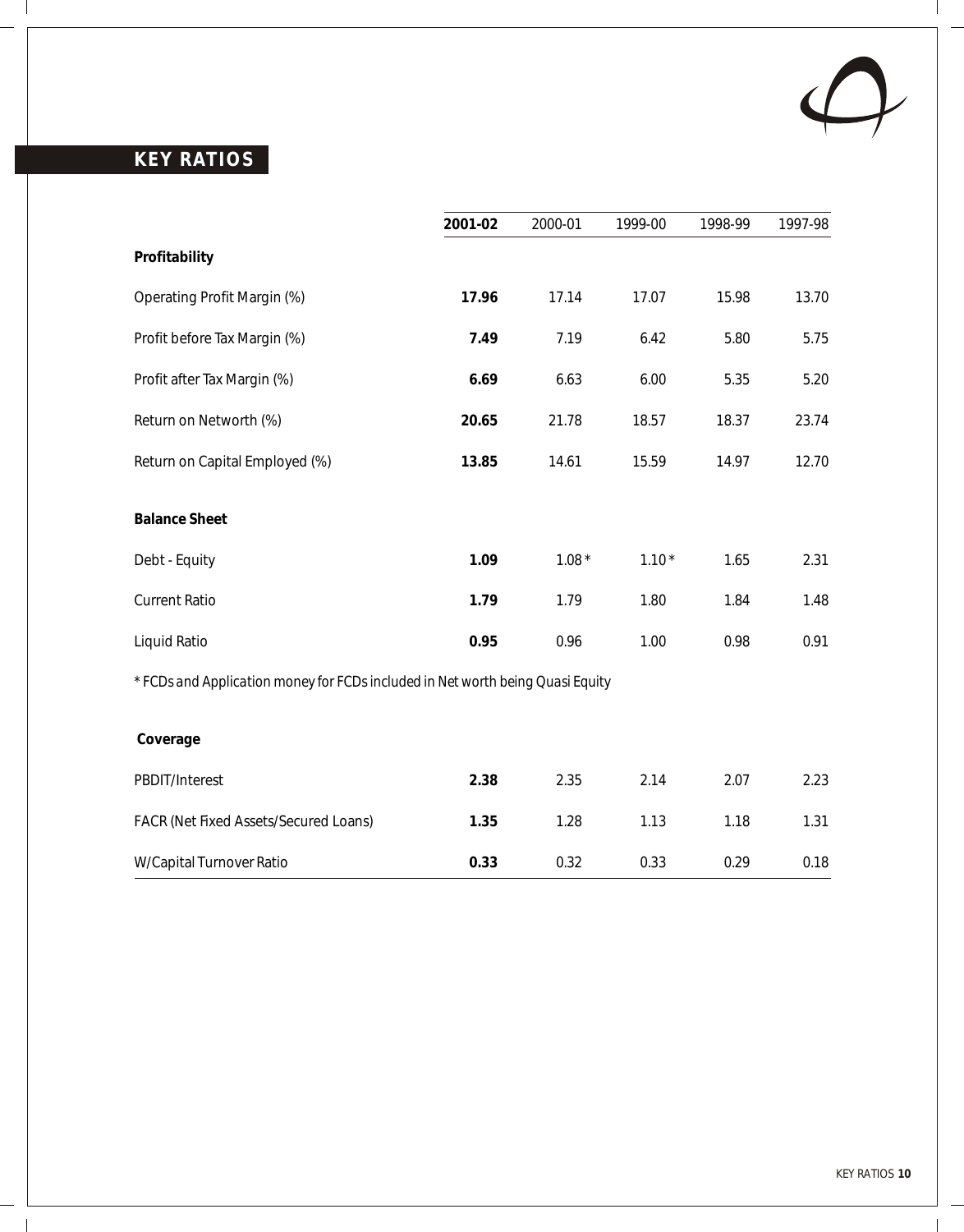

 $\overline{\phantom{a}}$ 

















 $\overline{\phantom{a}}$ 



 $\overline{\phantom{a}}$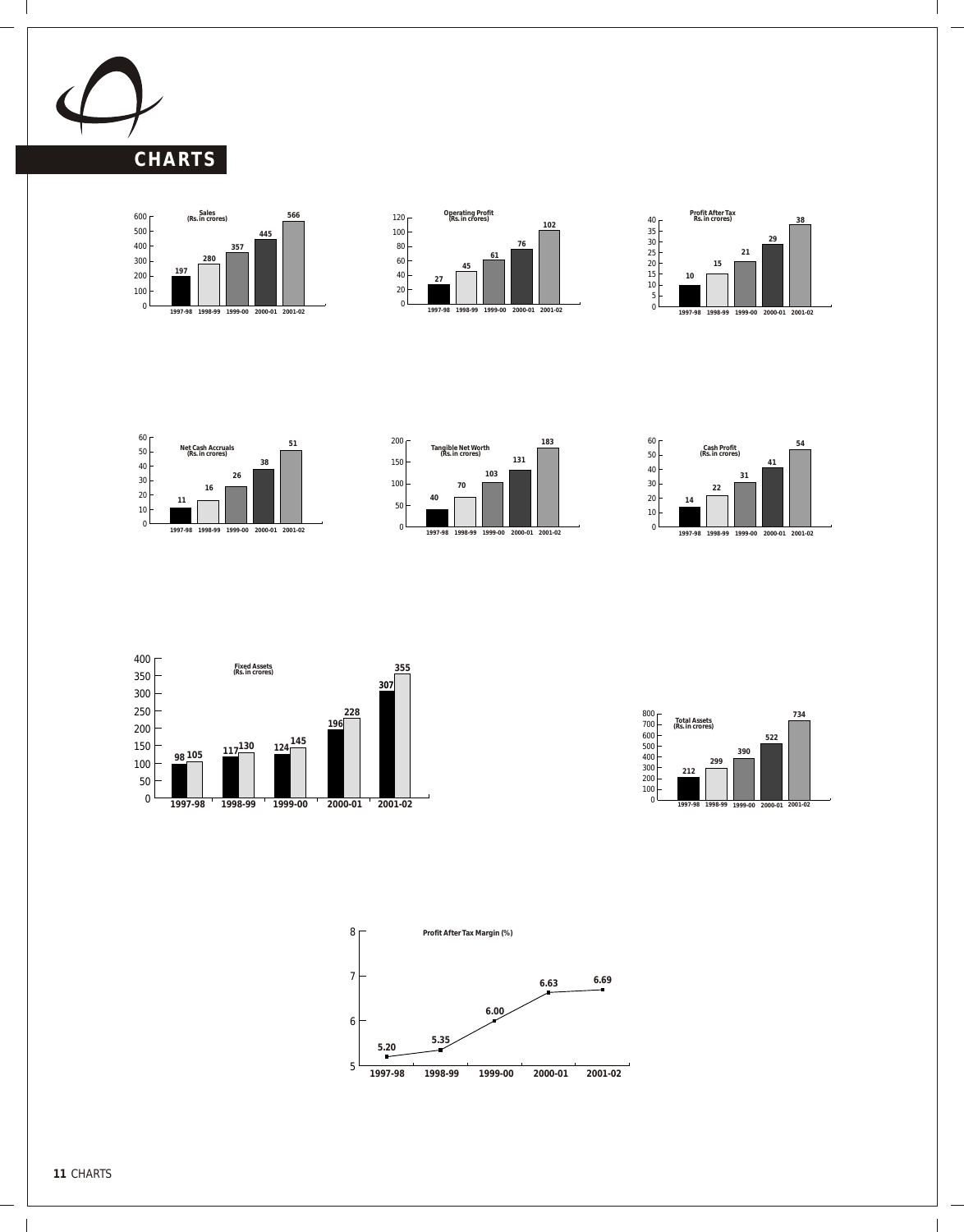

# **AUDITORS' CERTIFICATE ON CORPORATE GOVERNANCE**

**To**

**The Members**

**Alok Industries Limited**

We have examined the compliance of conditions of Corporate Governance by Alok Industries, for the year ended 31st March, 2002 as stipulated in clause 49 of the Listing Agreement of the said company with Stock Exchange(s).

The compliance of conditions of Corporate Governance is the responsibility of the management. Our examination was limited to the procedures and implementation thereto, adopted by the Company for ensuring the compliance of the conditions of the Corporate Governance. It is neither an audit nor an expression of opinion on the financial statements of the Company.

In our opinion and to the best of our information and according to the explanation given to us we verify that the Company has complied with the conditions of Corporate Governance as stipulated in the abovementioned Listing Agreement.

We state that as per the records maintained by the Company, there were no investor grievances remaining unattended/pending for more than 30 days.

We further state that such compliance is neither an assurance as to the future viability of the Company nor the efficiency or the effectiveness with which the management has conducted the affairs of the Company.

> For **Gandhi & Parekh** *Chartered Accountants*

> > **Devang B. Parekh** *Partner*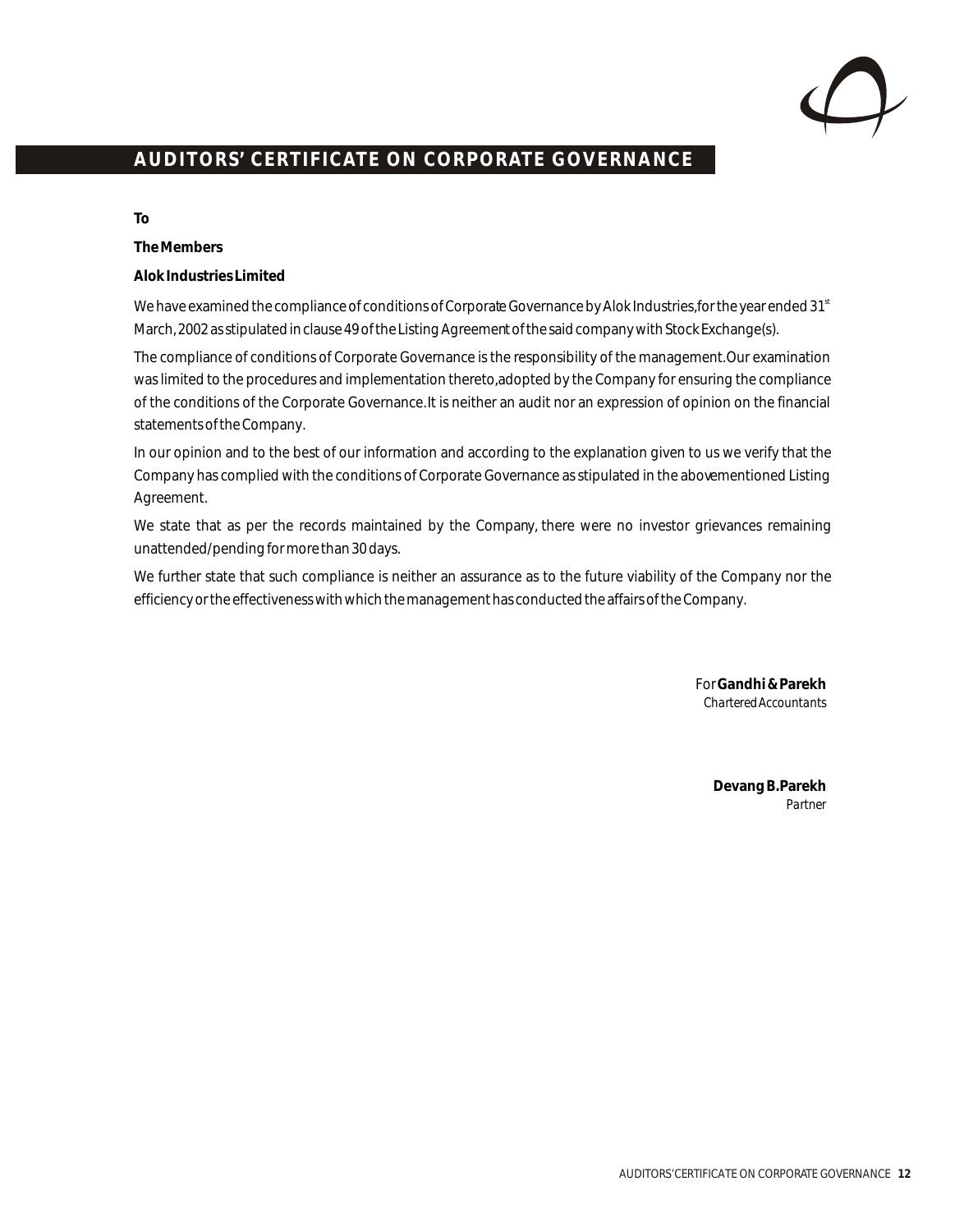

Your Company is committed to achieve the highest standards of Corporate Governance.

Your Company has set new benchmarks in adequate and timely corporate disclosure. Your Company's corporate philosophy is to attain optimum levels of transparency, accountability and equity, in all facets of operations, and in all inter-actions with its shareholders, employees, the government and lenders.

All our operations are committed to enhance shareholder value, over a sustained period of time.

Your Company provides as a matter of regular practice, re-statement of its annual accounts under US GAAP.

In compliance with Clause 49 of the Listing Agreement with Stock Exchanges, the Company submits the report on the matters mentioned in the said Clause and practices followed by the Company:

### **1. Board of Directors**

The Board of Directors has a mix of Executive and Non-executive Directors. The Board comprises of four Whole-time Directors the Chairman, the Managing Director and two Executive Directors and five Non executive Directors. All Non-Executive Directors are independent Directors. Accordingly, the composition of the Board is in conformity with the listing agreement.

All the directors are liable to retire by rotation as per the provision of the Companies Act, 1956.

| Category                                | Name of the Directors                                                                                                                                                                                                                                                                               |
|-----------------------------------------|-----------------------------------------------------------------------------------------------------------------------------------------------------------------------------------------------------------------------------------------------------------------------------------------------------|
| Promoter/Executive Directors            | Ashok B. Jiwrajka<br>Dilip B. Jiwrajka<br>Surendra B. Jiwrajka                                                                                                                                                                                                                                      |
| Non-Promoter Executive Directors        | Chandrakumar Bubna                                                                                                                                                                                                                                                                                  |
| Non-Executive and Independent Directors | Ashok G. Rajani<br>K.R. Modi<br>Shailesh H. Bathiya<br>Sidharth Rath (Nomination withdrawn on<br>17.10.2001)<br>Naresh Saluja (IFCI Nominee, appointed on<br>30.04.2002)<br>Dr. Mukhopadhyay T.K. (Nomination withdrawn on<br>26.06.2002)<br>Ashok Kumar (IDBI Nominee, appointed on<br>26.06.2002) |

**Composition and category of Directors is as follows:**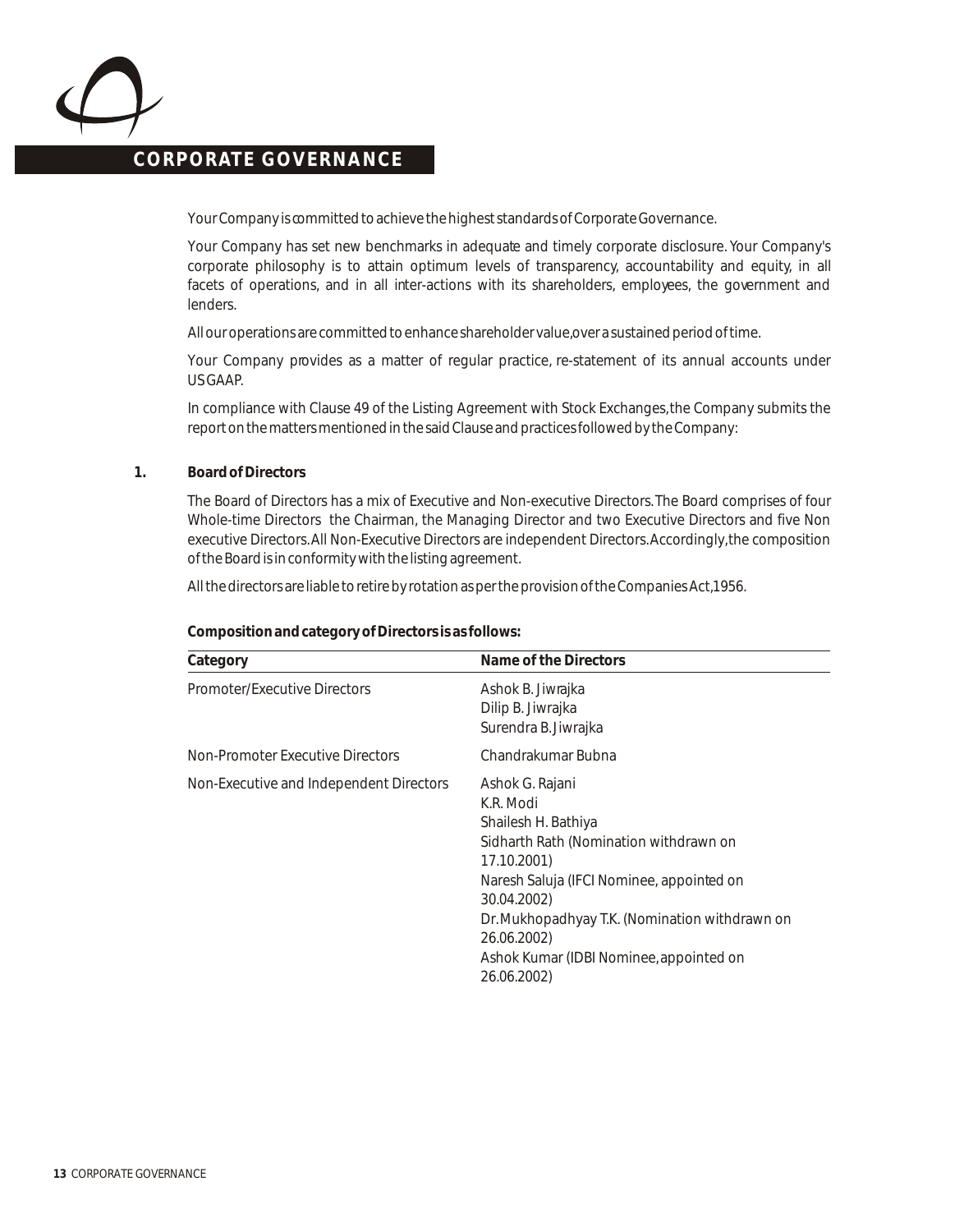**Attendance of each Director at the Board meetings, last Annual General Meeting and Number of other Directorship and Chairmanship/Membership of Committee of Each Director in various companies:**

| Name of the Directors |                 | Attendance                                | No. of other Directorships and committee |                    |               |
|-----------------------|-----------------|-------------------------------------------|------------------------------------------|--------------------|---------------|
|                       |                 | member/chairmanship<br><b>Particulars</b> |                                          |                    |               |
|                       | <b>Board</b>    | Last                                      | Other                                    | Committee          | Committee     |
|                       | <b>Meetings</b> | AGM                                       | <b>Directorships</b>                     | <b>Memberships</b> | Chairmanships |
| Ashok B. Jiwrajka     | 06              | <b>Yes</b>                                | 10                                       |                    |               |
| Dilip B. Jiwrajka     | 06              | Yes                                       | 9                                        |                    |               |
| Surendra B. Jiwrajka  | 04              | <b>Yes</b>                                |                                          |                    |               |
| Chandrakumar Bubna    | 02              | <b>Yes</b>                                |                                          |                    |               |
| Ashok G. Rajani       | 06              | ----                                      |                                          |                    |               |
| K. R. Modi            | 06              | <b>Yes</b>                                |                                          |                    |               |
| Shailesh H. Bathiya   | 04              | ----                                      | 5                                        |                    |               |
| Dr.Mukhopadhyay T.K.  | 03              |                                           |                                          |                    |               |
| Sidharth Rath         | 02              |                                           |                                          |                    |               |

**Number of Board Meetings held and dates on which held:**

Six Board Meetings were held during the year, as against the minimum requirement of four meetings. Details of attendance of the Directors at the Board Meetings held during the year are as follows:

| Board Meetings held on |                          |                |                 |  |                                              |  |  |  |
|------------------------|--------------------------|----------------|-----------------|--|----------------------------------------------|--|--|--|
| <b>Director</b>        | 30 <sup>th</sup> Apr '01 | $2nd$ July '01 | $31st$ July '01 |  | $5th$ Sept '01 $31st$ Oct '01 $31st$ Jan '02 |  |  |  |
| Ashok B. Jiwrajka      |                          |                |                 |  |                                              |  |  |  |
| Dilip B. Jiwrajka      |                          |                |                 |  |                                              |  |  |  |
| Surendra B. Jiwrajka   |                          |                |                 |  |                                              |  |  |  |
| Chandrakumar Bubna     |                          |                |                 |  |                                              |  |  |  |
| Ashok G. Rajani        |                          |                |                 |  |                                              |  |  |  |
| K.R.Modi               |                          |                |                 |  |                                              |  |  |  |
| Shailesh H. Bathiya    |                          |                |                 |  |                                              |  |  |  |
| Dr.MukhopadhyayT.K.    |                          |                |                 |  |                                              |  |  |  |
| Sidharth Rath          |                          |                |                 |  |                                              |  |  |  |

IFCI Ltd. withdrew the nomination of Shri. Sidharth Rath on 17.10.2001

The maximum time gap between any two meetings was not more than three calendar months.

**2. Audit Committee**

An Audit Committee was constituted in June 2001, which consists of three Independent/Non-Executive Directors and one Executive Director. The members of the committee are well versed in finance matters, accounts, company law and general business practices. The composition of the Audit Committee is as under:

- A) Dr.Mukhopadhyay Tapan Kumar, Chairperson
- B) Mr. Sidharth Rath
- C) Mr. K.R. Modi and
- D) Mr. Dilip B. Jiwrajka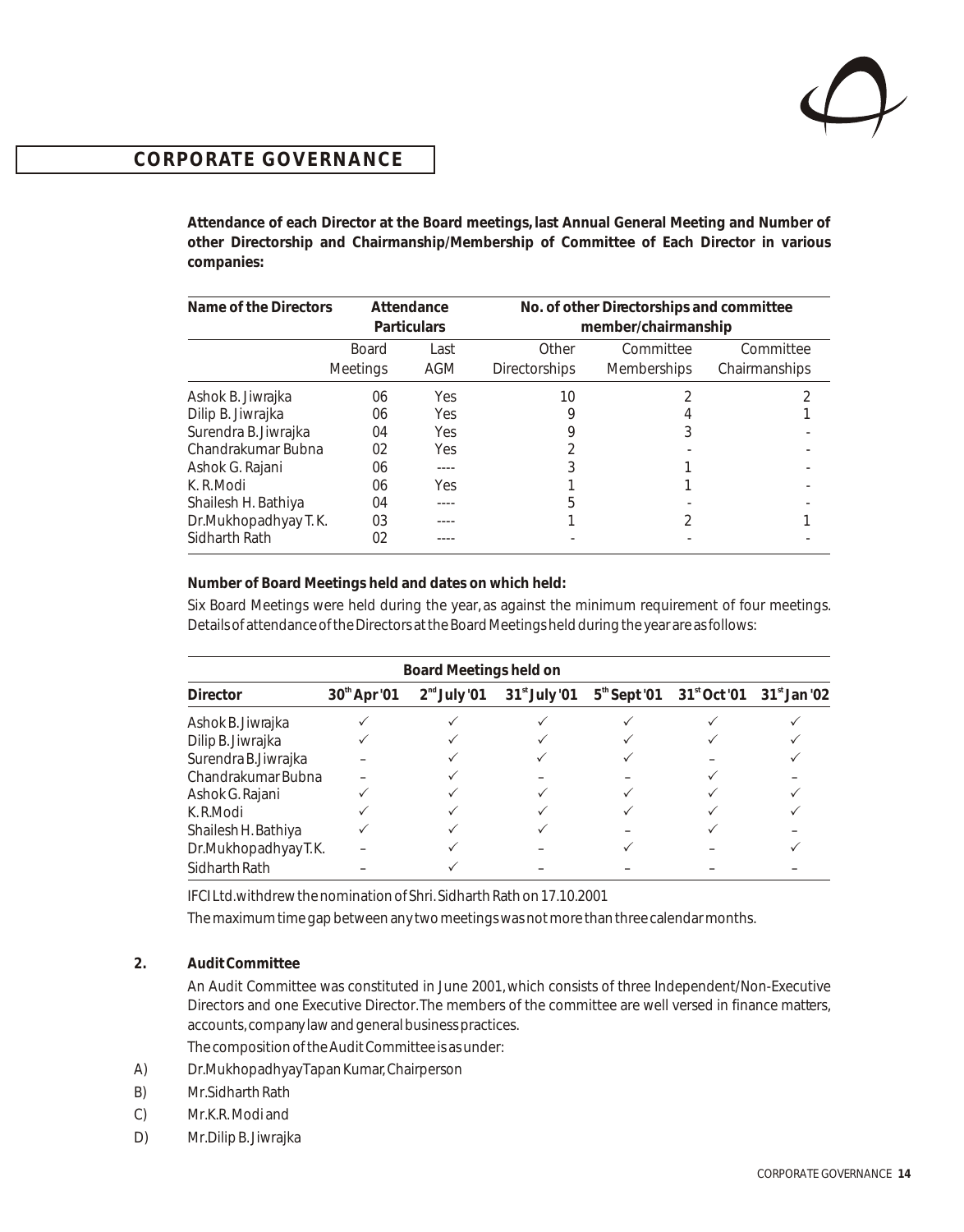

The constitution of Audit Committee also meets with the requirements under Section 292A of the Companies Act, 1956.

Apart from the terms of reference as contained under Clause 49 of the Listing Agreement, other terms of reference of the Audit Committee include:

- a) To oversee the Company's financial reporting process and disclosure of its financial information
- b) To recommend the appointment of Statutory Auditors and fixation of the audit fee
- c) To ensure compliance of internal control systems and action taken on internal audit reports
- d) To apprise the Board on the impact of accounting policies, auditing standards and legislation
- e) To hold periodical discussions with statutory auditors on the scope and content of the audit
- f) To ensure compliance with the Stock exchange requirements
- g) To review the quarterly, half yearly and annual financial statements before submission to the Board of Directors.
- **3 Project Monitoring Committee**

The Company has constituted Project Monitoring Committee of four directors with effect from 1<sup>st</sup> June 2000, which consists of two independent directors and two executive directors to deal with matters relating to new projects (expansion of weaving and processing facilities) of the Company.

**4 Remuneration Committe**

Remuneration of the Executive Directors is decided by the Board of Directors. The remuneration package is governed by industry pattern and as per the provisions of the Companies Act

Remuneration of employees largely consists of base remuneration, perquisites and performance incentives.

The components of the total remuneration vary for different cadres and are governed by industry pattern, qualifications and experience of the employee, responsibilities handled by him/her, individual performance etc.

**None of the Directors received any Loans & Advances from the Company during the year.**

**Details of remuneration paid to all the Directors for the FY 2001-2002 are as follows:**

| Director             | Relationship     | <b>Business</b>     | Loans $&$ |                          | Remuneration paid during |                          |           |
|----------------------|------------------|---------------------|-----------|--------------------------|--------------------------|--------------------------|-----------|
|                      | with             | relationship        | Anvances  |                          |                          | 2001-2002 (in Rs.)       |           |
|                      | other            | with the            | receiced  | Sitting                  | Salary &                 | Comm-                    | Total     |
|                      | <b>Directors</b> | Company             | from the  | fees                     | Perks                    | ission                   |           |
|                      |                  |                     | Company   |                          |                          |                          |           |
| Ashok B. Jiwrajka    |                  |                     |           | $\overline{\phantom{a}}$ | 28,80,000                | 90.000                   | 29,70,000 |
| Dilip B. Jiwrajka    | <b>Brothers</b>  |                     |           | $\overline{\phantom{a}}$ | 28,80,000                | 90.000                   | 29,70,000 |
| Surendra B. Jiwrajka |                  |                     |           | $\overline{\phantom{a}}$ | 28,80,000                | 90,000                   | 29,70,000 |
| Chandrakumar Bubna   |                  |                     |           | $\overline{a}$           | 28,80,000                | 90.000                   | 29,70,000 |
| Ashok G. Rajani      |                  |                     |           | 30,000                   |                          | $\overline{\phantom{a}}$ | 30,000    |
| K. R. Modi           |                  |                     |           | 30,000                   |                          | $\overline{\phantom{a}}$ | 30,000    |
| Shailesh H. Bathiya  |                  |                     |           | 20,000                   |                          | ٠                        | 20,000    |
| Dr.Mukhopadhyay T.K. |                  | <b>IDBI Nominee</b> |           | 15,000                   |                          | ٠                        | 15,000    |
| Sidharth Rath        |                  | <b>IFCI Nominee</b> |           | 10,000                   |                          |                          | 10,000    |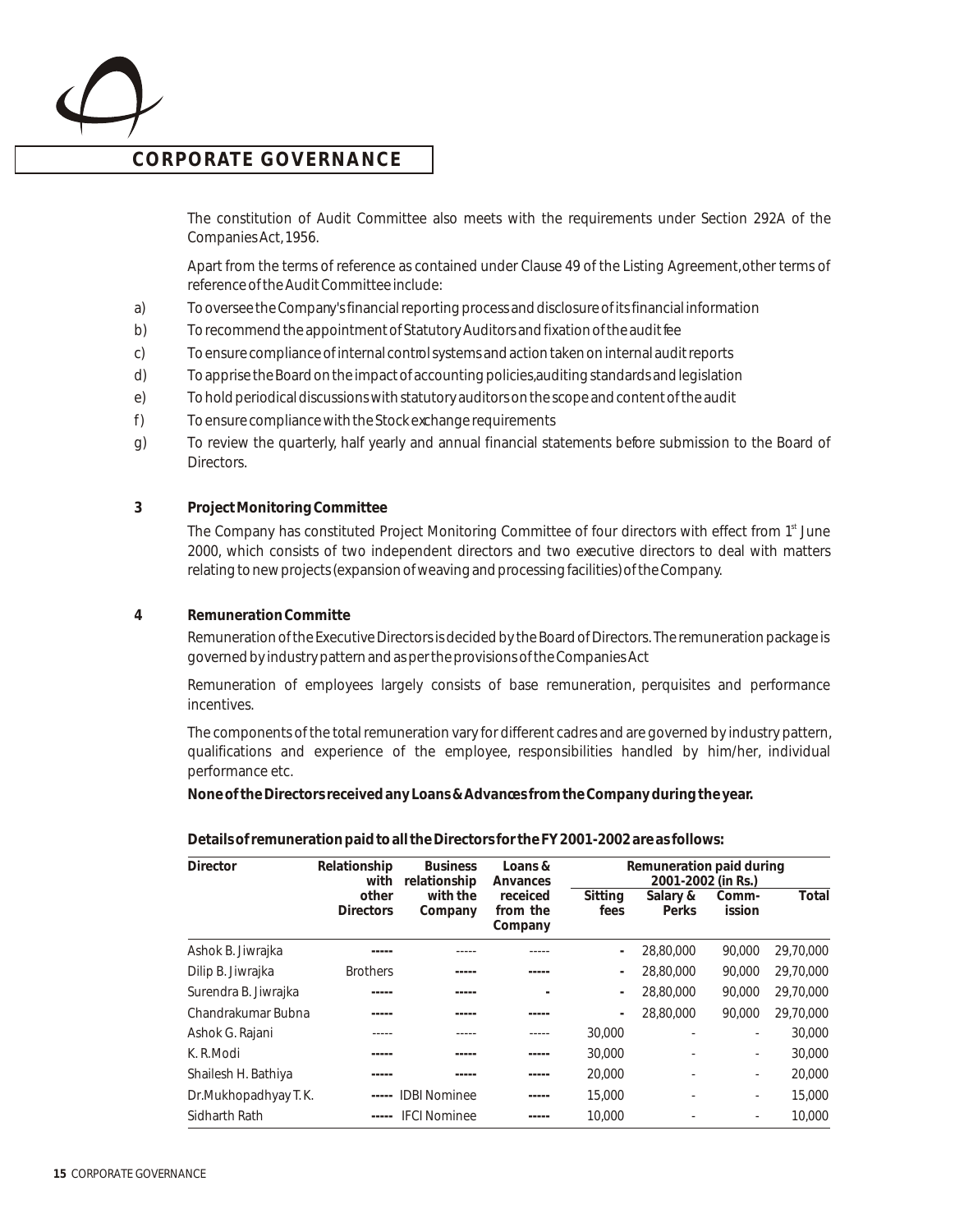

### **5. Shareholders/Investors' Grievance Committee**

The Board of the Company has constituted an Executive Committee, which, amongst others, also looks after share transfers. The Committee, inter alia, approves issue of duplicate certificates and oversees and reviews all matters connected with the securities transfers. The Committee also looks into redressing of shareholders' complaints like transfer of shares, non-receipt of balance sheet, non-receipt of declared dividends, etc. The Committee oversees the performance of the Registrar and Share Transfer Agents, and recommend measures for overall improvement in the quality of investor services.

The Board has designated K.H. Gopal, Vice President (Legal) and Company Secretary, as the Compliance Officer.

Other disclosures relating to this aspect has been furnished in the "Shareholder Information" section of the Annual Report.

### **6. General Body Meetings**

Location and time for last 3 Annual General Meetings are:

| Year      | Location                    | Date       | Time       |
|-----------|-----------------------------|------------|------------|
| 1998-1999 | ORT Simeon Seminar Centre,  | 23.09.1999 | 11.00 a.m. |
| 1999-2000 | ORT India Building,         | 20.10.2000 | 11.00 a.m. |
| 2000-2001 | 68, Worli Hill Road, Worli, | 25-09-2001 | 11.00 a.m. |
|           | Mumbai-400018               |            |            |

### **7. Disclosures**

*Disclosure on materially significant related party transactions, i.e. transactions of the Company of material nature with its Promoters, Directors or the Management, or their subsidiaries or relatives that may have potential conflict with the interest of the Company at large*

The transactions with related parties were undertaken in the normal course of business and were at terms & conditions, which were not prejudicial to the interest of the Company.

*Details of non compliance by the Company, penalties, strictures imposed on the Company by Stock Exchanges or SEBI, or any Statutory Authority, on any matter related to capital markets, during the last three years*

The Company has complied with the requirements of regulatory authorities on capital markets and no penalties/strictures have been imposed against it in the last 3 years.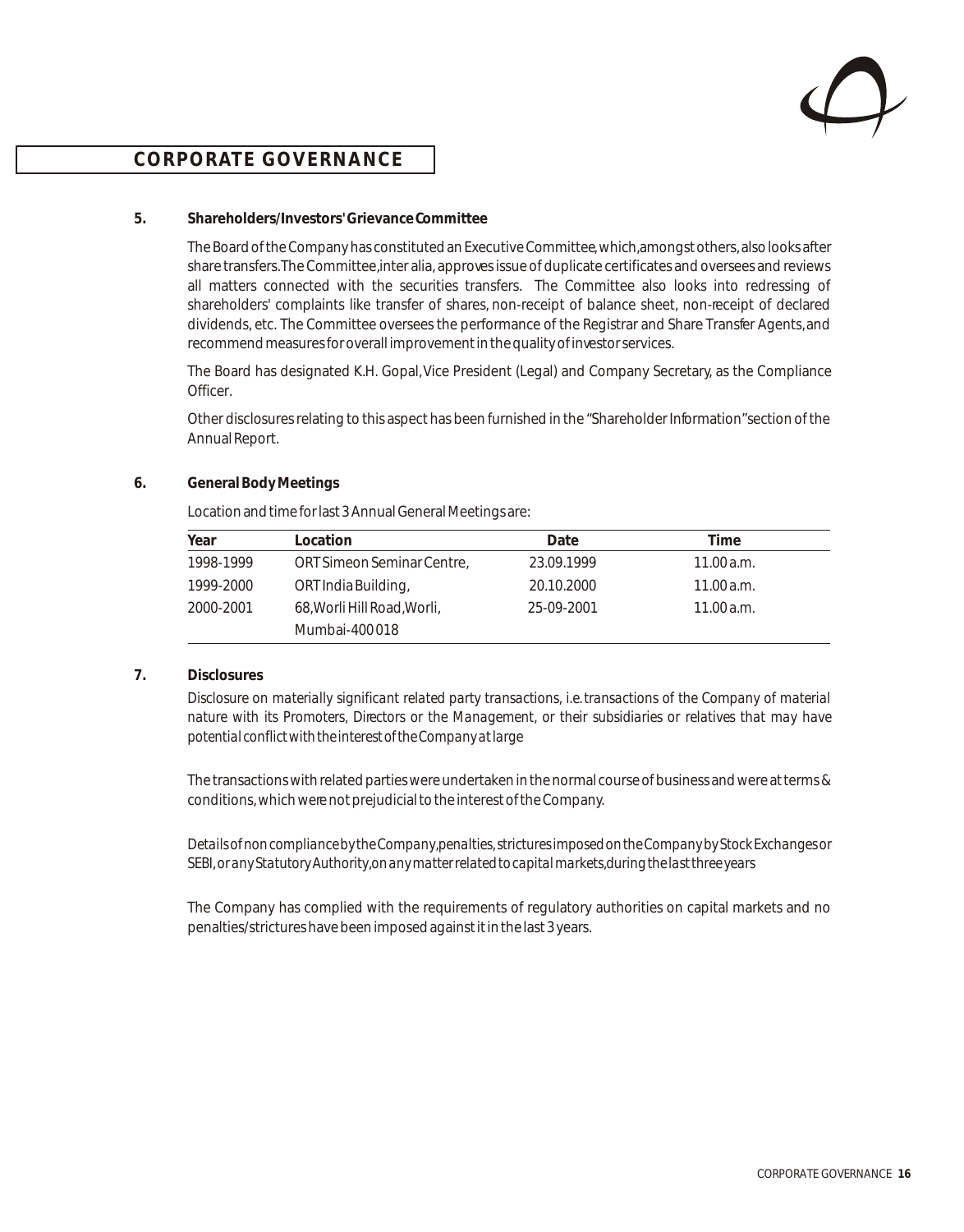

### **8. Means of communication**

|              | Recommendation                                                                                                    | Compliance                                           |
|--------------|-------------------------------------------------------------------------------------------------------------------|------------------------------------------------------|
|              | Quarterly results                                                                                                 |                                                      |
|              | Which newspapers normally published in                                                                            | Business Standard, Free Press Journal and Nav Shakti |
|              | Any Website, where displayed                                                                                      | Yes                                                  |
| $\checkmark$ | Whether it also displays official news<br>releases and presentations<br>made to institutional investors /analysts | Yes                                                  |
| $\checkmark$ | Whether MD&A is a part of annual report                                                                           | Yes                                                  |
| $\checkmark$ | Whether Shareholder Information section<br>forms part of the Annual Report                                        | <b>Yes</b>                                           |

### **9. General Shareholder Information**

Detailed information in this regard is provided in the Shareholder Information section of this Annual Report.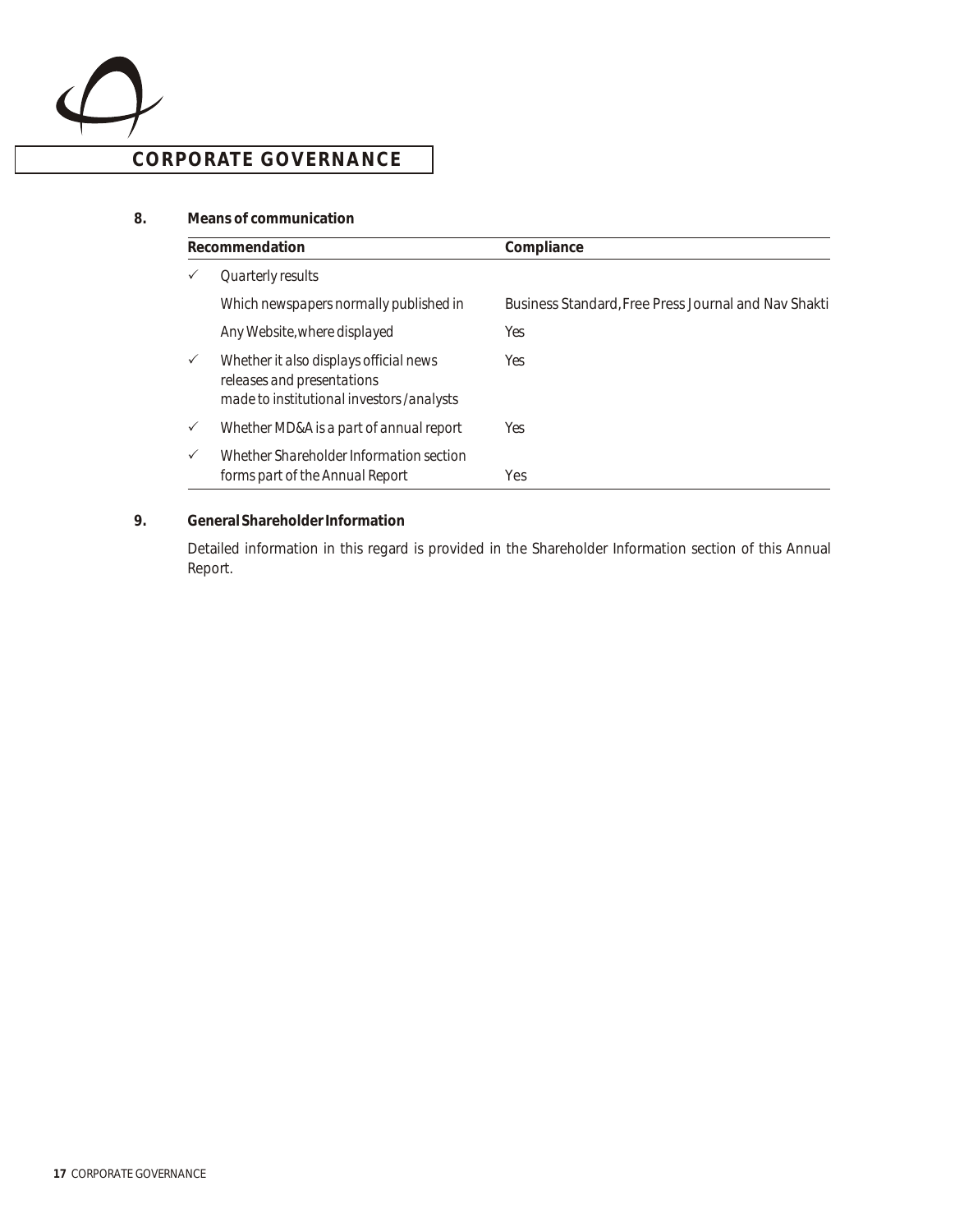

### COMPANY SECRETARY'S RESPONSIBILITY STATEMENT

The Company Secretary confirms that the Company has:

- a) maintained all the books of account and statutory registers required under the Act and the Rules made thereunder.
- b) filed all forms and returns and furnished all necessary particulars to the Registrar of Companies and/or Authorities as required by the Companies Act, 1956.
- c) registered all the particulars relating to creation, modification and satisfaction of charges in favour of Financial Institutions and Banks with the Registrar of Companies.
- d) issued all notices required to be given for convening of Board Meetings and General Meeting, within the time limit prescribed by law.
- e) conducted the Board Meetings and Annual General Meeting as per the Companies Act, 1956.
- f) complied with all the requirements relating to the minutes of the proceedings of the meetings of the Directors and the Shareholders.
- g) made due disclosures required under the Act including those required in pursuance of the disclosures made by the Directors.
- h) given loans and made investments in accordance with the requirements of the Act.
- i) obtained all necessary approvals of Directors, Shareholders, Central Government and other Authorities as per the requirements.
- j) effected share transfers and despatched the certificates within the statutory time limit.
- k) not exceeded its borrowing powers.
- l) paid dividend amounts to the shareholders and unpaid dividend amounts have been transferred to the General Revenue Account of the Central Government within the time limit prescribed.
- m) Appointed the Managerial Personnel in accordance with the provisions of Section 269 read with Schedule XIII to the Act.

The Company has also complied with the regulations prescribed by the Stock Exchanges, SEBI and other Statutory Authorities and also the statutory requirements under the Companies Act, 1956 and other applicable statutes in force.

> **K.H. Gopal** *Vice President (Legal) & Company Secretary*

*Mumbai: June 25, 2002*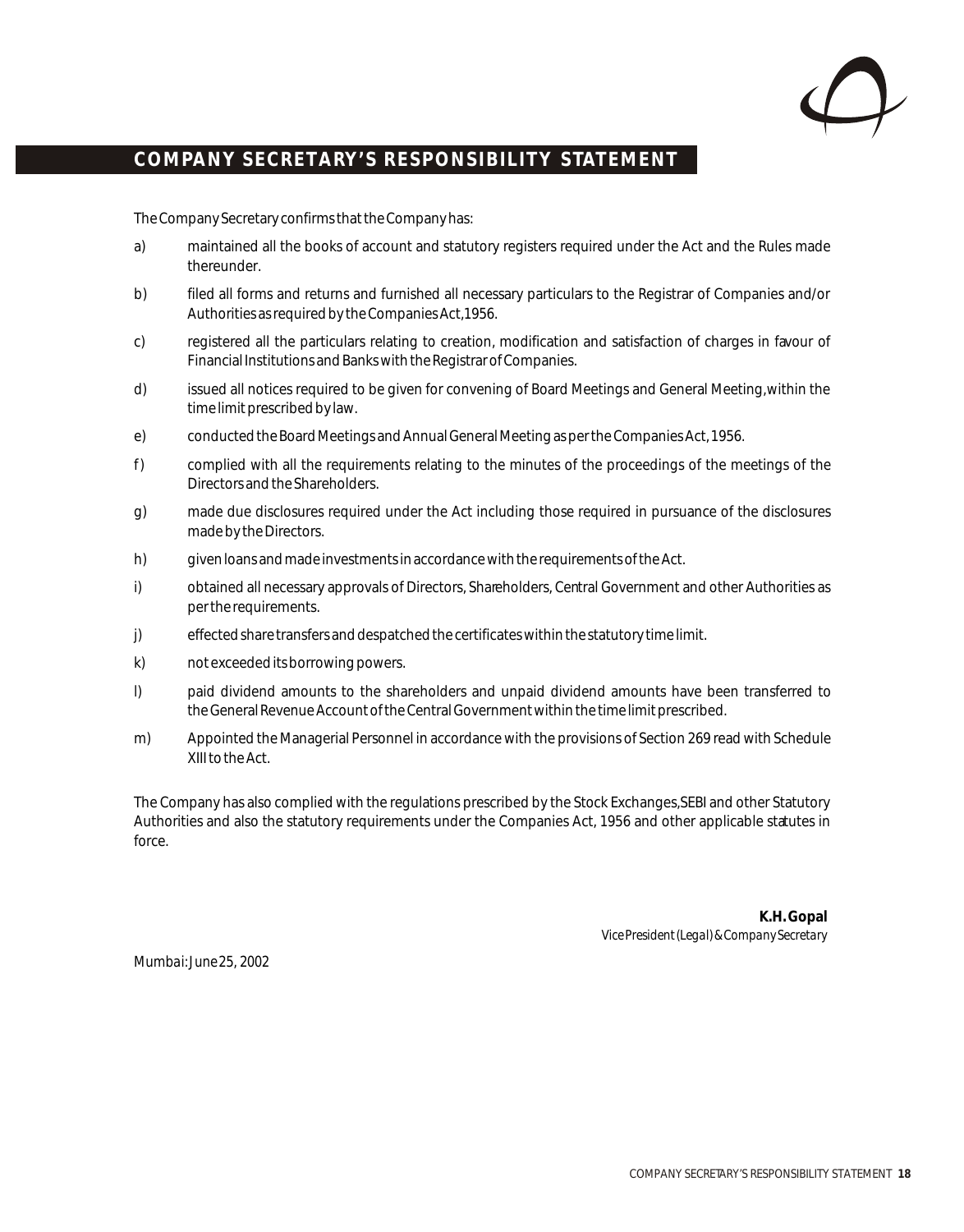

### **PROCESS FLOW CHART**



*\* The embroidery and processing would be done depending on the customer's requirement.*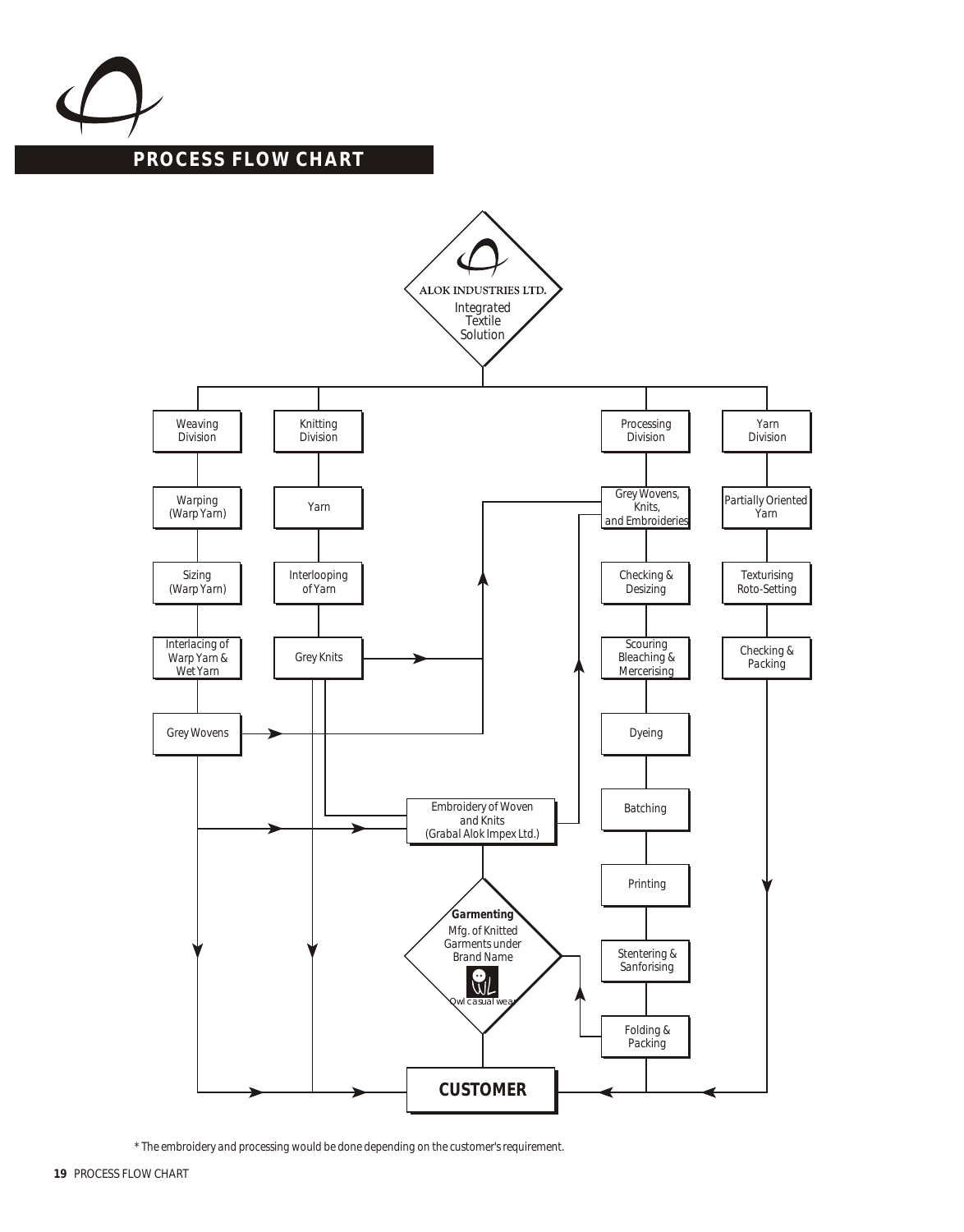

### **Forward-Looking Statements**

This report contains forward-looking statements, which may be identified by their use of words like "plans"," expects", "will", "anticipates", "intends", "projects", "estimates" or other words of similar meaning. All statements that address expectations or projections about the future, including, but not limited to, statements about the Company's strategy for growth, product development, market position, expenditures, and financial results, are forward-looking statements.

Forward-looking statements are based on certain assumptions and expectations of future events. The Company cannot guarantee that these assumptions and expectations are accurate or will be realised. The Company's actual results, performance or achievements, could thus differ materially from those projected in any such forward-looking statements. The Company assumes no responsibility to publicly amend, modify or revise any forward-looking statements, on the basis, of any subsequent developments, information or events.

### **Overall Review**

The Company scaled new peaks and strengthened its position on all major financial parameters, including sales, profits, net worth and assets.

| Particulars   | 2001-02       | 2000-01       | % Growth in | % Growth in |
|---------------|---------------|---------------|-------------|-------------|
|               | Rs. in crores | Rs. in crores | Value       | Volume      |
| Fabric        | 425.05        | 364.70        | 16.55       | 37.87       |
| Knitting      | 60.83         | 31.54         | 92.88       | 35.08       |
| Processing    | 30.01         | 8.13          | 268.84      |             |
| Yarn          | 49.23         | 40.00         | 23.08       | 5.75        |
| <b>Others</b> | 1.30          | 0.27          | 393.10      | 565.47      |
| Total         | 566.43        | 444.64        | 27.39       | 35.33       |

#### **Sales**

10

Break-up of revenues by business segments (excluding inter-divisional sales) is as follows:

As evident, all the segments showed positive growth. Sales increased 27.39% in the year ended March 31, 2002 to Rs. 566.43 crores, against Rs. 444.64 crores last year.

Sales growth of 27.39% during the year is mainly due to increased volumes as compared to the previous year.

Exports increased to Rs. 21.65 crores from Rs. 18.74 crores.

Other income decreased to Rs.0.15 crores from Rs. 0.18 crores.

#### **Costs & Expenses**

Principal costs and expenses have been classified into materials consumed, operating expenses, employees' remuneration, administrative, selling and distribution expenses, interest and financing charges and depreciation.

Materials consumed increased 30.26% in 2001-02 to Rs. 447.68 crores, as compared to Rs. 343.68 crores in 1999-2000. This increase was in commensurate with the increase in sales.

Operating and other expenses increased 7.87% in 2001-02 to Rs. 35.65 crores, as compared to Rs. 33.05 crores in 2000-01

Employee remuneration in 2001-02 were Rs. 7.98 crores as against Rs. 5.74 crores in 2000-01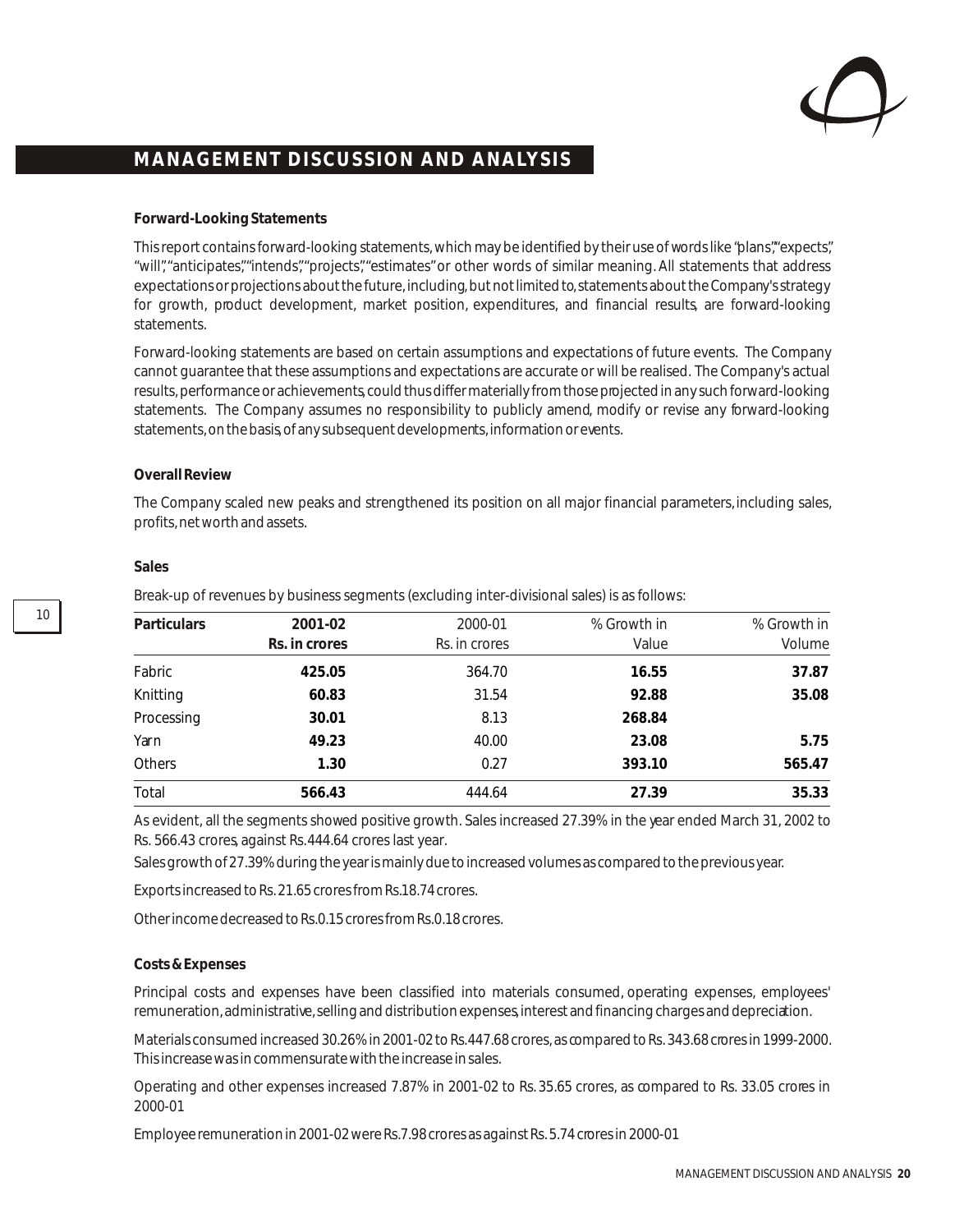

Administration, selling and distribution expenses were Rs.7.30 crores, as compared to Rs.5.54 crores in 2000-01. The increase in expenses was in line with the increase in sales.

Interest and financing charges for 2001-02 were Rs. 42.74 crores as compared to Rs.33.26 crores in 2000-01. This increase was largely due to interest on term loans and working capital borrowings, which increased in commensurate with increase in operations.

Depreciation increased 41.80% to Rs. 15.74 crores as compared to Rs. 11.10 crores in the previous year due to increased Gross Block on account of expansion project being completed by the Company.

The Company's corporate tax liability for the year was Rs. 3 crores, which was limited to the impact of the Minimum Alternate Tax (MAT).

No Provision for bad and doubtful debts was made during 2001-02.

### **Profit**

Gross profit was Rs. 101.72 crores, an increase of 33.47 % over 2000-01 gross profit of Rs. 76.21 crores. Also, gross profit as a percentage of net sales increased to 17.96% in 2001-02 from 17.14% in 2000-01

Cash profit was Rs. 54.43 crores, an increase of 31.66 % over 2000-01 cash profits of Rs. 41.34 crores.

Net profit after tax for the year increased 28.63% to Rs. 37.91 crores, as compared to Rs. 29.47 crores in the previous year.

#### **Earnings per share**

EPS was Rs. 8.96 (previous year Rs. 10.39) and Cash earnings per share was Rs.12.87 (previous year Rs.14.58).

#### **Gross Block**

Gross fixed assets including Capital work-in-progress and expenditure during construction period as on 31<sup>st</sup> March 2002 were Rs. 355.04 crores as against Rs. 227.89 crores in 2000-2001.

Capital expenditure incurred during the year was Rs.127.59 crores. This is primarily due to the weaving and processing projects being implemented under Technology Upgradation Fund (TUFs).

Net Block of fixed assets, as on 31<sup>st</sup> March 2002 was Rs. 307.30 crores as against Rs.195.83 crores in 2000-2001.

#### **Current Assets**

The Company's current assets primarily consist of debtors, inventories, loans and advances and cash. The current ratio at the end of the year was maintained at 1.79.

The Company's cash and bank equivalents as at 31<sup>st</sup> March 2002 stood at Rs. 18.06 crores against Rs. 19.21 crores over previous year.

### **Debt- Equity Ratio**

Debt equity ratio as on March 31, 2002 was 1.09, against 1.08 in the previous year. The debt-equity ratio improved on account of improved profitability and plugging back of profits.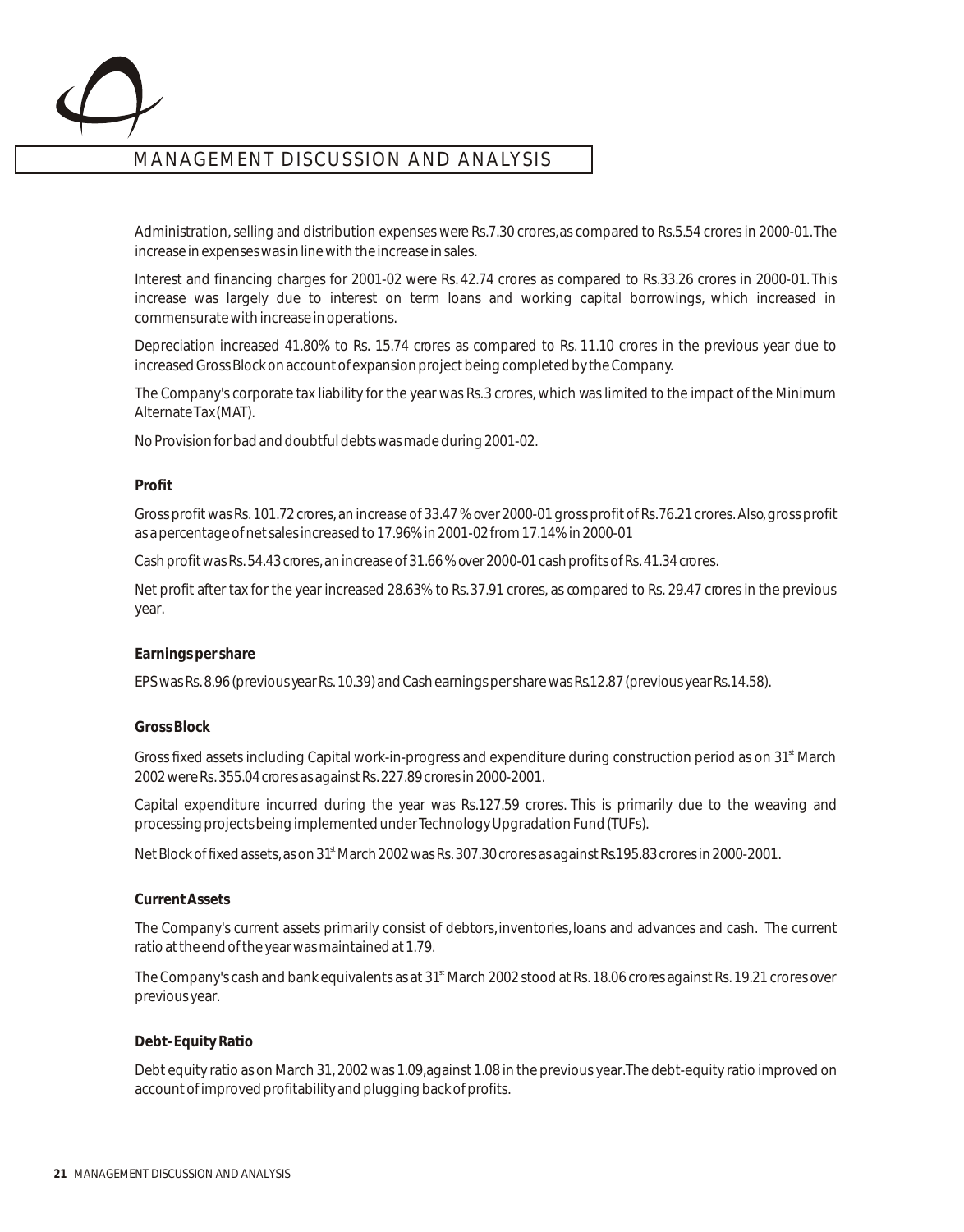

### **Capital Structure**

The equity capital stood at Rs. 42.29 crores against Rs. 28.35 crores in the previous year. The change is due to conversion of Fully Convertible Debentures aggregating to Rs. 18 crores.

Details of outstanding instruments, convertible into equity are as follows:

56,70,098 14% secured fully convertible debentures of Rs.90 each.

The above Debentures will convert into equity on 5<sup>th</sup> December 2002 at a price equal to 80% of the average market price (mean of daily high and low prices) of the Company's scrip on the Stock Exchange, Mumbai during the 15<sup>th</sup> month from allotment with a lower cap of Rs. 10/- and upper cap of Rs. 30/-.

Your Company proposes a dividend of 10% on equity shares constituting a dividend pay out of Rs. 3.21 crores for the year.

Details of Preference shares issued, redeemed and converted during the year are as follows:

|                                                   |      | (Rs. in crores) |
|---------------------------------------------------|------|-----------------|
| Opening Balance as on 1 <sup>st</sup> April 2001  |      | 6.20            |
| Preference shares issued during the year:         |      |                 |
| 13.0% Lawkim Ltd                                  | 0.50 | 0.50            |
|                                                   |      | 6.70            |
| Redemptions during the year:                      |      |                 |
| 15% General Insurance Company                     | 0.20 |                 |
| 15% Oriental Insurance Company                    | 0.20 |                 |
| 15% National Insurance Company                    | 0.20 |                 |
| 13.5% Lawkim Ltd                                  | 0.50 | 1.10            |
| Closing Balance as on 31 <sup>st</sup> March 2002 |      | 5.60            |

Details of Fully Convertible Debentures issued, converted and repaid during the year are as follows:

|                                                   |       | (Rs. in crores) |
|---------------------------------------------------|-------|-----------------|
| Opening Balance as on 1 <sup>st</sup> April 2001  |       | 13              |
| Debentures issued during the year:                |       |                 |
| 14% Rights Isuue                                  | 51.03 |                 |
| 16% Alok Knit Exports Ltd.                        | 1.00  |                 |
| 16% IDBI                                          | 4.00  | 56.03           |
|                                                   |       | 69.03           |
| Converted during the year:                        |       |                 |
| 16% Alok Knit Exports Ltd.                        | 1.00  |                 |
| 16% Development Credit Bank of India              | 2.00  |                 |
| 16% <b>IDBI</b>                                   | 9.00  |                 |
| 16% UTI Bank Ltd                                  | 6.00  | 18              |
| Closing Balance as on 31 <sup>st</sup> March 2002 |       | 51.03           |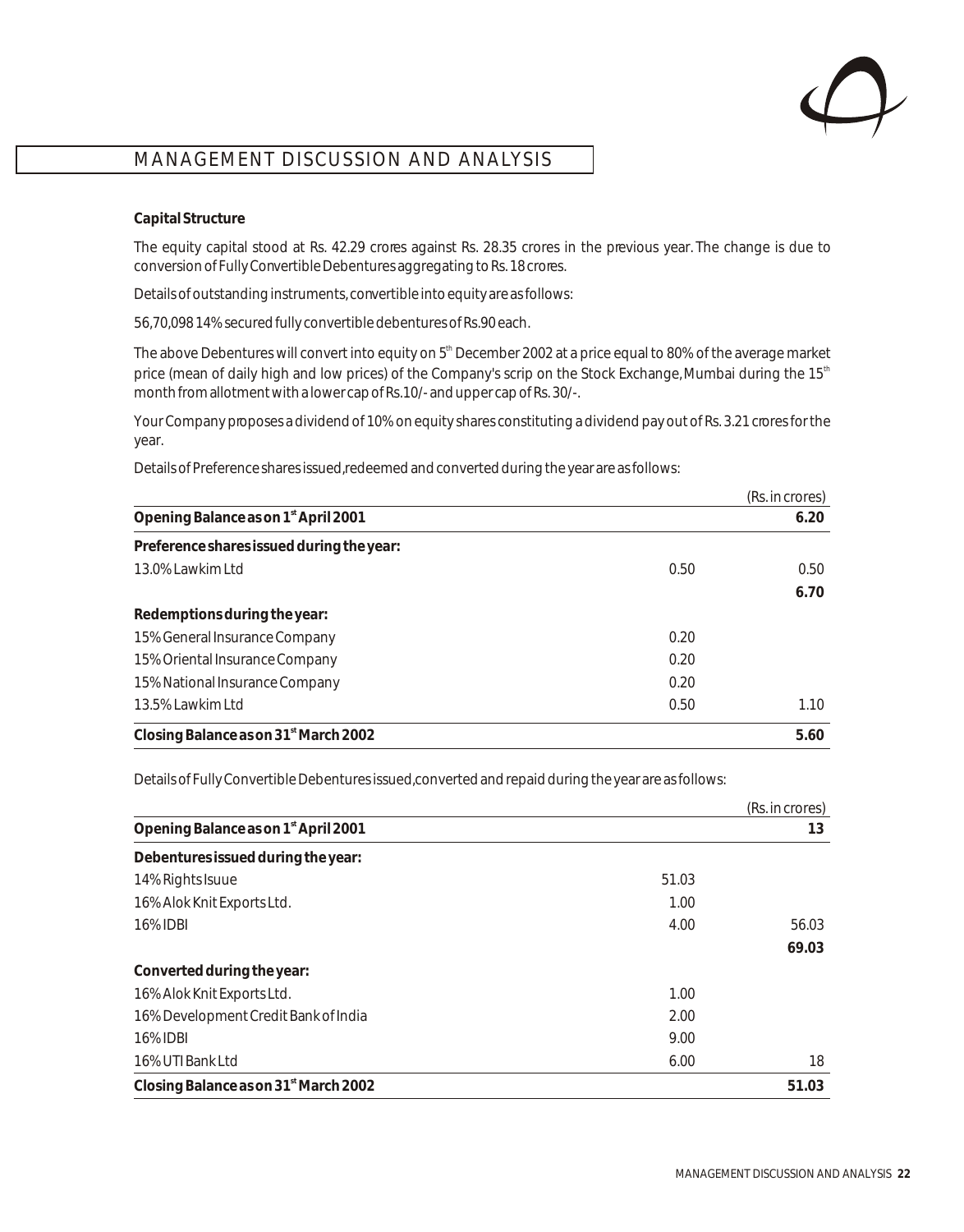

### **Credit Ratings**

The ratings assigned to the Company by different credit rating agencies are as follows:

certainty of timely payment. Risk factor are minor".

| August 2001       | PR 1 + (SO) [PR one plus (Structured Obligation)] rating awarded by Credit Analysis & Researc<br>Limited for Secured FCDs of Rs. 510.3 mn. The rating indicates "Superior capacity for repayment<br>of short term promissory obligations". The payment of the interest on SFCD is quaranteed by UTI<br>Bank Ltd.                                                                                |
|-------------------|-------------------------------------------------------------------------------------------------------------------------------------------------------------------------------------------------------------------------------------------------------------------------------------------------------------------------------------------------------------------------------------------------|
| August 2001       | Coface India Credit Management Services Pvt. Ltd. has assigned Quality @rating label with th<br>notation @@@ for the initial period ending 5 <sup>th</sup> August 2002.                                                                                                                                                                                                                         |
| September 2001    | CARE "A-" (A minus) rating awarded by Credit Analysis & Research Limited for Secured NCDs of<br>Rs. 100 mn. The rating indicates, "Upper medium grade instruments and have many favourable<br>investments attributes. Safety for principal and interest are considered adequate. Assumptions<br>that do not materialise may have a greater impact as compared to the instruments rated higher". |
| <b>March 2002</b> | FITCH Ratings India Private Limited have reaffirmed the Ind D-1 (Ind D one) rating for the<br>Rs. 200 mn Commercial paper programme. It is a <i>High Grade</i> rating and indicates "Very high                                                                                                                                                                                                  |

### **Tangible Net Worth**

The company's net worth as on  $31<sup>st</sup>$  March 2002, stood at Rs.183.14 crores as against Rs 131.48 crores in 2000-2001. This was primarily due to increase in profits and increase in share premium due to conversion of preference shares.

### **Adequacy of Internal Controls**

Alok has in place, adequate checks and controls, well-defined roles and responsibilities for people at various levels. This, coupled with robust internal control and information systems ensures adequate checks and controls and appropriate information flow to facilitate effective monitoring. The management along with the internal auditors, on a regular basis, monitor, evaluate and take initiatives to improve the internal control systems prevalent in the Company.

There is a system in place for reviewing issues raised above as well as their implementation status. The Company also has in place a well-defined and integrated MIS that forms the basis for all management decisions such as the Planning and Budgeting, Capital Expenditure budgets and others.

### **Outlook**

One of the major reasons for our success has been, the spreading of risk over different segments. 'Alok' is a multidivisional company and each division is a separate segment of the textile industry. This peculiar nature ensures that at least one division records growth since the chances of all divisions performing badly is remote. Alok's manufacturing facilities are flexible enough to manufacture fabrics to suit the prevailing demand and fashion trends. The diversified presence of the Company in all market segments also ensures that the Company has enough demand throughout the year.

Our stress on leveraging emerging growth opportunities that offer scope for substantial value creation will be ceaseless. The Company will pursue emerging opportunities that emerge in the domestic and international markets from time to time.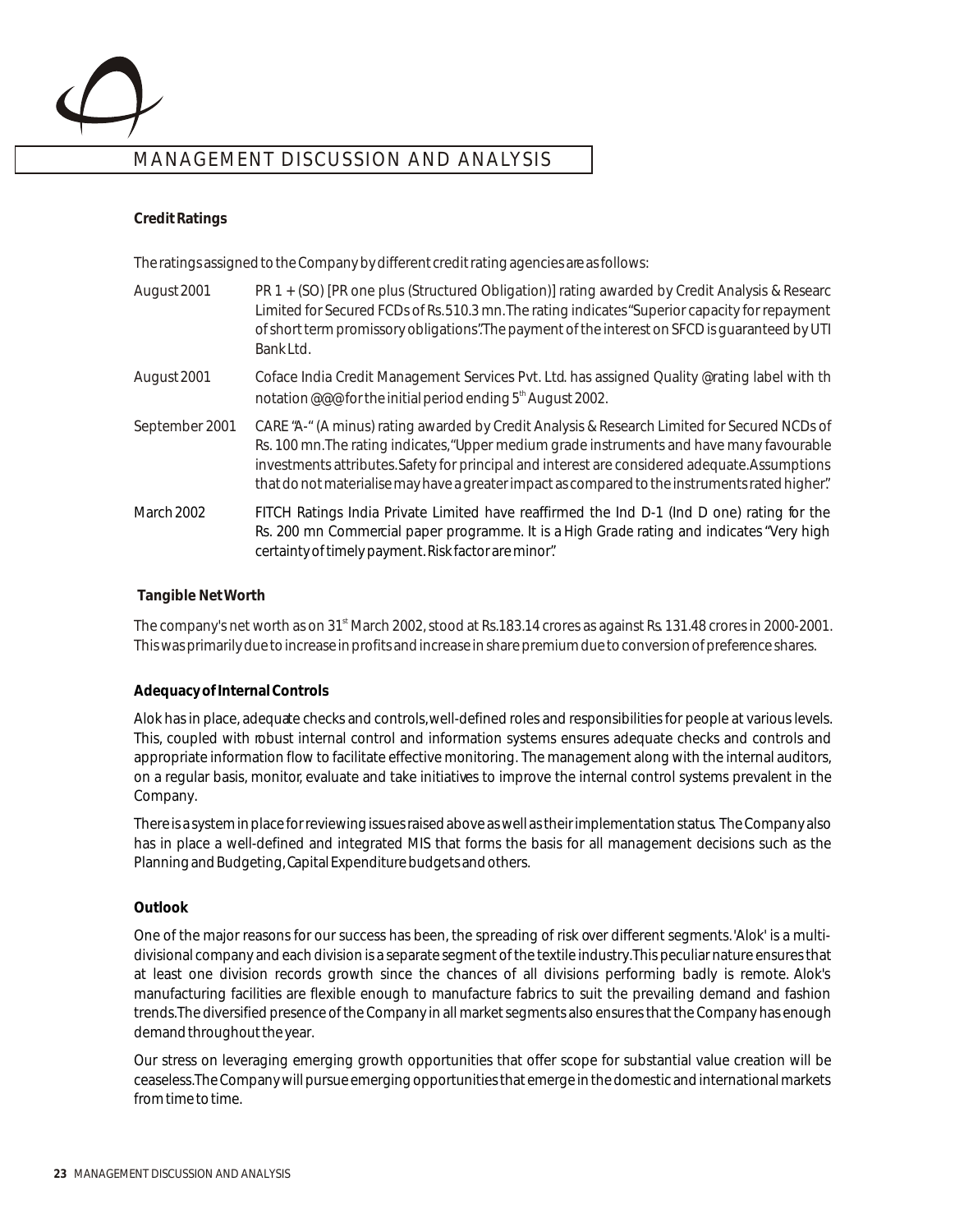

**Directors' Report**

Dear Shareholders,

Your Directors have pleasure in presenting the Sixteenth Annual Report and the Audited Accounts for the financial year ended 31<sup>st</sup> March 2002.

**Financial Results**

Your Company's performance during 2002 is summarised below:

|                                                             | (Rs. in crores) |         |  |
|-------------------------------------------------------------|-----------------|---------|--|
| Particulars                                                 | 2001-02         | 2000-01 |  |
| Sales                                                       | 566.43          | 444.64  |  |
| Other Income                                                | 0.15            | 0.18    |  |
| <b>Total Income</b>                                         | 566.58          | 444.82  |  |
| <b>Total Expenditure</b>                                    | 465.65          | 369.38  |  |
| Profit before interest, depreciation & taxes                | 100.93          | 75.44   |  |
| Interest                                                    | 42.74           | 32.37   |  |
| Depreciation                                                | 15.74           | 11.10   |  |
| Profit before tax and exceptional item                      | 42.45           | 31.97   |  |
| Provision for Taxation Current                              | 3.00            | 2.50    |  |
| - Deferred                                                  | 1.54            |         |  |
| Profit after Tax and before Exceptional item                | 37.91           | 29.47   |  |
| Exceptional item & tax adjustments for earlier years        |                 |         |  |
| Balance in P/L A/c. brought forward                         | 50.25           | 29.13   |  |
|                                                             | 88.16           | 58.60   |  |
| Add: Transferred from Investment Allowance Reserve          |                 | 0.22    |  |
| Balance available for distribution                          | 88.16           | 58.82   |  |
| That the Directors recommend for appropriation is as under: |                 |         |  |
| Dividend                                                    | 3.21            | 3.58    |  |
| <b>Tax on Dividend</b>                                      | 0.05            | 0.57    |  |
| Transfer to Debenture Redemption Reserve                    |                 | 0.66    |  |
| Transfer to Capital Redemption Reserve                      | 1.10            | 0.50    |  |
| <b>Transfer to General Reserve</b>                          | 3.00            | 3.25    |  |
| Short provision of Taxation of earlier years                | 0.40            |         |  |
| <b>Balance carried to Balance Sheet</b>                     | 80.40           | 50.26   |  |

#### **Dividend**

Your Directors have declared a dividend of Re. 1 per equity share for the financial year ended 31<sup>st</sup> March 2002, which if approved at the forthcoming Annual General Meeting will be paid to all those Equity Shareholders whose names appear in the Register of Members as on 20<sup>th</sup> September 2002.

The payout on account of dividend on preference shares will be Rs. 0.72 crores.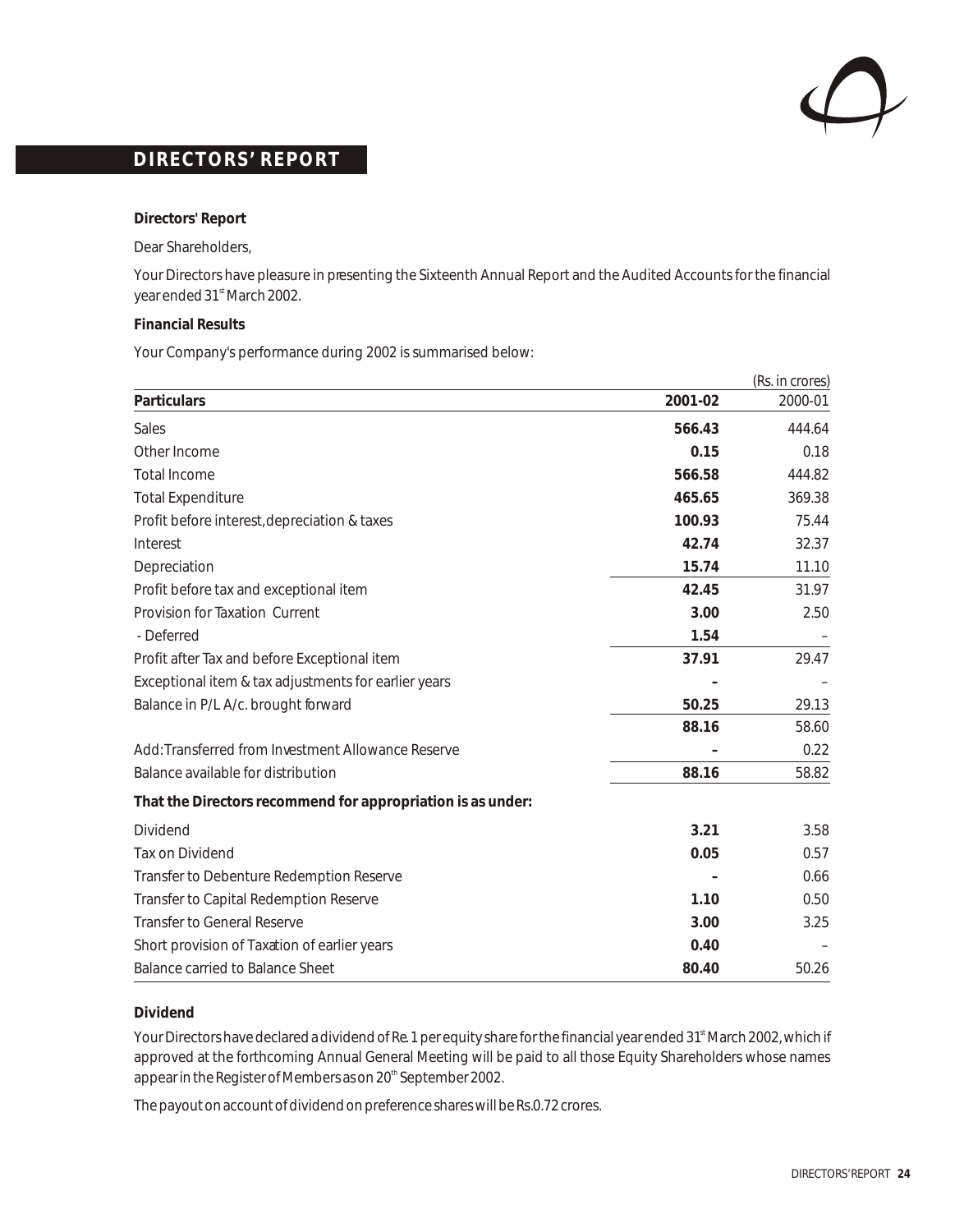#### **Operations**

The performance of your Company for the year under review has been satisfactory. Your Company recorded a turnover of Rs. 566.43 crores, an increase of 27.39 % over previous year. The Profit after tax grew to Rs. 37.91 crores, a 28.64% increase over the previous year.

Alok today has a strong and established presence in the weaving, knitting and processing (both wovens and knits) segments. Alok has specialised in meeting the specific requirements of the garment exporters. The company offers a range of tailor-made services to the customers like weaving fabric, developing design and finishing fabric, as per the specifications of the garment manufacturers. The organised sector does not attend to specific requirements, as their economies of scale do not permit such specialised attention while the unorganised sector cannot meet the quality criteria.

The company has a CAGR of 30% over the last five years and this has been achieved through an aggressive marketing strategy, diversified fibre and product mix, development of in-built flexibility to meet changing fashions, modern technology and constant emphasis on quality and timely deliveries. With the phasing out of the quota system, competition would be fierce with global players in the fray and only those with modern technology (like Alok) can expect to withstand the global competition.

Your Company's performance on export was also encouraging. This year too, your Company's exports increased from Rs. 18.74 crores to Rs 21.65 crores. Our philosophy of providing superior quality and timely delivery has resulted in achieving this performance.

Alok has recently ventured into the high value added segment of Home Textiles and Furnishings. The Home Textile / Made up sector has very good export potential, which is expected to receive a very big boost under the quota free regime from January 2005. The potential of this segment is evident from the fact that, the size of the home textiles industry in USA itself is about US\$ 21 billion. The new process house at Valsad is well equipped with the state-of-theart equipments for processing of wider width fabrics (3mtrs wide) along with yarn dyeing facility. Alok would be offering a wide entire basket of Home Textile products ranging from Bed-linen, table-linen etc. to curtains, cushion covers, upholstery etc. The company is setting up a small made-up unit at Vapi adjacent to the new processing unit, which is expected to be in production from October 2002 onwards.

#### **Post-WTO Scenario**

India's present textile trade has reached a new height of US\$ 14,470 mn in fiscal year 2001. Out of which garment exports are to the tune of US\$ 6261.7 mn. Though exports in absolute terms are increasing year on year, India's share is a measly 3% of the global trade. This is mainly due to the lack of modernisation in the weaving and more so in the processing sectors. With the phasing out of the quota system, competition would be fierce with global players in the fray and only those with modern technology and competitive cost can expect to withstand the global competition.

The Technology Upgradation Fund (TUF) Scheme has been the earnest efforts of the Government to place the textile industry on the path of progress. However, the scheme has not taken-off as was expected. We feel that few more initiatives are required in the current scenario. The Government should identify companies who can achieve greater exports and provide them with all the desired support. The Government should also think of providing venture capital equity funding to textile companies and increasing the subsidy rate from present 5% so that the overall cost of setting the project is in line with the other competitive countries..

These moves by the Government can help meet the aspiration of the US\$ 50 billion exports target set for the year 2010 for Textile Industry (Rs. 25 bn for garment exports).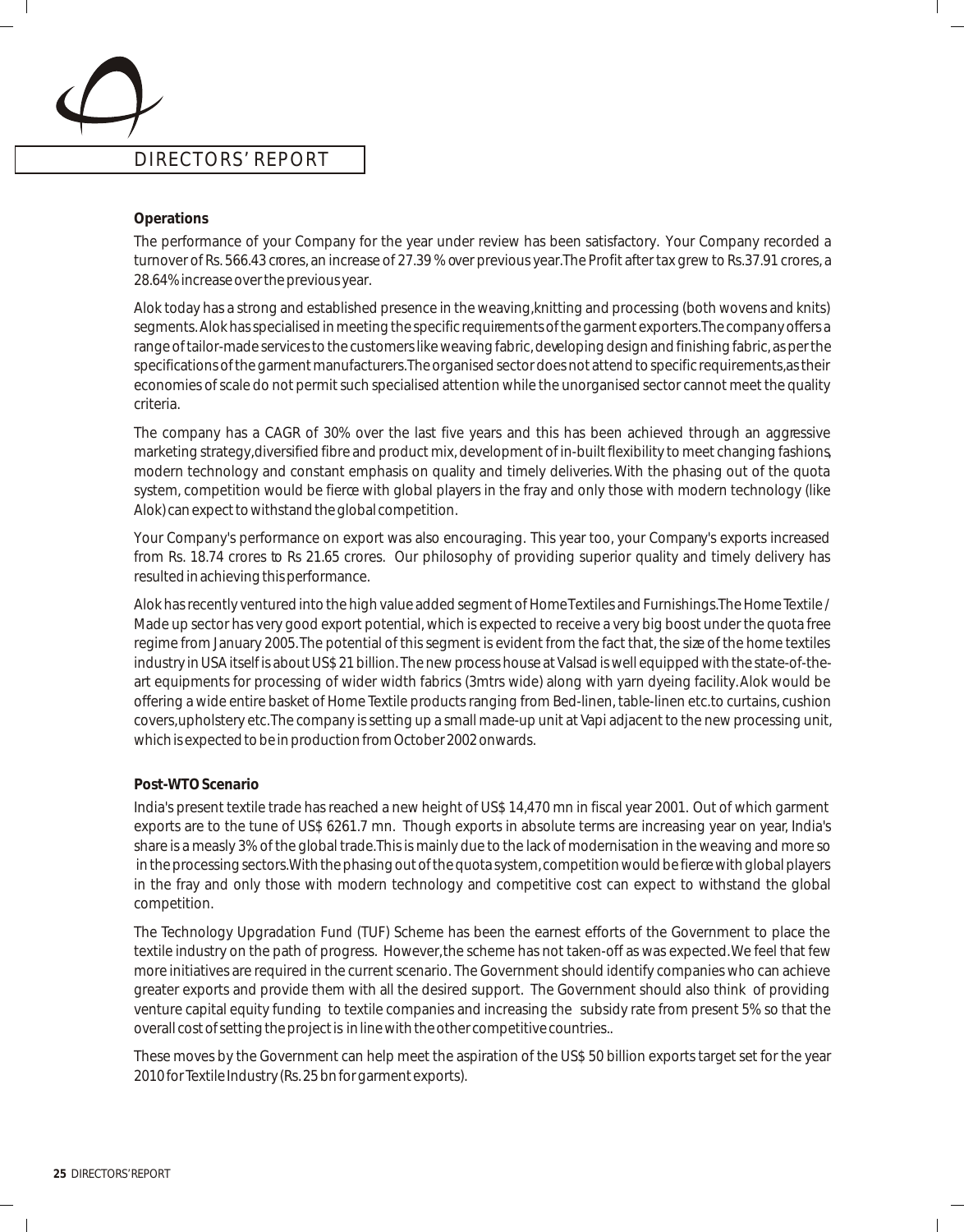

### **Finance**

The Company's Rights Issue of 56,70,098 - 14% Secured Fully Convertible Debentures (SFCD) of Rs. 90/- each aggregating to Rs. 51.03 crores to part finance the weaving and processing project, meeting long term working capital requirement, etc. The issue opened for subscription on 21<sup>st</sup> May 2001 and closed on 19<sup>th</sup> July 2001.

During the year under review 67,16,400 Equity shares of Rs. 10/- each were allotted to IDBI on conversion of SFCD at a premium of Rs. 2,28,35,760/-. Also 44,77,600 Equity shares of Rs. 10/- each were allotted to UTI and 7,46,200 Equity shares of Rs. 10/- were allotted to Alok Knit Exports Limited on conversion of SFCD at a premium of Rs. 1,52,23,840/ and Rs.25,37,070/- respectively. Further, 20,00,000 Equity shares of Rs. 10/- were allotted to Development Credit Bank on conversion of SFCD at par.

### **Expansion Projects**

Your Company has during the year undertaken weaving expansion at Silvassa consisting of 68 nos.Air Jet looms (Toyoda), 12 Rapier Looms (Sulzer), 8 nos. Sulzer Rapier Looms with Jacquard attachments (Bonas) along with Benninger Warping and Sizing machines. The total cost of the project is Rs. 96 crores. The commercial production of 41 looms started in August 2001 and 47 machines started in November 2001.

Your Company is also setting up a 3 meters wide Continuous Processing Unit at Valsad. The total cost of the project is Rs. 94 crores. The commercial production is expected to commence from August 2002.

### **Corporate Governance**

Your Company firmly believes in and has consistently practised good Corporate Governance. Corporate Governance has evolved in the Company over the years, not only on account of regulatory requirements but also on account of sound management values for enhancing and meeting shareholders expectations. As a result, a number of provisions regarding Corporate Governance prescribed by the Listing Agreements have already been complied with and adequate steps are being taken to comply with the balance provisions within the current financial year. A separate report on Corporate Governance is enclosed as a part of the Annual Report.

#### **US GAAP**

This year too the financial statements of your Company have been prepared in substantial compliance with the Generally Accepted Accounting Principles of USA (popularly known as US GAAP). There are differences between the financial statements prepared as per Indian and US GAAP, mainly due to provision for deferred taxes. Indian GAAP does not require provision for deferred taxes.

Your Company is not subject to reporting and disclosure requirements as per US GAAP. This disclosure has been provided as additional disclosure on voluntary basis.

### **Fixed Deposits**

Fixed Deposits with your Company as at year-end were Rs.1.84 crores. None of these deposits had matured for payment and consequently there were no unclaimed deposits till the date of this Report.

#### **Insurance**

All the insurable interests of your Company including inventories, buildings, plant and machinery are adequately insured.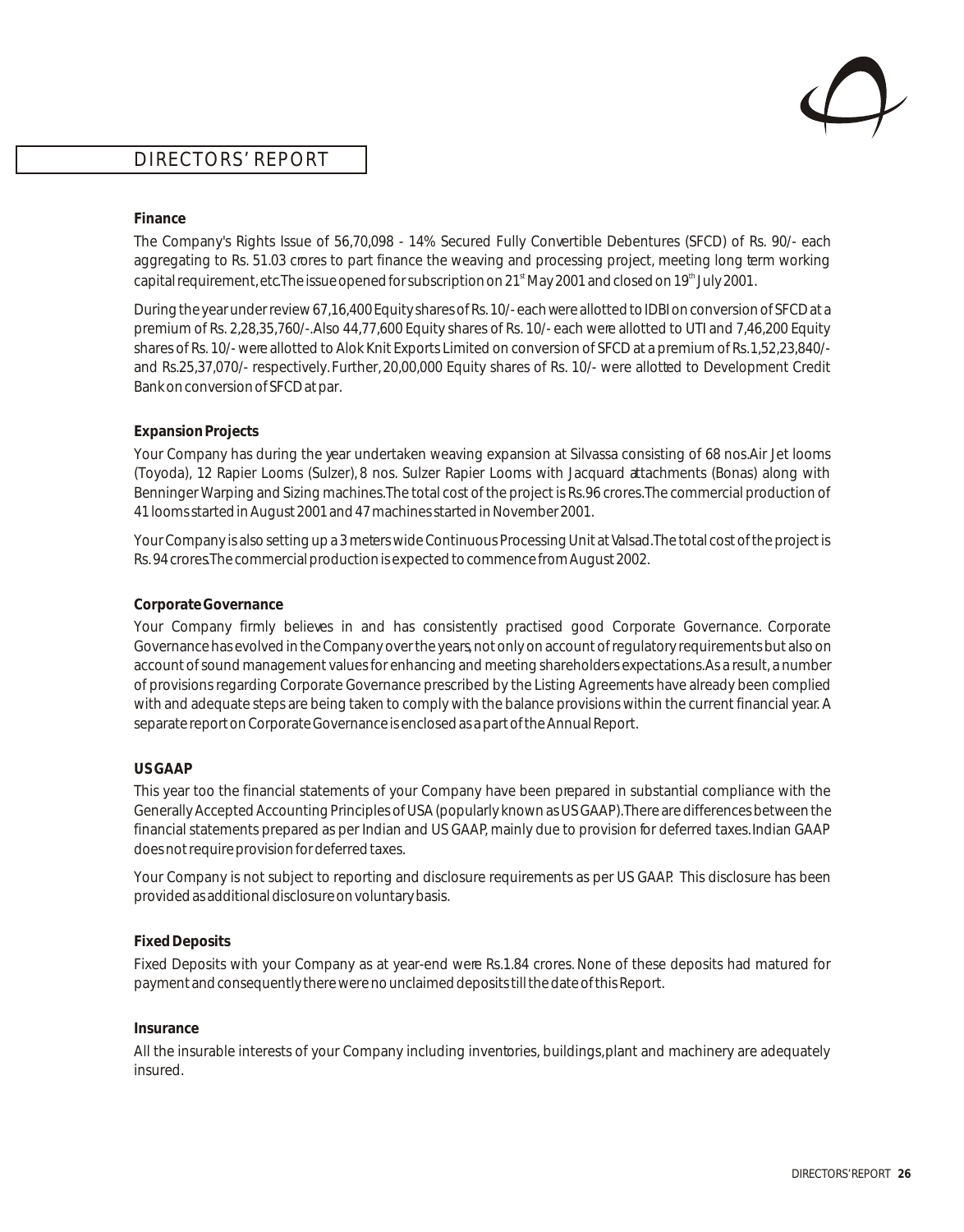### **Directors**

In accordance with the requirements of the Companies Act, 1956 and the Articles of Association of the Company, Mr. C K Bubna, Mr. Ashok Rajani and Mr. K. R. Modi will retire by rotation at the ensuing Annual General Meeting and, being eligible, offers themselves for reappointment.

### **Directors' Responsibility Statement**

Pursuant to the requirement under Section 217(2A) of the Companies Act, 1956, with respect to Directors' Responsibility Statement, it is hereby confirmed:

- $i)$  That in the preparation of the accounts for the financial year ended 31<sup>st</sup> March, 2002, the applicable accounting standards have been followed and there has been no material departure;
- ii) That the Directors have selected such accounting policies and applied them consistently and made judgements and estimates that were reasonable and prudent so as to give them a true and fair view of the state of affairs of the Company at the end of the financial year and of the profit of the Company for the year under review;
- iii) That the Directors have taken proper and sufficient care for the maintenance of adequate accounting records in accordance with the provisions of the Companies Act, 1956 for safeguarding the assets of the Company and for preventing and detecting fraud and other irregularities;
- iv) That the Directors have prepared the accounts for the financial year ended  $31<sup>st</sup>$  March 2002 on a 'going concern' basis.

### **Auditors**

The Auditors, M/s. Gandhi & Parekh, hold office until the conclusion of the ensuing Annual General Meeting and are recommended for re-appointment. Certificate from the Auditors has been received to the effect that their reappointment, if made, will be within the limits laid down under Section 224(1B) of the Companies Act, 1956.

### **Cost Auditor**

The Central Government's Cost Audit Order specifies audit of Cost Accounting Records of the Company every year. This is applicable to the products manufactured by the Company. The Board of Directors, subject to the approval of the Central Government, has appointed R. Nanabhoy & Co., Cost Accountant, Mumbai to carry out this audit for the current year.

#### **Human Resources**

Your Company considers human resources as its most valuable asset. The specific functional divisions are headed by professionals well versed in their respective areas of operation. The Company is being run on professional lines with well-developed systems, internal controls and adequate delegation of powers. A comprehensive recruitment plan ensures proper induction of personnel in a phased manner that is in line with requirements.

Yours Company's relations with the employees at all levels have been cordial. The Directors take this opportunity of placing on record their appreciation of the devoted and committed services rendered by the employees during the year underreview.

Information on particulars of Employees' remuneration as per Section 217(2A) of the Companies Act, 1956, read with Companies (Particulars of Employees) Rules, 1975 forms part of this report. However, as per the provisions of Section 219(1)(b)(iv) of the Companies Act, 1956, the Report and Accounts are being sent to all shareholders of the Company excluding the Statement of Particulars of Employees. Any shareholder interested in obtaining a copy of the said statement may write to the Company Secretary at the Registered Office of the Company.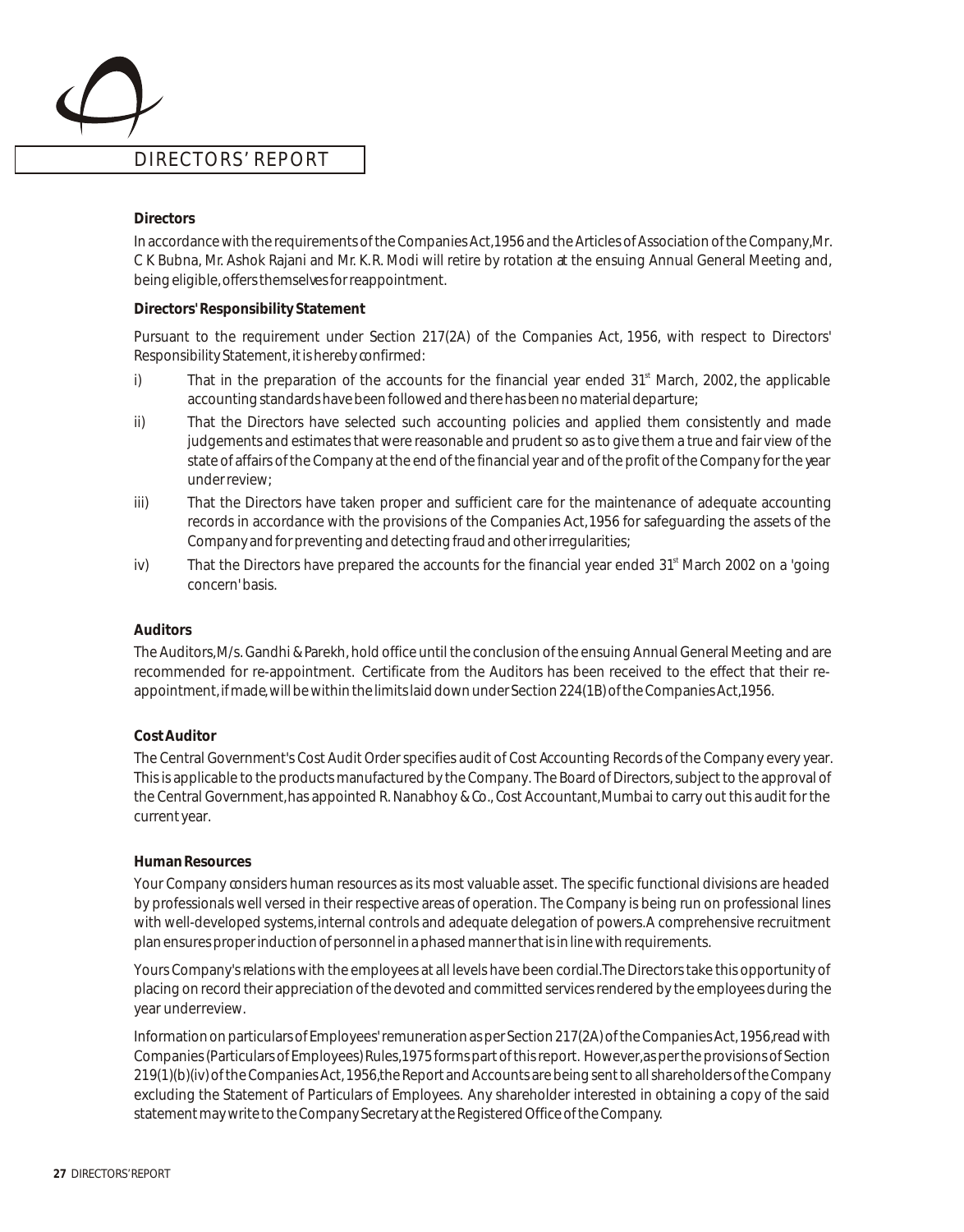

### **Safety and Environment Management**

With continued focus on Safety and Environment Management, your Company has achieved significant progress during the year in this important key result area. Consistent high safety standards are being followed with a focus on continuous improvement.

### **Conservation of Energy, Technology absorption, Foreign Exchange earnings and outgo**

The particulars as prescribed under Section 217(1)(e) of the Companies Act, 1956, read with the Companies (Disclosure of Particulars in the Report of the Board of Directors) Rules, 1988 are attached as Annexure "A" to this report.

### **Future Prospects**

Your Company presently has modern weaving, knitting and processing facilities and the Company manufactures a wide range of products with high value addition for the garment export industry. The Company has taken up modernisation and expansion projects to equip itself to face the challenges that would be posed by post-GATT era. These projects will further increase the Company's product range, provide higher value addition and increase substantially the Company's direct exports in the near future.

Today, the single biggest bottleneck faced by the garment exporters, who have to meet stringent requirements of time, quality and cost, is fabric sourcing. The Company has geared its operations to address this specific problem of the garment exporters. The Company provides customised services to it produces fabrics of innumerable varieties in various patterns/ designs and fashions catering to varying customer tastes and preferences.

Your Company with fully integrated modern facilities and large volumes will be in a position to take the advantage of the global market.

Your directors look forward to the future with confidence

### **Acknowledgements**

Your Directors would like to express their grateful appreciation for the assistance and co-operation received from the Financial Institutions, Banks, Government Authorities and Shareholders during the year under review.

For and on behalf of the Board

*Mumbai: June 25, 2002 Executive Chairman*

**Ashok B. Jiwrajka**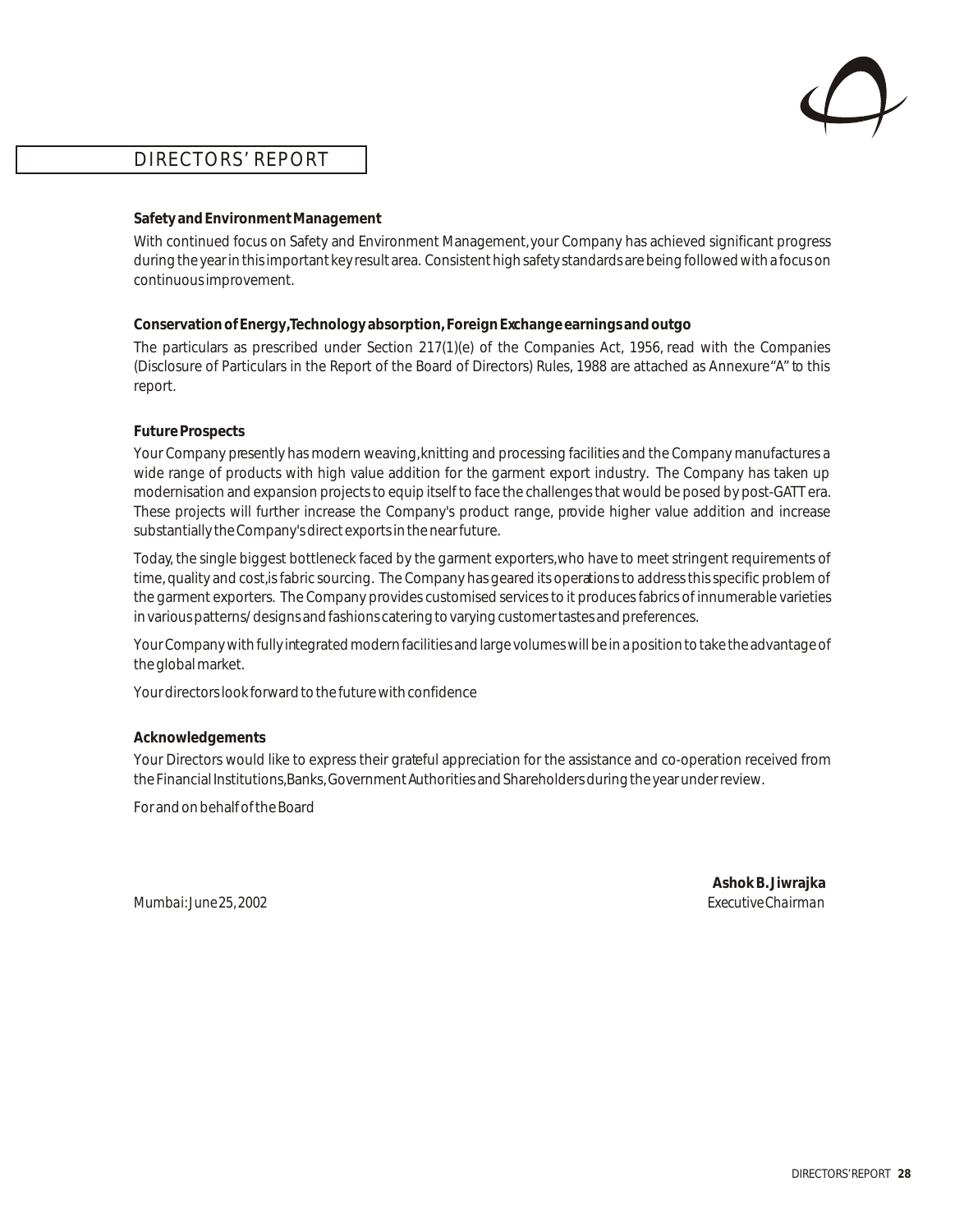

### **ANNEXURE 'A ' TO THE DIRECTORS' REPORT ANNEXURE 'A ' TO THE DIRECTORS' REPORT**

**Additional Information as required under the Companies (Disclosure of particulars in the Report of the Board of Directors) Rules, 1999:**

#### **CONSERVATION OF ENERGY**

**a) Energy conservation measures taken:**

The Company continues to lay great emphasis on the conservation of energy and has been taking various measures like periodic checking and monitoring electrical load on all motors and repair of the defective ones, regular monitoring of steam traps, steam coils and AHU units, and up-to-date maintenance of systems.

Some other measures taken:

- $\checkmark$  Applying appropriate voltage to lighting circuit
- $\checkmark$  Installing Power factor controller/capacitors to conserve energy.
- $\checkmark$  Replacing illuminating devices with energy efficient ones
- Maintaining old machinery in good condition, retrofitting or replacing with energy efficient ones.  $\checkmark$
- $\checkmark$  Minimising idle running of equipment like air conditioners, pumps, lights, drilling machines, generators and Welding machines.
- **b) Additional investment and proposals being implemented for reduction of consumption of energy:**

A range of investments and proposals are at various stages of implementation. Some of them are:

- i) Saving energy by supplying bare minimum voltage for lighting circuit.
- ii) Providing pre-drying cylinders after padders to increase the speeds of hot air stenters, providing auto liquor level controllers on JT-10 Bleaching Jiggers, tapping of heat from exhaust flue of boilers, Relax Dryer and hot air stenters.
- iii) Conducting energy audit.
- iv) Increasing scale of measures taken in the past.
- **c) Impact of measures at (a) and (b) above for reduction of energy consumption and consequent impact on the cost of production of goods:**

The implementation of energy conservation measures has helped the Company to control the consumption of energy, thereby resulting in savings in the cost of production.

#### **FORM "A"**

Form for disclosure of particulars with respect to conservation of energy.

- **A) Power and Fuel Consumption**
	- 1) Electricity Purchased

|                             | 2001-02    | 2000-01    |
|-----------------------------|------------|------------|
| Units                       | 20,943,705 | 14.961.366 |
| Total amount (Rs.in crores) | 6.41       | 4.72       |
| Average Rate/Unit (Rs.)     | 3.05       | 3.15       |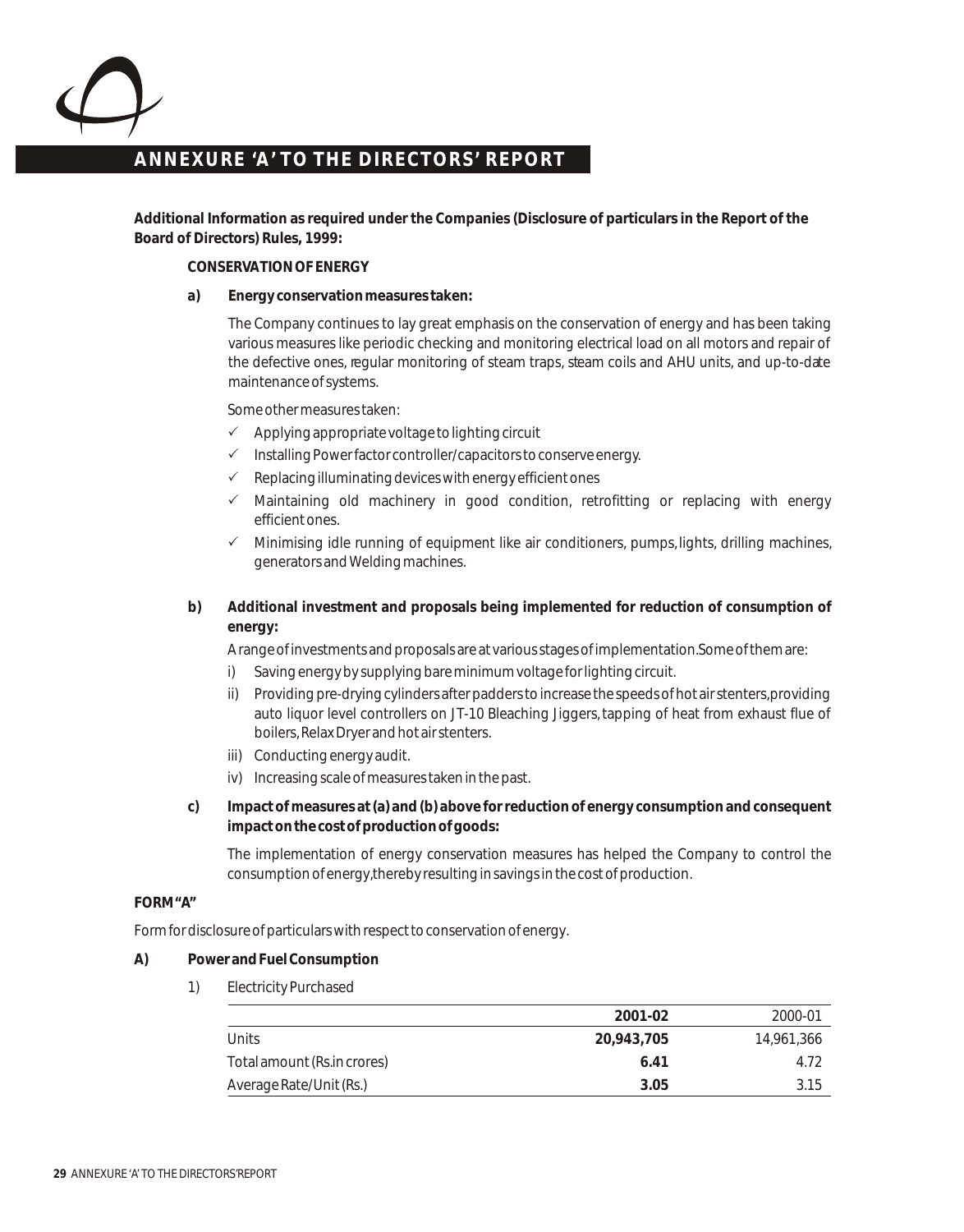

# **ANNEXURE 'A ' TO THE DIRECTORS' REPORT ANNEXURE 'A ' TO THE DIRECTORS' REPORT**

### 2) a) Own Generation through Diesel Generator Set

|              |                                              | 2001-02    | 2000-01    |
|--------------|----------------------------------------------|------------|------------|
|              | Units                                        | 1,598,639  | 3,928,235  |
|              | Total amount (Rs.in crores)                  | 0.70       | 1.47       |
|              | Average Rate/Unit (Rs.)                      | 4.39       | 3.73       |
|              | b)<br>Diesel/Furnace Oil consumed per boiler |            |            |
|              |                                              | 2001-02    | 2000-01    |
|              | Total amount (Rs.in crores)                  | 5.25       | 5.53       |
|              | Consumption per unit of production           |            |            |
|              |                                              | 2001-02    | 2000-01    |
| a)           | Yarn (Kgs.)                                  | 4,964,122  | 4,784,559  |
|              | Units Consumed (per kg.)                     | 2.26       | 1.77       |
| b)           | Fabric-Knits (Kgs.)                          | 1,726,096  | 1,365,095  |
|              | Units Consumed (per kg.)                     | 0.70       | 1.04       |
| $\mathsf{C}$ | Fabric Woven (Mtrs.)*                        | 10,975,073 | 7,304,455  |
|              | Units Consumed (per Mtr.)                    | 0.52       | 0.63       |
| d)           | Processing-Woven (Mtrs.)                     | 13,923,191 | 12,119,630 |
|              | Units Consumed (per kg.)                     | 0.97       | 0.28       |
| e)           | Processing-Knits (Kgs.)                      | 1,045,019  | 885,884    |
|              | Units Consumed (per kg.)                     | 0.97       | 0.28       |

**\*** includes part of the activities carried outside.

### **FORM "B"**

|     |                                                          | 2001-02     | 2000-01     |
|-----|----------------------------------------------------------|-------------|-------------|
| (B) | TECHNOLOGY ABSORPTION                                    |             |             |
|     | Foreign Exchange Earnings and Outgo                      |             |             |
|     |                                                          | 2001-02     | 2000-01     |
| i)  | Total Earnings for Foreign Exchange                      | 203,870,759 | 172,617,053 |
| ii) | Total outgo in Foreign Exchange                          |             |             |
|     | ForeignTravel                                            | 2,749,777   | 2,300,732   |
|     | <b>Technical Consultancy Fees</b>                        | 783,539     | 3,589,008   |
|     | Purchase of Capital Goods                                | 693,608,039 | 93,614,623  |
|     | Purchase of Spares<br>$\bullet$                          | 117,459     | 3,060,653   |
|     | Purchase of Raw Materials                                |             | 12,943,564  |
|     | Interest on Foreign Currency Term Loans and<br>$\bullet$ |             |             |
|     | <b>Exchange Difference</b>                               | 25,595,061  | 61,435,476  |
|     | Dividend Remitted in Foreign Currency                    | 492,000     | 127,000     |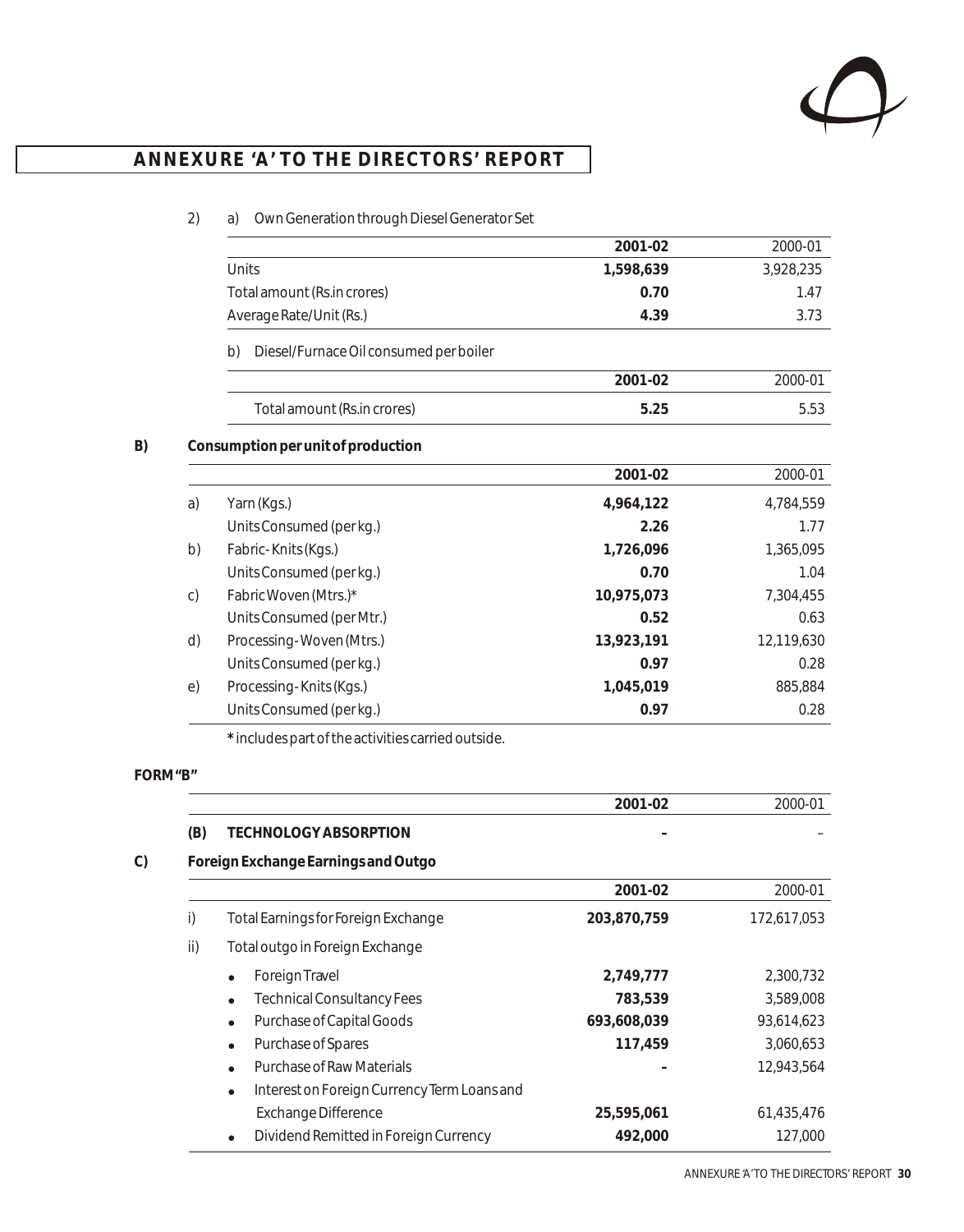### **AUDITORS' REPORT**

**To the Members,**

**Alok Industries Limited**

We have audited the attached Balance Sheet of **ALOK INDUSTRIES LIMITED,** as at 31st March, 2002 and the Profit and Loss account of the Company for the year ended on that date annexed thereto. These financial statements are the responsibility of the Company's management. Our responsibility is to express an opinion on these financial statements based on our audit.

We conducted our audit in accordance with auditing standards generally accepted in India. Those standards require that we plan and perform the audit to obtain reasonable assurance about whether the financial statements are free of material misstatements. An audit includes examining, on a test check basis, evidences supporting the amounts and disclosures in the financial statements. An audit also includes assessing the accounting principles used and significant estimates made by management, as well as evaluating the overall financial statement presentation. We believe that our audit provides a reasonable basis for our opinion.

As required by Manufacturing and Other Companies (Auditors' Report) Order,1988 issued by Company Law Board in terms of Section 227 (4A) of the Companies Act, 1956, we give here under a statement on the matters specified in paragraphs 4 & 5 of the said order to the extent applicable to the company.

- 1 The company has maintained proper records to show full particulars including quantitative details and situation of fixed assets . As explained to us, all the fixed assets have been physically verified by the management during the year as per the phased programme of verification, which, in our opinion is reasonable having regards to the size of the company and the nature of its business. No material discrepancies were noticed on such verification .
- 2 None of the Fixed Assets have been revalued during the year.
- 3 Stock of finished goods, consumable stores & spares , raw material & packing materials have been physically verified by the management during the year. In our opinion the frequency of such verification is reasonable
- 4 In our opinion and according to the information and explanation given to us , the procedures of physical verification of stocks followed by the management were found resonable and adequate in relation to the size of the company and nature of its business.
- 5 According to the records produced to us for our verification and on the basis of the information and explanations given to us, there were no material discrepencies noticed on physical verification of stocks as compared to book records and the same have been properly dealt with in the books of accounts.
- 6 On the basis of our examination and verification of stock records and the assitance received from company's technical and commercial staff, in our opinion the valuation of stock is fair and proper in accordance with the normally accepted accounting principles and is on the same basis as in the preceding year.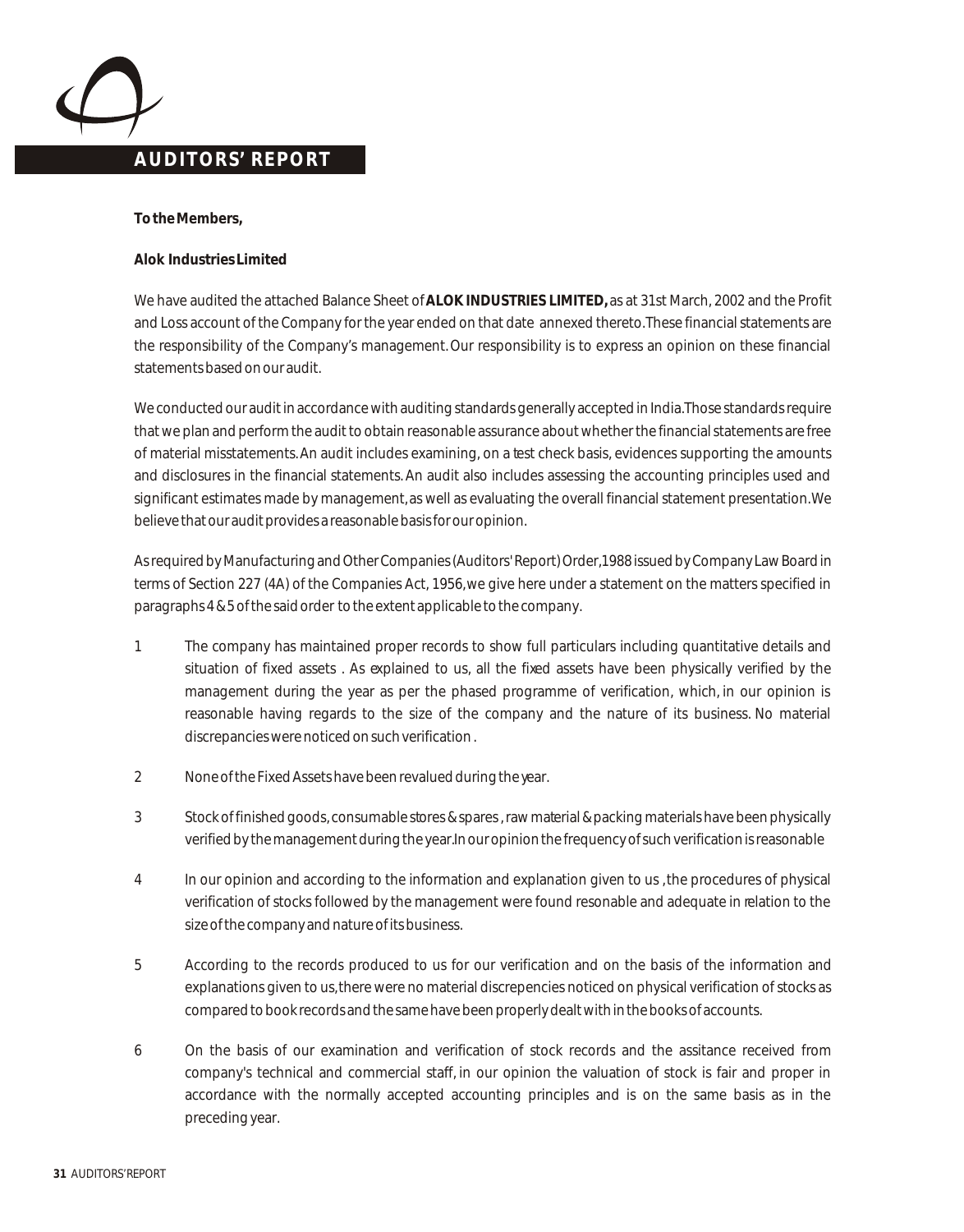

### **AUDITORS' REPORT**

- 7 The company has taken unsecured loan from the companies, firms & parties listed in the register maintained under section 301 of the Companies Act, 1956, and the rate of interest and other terms and conditions of such loans are prima facie not prejudicial to the interest of the company. We are informed that there are no companies under the same management as defined under Section 370(1B) of the Companies Act,1956.
- 8 The company has not given any secured or unsecured loans to the companies firms & parties, listed in the register maintained u/s 301 of the Companies Act, 1956. We are informed that there are no companies under the same management as definedunder Section 370(1B) of the Companies Act, 1956.
- 9 The parties including employees to whom the loans and advances in the nature of loans have been given by the company are repaying the principal amount as stipulated and have been regular in the payment of interest where applicable.
- 10 In our opinion, there is an adequate internal control procedure commensurate with the size of the company and the nature of its business for the purchase of stores, raw material including components, plant & machinery and equipments, other assets and for sale of goods .
- 11 In our opinion and according to the explanations given to us, the transaction of purchases of goods and materials and sale of goods, materials and services made in pursuance of contracts or arrangements entered in the register maintained under Section 301 of the Companies Act, 1956 (1 of 1956) and aggregating during the year to Rs.50,000 ( Rupees fifty thousand only) or more in respect of each party have been made at prices which are reasonable having regard to the prevailing market prices for such goods, materials or services or the prices at which transaction for similar goods, materials or services have been made with other parties.
- 12 The Company has regular procedure for determination of unservicable or damaged stores, raw materials or finished goods. Adequate provision has been made in the accounts for the loss arising on items so determined .
- 13 In our opinion and according to the information and explanation given to us the company has complied with the provisions of Section 58(A) of the Companies Act, 1956 and Companies (Acceptance of Deposits) Rules, 1975 with regards to the deposits accepted from the public.
- 14 In our opinion, reasonable records have been maintained by the company for the sale and disposal of realisable scrap. We are informed that no bye-product are generated by the Company's operations.
- 15 In our opinion, the company has an internal audit system commensurate with the size and nature of its business.
- 16 Maintenance of cost records has been prescribed by the central goverment under section 209(1)(d) of the Companies Act, 1956 in respect of production of textile and fabric. Such accounts & records have been maintained and audited by the cost auditor as approved by the central goverment. However, we have not made a detailed examination of the records with a view to determining the accuracy or completeness.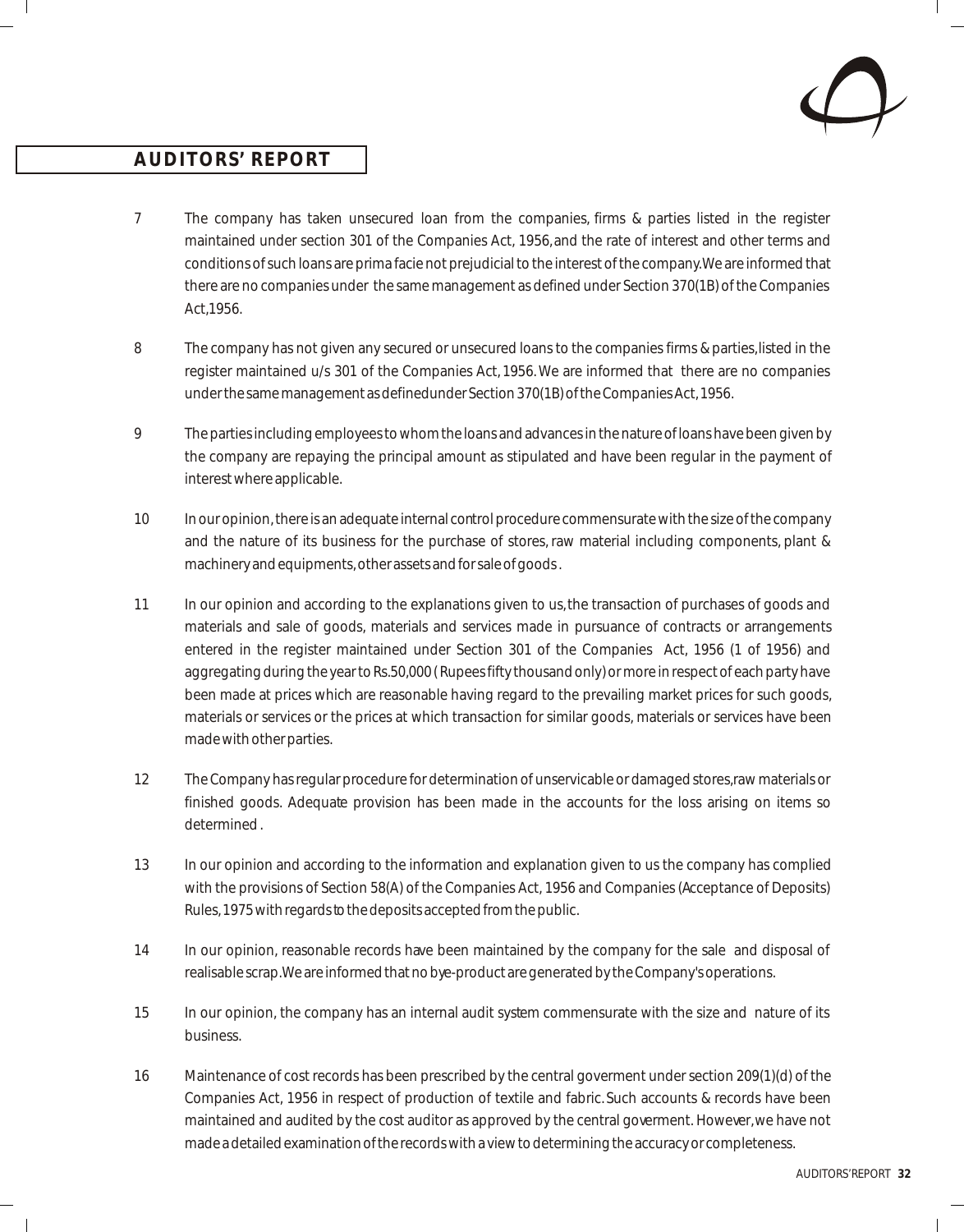

### **AUDITORS' REPORT**

- 17 As per the records of the company, provident fund and E.S.I.C. dues have generally been regularly deposited by the company with the appropreiate authorities.
- 18 There were no undisputed amounts payable in respect of income tax, wealth tax, sales tax, custom duty and excise duty as at 31st March, 2002, which were outstanding for a period of more than 6 months from the date they became payable.
- 19 According to the information & explanations given to us, no personal expenses of employees or directors have been charged to revenue account, other than those payable under contractual obligations or in accordance with generally accepted business practice.
- 20 The company is not a sick industrial company within the meaning of Sec.3(1)(o) of a Sick Industrial Companies (Special Provision ) Act, 1985.
- 21 In respect of the service activities of the company, in our opinion and according to the information and explanations given to us :
	- (a) The company undertakes processing jobs which are carried out together with the overall process of manufacture of the company's own products and which form an insignificant part of its overall activities.
	- (b) In view of the quantum of service activities being insignificant, specific authorisation and allocation of man-hours utilised and materials consumed to individual jobs is not considered practicable by the company.
	- (c) However, the company has a reasonable system of recording receipts, issues and consumption of customers' materials and stores.
	- (d) The company has an adequate system of internal control commensurate with the size of the company and the nature of its business on issue of stores.
- 22 As explained to us, in respect of trading activities of the company, there were no damaged goods during the year.

Further to our above comment :

- a] We have obtained all the informations and explanations which to the best of our knowledge and belief were necessary for the purposes of our audit.
- b] In our opinion proper books of accounts as required by law have been kept by the company so far as appears from our examination of books.
- c] The Balance Sheet and Profit and Loss account referred to in this report are in agreement with the books of accounts.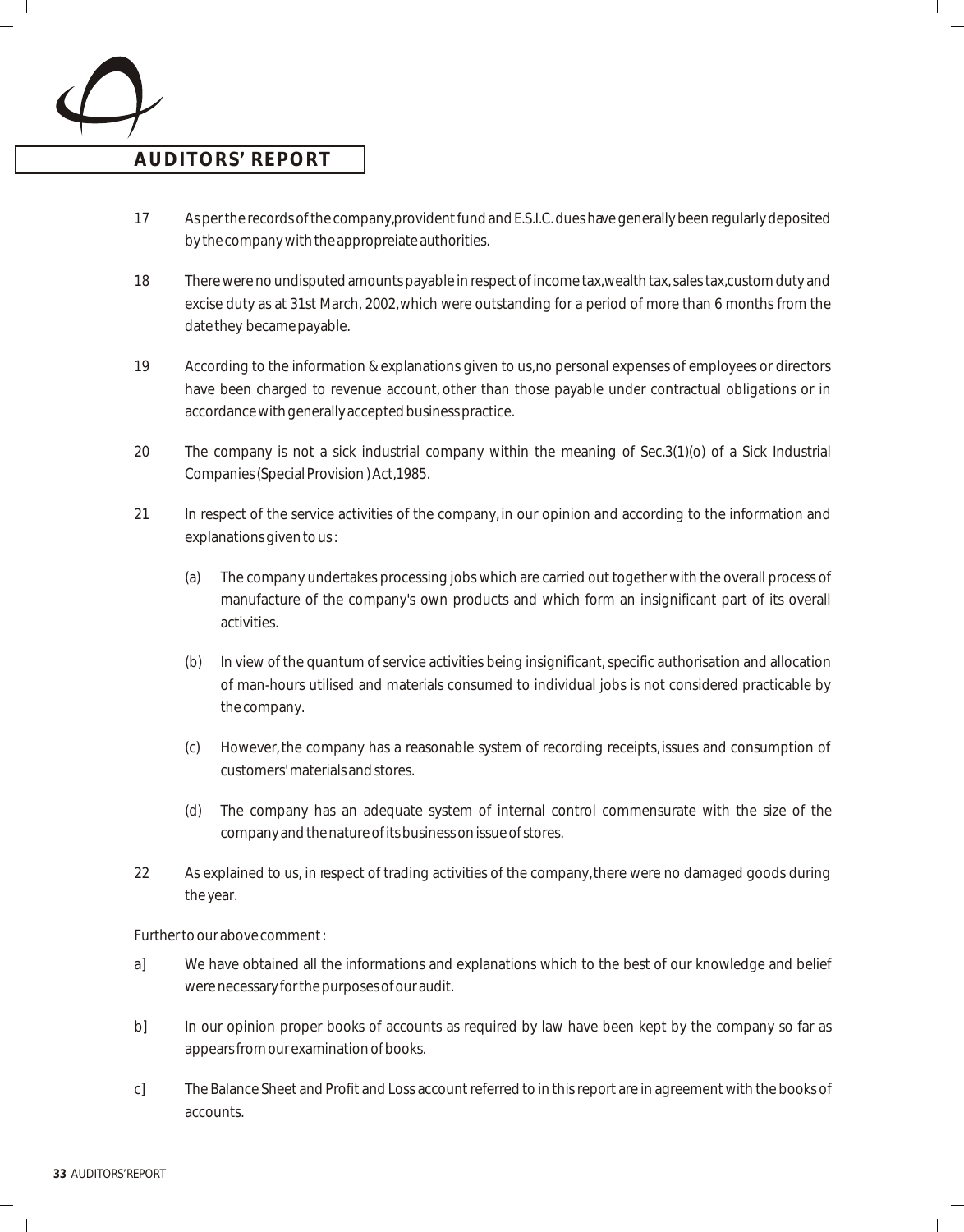

### **AUDITORS' REPORT**

- d] In our opinion, the Balance Sheet and Profit and Loss Account dealt with by this Report are in compliance with the accounting standards referred to in section 211(3C) of the Companies Act, 1956 in so far as they apply to the Company.
- e] On the basis of information & explanation given to us and written representations received from such directors, and taken on record by the Board of Directors, we report that none of the directors of the company is disqualified as on 31st March, 2002 from being appointed as director in terms of Section 274(1)(g) of the Companies Act, 1956.
- f] In our opinion and to the best of our information and according to the explanations given to us, the said accounts, read together with the significant accounting policies and other notes thereon give the information required by the Companies Act, 1956, in the manner so required and give a true & fair view :
	- i] in the case of the Balance sheet of the state of affairs of the company as at 31st March, 2002.

and

ii] in the case of Profit and Loss Account, of the profit of the company for the year ended on that date.

For and on behalf of

**Gandhi & Parekh** *Chartered Accountants*

*Mumbai : June 25, 2002 Partner*

**Devang B. Parekh**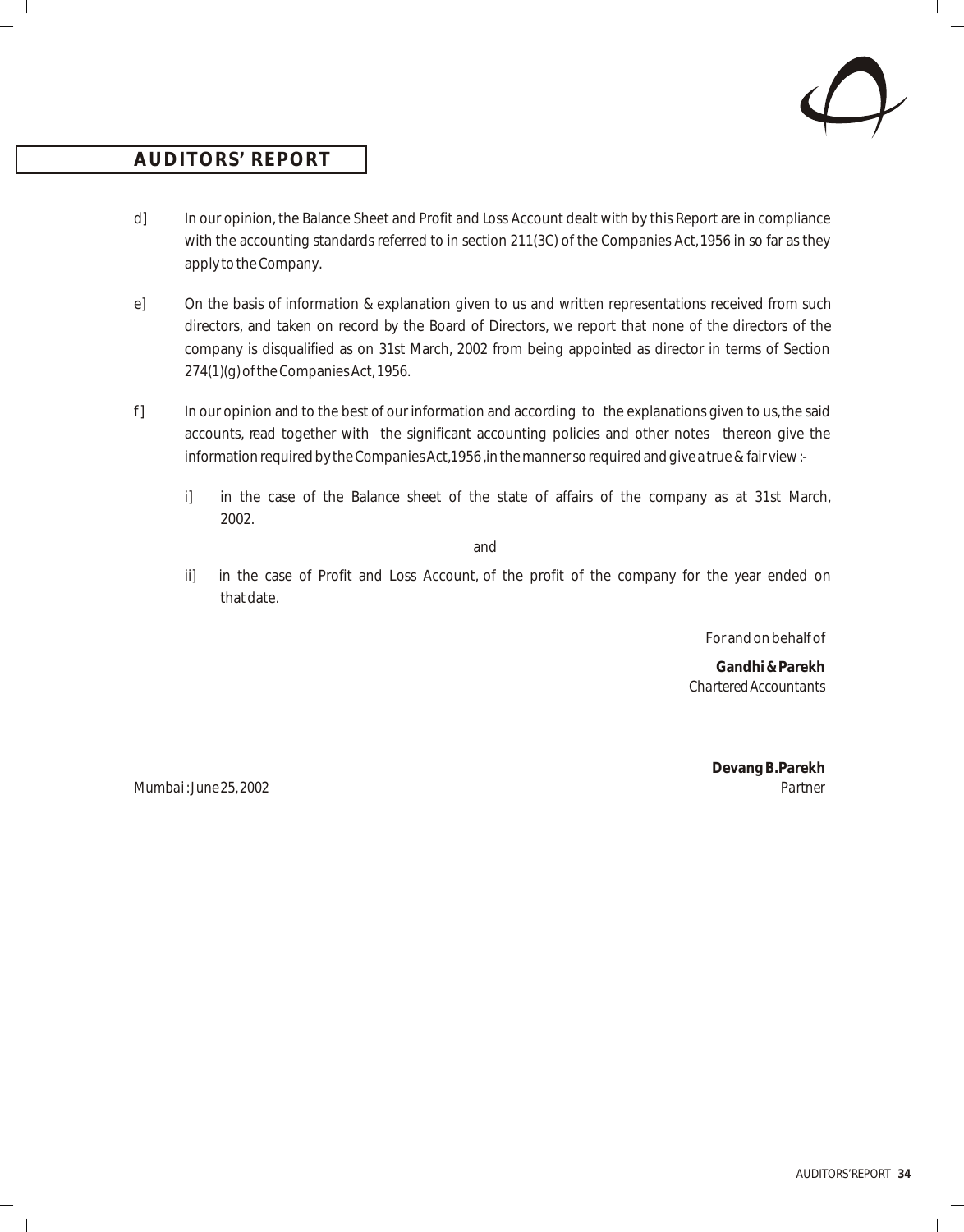

# **BALANCE SHEET AS AT MARCH 31, 2002**

|                                                                          | Schedule                                          | 2002<br>Rs.                                               | 2001<br>Rs.                  |
|--------------------------------------------------------------------------|---------------------------------------------------|-----------------------------------------------------------|------------------------------|
| SOURCES OF FUNDS                                                         |                                                   |                                                           |                              |
| Shareholders' Funds                                                      |                                                   |                                                           |                              |
| Share Capital                                                            | 1                                                 | 478,906,880                                               | 345,504,880                  |
| Reserves and Surplus                                                     | $\overline{2}$                                    | 1,428,454,976                                             | 1,056,330,709                |
|                                                                          |                                                   | 1,907,361,856                                             | 1,401,835,589                |
| Loan Funds                                                               |                                                   |                                                           |                              |
| <b>Secured Loans</b>                                                     | 3                                                 | 4,192,943,641                                             | 2,738,379,128                |
| <b>Unsecured Loans</b>                                                   | 4                                                 | 286,614,625                                               | 346,031,667                  |
|                                                                          |                                                   | 4,479,558,266                                             | 3,084,410,795                |
| Total                                                                    |                                                   | 6,386,920,122                                             | 4,486,246,384                |
| APPLICATION OF FUNDS                                                     |                                                   |                                                           |                              |
| <b>Fixed Assets</b>                                                      |                                                   |                                                           |                              |
| <b>Gross Block</b><br>Less: Depreciation                                 | 5                                                 | 2,495,395,901<br>477,406,013                              | 1.479.148.662<br>320,635,696 |
| Net Block                                                                |                                                   | 2,017,989,888                                             | 1,158,512,966                |
| Capital Work-in-Progress                                                 | 6                                                 | 840,351,231                                               | 653,594,889                  |
| Expenditure during construction period                                   | $\overline{7}$                                    | 214,672,035                                               | 146,143,193                  |
|                                                                          |                                                   | 3,073,013,154                                             | 1,958,251,048                |
| Investments                                                              | 8                                                 | 39,950,000                                                | 40,621,000                   |
| Current Assets, Loans & Advances                                         |                                                   |                                                           |                              |
| Inventories                                                              | 9                                                 | 1,987,903,266                                             | 1,487,160,013                |
| <b>Sundry Debtors</b>                                                    | 10                                                | 1,858,580,160                                             | 1,405,513,329                |
| Cash & Bank Balances                                                     | 11                                                | 180,616,127                                               | 192,118,868                  |
| Loans & Advances                                                         | 12                                                | 201,335,189                                               | 131,559,634                  |
|                                                                          |                                                   | 4,228,434,742                                             | 3,216,351,844                |
| Less: Current Liabilities & Provisions<br><b>Net Current Assets</b>      | 13                                                | 948,082,564<br>3,280,352,178                              | 753,941,204<br>2,462,410,640 |
| Deferred Tax                                                             |                                                   |                                                           |                              |
| <b>Deferred Tax Asset</b><br>Less: Deferred Tax Liability                |                                                   | 46,923,753<br>(73, 292, 932)                              |                              |
|                                                                          |                                                   | (26, 369, 179)                                            |                              |
| Miscellaneous Expenditure<br>[To the extent not written off or adjusted] | 14                                                | 19,973,969                                                | 24,963,696                   |
| Total                                                                    |                                                   | 6,386,920,122                                             | 4,486,246,384                |
| NOTES TO THE ACCOUNTS                                                    | 22                                                |                                                           |                              |
| As per report attached                                                   | For and on behalf of the Board                    |                                                           |                              |
| For and on behalf of                                                     |                                                   |                                                           |                              |
| Gandhi & Parekh,                                                         |                                                   |                                                           |                              |
| <b>Chartered Accountants</b>                                             | Ashok B. Jiwrajka<br>Executive chairman           | Dilip B. Jiwrajka<br>Managing Director                    |                              |
| Devang B. Parekh<br>Partner                                              | Surendra B. Jiwrajka<br><b>Executive Director</b> | K. H. Gopal<br>Vice President (Legal) & Company Secretary |                              |
| Mumbai: 25th June, 2002                                                  |                                                   |                                                           |                              |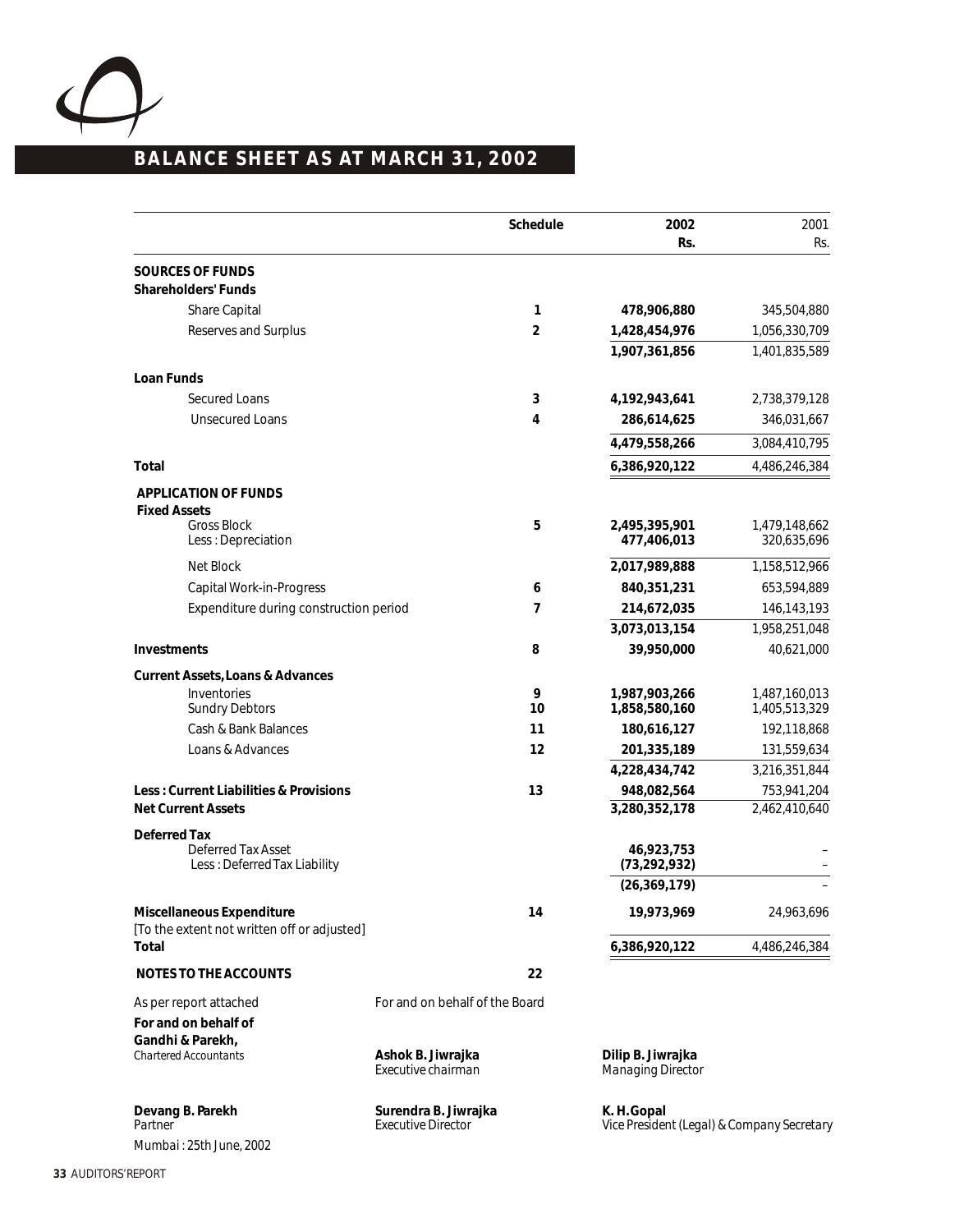

# **PROFIT AND LOSS ACCOUNT FOR THE YEAR ENDED MARCH 31, 2002**

|                                                    |                                         | Schedule                       | 2002<br>Rs.                            | 2001<br>Rs.   |
|----------------------------------------------------|-----------------------------------------|--------------------------------|----------------------------------------|---------------|
| <b>INCOME</b>                                      |                                         |                                |                                        |               |
| Sales                                              |                                         |                                |                                        |               |
| - Local                                            |                                         |                                | 5,447,746,605                          | 4,258,973,209 |
| - Export                                           |                                         |                                | 216,545,040                            | 187,442,645   |
|                                                    |                                         |                                | 5,664,291,645                          | 4,446,415,854 |
| Other Income                                       |                                         | 15                             | 1,470,940                              | 1,825,950     |
| Increase / (Decrease) in Inventories               |                                         | 16                             | 329,696,650                            | 195,153,447   |
|                                                    |                                         |                                | 5,995,459,235                          | 4,643,395,251 |
| <b>EXPENDITURE</b>                                 |                                         |                                |                                        |               |
| Material consumed                                  |                                         | 17                             | 4,476,848,479                          | 3,436,836,604 |
| <b>Operating Expenses</b>                          |                                         | 18                             | 356,516,636                            | 330,479,002   |
| <b>Employees Remuneration</b>                      |                                         | 19                             | 79,786,216                             | 57,402,760    |
| Administrative, Selling & Distribution Expenses    |                                         | 20                             | 72,974,771                             | 64,260,943    |
| Interest & Finance charges                         |                                         | 21                             | 427,421,654                            | 323,696,242   |
| Depreciation                                       |                                         | 5                              | 157,441,558                            | 111,017,290   |
|                                                    |                                         |                                | 5,570,989,314                          | 4,323,692,841 |
| PROFIT BEFORE TAX                                  |                                         |                                | 424,469,920                            | 319,702,410   |
| Less: Provision for Taxation - Current year        |                                         |                                | 30,000,000                             | 25,000,000    |
| - Deferred                                         |                                         |                                | 15,407,164                             |               |
| PROFIT AFTER TAX                                   |                                         |                                | 379,062,756                            | 294,702,410   |
| Add: Balance b/f from previous Year                |                                         |                                | 502,506,935                            | 291,276,872   |
| AMOUNT AVAILABLE FOR APPROPRIATION                 |                                         |                                | 881,569,691                            | 585,979,282   |
| Add: Transferred from Investment Allowance Reserve |                                         |                                |                                        | 2,200,944     |
|                                                    |                                         |                                | 881,569,691                            | 588,180,226   |
| APPROPRIATIONS                                     |                                         |                                |                                        |               |
| Transferred to Debenture Redemption Reserve        |                                         |                                |                                        | 6,635,000     |
| Transferred to Capital Redemption Reserve          |                                         |                                | 11,000,000                             | 5,000,000     |
| <b>Transferred to General Reserve</b>              |                                         |                                | 30,000,000                             | 32,500,000    |
| <b>Proposed Dividends</b>                          |                                         |                                | 32,134,646                             | 35,838,614    |
| Short Provision of Taxation for earlier years      |                                         |                                | 3,979,047                              |               |
| Tax on Dividends                                   |                                         |                                | 459,461                                | 5,699,677     |
| <b>Balance Carried to Balance Sheet</b>            |                                         |                                | 803,996,537                            | 502,506,935   |
|                                                    |                                         |                                | 81,569,691                             | 588,180,226   |
| NOTES TO THE ACCOUNTS                              |                                         | 22                             |                                        |               |
| As per report attached                             |                                         | For and on behalf of the Board |                                        |               |
| For and on behalf of                               |                                         |                                |                                        |               |
| Gandhi & Parekh,                                   |                                         |                                |                                        |               |
| Chartered Accountants                              | Ashok B. Jiwrajka<br>Executive chairman |                                | Dilip B. Jiwrajka<br>Managing Director |               |
|                                                    |                                         |                                |                                        |               |

Devang B. Parekh Surendra B. Jiwrajka<br>Partner Surendra B. H. Gordon<br>B. Executive Director *Mumbai : 25th June, 2002*

*Partner Executive Director Vice President (Legal) & Company Secretary*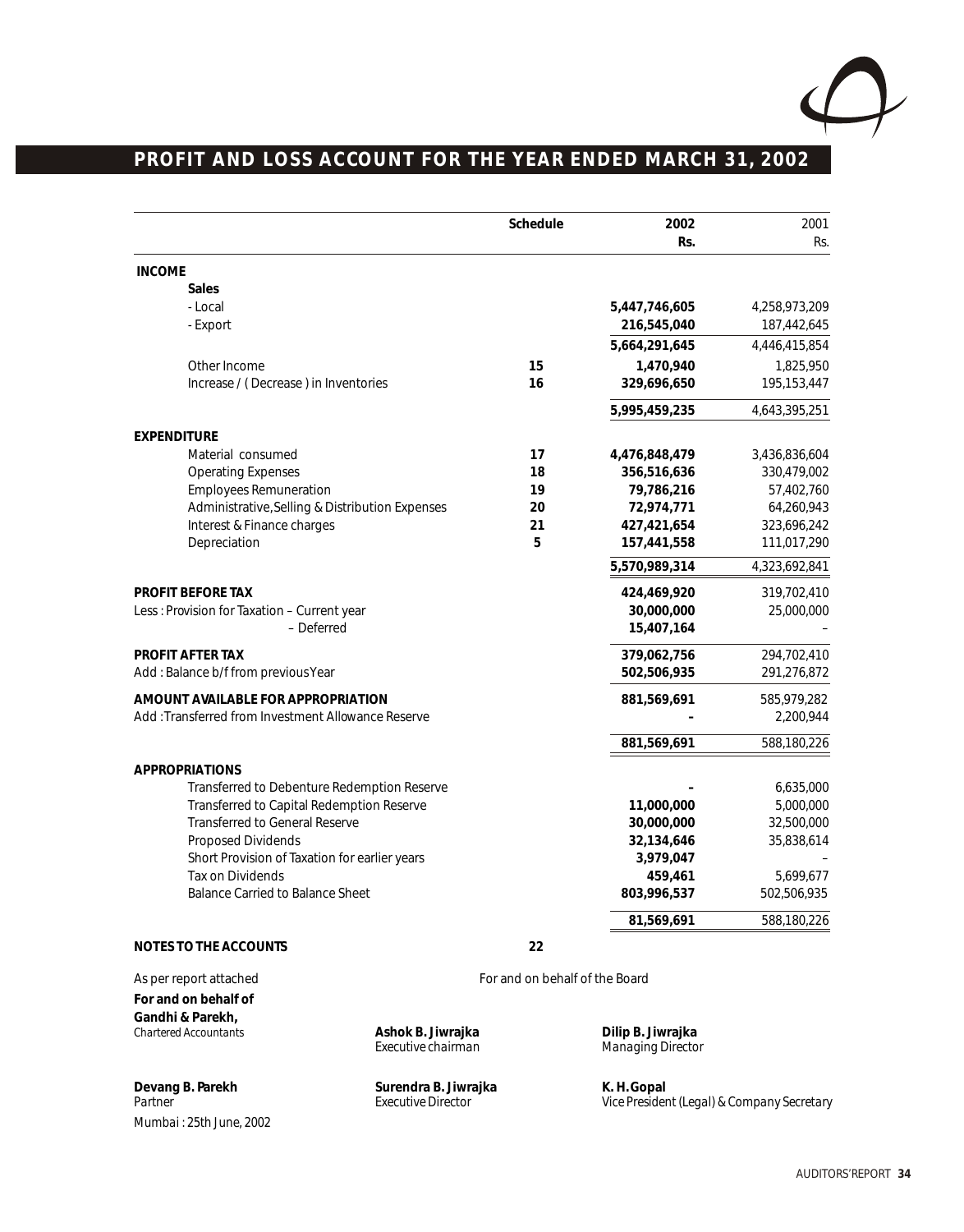

# **SCHEDULES TO THE BALANCE SHEET**

|                                               | 2002        | 2001        |
|-----------------------------------------------|-------------|-------------|
|                                               | Rs.         | Rs.         |
| 1. SHARE CAPITAL                              |             |             |
| Authorised:                                   |             |             |
| 5,50,00,000 Equity shares of Rs.10/- each     | 550,000,000 | 550,000,000 |
| (Previous Year: 5,50,00,000)                  |             |             |
| 2,50,00,000 Preference shares of Rs.10/- each | 250,000,000 | 250,000,000 |
| (Previous Year: 2,50,00,000)                  |             |             |
|                                               | 800,000,000 | 800,000,000 |
| Issued, Subscribed & Paid-up:                 |             |             |
| 4,22,90,688 Equity shares of Rs.10/- each     | 422,906,880 | 283,504,880 |
| (Previous Year: 2,83,50,488)                  |             |             |
|                                               | 422,906,880 | 283,504,880 |
| 68,00,000 Preference shares of Rs.10/- each   | 56,000,000  | 62,000,000  |
| (Previous Year: 68,00,000)                    |             |             |
|                                               | 478,906,880 | 345,504,880 |

#### **NOTES**

- 1] Of the above equity shares, 7,45,397 ( Previous year : 7,45,397) shares are allotted as fully paid bonus shares by way of capitalisation of General Reserves.
- 2] Of the above equity shares, 62,550 (Previous year : 62,550) forfeited shares are reissued during 2001.
- 3] 1,19,40,200 equity of Rs. 10 each at a premium of Rs. 3.40 per share, were issued on conversion of 16,00,000 Fully Convertible Debentures on 6th January, 2002.
- 4] 20,00,000 equity of Rs. 10 each were issued on conversion of 2,00,000 Fully Convertible Debentures of Rs. 100 each on 20th March, 2002.
- 5] 18,00,000 15% Cumulative Redeemable Preference Shares are redeemable at par in 3 equal instalments. The first & second instalments have already been paid and final installment falls due on 2nd December, 2002.
- 6] 40,00,000 10.50% Cumulative Redeemable Preference Shares are redeemable at par on 26th May, 2003.
- 7] 10,00,000 12% Cumulative Redeemable Preference Shares are redeemable at par in 3 equal annual instalments on 23rd August, 2003, 23rd August, 2004 and 23rd August, 2005.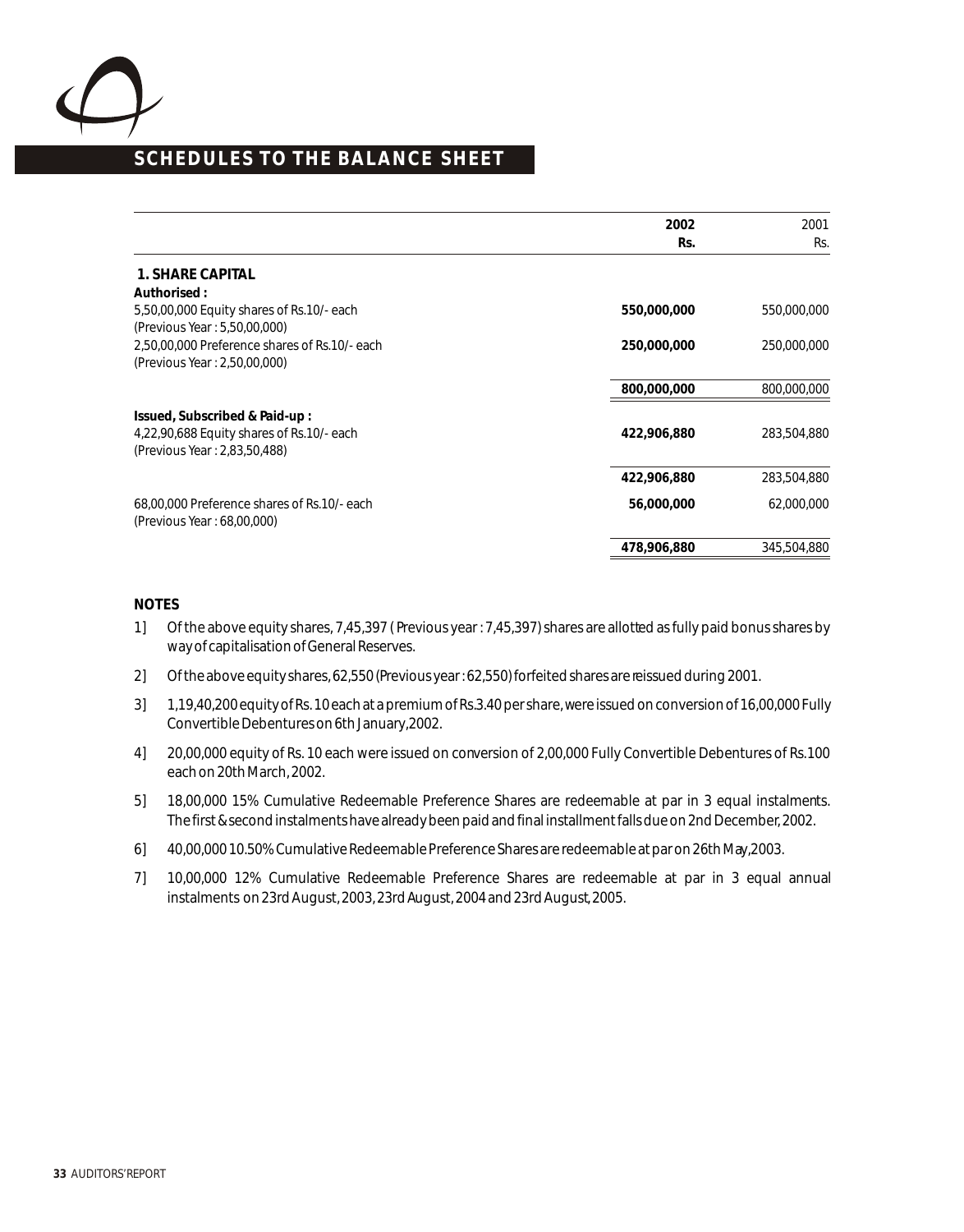

# **SCHEDULES TO THE BALANCE SHEET**

|                                                                                 | 2002          | 2001          |
|---------------------------------------------------------------------------------|---------------|---------------|
|                                                                                 | Rs.           | Rs.           |
| 2. RESERVES & SURPLUS                                                           |               |               |
| Capital Reserve                                                                 |               |               |
| Balance as per last Balance Sheet                                               | 312,750       |               |
| Add: Transferred on share forfeiture                                            |               | 312,750       |
|                                                                                 | 312,750       | 312,750       |
| Capital Redemption Reserve                                                      |               |               |
| As per last Balance Sheet                                                       | 5,000,000     |               |
| Add: Transferred from Profit & Loss Account                                     | 11,000,000    | 5,000,000     |
|                                                                                 | 16,000,000    | 5,000,000     |
| Share premium                                                                   |               |               |
| As per last Balance Sheet                                                       | 346,444,420   | 320,289,540   |
| Add: Received during the year                                                   | 40,596,680    | 26,154,880    |
|                                                                                 | 387,041,100   | 346,444,420   |
| <b>General Reserve</b>                                                          |               |               |
| Balance as per last Balance Sheet                                               | 158,936,604   | 126,436,604   |
| Add: Transferred from Profit and Loss Account                                   | 30,000,000    | 32,500,000    |
| Less: Deferred tax liability upto 31-3-2001                                     | 10,962,015    |               |
| See Note 11 Schedule "22")                                                      | 177,974,589   | 158,936,604   |
| Investment Allowance (utilised) Reserve                                         |               |               |
| Balance as per last Balance Sheet                                               |               | 2,200,944     |
| Less: Transferred to Profit & Loss Account                                      |               | 2,200,944     |
|                                                                                 |               |               |
| Debenture Redemption Reserve                                                    |               |               |
| Balance as per last Balance Sheet                                               | 43,130,000    | 36,495,000    |
| Add: Transferred from Profit and Loss Account                                   |               | 6,635,000     |
|                                                                                 | 43,130,000    | 43,130,000    |
|                                                                                 |               |               |
| Profit and Loss Account<br>Balance in Profit and Loss Account                   | 803,996,537   | 502,506,933   |
|                                                                                 |               | 1,056,330,707 |
|                                                                                 | 1,428,454,976 |               |
| 3. SECURED LOANS                                                                |               |               |
| Long Term Borrowings                                                            |               |               |
| Non-convertible Debentures                                                      |               |               |
| 300,000 20% Secured Redeemable Non Convertible                                  | 9,998,000     | 19,999,000    |
| Debentures of Rs.100/- each                                                     |               |               |
| 500,000 14.00% Secured Redeemable Non Convertible                               |               | 50,000,000    |
| Debenturesof Rs.100/- each<br>500,000 13.00% Secured Redeemable Non Convertible |               |               |
| Debenturesof Rs.100/- each                                                      | 50,000,000    |               |
| 300,000 16.50% Secured Redeemable Non Convertible                               | 20,000,000    | 30,000,000    |
| Debentures of Rs. 100/- each                                                    |               |               |
|                                                                                 | 79,998,000    | 99,999,000    |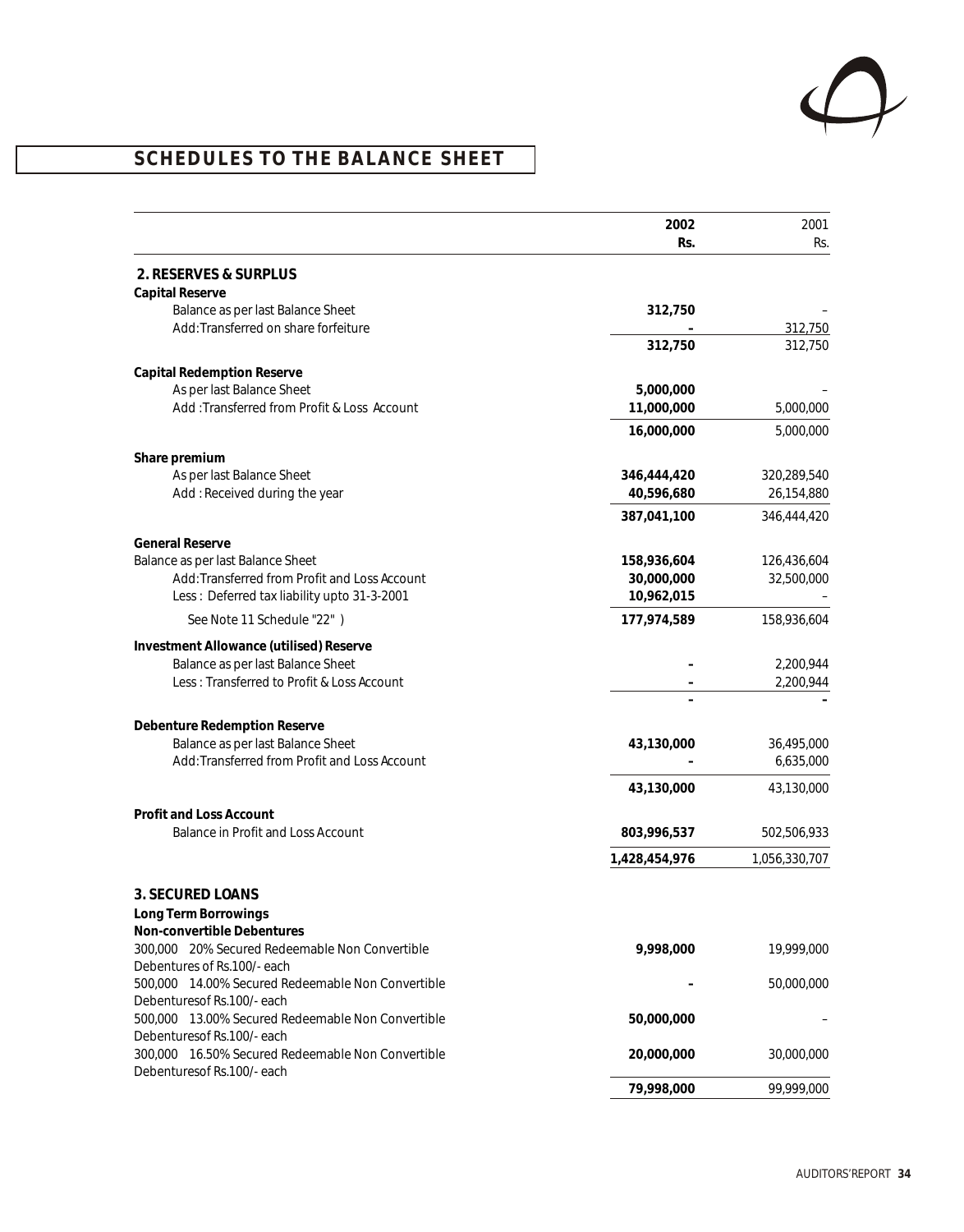

|                                                                           | 2002          | 2001          |
|---------------------------------------------------------------------------|---------------|---------------|
|                                                                           | Rs.           | Rs.           |
| <b>Convertible Debentures</b>                                             |               |               |
| 2,000,000 16.00% Secured Fully Convertible Debentures of<br>Rs.100/-each  |               | 130,000,000   |
| 56,70,098 14.00% Secured Fully Convertible Debentures of<br>Rs. 90/- each | 510,308,820   |               |
|                                                                           | 510,308,820   | 130,000,000   |
| <b>Term Loans</b>                                                         |               |               |
| <b>From Financial Institutions</b>                                        | 1,803,851,172 | 1,420,559,857 |
| From banks                                                                | 387,000,000   |               |
| External Commercial Borrowings from banks                                 |               | 35,083,099    |
|                                                                           | 2,190,851,172 | 1,455,642,956 |
| <b>Hire Purchase Loans</b>                                                |               |               |
| <b>From Financial Institutions</b>                                        | 1,385,718     | 2,114,061     |
| <b>From Others</b>                                                        | 1,926,841     | 3,459,397     |
|                                                                           | 3,312,559     | 5,573,458     |
|                                                                           | 2,784,470,551 | 1,691,215,414 |
| Short Term Borrowings                                                     |               |               |
| Cash Credit Accounts and Working Capital Demand Loan                      | 1,408,473,090 | 1,047,163,714 |
|                                                                           | 1,408,473,090 | 1,047,163,714 |
|                                                                           | 4,192,943,641 | 2,738,379,128 |

#### **Notes:**

- 1 20 % and 16.50% Secured Non-Convertible Debentures are redeemable at par in three equal instalments at the end of 4th, 5th and 6th year from the date of allotment. During the year the amount redeemed out of the two series was Rs. 1 Crores each.
- 2 20 % and 16.5 % Non-Convertible Debentures are secured by pari passu charge created/to be created on all present and future moveable and immoveable assets of the Company, subject to prior change on specific moveable assets in favour of the Company's bankers: and personal guarantees of three promoter directors.
- 3 56,70,098 14 % Fully Convertible debentures of Rs 90/- each are convertible into Equity Shares at the expiry of 15 months from the date of allotment I.e. on 5th December 2002. These FCDs, are secured by wqay of second charge(equitable and registered mortgage) on immoveable properties of the company.
- 4 Rupee/ Foreign Currency Term Loans under project finance schemes and TUFs loan from IDBI, IFCI Ltd, EXIM Bank, Corporate Loan from IDBI, IFCI Ltd and ICICI Ltd are secured by pari passu charge on all present and future moveable and immoveable assets of the Company, subject to prior charge on specified moveables in favour of the Company's bankers for their working capital facilities and personal guarantees of promoter directors of the company.
- 5 Bridge Loan from The Bank of Rajasthan Ltd is secured by way of letter of comfort of IFCI Ltd.
- 6 Working Capital Limits from banks are secured by hypotecation of Company's stocks of all raw material, comsumable stores, stock in process, finished goods, packing materials, book debts, etc., and second charge created/to be created on the fixed assets of the Company, immovable properties and guarantees of associate concerns and personal guarantees of promoter directors of the Company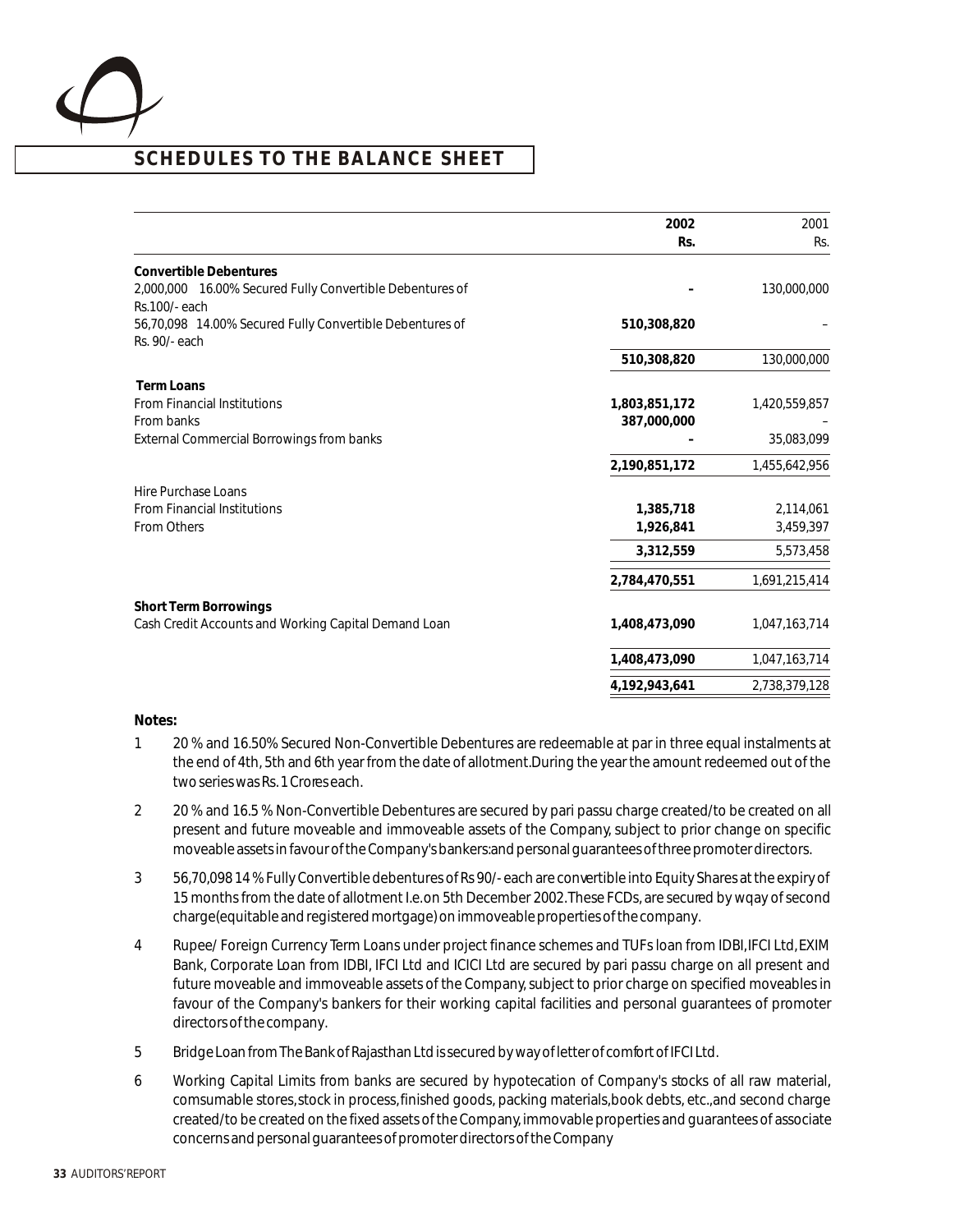

- 7 14 % Redeemable Non-Convertible Debentures privately placed with UTI Bank Ltd have been redeemed during the year.
- 8 13 % Redeemable Non-Convertible Debentures privately placed with UTI Bank Ltd are secured/to be secured by way of second pari-passu charge on the fixed assets of the company and personal gurantee of the Managing Director and are redeemable at par at the end of one yearfromn date of subscription i.e. 22nd October 2002, with a put/call option at the end of 6 months.
- 9 Hire Purchase Loans were secured by the respective assets purchased under the said loans.
- 10 Corporate Loan from The Bank of Bahrain & Kuwait BSC is secured /to be secured by second charge on fixed assets and personal guarantee of the Managing Director of the Company.
- 11 Short Term Corporate Loan from The Karur Vysya Bank is secured/ to be secured by pari passu charge on current assets of the Company
- 12 Short Term Corporate Loan from UTI Bank Ltd is secured/ to be secured by way of subservient charge over the assets of the company and personal guarantee of promoter direstors.

| 4. UNSECURED LOANS |  |
|--------------------|--|
| <b>Short Term</b>  |  |

| <b>Short Term</b>                              |             |             |
|------------------------------------------------|-------------|-------------|
| Advance against FCD Application Money          |             | 164,800,000 |
| <b>Fixed Deposits</b>                          | 18,418,955  | 18,820,314  |
| Loans and advances from Directors              | 453.195     | 861.353     |
| Loans and advances from Banks and Institutions | 231,729,400 | 100,000,000 |
| Loans and advances from others                 | 36,013,075  | 61.550.000  |
|                                                | 286,614,625 | 346,031,667 |

- 1 Loan from Development Credit Bank is secured by way of equitable mortgage of five immoveable properties belonging to promoters, relatives and group concerns as collateral security, personal guarantees of promoter directors and corporate guarantee of group company.
- 2 Loan from Bank of India is secured by mortgage of immoveable properties of group concerns and personal guarantees of promoter directors of the company.
- 3 Fixed Deposits include amount repayable within one year Rs. 1,41,38,955 (previous year Rs. 1,20,77,314)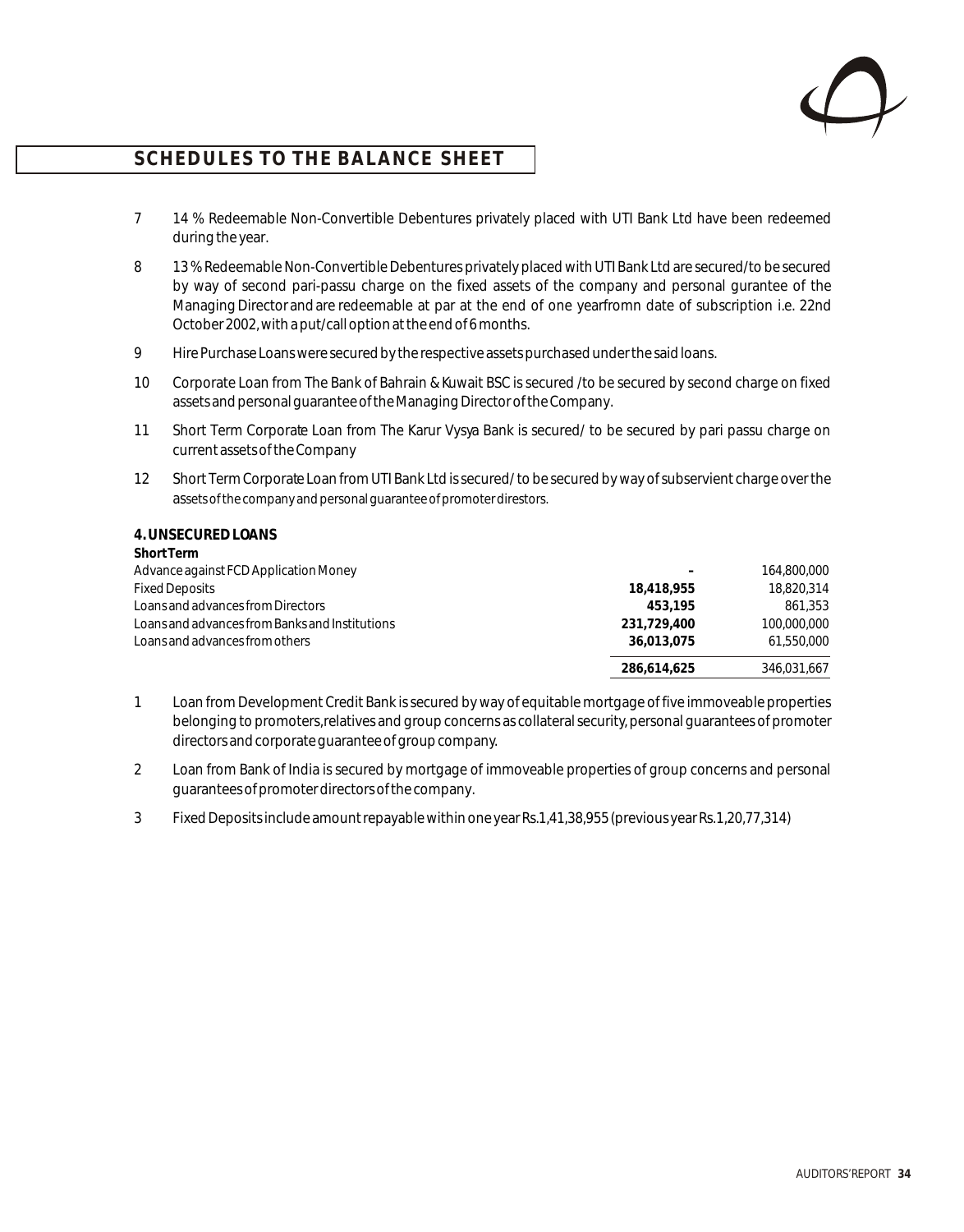|--|

| FIXED ASSETS                           |                                   |                                |                         |                                 |                               |                     |                                           |                                 |                                   |                                 |
|----------------------------------------|-----------------------------------|--------------------------------|-------------------------|---------------------------------|-------------------------------|---------------------|-------------------------------------------|---------------------------------|-----------------------------------|---------------------------------|
| DESCRIPTION OF ASSETS                  |                                   | GROSS BLOCK                    |                         |                                 |                               | <b>DEPRECIATION</b> |                                           |                                 |                                   | NET BLOCK                       |
|                                        | 01.04.2001<br>RS.<br>AS AT        | <b>ADDITIONS</b><br>ಜ          | <b>DEDUCTIONS</b><br>ě. | AS AT<br>31.03.2002<br>RS.      | ě.<br>AS AT<br>01.04.2001     | RS.                 | FOR THE ADJUSTMENTS<br>YEAR ON SALE / TRF | 31.03.2002<br>RS.<br>TOTAL UPTO | 31.03.2002<br>AS AT<br>RS.        | RS.<br>AS AT<br>31.03.2001      |
| FACTORY BUILDING<br>LAND               | 237,536,924.22<br>46,474,867.53   | 169,431,588.00<br>2,781,019.00 | I                       | 49,255,886.53<br>406,968,512.22 | 24,901,482.85                 | 9,580,180.74        |                                           | 34,481,663.59                   | 49,255,886.53<br>372,486,848.63   | 46,474,867.53<br>212,635,441.37 |
| OFFICE PREMISES                        | 20,076,445.35                     |                                |                         | 20,076,445.35                   | 1,815,464.31                  | 327,246.27          |                                           | 2,142,710.58                    | 17,933,734.77                     | 18,260,981.04                   |
| PLANT & MACHINERY                      | 1,109,306,313.06                  | 794,339,666.24                 | 3,410,908.00            | 1,900,235,071.30                | 273,537,383.29                | 139,665,368.73      | 724,217.29                                | 412,478,534.73                  | 1,487,756,536.57                  | 835,768,929.77                  |
| COMPUTER & ACCESSORIES                 | 20,978,480.42                     | 14,192,163.00                  |                         | 35,170,643.42                   | 9,044,346.04                  | 4,671,516.77        |                                           | 13,715,862.81                   | 21,454,780.61                     | 11,934,134.38                   |
| OFFICE EQUIPMENT                       | 6,462,315.55                      | 845,425.00                     | 108,846.00              | 7,198,894.55                    | 1,143,462.37                  | 436,015.31          | 25,861.00                                 | 1,553,616.68                    | 5,645,277.87                      | 5,318,853.18                    |
| FURNITURE & FITTINGS                   | 22,554,955.14                     | ≌<br>34,863,618.4              |                         | 57,418,573.62                   | 5,710,231.93                  | 2,324,290.69        |                                           | 8,034,522.62                    | 49,384,051.00                     | 16,844,723.21                   |
| VEHICLES                               | 14,811,891.43                     | 5,318,036.00                   | 2,052,352.35            | 18,077,575.08                   | 4,178,950.12                  | 1,529,636.24        | 1,095,582.59                              | 4,613,003.77                    | 13,464,571.31                     | 10,632,941.81                   |
| <b>TOOLS &amp; EQUIPMENT</b>           | 946,469.39                        | 47,830.00                      |                         | 994,299.39                      | 304,375.26                    | 81,722.67           |                                           | 386,097.93                      | 608,201.46                        | 642,094.13                      |
| AS ON 31.03.2002<br><b>GRAND TOTAL</b> | 1,479,148,662.09 1,021,819,345.72 |                                | 5,572,106.35            | 2,495,395,901.46                | 320,635,696.17                | 158,615,977.41      |                                           | 1,845,660.88 477,406,012.71     | 2,017,989,888.75 1,158,512,966.42 |                                 |
| AS ON 31.03.2001<br><b>GRAND TOTAL</b> |                                   |                                | 1,904,153.47            | 1,479,148,662.09                | 209,504,835.46 112,130,166.92 |                     |                                           | 999,306.21 320,635,696.17       | 1,158,512,965.92 1,168,516,301.60 |                                 |
| <b>Notes</b>                           |                                   |                                |                         |                                 |                               |                     |                                           |                                 |                                   |                                 |

- $\rightleftharpoons$ epre Construction p ciation for the perio d includ es Rs. 11,74,419/- (Pre vious Year - Rs. 11,12,877/-) which has b een transferre d to Exp enditure Incurre ত during erio d.
	- Cost of Plant &  $\overline{\sim}$ Machinery includ esRs.7,8 .<br>თ<br>თ 8,816/-(Pre viousYear-Rs.7,08,2 4,961/-)onaccountofforeignexchang e fluctuation.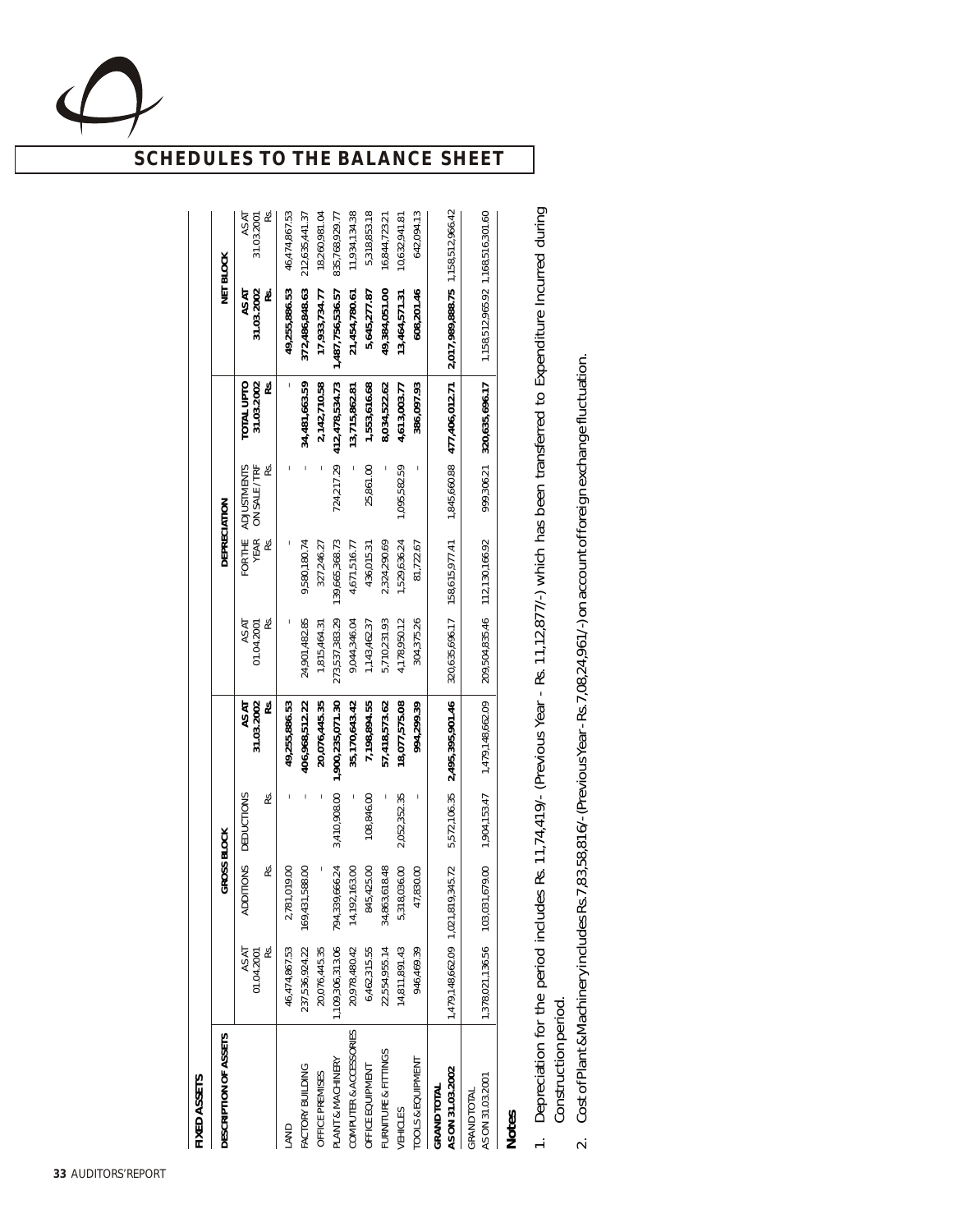

# **SCHEDULES TO THE BALANCE SHEET**

|                                                                                                                                    | 2002<br>Rs.                | 2001<br>Rs.                |
|------------------------------------------------------------------------------------------------------------------------------------|----------------------------|----------------------------|
| 6. CAPITAL WORK IN PROGRESS                                                                                                        |                            |                            |
| Capital Expenditure On Projects<br>Advance For Capital Expenditure                                                                 | 660,290,051<br>180,061,180 | 302,516,224<br>351,078,665 |
|                                                                                                                                    | 840,351,231                | 653,594,889                |
| 7. EXPENDITURE INCURRED DURING CONSTRUCTION PERIOD                                                                                 |                            |                            |
| Opening Balance                                                                                                                    | 146, 143, 193              | 38,698,749                 |
| Add: Expenditure Incurred During the year                                                                                          |                            |                            |
| Payment and Provision for Employees                                                                                                | 7,835,986                  | 6,287,697                  |
| Administrative and Other Expenses                                                                                                  | 46,245,323                 | 49,188,343                 |
| Payment to Auditors                                                                                                                | 75,000                     | 150,000                    |
| <b>Financial Charges</b><br>Depreciation                                                                                           | 118,532,102<br>1,174,419   | 50,705,527<br>1,112,877    |
|                                                                                                                                    | 320,006,023                | 146,143,193                |
| Less: Expenditure capitalised during the Year                                                                                      | 105,333,988                |                            |
|                                                                                                                                    | 214,672,035                | 146,143,193                |
|                                                                                                                                    |                            |                            |
| 8. INVESTMENTS                                                                                                                     |                            |                            |
| LONG TERM INVESTMENTS<br>Trade Investments [At Cost]                                                                               |                            |                            |
| Quoted                                                                                                                             |                            |                            |
| 19,00,000 Equity Shares of Rs.10/- each fully paid up at a                                                                         | 39,900,000                 | 39,900,000                 |
| Premium of Rs. 11/- in Grabal Alok Impex Limited                                                                                   |                            |                            |
| 19,00,000 Equity Shares of Rs.10/- each fully paid up at a<br>Premium of Rs. 11/- in Grabal Alok Impex Limited                     | 39,900,000                 | 39,900,000                 |
| 15,800 Equity Shares of Rs.10/- each fully paid up at a<br>Premium of Rs. 35/- in Indusind Bank Limited                            |                            | 711,000                    |
|                                                                                                                                    | 39,900,000                 | 40,611,000                 |
| Unquoted                                                                                                                           |                            |                            |
| 4,000 Equity Shares of Rs.10/- each fully paid up at par in<br>The Greater Bombay Co-operative Bank Limited                        | 40,000                     |                            |
| 1,000 Equity Shares of Rs.10/- each fully paid up at par in<br>Saraswat Co-operative Bank Limited                                  | 10,000                     | 10,000                     |
|                                                                                                                                    | 39,950,000                 | 40,621,000                 |
| Aggregate market value of quoted investments                                                                                       | 45,220,000                 | 22,261,990                 |
| 9. INVENTORIES [At Lower of Cost or Net Realisable value, unless otherwise stated]<br>[As taken, valued & certified by Management] |                            |                            |
| <b>Raw Materials</b>                                                                                                               | 763,808,582                | 590,934,433                |
| Work-in-process                                                                                                                    | 599,419,489                | 414,104,385                |
| <b>FInished Goods</b>                                                                                                              | 613,569,408                | 469,187,863                |
| Stores, Spares, Packing Materials and others                                                                                       | 11,105,787                 | 12,933,332                 |
|                                                                                                                                    | 1,987,903,266              | 1,487,160,012              |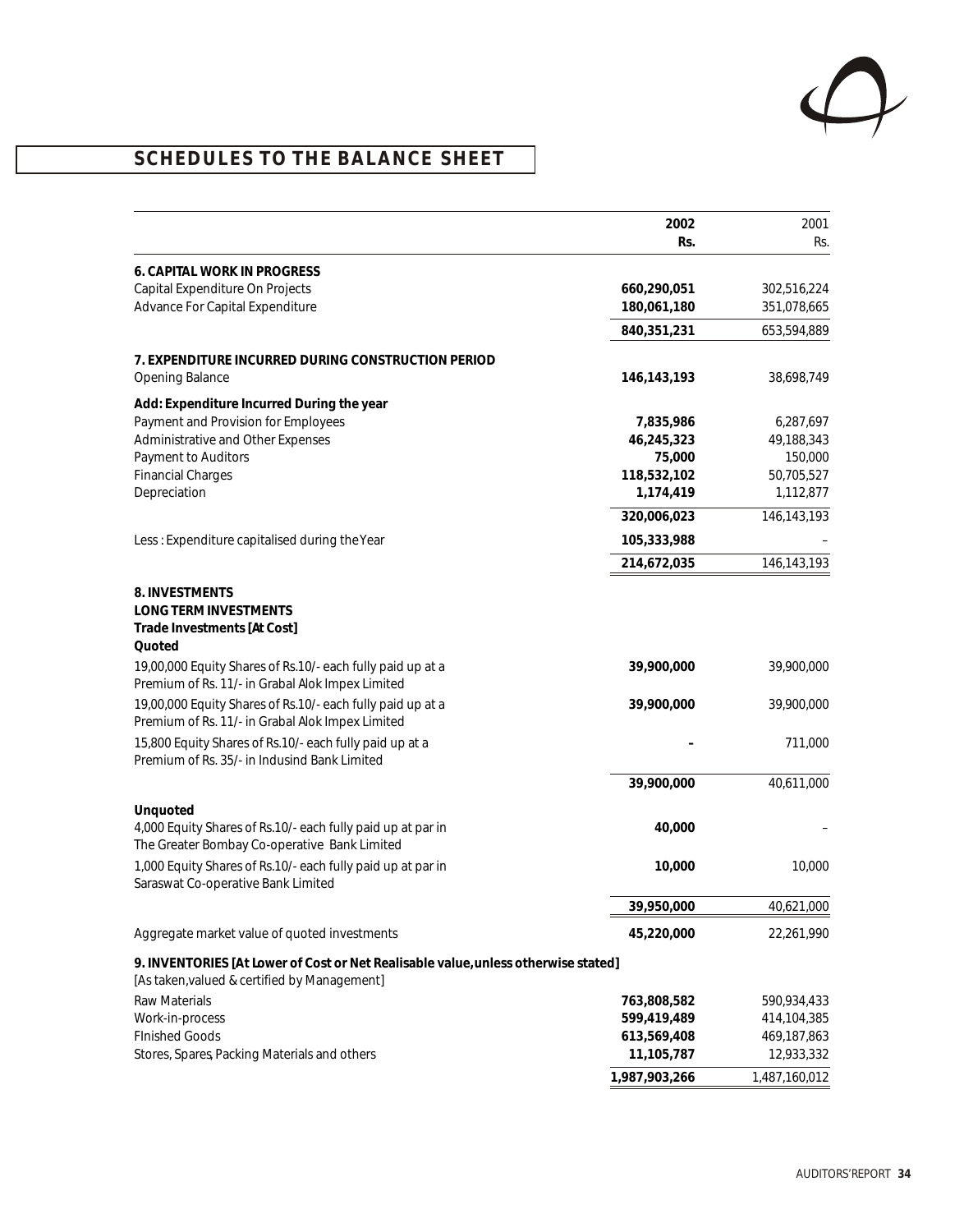

|                                                                                 | 2002                    | 2001                    |
|---------------------------------------------------------------------------------|-------------------------|-------------------------|
|                                                                                 | Rs.                     | Rs.                     |
| <b>10. SUNDRY DEBTORS</b>                                                       |                         |                         |
| [Unsecured Considered Good]<br>Debt Outstanding for a period exceeding 6 months | 52,162,893              | 81,485,373              |
| <b>Other Debts</b>                                                              | 1,806,417,267           | 1,324,027,953           |
|                                                                                 | 1,858,580,160           | 1,405,513,326           |
|                                                                                 |                         |                         |
| 11. CASH & BANK BALANCES                                                        |                         |                         |
| Cash on hand<br><b>Balances with Scheduled Banks</b>                            | 7,012,094               | 6,858,847               |
| - In Current Accounts                                                           | 4,168,399               | 5,846,414               |
| - In Deposit Accounts                                                           | 168,910,949             | 112,059,671             |
| - In No lien Account with Banks for Purchase of fixed assets                    | 524,685                 | 67,353,937              |
| against Weaving & Processing projects under the                                 |                         |                         |
| <b>Technology Upgradation Fund</b>                                              |                         |                         |
|                                                                                 | 180,616,127             | 192,118,869             |
| 12. LOANS & ADVANCES                                                            |                         |                         |
| [Unsecured considered good]                                                     |                         |                         |
| Advance recoverable in cash or kind or for value to be received                 | 184,602,479             | 120,611,234             |
| Deposits                                                                        | 16,732,710              | 10,948,400              |
|                                                                                 | 201,335,189             | 131,559,634             |
| 13. CURRENT LIABILITIES & PROVISIONS                                            |                         |                         |
| <b>CURRENT LIABILITIES:</b>                                                     |                         |                         |
| <b>Sundry Creditors</b>                                                         |                         |                         |
| Trade                                                                           | 820,775,844             | 635,895,993             |
| Capital Goods                                                                   | 15,003,476              | 5,491,934               |
| Others<br>Advance from customers                                                | 26,102,808              | 28,463,585              |
| Interest Accrued but not due                                                    | 9,274,278<br>21,613,998 | 7,873,248<br>21,229,252 |
|                                                                                 | 892,770,404             | 698,954,012             |
| PROVISIONS:                                                                     |                         |                         |
| Provision for Taxation                                                          | 16,312,312              | 10,403,159              |
| Proposed Dividend                                                               | 37,030,808              | 39,704,434              |
| Provision for Tax on Dividend                                                   | 1,969,040               | 4,879,599               |
|                                                                                 | 55,312,160              | 54,987,192              |
|                                                                                 | 948,082,564             | 753,941,204             |
| 14. MISCELLANEOUS EXPENDITURE                                                   |                         |                         |
| [To the extent not written off or adjusted]                                     |                         |                         |
| Share Issue Expenses                                                            | 5,163,170               | 6,421,156               |
| Add: Incurred during the year                                                   |                         | 400,000                 |
|                                                                                 | 5,163,170               | 6,821,156               |
| Less: Written off during the year                                               | 1,598,505               | 1,657,986               |
|                                                                                 | 3,564,665               | 5,163,170               |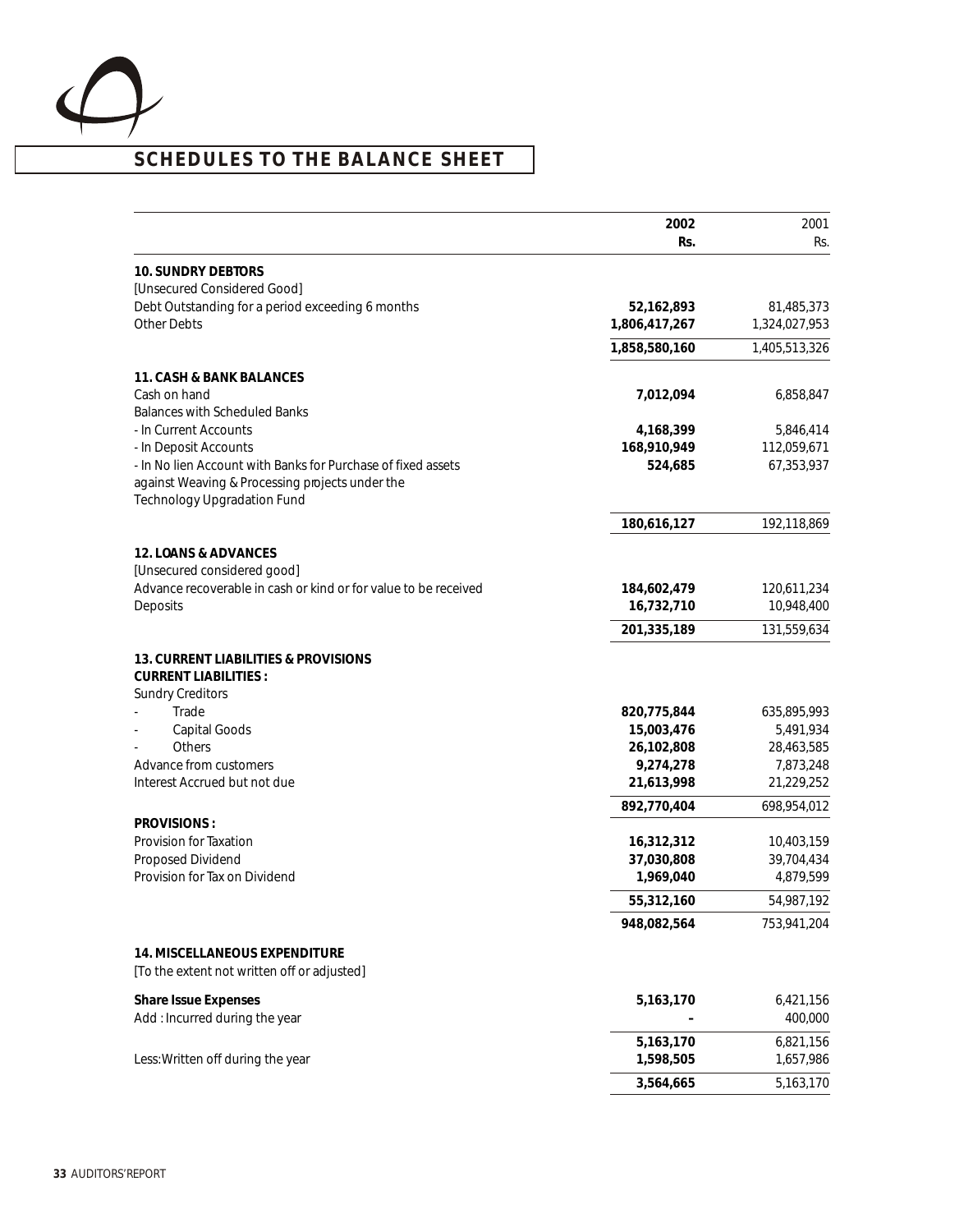

|                                                              | 2002<br>Rs.            | 2001<br>Rs.          |
|--------------------------------------------------------------|------------------------|----------------------|
|                                                              |                        |                      |
| Debenture Issue Expenses<br>Add: Incurred during the year    | 5,706,350<br>2,836,082 | 369,888<br>5,478,350 |
|                                                              | 8,542,432              | 5,848,238            |
| Less: Written off during the year                            | 551,725                | 141,888              |
|                                                              | 7,990,707              | 5,706,350            |
|                                                              |                        |                      |
| <b>Preliminary Expenses</b><br>Add: Incurred during the year | 4,566,888              | 4,868,298<br>300,000 |
|                                                              | 4,566,888              | 5,168,298            |
| Less: Written off during the year                            | 661,410                | 601,410              |
|                                                              | 3,905,478              | 4,566,888            |
| Deferred Revenue expenditure                                 | 9,527,288              | 14,674,379           |
| Add: Incurred during the year                                |                        | 112,500              |
|                                                              | 9,527,288              | 14,786,879           |
| Less: Written off during the year                            | 5,014,169              | 5,259,591            |
|                                                              | 4,513,119              | 9,527,288            |
|                                                              | 19,973,969             | 24,963,696           |
| 15. OTHER INCOME                                             |                        |                      |
| Dividend                                                     | 990,940                | 971,950              |
| Rent                                                         | 480,000                | 854,000              |
|                                                              | 1,470,940              | 1,825,950            |
| 16. INCREASE / (DECREASE) IN STOCK<br><b>CLOSING STOCK</b>   |                        |                      |
| <b>Finished Goods</b>                                        | 613,569,409            | 469,187,863          |
| Work-In-Process                                              | 599,419,489            | 414,104,385          |
|                                                              | 1,212,988,898          | 883,292,248          |
| OPENING STOCK<br><b>Finished Goods</b>                       | 469,187,863            | 385,589,612          |
| Work-In-Process                                              | 414,104,385            | 302,549,189          |
|                                                              | 883,292,248            | 688,138,801          |
|                                                              | 329,696,650            | 195,153,447          |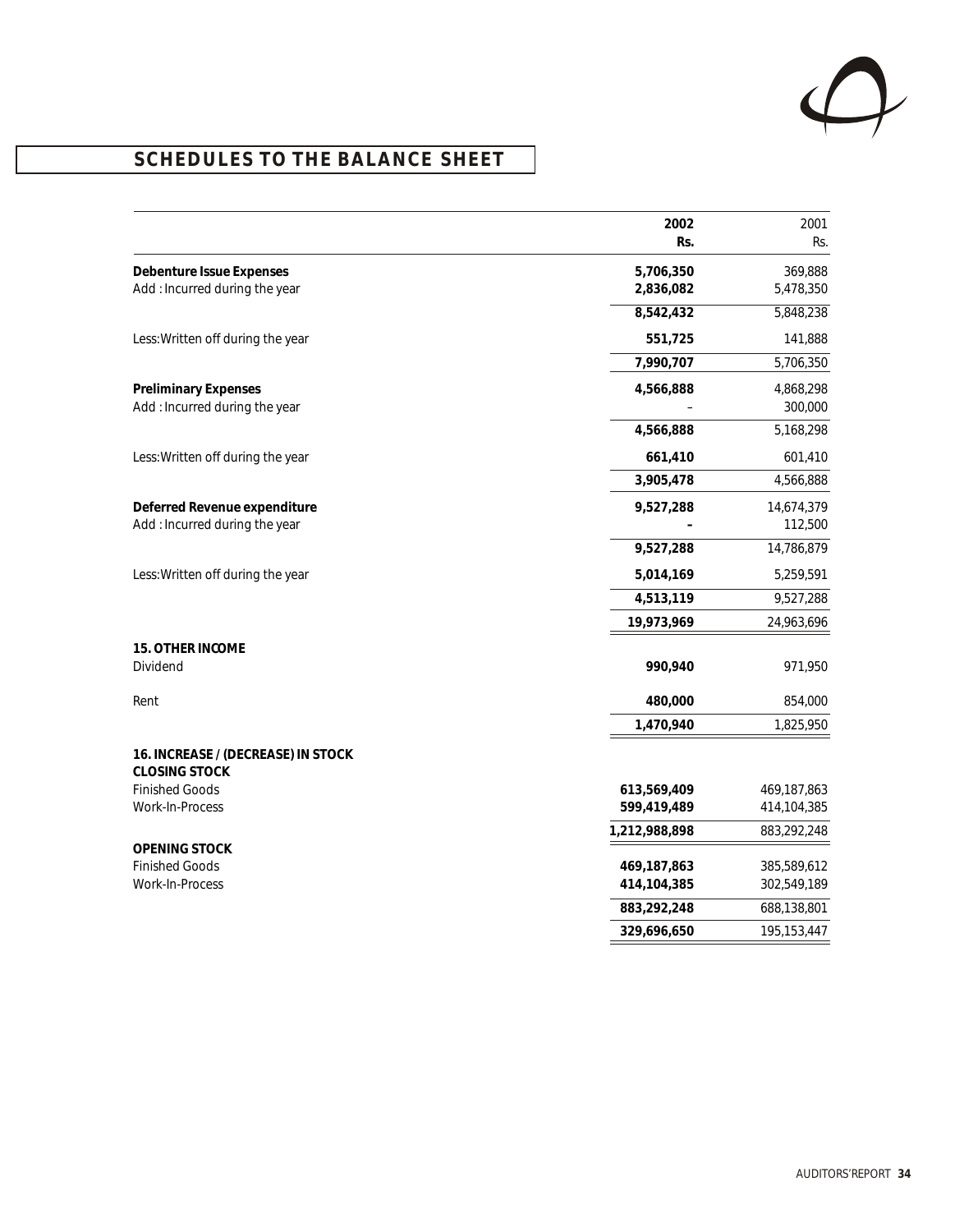

# **SCHEDULES TO THE BALANCE SHEET**

|                                              | 2002          | 2001           |
|----------------------------------------------|---------------|----------------|
|                                              | Rs.           | Rs.            |
| 17. MATERIALS' CONSUMED                      |               |                |
| <b>Opening Stock</b>                         | 590,934,433   | 474,861,044    |
| Add: Purchases                               | 4,133,843,578 | 3,315,747,084  |
|                                              | 4,724,778,011 | 3,790,608,128  |
| Less: Closing Stock                          | 763,808,582   | 590,934,433    |
|                                              | 3,960,969,429 | 3,199,673,695  |
| Purchase of Trading Fabric                   | 515,879,050   | 237,162,909    |
|                                              | 4,476,848,479 | 3,436,836,604  |
| 18. OPERATING EXPENSES                       |               |                |
| Power & Fuel                                 | 69,393,493    | 61,828,859     |
| Labour Charges                               | 22,968,333    | 18,633,235     |
| <b>Other Manufacturing Expenses</b>          | 45,774,607    | 41,934,765     |
| Process Charges                              | 89,017,207    | 82,123,796     |
| <b>Excise Duty</b>                           | 14,682,224    | 13,391,532     |
| Stores & Spares Consumed                     | 37,211,220    | 33,276,547     |
| Packing Materials Consumed                   | 12,132,302    | 11,825,750     |
| Oil Consumed                                 | 65,337,250    | 67,464,518     |
|                                              | 356,516,636   | 330,479,002.57 |
| 19. EMPLOYEES REMUNERATION                   |               |                |
| <b>Factory Salaries &amp; Wages</b>          | 27,818,626    | 19,735,051     |
| <b>Office Salaries</b>                       | 7,974,212     | 5,956,939      |
| <b>Directors Remuneration</b>                | 11,910,648    | 9,662,708      |
| Contribution to Provident Fund & Other Funds | 4,181,572     | 2,848,262      |
| Exgratia                                     | 1,504,893     | 935,591        |
| Gratuity                                     | 502,930       | 302,691        |
| Staff & Labour Welfare                       | 2,500,411     | 2,167,846      |
| <b>Other Allowances</b>                      | 23,392,924    | 15,793,672     |
|                                              | 79,786,216    | 57,402,760     |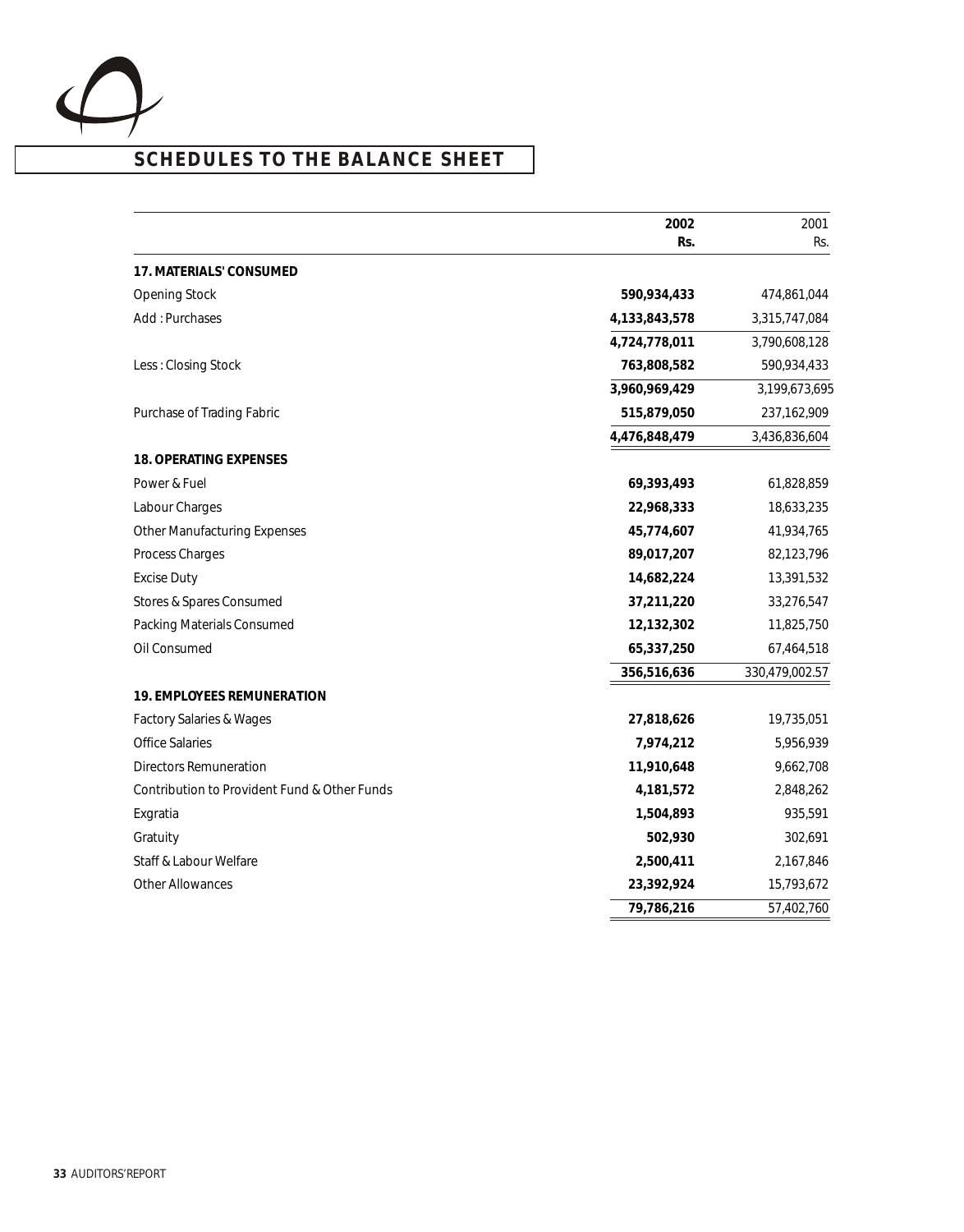

# **SCHEDULES TO THE BALANCE SHEET**

| 20. ADMINISTRATIVE, SELLING & DISTRIBUTION EXPENSES |             |             |
|-----------------------------------------------------|-------------|-------------|
| Administrative & Sundry Expenses                    | 26,134,742  | 16,546,828  |
| Travelling & Conveyance                             | 873,557     | 626,822     |
| Printing & Stationery                               | 3,325,344   | 2,971,510   |
| <b>Directors' Sitting Fees</b>                      | 105,000     | 66,000      |
| Legal & Professional charges                        | 2,663,508   | 2,016,664   |
| Postage, Telegram, Telephone & e-mail Expenses      | 3,709,556   | 3,103,415   |
| Vehicle expenses                                    | 2,413,143   | 2,169,868   |
| Selling expenses                                    | 17,096,881  | 9,973,233   |
| <b>Auditor's Remuneration</b>                       | 546,000     | 561,399     |
| Loss on Sale of Assets / Investments                | 2,258,590   | 456,847     |
| Insurance Charges                                   | 5,830,996   | 5,149,362   |
| Exchange Rate Difference [Net]                      | 191,645     | 4,081,035   |
| Miscellaneous Expenses Written of                   | 7,825,809   | 7,660,875   |
|                                                     | 72,974,771  | 55,383,858  |
| 21. FINANCIAL EXPENSES                              |             |             |
| Interest [Net]:                                     |             |             |
| On Term Loan                                        | 172,641,919 | 144,096,668 |
| On Debentures                                       | 14,184,160  | 13,909,937  |
| On Others                                           | 15,888,941  | 3,487,673   |
|                                                     | 202,715,020 | 161,494,278 |
| Bank Interest charges & Commission                  | 224,706,634 | 171,079,048 |
|                                                     | 427,421,654 | 332,573,326 |
|                                                     |             |             |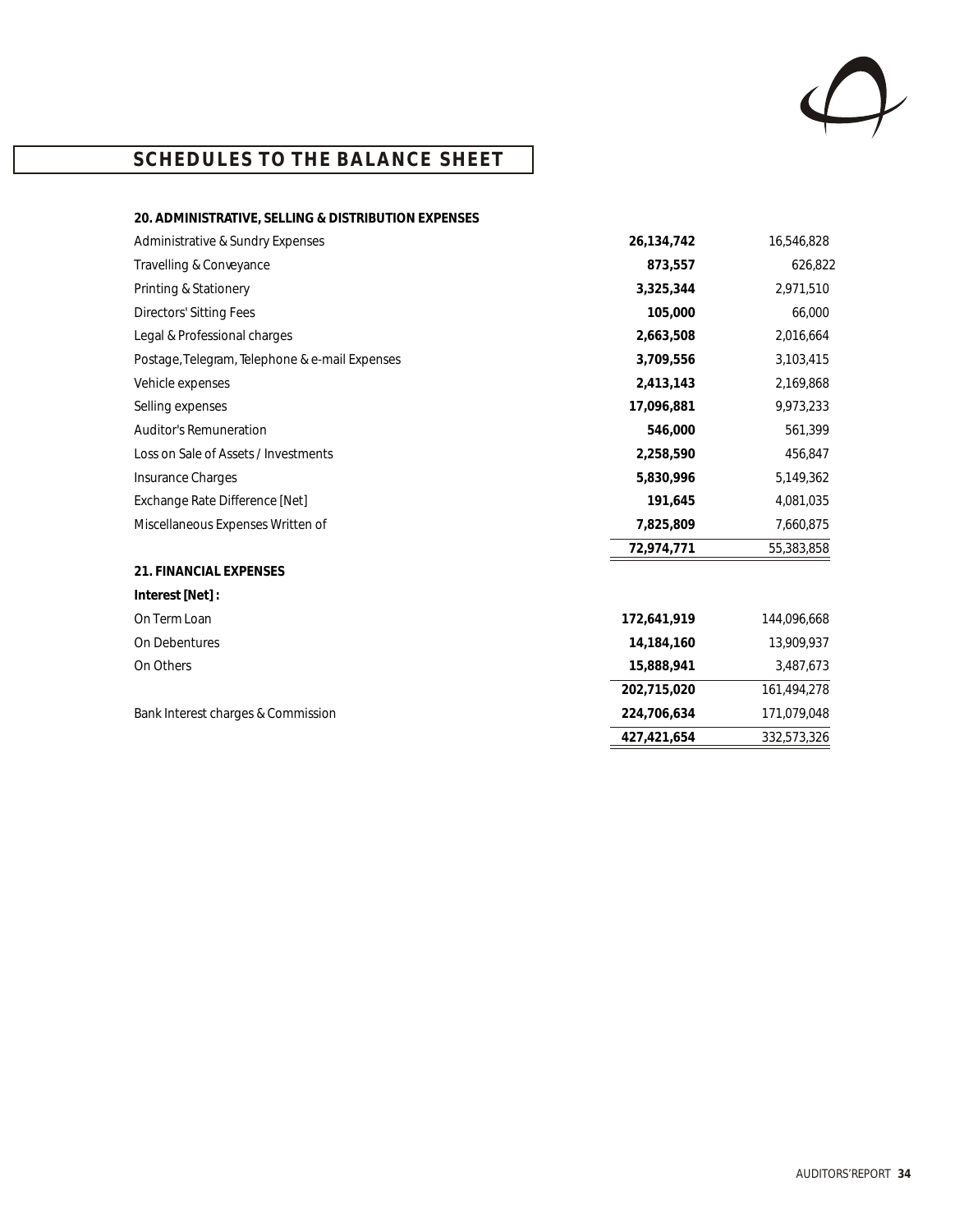

# **BALANCE SHEET ABSTRACT AND COMPANY'S GENERAL BUSINESS PROFILE**

**Information required to be given in pursuance of part IV of Schedule VI of the Company's Act, 1956**

| Registration No.          | 39194          | State Code: 11 |
|---------------------------|----------------|----------------|
| <b>Balance Sheet Date</b> | 31 03<br>2002  |                |
|                           | Day Month Year |                |

|               |                                                    |            | (Amount in Rs. Thousands) |
|---------------|----------------------------------------------------|------------|---------------------------|
|               |                                                    | 31.03.2002 | 31.03.2001                |
| $\mathbf{II}$ | Capital raised during the year                     |            |                           |
|               | Public issue                                       | <b>NIL</b> | <b>NIL</b>                |
|               | Bonus issue                                        | <b>NIL</b> | <b>NIL</b>                |
|               | Right issue - Equity including premium             | <b>NIL</b> | 584                       |
|               | Private placement - Equity including premium       | 179,999    | 4,730                     |
|               | Private placement/Redemption) of preference shares | (6,000)    | 33,500                    |
| Ш             | Position of mobilisation and deployment of funds   |            |                           |
|               | <b>Total Liabilities</b>                           | 7,361,372  | 5,240,188                 |
|               | <b>Total Assets</b>                                | 7,361,372  | 5,240,188                 |
|               | Sources of Funds                                   |            |                           |
|               | Paid up Equity Capital                             | 422,907    | 283,505                   |
|               | Preference Share Capital                           | 56,000     | 62,000                    |
|               | Reserves & Surplus                                 | 1,428,455  | 1,056,331                 |
|               | Secured Loan                                       | 4,052,944  | 2,738,379                 |
|               | <b>Unsecured Loan</b>                              | 426,615    | 346,032                   |
|               | <b>Current Liabilities</b>                         | 948,083    | 753,941                   |
|               | Defferred Tax Liabiltiy                            | 26,369     | <b>NIL</b>                |
|               | <b>Application of Funds</b>                        |            |                           |
|               | <b>Net Fixed Assets</b>                            | 3,073,013  | 1958251                   |
|               | <b>Current Assets</b>                              | 4,228,435  | 3216352                   |
|               | Investments                                        | 39,950     | 40621                     |
|               | Misc. Expenditure                                  | 19,974     | 24964                     |
| IV            | Performance of the Company                         |            |                           |
|               | Turnover                                           | 5,664,292  | 4,446,416                 |
|               | Profit before Tax                                  | 424,470    | 319,702                   |
|               | Earning Per Share                                  | 11.90      | 10.41                     |
|               | <b>Total Expenditure</b>                           | 5,239,822  | 4,126,714                 |
|               | Profit after Tax                                   | $+379,063$ | $+294,702$                |
|               | Dividend Rate                                      | 10%        | 10%                       |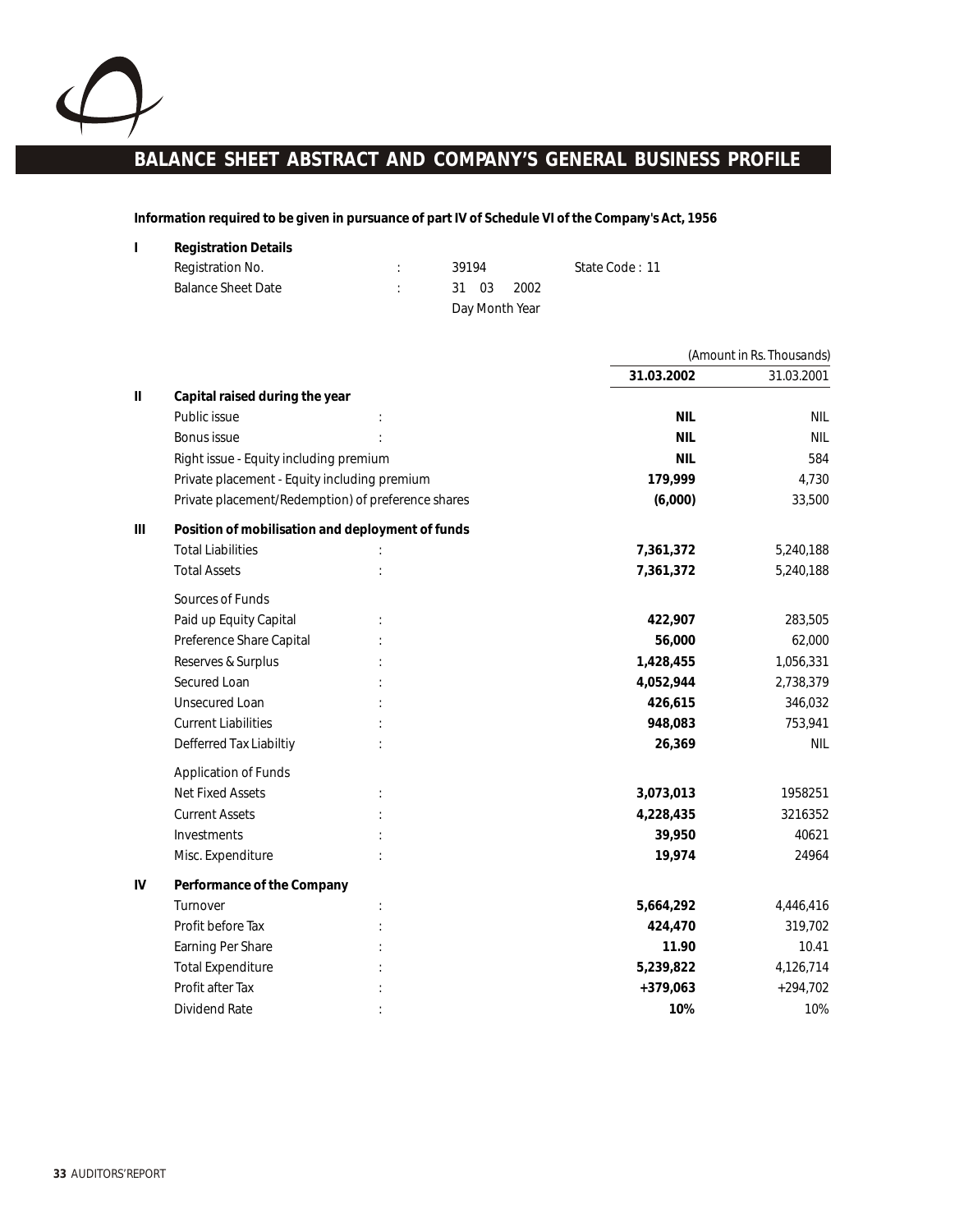

# **BALANCE SHEET ABSTRACT AND COMPANY'S GENERAL BUSINESS PROFILE**

#### **V Generic names of Principal Products/Services of the Company**  (AS PER MONETARY TERMS)

| Item Code No.(ITC Code)<br>Product description |                      | 5208<br>Woven Fabrics of cotton, containing 85% or more<br>by weight of cotton weighing not more than<br>200 g/m2                                                            |
|------------------------------------------------|----------------------|------------------------------------------------------------------------------------------------------------------------------------------------------------------------------|
| Item Code No.(ITC Code)<br>Product description |                      | 5512<br>Woven Fabrics of synthetic staple fibres containing<br>85% or more by weight of synthetic staple fibres.                                                             |
| Item Code No.(ITC Code)<br>Product description | ÷                    | 5513<br>Woven Fabrics of synthetic staple fibres containing<br>less than 85% by weight of fibres, mixed mainly<br>or solely with cotton of a weight not exceeding<br>170g/m2 |
| Item Code No.(ITC Code)<br>Product description | $\ddot{\phantom{a}}$ | 5406<br>Man made filament yarn (other than sewing<br>thread) put up for retail sale.                                                                                         |
| Item Code No.(ITC Code)<br>Product description |                      | 6001<br>Pile fabric, including 'long pile' fabrics and terry<br>fabrics, knitted or crocheted.                                                                               |
| Item Code No.(ITC Code)<br>Product description | $\vdots$             | 6002<br>Other knitted or crocheted fabric.                                                                                                                                   |

As per report attached For and on behalf of the Board **For and on behalf of Gandhi & Parekh,** 

**Devang B. Parekh Surendra B. Jiwrajka** K. H. Gopal<br>Partner Surendra B. Jiwrajka K. H. Gopal<br>Partner Surendra B. Jiwrajka K. H. Gopal

*Chartered Accountants* **Ashok B. Jiwrajka Dilip B. Jiwrajka** *Executive chairman Managing Director*

*Partner Executive Director Vice President (Legal) & Company Secretary*

*Mumbai : 25th June, 2002*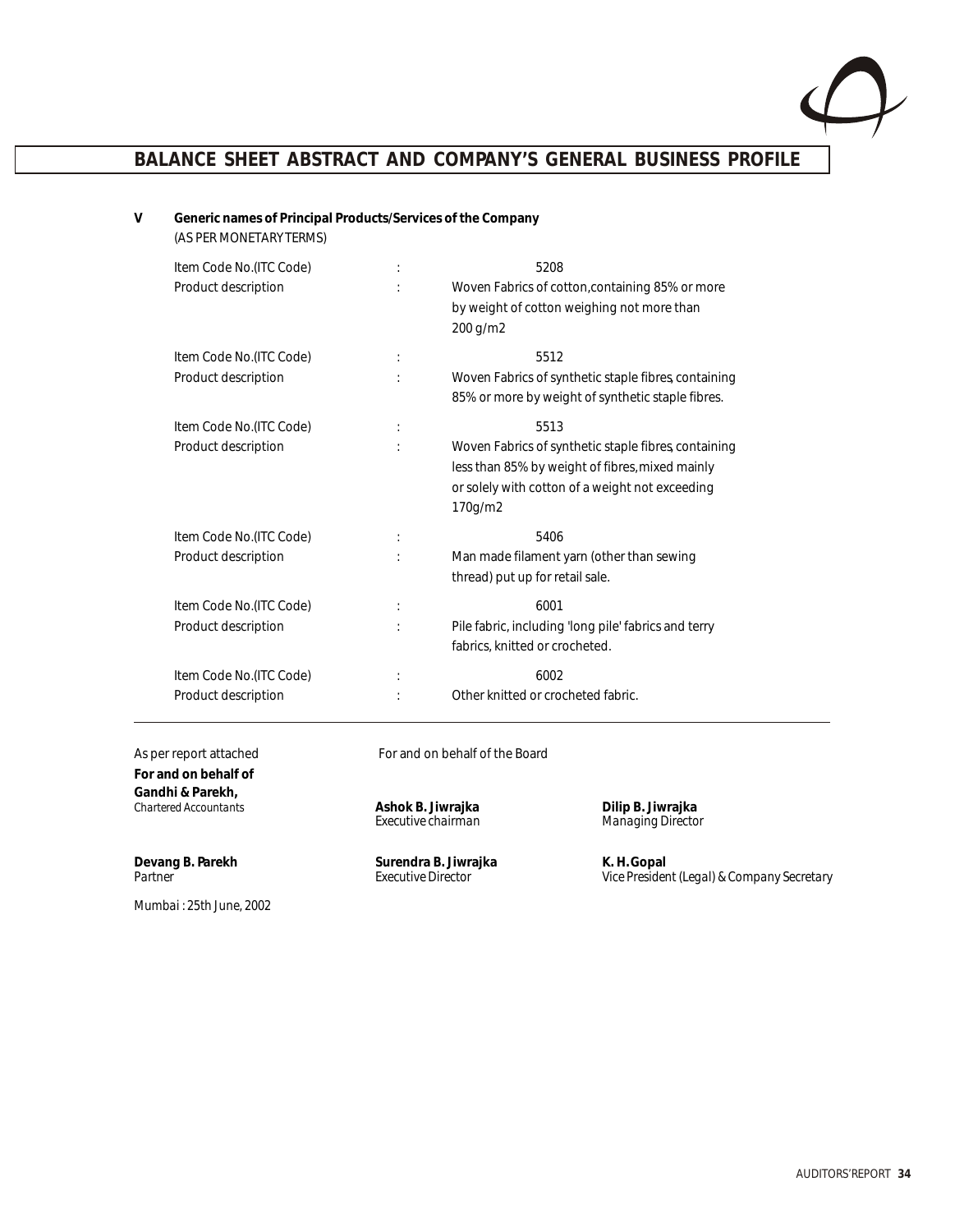

# **CASH FLOW STATEMENT FOR THE YEAR ENDED 31ST MARCH 2002**

|              |                                                                                                                                                                                                                                 |                                                   |                                                           | (Rs. in Crores)                                        |
|--------------|---------------------------------------------------------------------------------------------------------------------------------------------------------------------------------------------------------------------------------|---------------------------------------------------|-----------------------------------------------------------|--------------------------------------------------------|
|              |                                                                                                                                                                                                                                 |                                                   | 2002                                                      | 2001                                                   |
|              |                                                                                                                                                                                                                                 |                                                   | Rs.                                                       | Rs.                                                    |
| $\mathsf{A}$ | Cash Flow from Operating Activities<br>Net Profit Before Tax and Extraordinary items<br>Adjustments for:                                                                                                                        |                                                   | 42.45                                                     | 31.97                                                  |
|              | Depreciation charged to P/L<br>Foreign Exchange loss<br>Dividend Income<br><b>Interest Paid</b><br>Loss / (Profit) on sale of assets<br>Miscellaneous Expenses written off                                                      |                                                   | 15.74<br>0.02<br>(0.10)<br>42.74<br>0.23<br>0.78          | 11.10<br>0.41<br>(0.10)<br>32.37<br>0.05<br>0.77       |
|              | Operating Profit before working capital changes                                                                                                                                                                                 |                                                   | 101.86                                                    | 76.57                                                  |
|              | Adjustments for<br>(Increase) / Decrease in Inventories<br>(Increase) / Decrease in Trade Receivable<br>(Increase) / Decrease in Loans & Advances                                                                               |                                                   | (50.07)<br>(45.31)<br>(6.98)                              | (31.67)<br>(29.71)<br>(3.55)                           |
|              | Increase / (Decrease) in Current Liabilities                                                                                                                                                                                    |                                                   | 19.38                                                     | 10.70                                                  |
|              | Cash Generated from operations                                                                                                                                                                                                  |                                                   | 18.88                                                     | 22.34                                                  |
|              | Income Taxes Paid                                                                                                                                                                                                               |                                                   | (2.80)                                                    | (2.84)                                                 |
|              | Cash flow before extraordinary items<br>Extraordinary items                                                                                                                                                                     |                                                   | 16.08<br>(0.23)                                           | 19.50<br>(0.05)                                        |
|              | Net cash flow from operating activities                                                                                                                                                                                         |                                                   | 15.85                                                     | 19.45                                                  |
| B]           | Cash flow from Investing Activities<br>Purchase of fixed assets<br>Sale of fixed assets<br>Purchase of Investments<br>Sale of Investments<br>Dividends Received<br>Net cash used in Investing Activities                        |                                                   | (127.59)<br>0.37<br>0.07<br>0.10<br>(127.05)              | (83.03)<br>0.09<br>0.10<br>(82.84)                     |
| C]           | Cash flow from Financing Activities<br>Proceeds from issue of Share Capital<br>Proceeds from share application money<br>Proceeds from borrowings<br><b>Interest Paid</b><br>Dividend Paid<br>Miscellaneous Expenditure incurred |                                                   | 17.40<br>139.50<br>(42.74)<br>(3.82)<br>(0.28)            | 6.53<br>(3.00)<br>90.62<br>(32.37)<br>(3.47)<br>(0.63) |
|              | Net cash used in Financing Activities                                                                                                                                                                                           |                                                   | 110.05                                                    | 57.67                                                  |
|              | Net Increase/Decrease in Cash and Cash equivalents (A+B+C)<br>Cash and Cash equivalents                                                                                                                                         |                                                   | (1.15)                                                    | (5.72)                                                 |
|              | at the beginning of the year<br>at the end of the year                                                                                                                                                                          |                                                   | 19.21<br>18.06                                            | 24.93<br>19.21                                         |
|              | Net Increase/Decrease in Cash and Cash equivalents                                                                                                                                                                              |                                                   | (1.15)                                                    | (5.72)                                                 |
|              | Note: The increase/decrease in the above items have considered on net basis                                                                                                                                                     |                                                   |                                                           |                                                        |
|              | As per report attached<br>For and on behalf of<br>Gandhi & Parekh,                                                                                                                                                              | For and on behalf of the Board                    |                                                           |                                                        |
|              | <b>Chartered Accountants</b>                                                                                                                                                                                                    | Ashok B. Jiwrajka<br>Executive chairman           | Dilip B. Jiwrajka<br>Managing Director                    |                                                        |
| Partner      | Devang B. Parekh                                                                                                                                                                                                                | Surendra B. Jiwrajka<br><b>Executive Director</b> | K. H. Gopal<br>Vice President (Legal) & Company Secretary |                                                        |
|              | Mumbai: 25th June, 2002                                                                                                                                                                                                         |                                                   |                                                           |                                                        |

#### **AUDITORS' CERTIFICATE**

We have examined the above Cash Flow Statement of the Alok Industries Limited for the year ended 31st March, 2002. The statement has been prepared by the Company in accordance with the requirements of listing agreements of the various stock exchanges and is based on and in agreement with the corresponding Profit and Loss Account for the year ended 31st March, 2002 and Balance Sheet covered by our report of even date to members of the Compnay.

**For Gandhi & Parekh** *Chartered Accountants*

**Devang B Parekh** *Partner*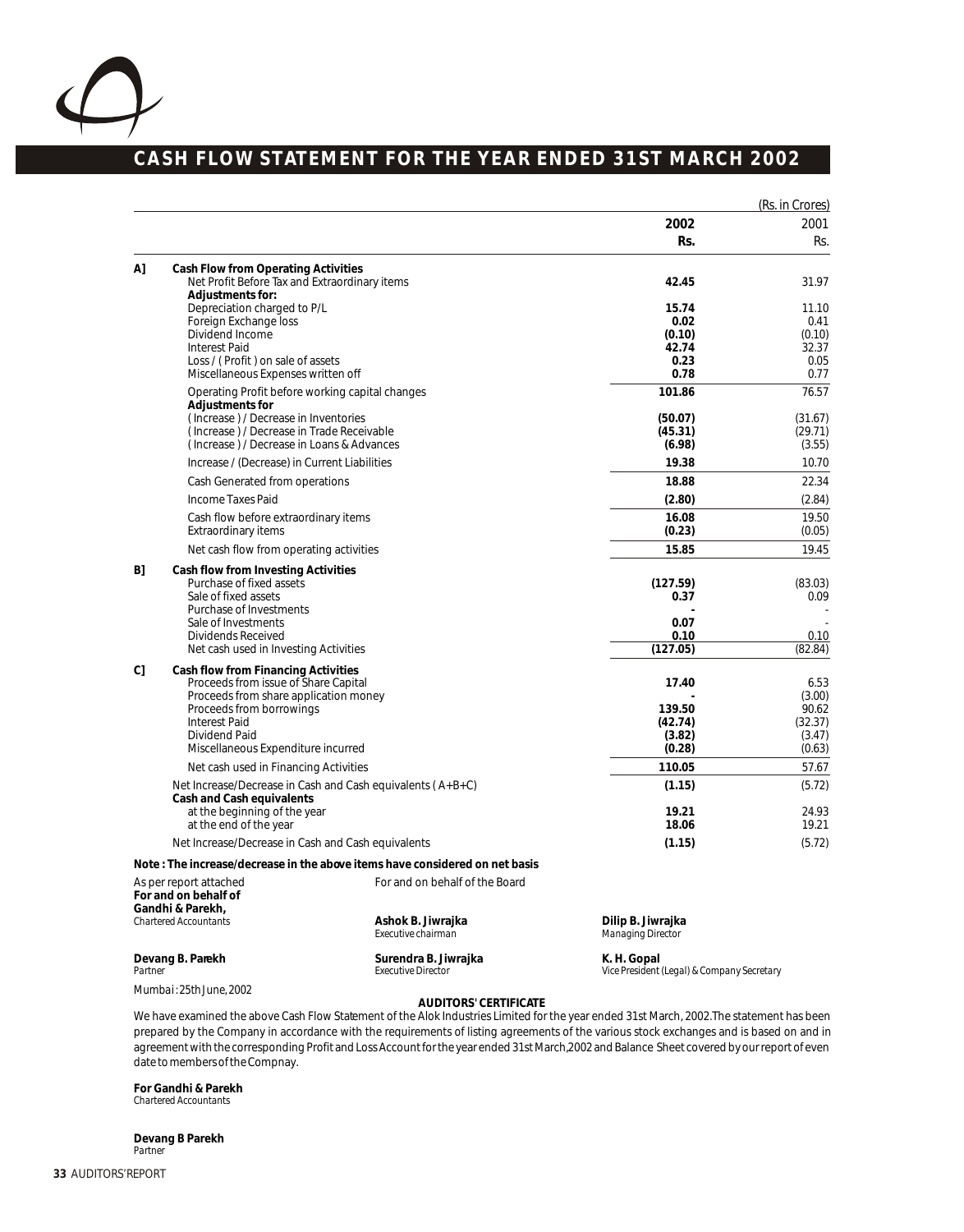

# **FINANCIAL STATEMENTS AS PER US GAAP**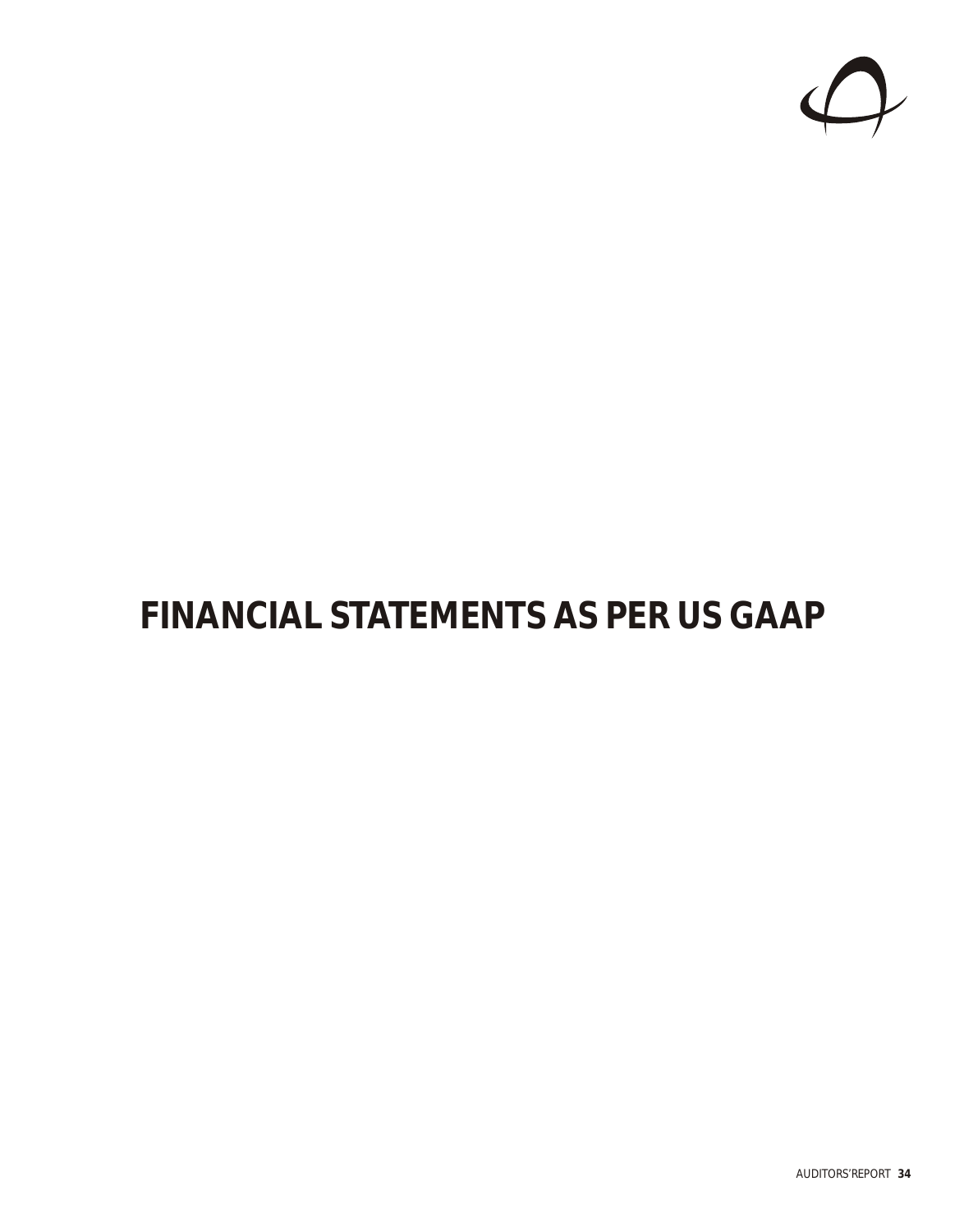

# **Reconciliation of Profits between Indian and US GAAP Financial Statements**

|                                                                                                                                        |                | (All figures in INR) |
|----------------------------------------------------------------------------------------------------------------------------------------|----------------|----------------------|
|                                                                                                                                        | 2002           | 2001                 |
| Retained earnings as per the Indian GAAP Financial statements                                                                          | 1,025,101,126  | 704,573,537          |
| Add/ (Less) :                                                                                                                          |                |                      |
| Expenses treated as deferred revenue expenses under Indian GAAP,<br>but fully charged under US GAAP                                    | (16, 409, 304) | (19,800,526)         |
| Share issue expenses adjusted against additional capital under<br>US GAAP but amortised as deferred revenue expenses in Indian<br>GAAP | 7,533,580      | 5,935,075            |
| Exchange loss on acquisition of fixed assets charged to income<br>statement as per US GAAP and capitalised under the Indian GAAP       | (75, 121, 645) | (70, 824, 960)       |
| Effect on depreciation due to exchange loss capitalised as per Indian<br>GAAP and charged to revenue account under US GAAP             | 15,916,307     | 8,555,983            |
| Share in earnings of associate company not considered under<br>Indian GAAP                                                             | 21,369,276     | 8,470,298            |
| Amortisation of excess of cost over share of net assets in associate<br>company as per the Equity method of accounting under US GAAP   | (17, 230, 258) | (12,922,693)         |
| Dividend income from associate company reduced from cost of<br>investment as per equity method under US GAAP                           | (2,850,000)    | (1,900,000)          |
| Difference in Deferred Income Tax provision under US GAAP and<br>Indian GAAP                                                           | 1,994,864      | (215, 310, 401)      |
| Retained earnings as per the US GAAP Financial statements                                                                              | 960,303,946    | 406,776,313          |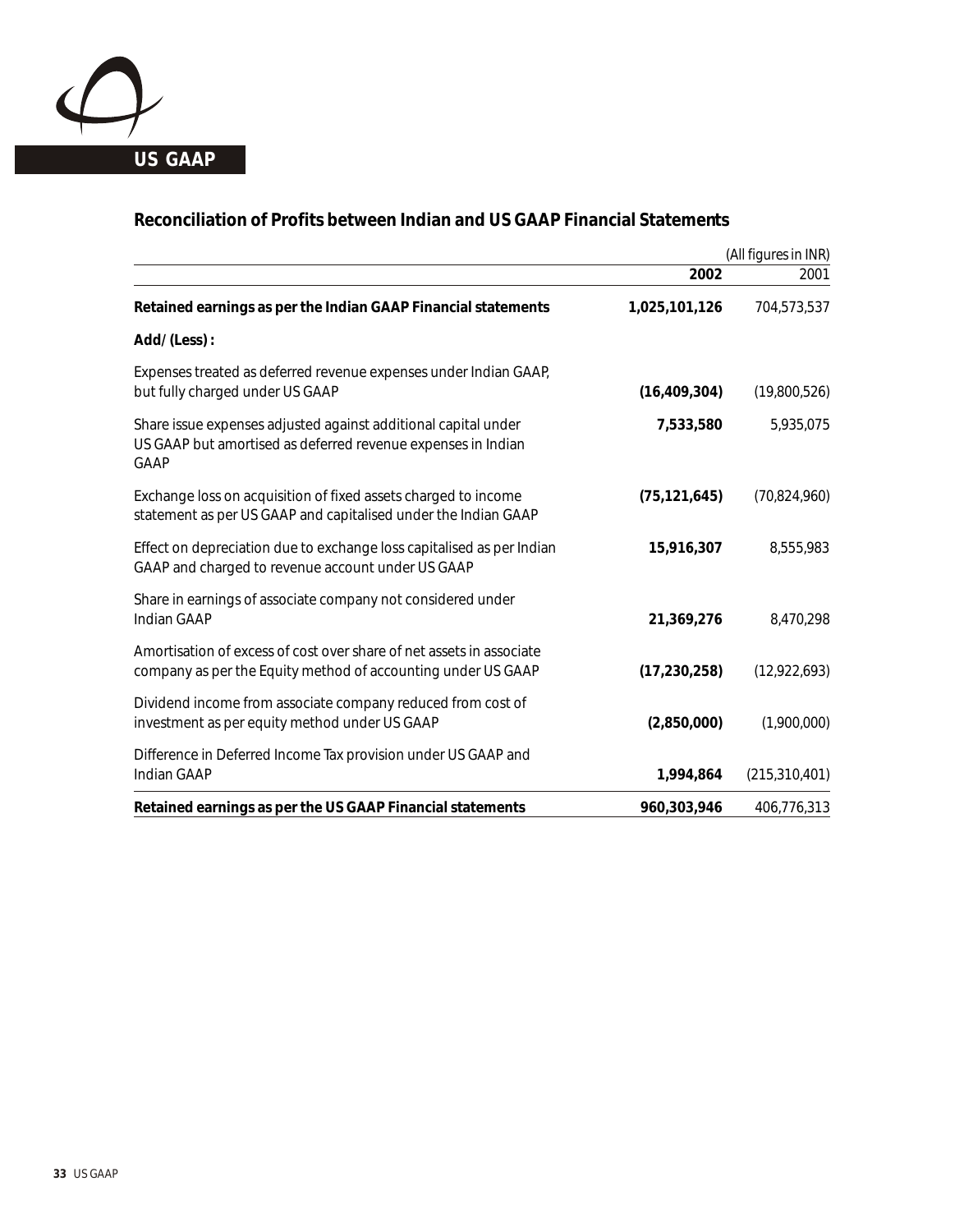

**US GAAP US GAAP**

|                                                                                                                                      |               | (All figures in INR) |
|--------------------------------------------------------------------------------------------------------------------------------------|---------------|----------------------|
|                                                                                                                                      | 2002          | 2001                 |
| Profit after tax as per the Indian GAAP Financial statements                                                                         | 379,062,756   | 294,702,409          |
| Add/(Less):                                                                                                                          |               |                      |
| Expenses treated as deferred revenue expenses under Indian GAAP,<br>but fully charged under US GAAP:                                 |               |                      |
| Deferred revenue expenses written off                                                                                                | 5,014,169     | 5,259,591            |
| Preliminary expenses written off                                                                                                     | 661,410       | 601,410              |
| Public issue expenses written off                                                                                                    | 1,598,505     | 1,657,986            |
| Debenture issue expenses written off                                                                                                 | 551,725       | 141,888              |
| Exchange loss on acquisition of fixed assets charged to income<br>statement as per US GAAP and capitalised under the Indian GAAP     | (4, 296, 685) | (19, 396, 413)       |
| Effect on depreciation due to exchange loss capitalised as per Indian<br>GAAP and charged to revenue account under US GAAP           | 7,360,324     | 4,593,019            |
| Share in earnings of associate company not considered under<br>Indian GAAP                                                           | 12,898,978    | 3,725,160            |
| Amortisation of excess of cost over share of net assets in associate<br>company as per the Equity method of accounting under US GAAP | (4,307,564)   | (4,307,564)          |
| Dividend income from associate company reduced from cost of<br>investment as per equity method under US GAAP                         | (950,000)     | (950,000)            |
| Difference in Deferred income tax provision under US GAAP and Indian<br>GAAP                                                         | 206,343,250   | (66, 176, 623)       |
| Net Income before extra-ordinary items as per the the<br><b>US GAAP Financial statements</b>                                         | 603,936,867   | 219,850,863          |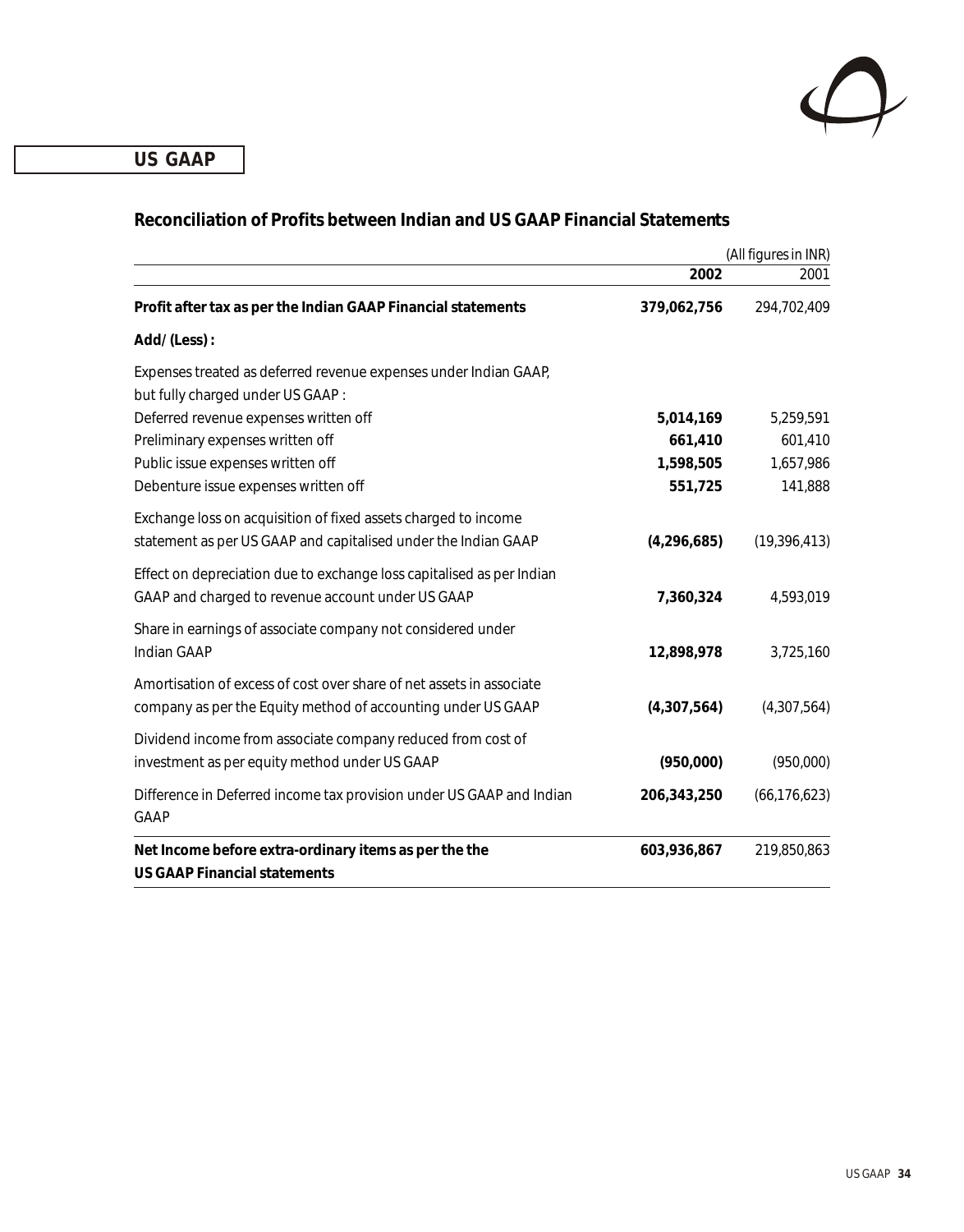

# **BALANCE SHEET AS AT MARCH 31,**

|                                                          |               | (All figures in INR) |
|----------------------------------------------------------|---------------|----------------------|
|                                                          | 2002          | 2001                 |
| <b>ASSETS</b>                                            |               |                      |
| <b>Current Assets</b>                                    |               |                      |
| Cash and Cash Equivalents                                | 180,616,127   | 192,118,868          |
| <b>Accounts Receivable</b>                               | 1,858,580,160 | 1,405,513,329        |
| Inventories                                              | 1,987,903,266 | 1,487,160,013        |
| Prepaid expenses and other current assets                | 197,959,635   | 128,464,036          |
| <b>Total Current Assets</b>                              | 4,225,059,188 | 3,213,256,246        |
| <b>Non-current Assets</b>                                |               |                      |
| Investments                                              | 41,239,018    | 33,857,015           |
| Prepaid expenses and other assets                        | 3,375,554     | 3,095,596            |
| <b>Total Non-Current Assets</b>                          | 44,614,572    | 36,952,611           |
| Property, Plant and Equipment-net                        | 3,013,807,817 | 1,895,982,071        |
| Total assets                                             | 7,283,481,577 | 5,146,190,928        |
| <b>LIABILITIES AND STOCKHOLDERS' EQUITY</b>              |               |                      |
| <b>Current Liabilities</b>                               |               |                      |
| Accounts payable                                         | 820,775,844   | 635,895,993          |
| Taxes payable                                            | 16,312,312    | 10,403,159           |
| Current portion of long term debts                       | 479,957,068   | 401,465,933          |
| Working capital loans from banks& financial institutions | 1,408,473,090 | 1,047,163,714        |
| Accrued expenses and other liabilities                   | 110,994,408   | 107,642,052          |
| <b>Total current liabilities</b>                         | 2,836,512,722 | 2,202,570,851        |
| Non - current liabilities                                |               |                      |
| Advance against FCD application money                    |               | 164,800,000          |
| Deferred tax liability                                   | 24,374,315    | 215,310,401          |
| Total non current liabilities                            | 24,374,315    | 380,110,401          |
| Long term obligations                                    | 2,591,128,108 | 1,470,981,148        |
| <b>Total liabilities</b>                                 | 5,452,015,145 | 4,053,662,400        |
| Redeemable preferred stock                               |               |                      |
| Preferred stock, Rs10 par value                          | 56,000,000    | 62,000,000           |
| Capital Redemption Reserve                               | 16,000,000    | 5,000,000            |
| Capital Reserve                                          | 312,750       | 312,750              |
| Stockholder's Equity                                     |               |                      |
| Common Stock                                             |               |                      |
| 55,000,000 shares authorised as of 2002 and 2001:        |               |                      |
| Issued and outstanding shares -                          |               |                      |
| 42,290,688 shares outstanding as of 2002 and             |               |                      |
| 28,350,488 shares outstanding as of 2001                 | 422,906,880   | 283,504,880          |
| Additional paid-in capital                               | 375,942,856   | 335,346,176          |
| Unrealised gains/(loss) on investments                   |               | (411,590)            |
| Retained Earnings - Free and unappropriated              | 960,303,945   | 406,776,313          |
| Total stockholders' equity                               | 1,759,153,681 | 1,025,215,779        |
| Total liabilities and stockholders' equity               | 7,283,481,576 | 5,146,190,928        |
|                                                          |               |                      |

*The accompanying notes are an integral part of these financial statements*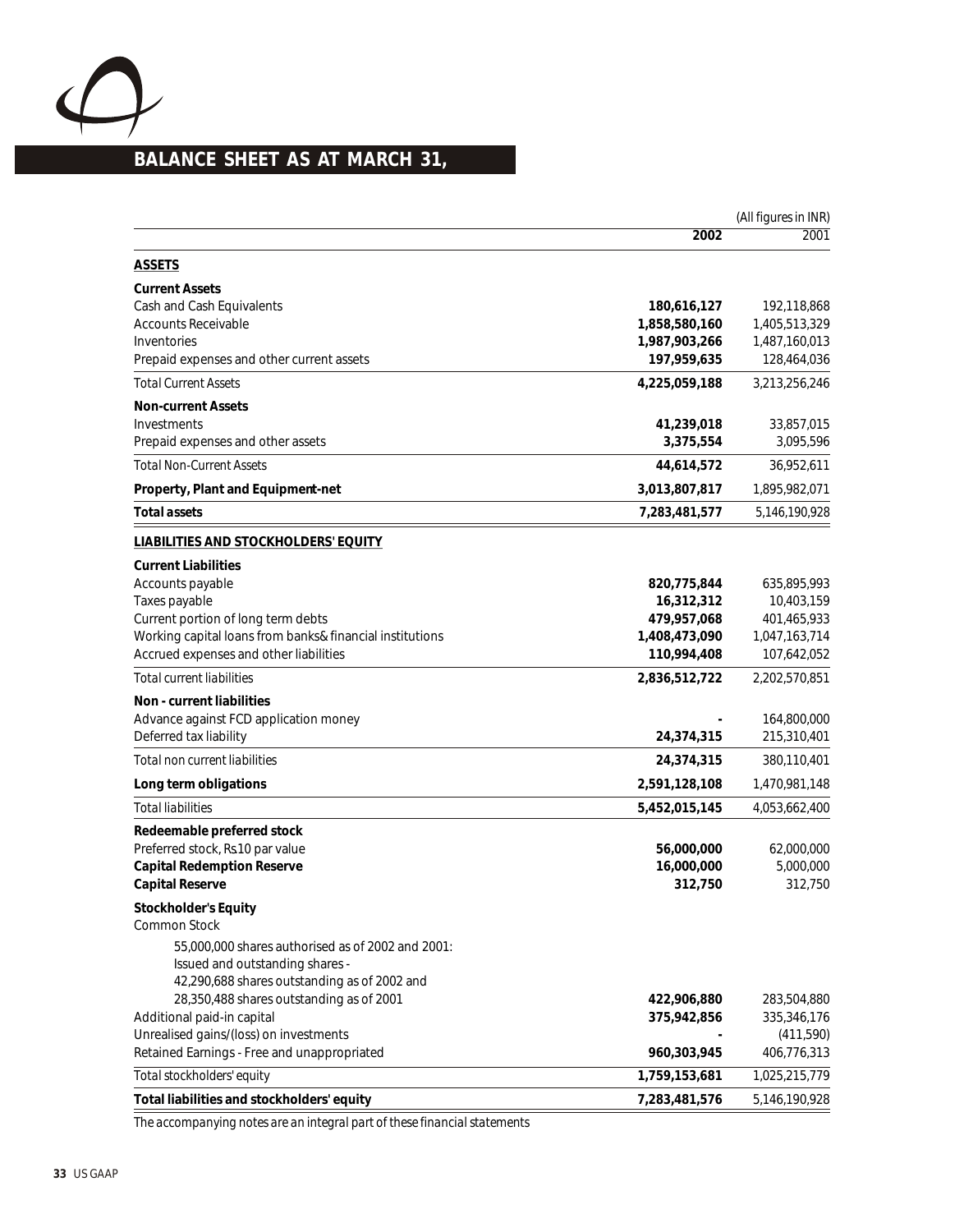

# **BRATEMENT OF INCOME FOR THE YEAR ENDED MARCH 31,**

|                                                  | (All figures in INR) |               |
|--------------------------------------------------|----------------------|---------------|
|                                                  | 2002                 | 2001          |
| <b>REVENUES</b>                                  |                      |               |
| Net Revenues                                     | 5,664,291,645        | 4,446,415,854 |
| <b>Cost of Revenues</b>                          | 4,503,668,465        | 3,572,162,161 |
| Gross Profit                                     | 1,160,623,180        | 874,253,693   |
| <b>OPERATING EXPENSES</b>                        |                      |               |
| Selling, General & Administrative Expenses       | 149,231,863          | 133,399,241   |
| Depreciation                                     | 150,081,234          | 106,424,271   |
| Interest Expenses (Net)                          | 427,421,654          | 323,696,241   |
| <b>Total Operating Expenses</b>                  | 726,734,751          | 563,519,753   |
| Operating Income                                 | 433,888,429          | 310,733,940   |
| Other income                                     | 520,940              | 875,950       |
| Share in associates earnings                     | 12,898,978           | 3,725,160     |
| Amortisation of excess of cost over net assets   |                      |               |
| of associate company as on date of acquisition   | (4,307,564)          | (4,307,564)   |
| Earnings before income tax & extraordinary items | 443,000,782          | 311,027,486   |
| Income tax expense                               | (160, 936, 086)      | 91,176,623    |
| Earnings before extraordinary items              | 603,936,868          | 219,850,863   |
| Extraordinary items                              |                      |               |
| Earnings after extraordinary items               | 603,936,868          | 219,850,863   |
| Preferred Stock Dividend                         | 7,211,097            | 7,518,973     |
| Tax on Preferred Stock Dividend                  | 459,461              | 2,811,074     |
| Net income available to common stockholders      | 596,266,310          | 209,520,816   |
| Basic earnings per share of common stock         |                      | 7.40          |
| Dividend declared per share of common stock      | 1.00                 | 1.00          |

*The accompanying notes are an integral part of these financial statements*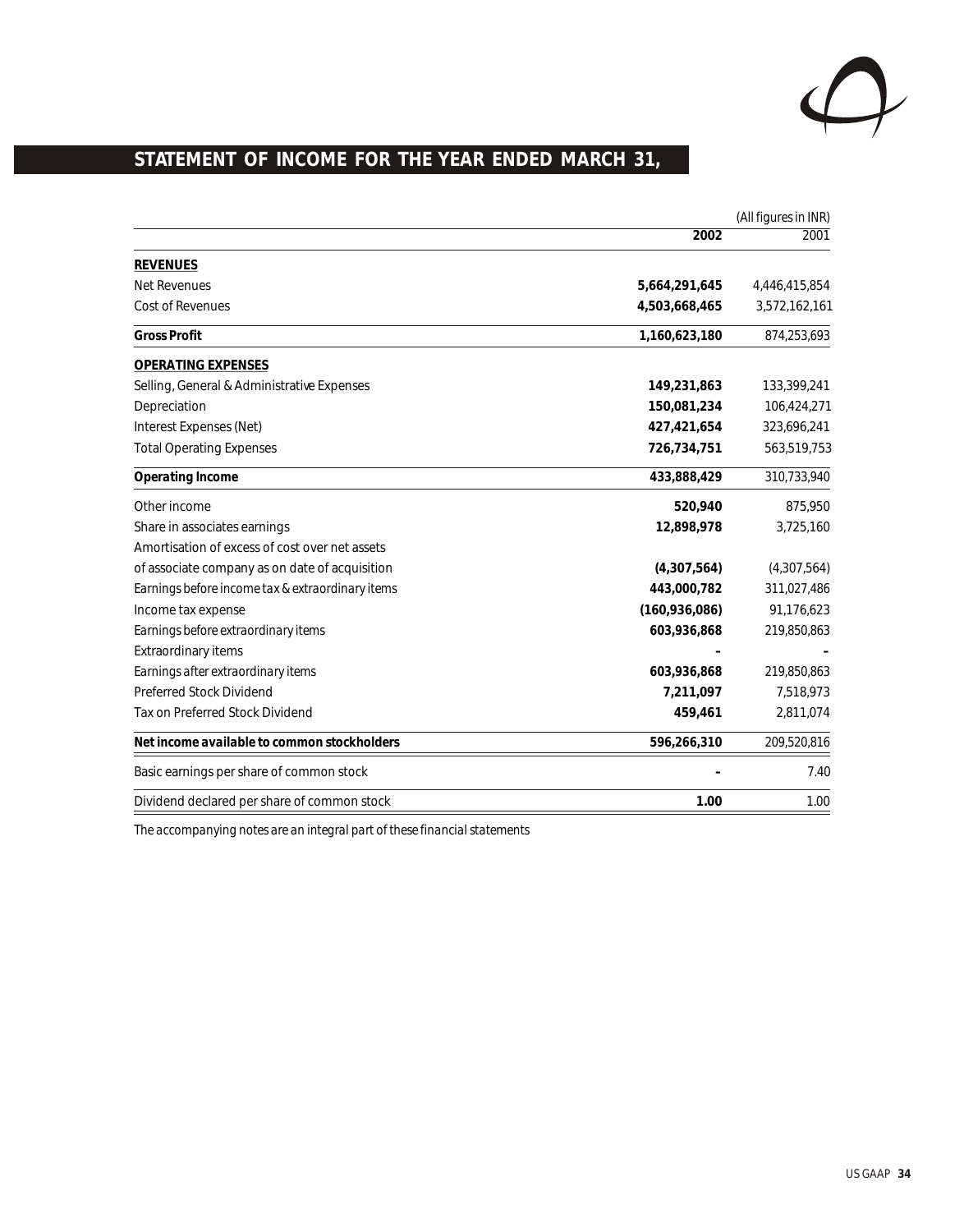

# **STATEMENT OF STOCKHOLDER'S EQUITY**

|                                                                                                                                                                                                                                                                                                                                                                                                                                                                                                                                                                                                                                                                                                               |                                                   |                                                                     |                                                                                   |                                                                                                                                                                                                                   |                                                | (All figures in INR)                                                                                                                                                                                                                                                                             |
|---------------------------------------------------------------------------------------------------------------------------------------------------------------------------------------------------------------------------------------------------------------------------------------------------------------------------------------------------------------------------------------------------------------------------------------------------------------------------------------------------------------------------------------------------------------------------------------------------------------------------------------------------------------------------------------------------------------|---------------------------------------------------|---------------------------------------------------------------------|-----------------------------------------------------------------------------------|-------------------------------------------------------------------------------------------------------------------------------------------------------------------------------------------------------------------|------------------------------------------------|--------------------------------------------------------------------------------------------------------------------------------------------------------------------------------------------------------------------------------------------------------------------------------------------------|
|                                                                                                                                                                                                                                                                                                                                                                                                                                                                                                                                                                                                                                                                                                               | Shares                                            | Amount<br>Common Stock                                              | Paid in<br>Capital<br>Additional                                                  | Earnings<br>Retained                                                                                                                                                                                              | on investments<br>gains/(losses)<br>Unrealised | Stockholder's<br>Equity<br>Total                                                                                                                                                                                                                                                                 |
| Balance as on 31st March, 1999                                                                                                                                                                                                                                                                                                                                                                                                                                                                                                                                                                                                                                                                                | 23,867,988                                        | 236,373,345                                                         | 188,049,891                                                                       | 118,568,459                                                                                                                                                                                                       | (411, 590)                                     | 542,580,105                                                                                                                                                                                                                                                                                      |
| Preliminary expenditure incurred during the year<br>Share Issue expenses incurred during the year<br>Allotment money received<br>ssue of equity shares<br>Dividend declared<br>Tax on dividend<br>Net earnings                                                                                                                                                                                                                                                                                                                                                                                                                                                                                                | 4,009,500                                         | 40,095,000<br>1,722,605                                             | 119,831,300<br>1,722,605<br>(12,500)                                              | 148, 967, 946<br>(1,522,500)<br>(23, 717, 304)<br>(2,942,010)                                                                                                                                                     |                                                | 3,445,210<br>148,967,946<br>159,926,300<br>(23, 717, 304)<br>(12,500)<br>(1,522,500)<br>(2,942,010)                                                                                                                                                                                              |
| Adjustment of Unrealised loss on sale of Investment<br>Debenture Issue Expenses incurred during the year<br>Debenture Issue Expenses incurred during the year<br>Preliminary expenditure incurred during the year<br>Share Issue expenses incurred during the year<br>Short provision of Taxation of Earlier years<br>Deffered Revenue expenditure incurred<br>Balance as on 31st March, 2000<br>Balance as on 31st March, 2001<br>Capital Redemption Reserve<br>Capital Redemption Reserve<br>Allotment money received<br>Issue of equity shares<br>ssue of equity shares<br>Dividend declared<br>Dividend declared<br>Tax on dividend<br>Tax on dividend<br>Capital Reserve<br>Net earnings<br>Net earnings | 27,877,488<br>473,000<br>13,940,200<br>28,350,488 | 4,730,000<br>583,930<br>278, 190, 950<br>139,402,000<br>283,504,880 | 309,591,296<br>26,467,630<br>40,596,680<br>335,346,176<br>(312, 750)<br>(400,000) | 209,520,816<br>596,266,310<br>406,776,313<br>(5,000,000)<br>(300,000)<br>(5,478,350)<br>(112,500)<br>(2,836,082)<br>(2,888,603)<br>(11,000,000)<br>(24, 923, 549)<br>239,354,591<br>(28, 319, 641)<br>(3,979,047) | 411,590<br>(411,590)<br>(411,590)              | 209,520,816<br>31,197,630<br>583,930<br>179,998,680<br>596,266,310<br>411,590<br>(2,836,082)<br>(5,000,000)<br>(5,478,350)<br>(112,500)<br>1,025,215,779<br>(11,000,000)<br>(24, 923, 549)<br>826,725,247<br>(312,750)<br>(2,888,603)<br>(400,000)<br>(300,000)<br>(28, 319, 641)<br>(3,979,047) |
| Balance as on 31st March, 2002                                                                                                                                                                                                                                                                                                                                                                                                                                                                                                                                                                                                                                                                                | 42,290,688                                        | 422,906,880                                                         | 375,942,856                                                                       | 960,303,945                                                                                                                                                                                                       |                                                | 1,759,153,681                                                                                                                                                                                                                                                                                    |
|                                                                                                                                                                                                                                                                                                                                                                                                                                                                                                                                                                                                                                                                                                               |                                                   |                                                                     |                                                                                   |                                                                                                                                                                                                                   |                                                |                                                                                                                                                                                                                                                                                                  |

The accompanying notes are an integral part of these financial statements *The accompanying notes are an integral part of these financialstatements*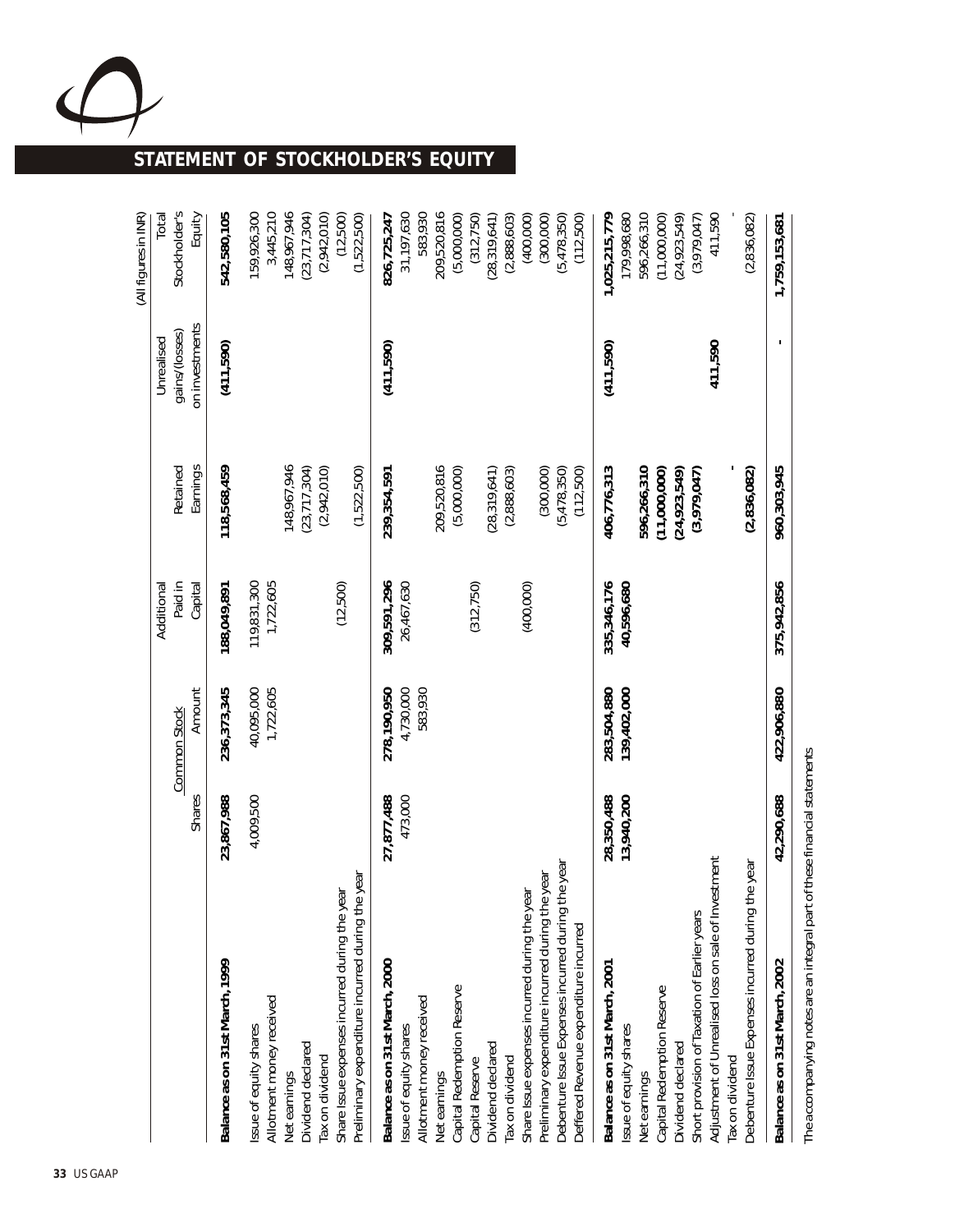

# CASH FLOW STATEMENT FOR THE YEAR ENDED MARCH 31,

|    |                                                                  |                    | (All figures in INR) |
|----|------------------------------------------------------------------|--------------------|----------------------|
|    |                                                                  | 2002               | 2001                 |
| А. | CASH FROM OPERATING ACTIVITIES                                   |                    |                      |
|    | Net profit before extraordinary items:                           | 603,936,868        | 219,850,863          |
|    | Extraordinary items                                              |                    |                      |
|    | Add/(Deduct) Non-cash items                                      |                    |                      |
|    | Depreciation                                                     | 150,081,234        | 106,424,271          |
|    | Foreign Exchange Loss                                            | 191,645            | 4,081,035            |
|    | Income tax expense                                               | (160, 936, 086)    | 91,176,623           |
|    | Interest expenses (net)                                          | 427,421,654        | 323,696,241          |
|    | Amortisation of excess of cost of investment over net assets     | 4,307,564          | 4,307,564            |
|    | Share of earnings in associate company                           | (12,898,978)       | (3,725,160)          |
|    | Loss on Sale of Fixed Assets & Investments                       | 2,258,590          | 456,847              |
|    | Changes in assets & liabilites :                                 |                    |                      |
|    | (Increase) / Decrease in Inventories                             | (500, 743, 253)    | (316, 673, 874)      |
|    | (Increase) / Decrease in Account Receivables                     | (453,066,831)      | (297, 072, 518)      |
|    | (Increase) / Decrease in Prepaid expenses & other current assets | (69, 775, 557)     | (35,548,131)         |
|    | Increase / (Decrease) in Account payables                        | 184,879,851        | 134,703,125          |
|    | Increase /(Decrease) in Accrued expenses & other liabilities     | 8,936,541          | (27,675,257)         |
|    | Direct Tax Paid (including tax on dividend)                      | (28,069,894)       | (28, 402, 107)       |
|    | Net cash from operating activities                               | 156,523,349        | 175,599,522          |
| В. | CASH FLOW FROM INVESTING ACTIVITIES                              |                    |                      |
|    | Purchase of fixed assets & Advances on Capital Account           | (1, 271, 633, 426) | (810, 883, 933)      |
|    | Purchase of Investment                                           | (40,000)           |                      |
|    | Sale of Investments                                              | 176,834            |                      |
|    | Dividend Received                                                | 950,000            | 950,000              |
|    | Sale of Fixed Assets                                             | 2,002,022          | 448,000              |
|    | Net cash used in investing activities                            | (1, 268, 544, 570) | (809, 485, 933)      |
| C. | CASH FLOW FROM FINANCING ACTIVITIES                              |                    |                      |
|    | Proceeds from issue of equity shares                             | 179,998,680        | 31,197,630           |
|    | <b>Share Application Money</b>                                   |                    | (30,000,000)         |
|    | Allotment money received                                         |                    | 583,930              |
|    | Preferred stock                                                  | (6,000,000)        | 33,500,000           |
|    | Loans borrowed (net of repayments)                               | 1,033,646,449      | 671,249,736          |
|    | Working capital loan from bank                                   | 361,309,376        | 234,903,725          |
|    | Interest expenses                                                | (427, 421, 654)    | (323,696,241)        |
|    | Dividend paid                                                    | (38, 178, 292)     | (34, 742, 856)       |
|    | Share issue, preliminary and deferred revenue expenses           | (2,836,082)        | (6, 290, 850)        |
|    | Net cash received from financing activities                      | 1,100,518,477      | 576,705,074          |
|    | Net increase in cash & cash equivalents (A+B+C)                  | (11,502,744)       | (57, 181, 337)       |
|    | Cash & cash equivalents (opening)                                | 192,118,868        | 249,300,205          |
|    | Cash & cash equivalents (closing)                                | 180,616,127        | 192,118,868          |

The accompanying notes are an integral part of these financial statements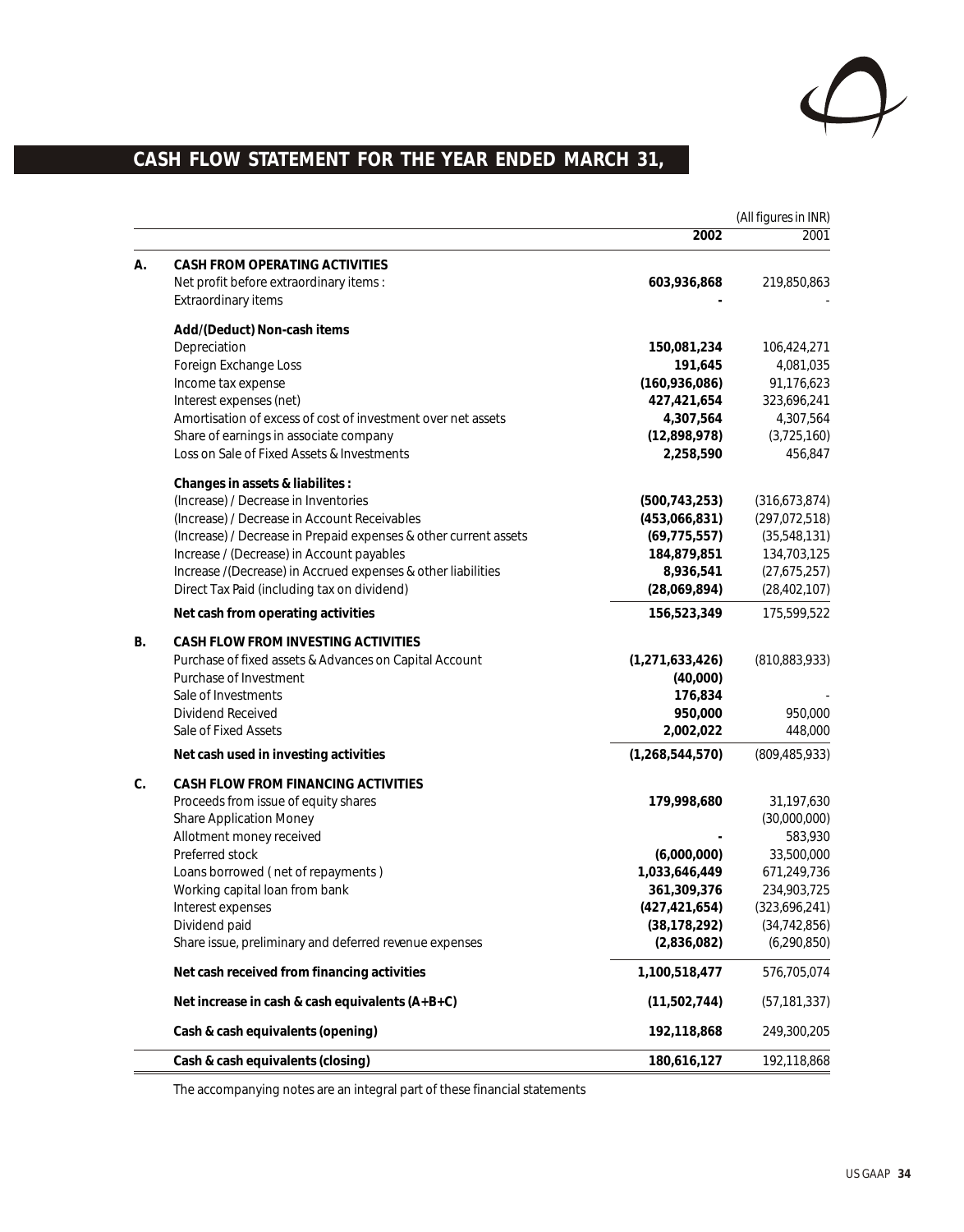

- **1. Significant Accounting Policies**
- **1.1 The Company and nature of its operations** Alok Industries Limited is a textile Company. The Company presently has the following divisions:
	- Fabric
	- Knitting
	- Processing
	- Yarn
	- Others

Each of the above division is a separate segment of the textile industry.

The Company was incorporated in the year 1986 by the Jiwrajka family. At 31<sup>st</sup> March 2002, the Jiwrajka family along with their relatives, through their beneficial ownership of the largest block of shares, continues to wield significant influence over the operating and financing decisions of the Company.

#### **1.2 Basis of preparation of financial statements**

The original accounts are maintained on historical cost convention and on accrual basis of accounting. The financial statements prepared are as per the accounting practices prevalent in India and as per the Accounting Standards and Statements issued by the Institute of Chartered Accountants of India. These financial statements have been recast in accordance with the United States Generally Accepted Accounting Principles (US GAAP) format as near as circumstances permitted. The accompanying financial statements have been prepared in Indian rupees ("Rs") the national currency of India.

**1.3 Use of estimates in financial statements**

The preparation of financial statements in conformity with generally accepted accounting principles requires management to make estimates and assumptions that affect the reported amounts of assets and liabilities and disclosure of contingent assets and liabilities at the date of the financial statements and the reported amounts of revenues and expenses during the reporting period. Estimates are used when accounting for depreciation, deferred tax and certain other assets and liabilities. Although these estimates are based upon management's best knowledge of current events and actions, actual results could differ from those estimates.

**1.4 Revenue recognition**

The Company derives its revenues primarily from sale of fabric (woven and knitted) and texturised yarn. Revenue from sales is recognised when the sale is completed with the passing of title. Revenue from processing is recognised when the rendering of service is complete. Sales are net of returns and related rebates but include excise duty.

**1.5 Expenditure**

Expenses are accounted on their accrual and provisions are made for all known liabilities and losses. Expenses incurred for the development of software for own use are charged to revenue in the same year.

#### **1.6 Cash and cash equivalents**

Cash and cash equivalents consists of cash funds available for use, cash on deposit with banks, and short term highly liquid deposits with original maturity of three months or less. The Company has not experienced any losses on such accounts and believes it is not exposed to any significant credit risk on cash and cash equivalents.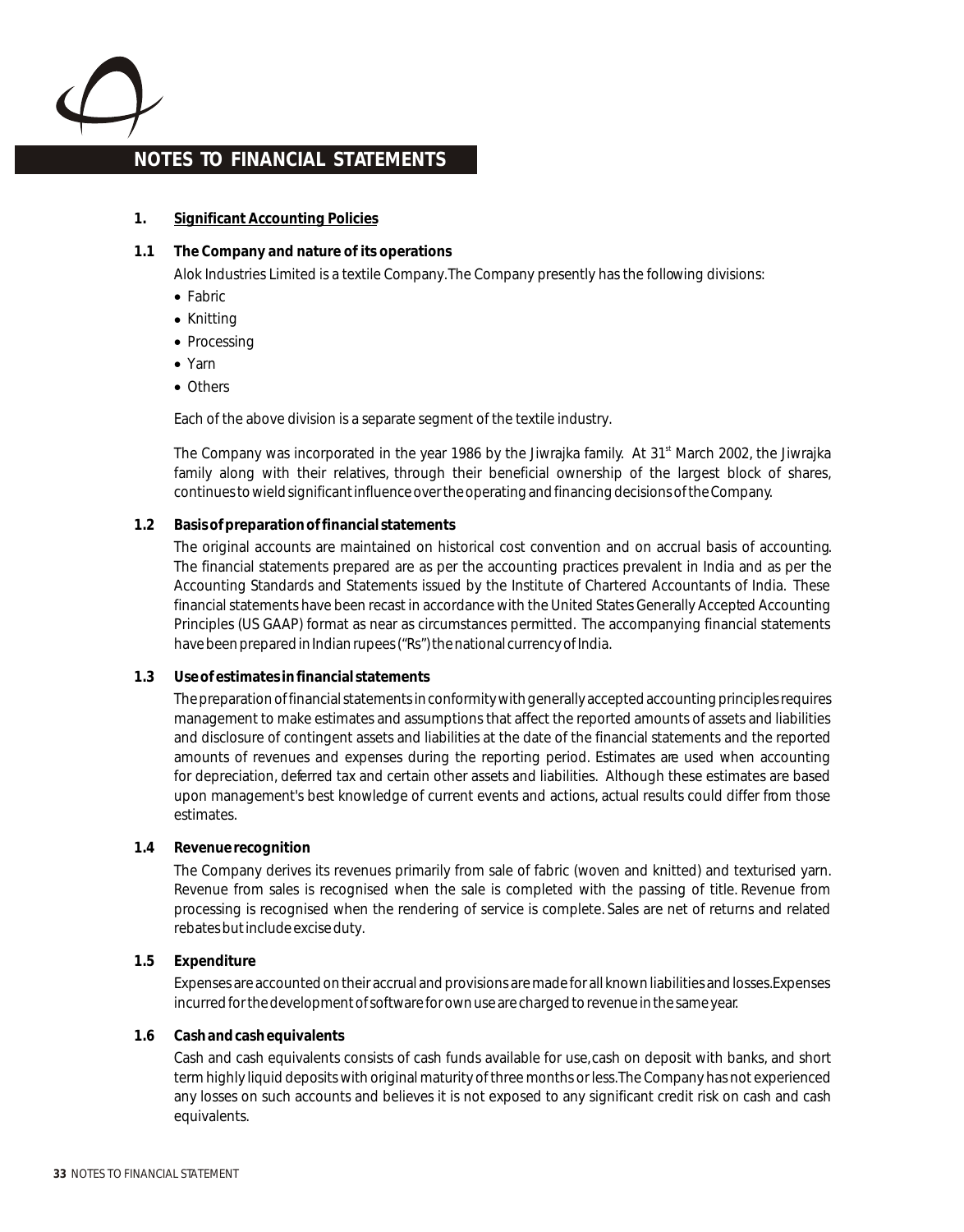**1.7 Inventories**

Inventories are valued on first in first out basis.

Raw material, packing material and stores and spares have been valued at cost. Work in progress is valued at cost determined for each stage of completion*.* Finished goods are valued at lower of cost or net realisable value. Cost includes all direct costs and relating manufacturing overheads.

#### **1.8 Receivables**

Receivables are stated at the amounts invoiced for sale of products and services.

The Company grants credits to customers, under credit terms that are customary in the Industry.

**1.9 Investments**

The Company classifies its investments in one of the three categories available for sale, trading and held-to maturity at the time of purchase and re-evaluates such designation as of each balance sheet date.

Equity securities classified as "available for sale" securities are carried at fair value, with unrealised gains, or losses reported as a separate component of stock holders' equity. Fair value of listed securities is determined based on price quoted on stock exchange and in respect of unlisted securities, on the basis of book value as per latest available financial statements of investee companies.

The Company did not hold any Debt securities as at March 31, 2002 and 2001.

The Company did not hold any "trading" securities as at March 31, 2002 and 2001.

Investments in companies wherein the Company controls between 20% and 50% of the voting interest, are accounted for using the equity method, under which investee company's share of operating results is reflected in income as earned and dividends are credited against the investment when received. The excess of cost of investment over the share in net assets of the investee company are amortised over a period of 5 years.

#### **1.10 Property, plant and equipment and Depreciation**

Property, plant and equipment are stated at cost, less depreciation. Cost includes related taxes, duties, freight and other expenses incurred to put the asset in working condition. MODVAT availed on capital goods purchased is being reduced from cost of assets. Interest on funds borrowed to finance the acquisition or construction of an asset are capitalised and amortised as a part of the cost of the related cost.

Depreciation for all property, plant and equipment is computed over the estimated useful lives of the related assets using the straight-line method for financial reporting. Depreciation is being charged on pro-rata monthly basis for assets purchased/sold during the year. On sale or retirement of items of property and equipment, the related costs and accumulated depreciation are removed from the accounts and any gain or loss on disposition is included in the statement of income.

In addition to the above, certain fixed assets having small value and of non-durable nature belonging to the categories of furniture & fixtures, computer equipment, office equipment and plant & equipment having an estimated useful life of one year or less are depreciated entirely in the year of purchase.

Leasehold land has not been amortised.

The fixed assets of the Company have not been revalued during the year.

Capital work-in-progress includes capital advances outstanding at the year-end and the cost of property, plant and equipment not ready for use as at the Balance Sheet date.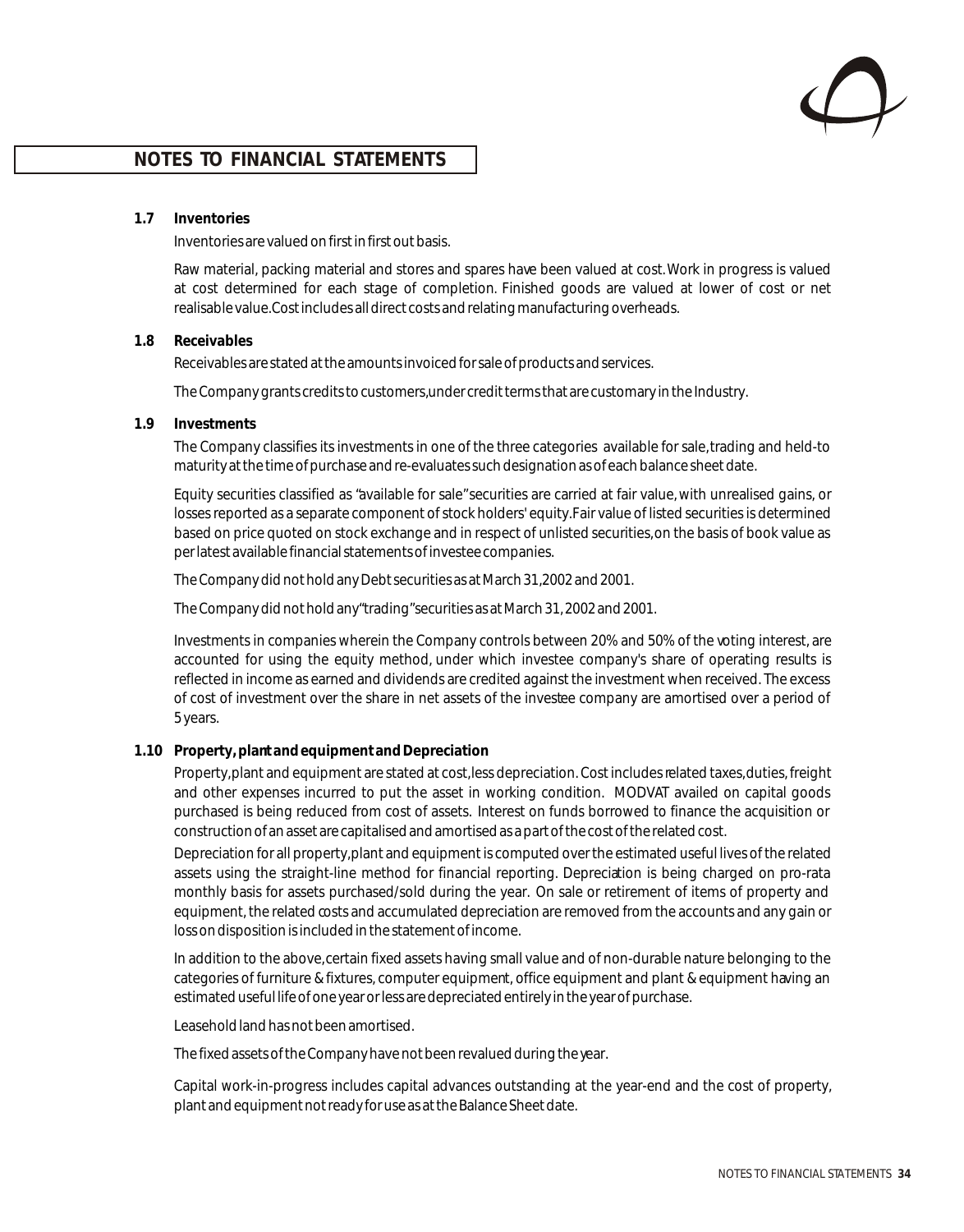

#### **1.11 Retirement benefits to employees**

#### *1.11.1 Provident fund*

In accordance with the Indian statute, all employees of the Company are entitled to receive benefits under the Provident fund through a defined contribution plan in which both the employee and employer make monthly contributions equal to a specified percentage of the covered employees' salary. The contribution is made to the employees' provident fund maintained by the Government of India.

Employer's contributions are recognised in the statement of income in the year incurred.

The Company has no further obligations under this plan beyond its monthly contributions.

#### *1.11.2 Gratuity & Leave Encashment*

The Company provides for gratuity, a defined benefit retirement plan covering all employees. This plan provides a lump sum payment to the vested employees at retirement or termination of employment based on the respective employee's salary and the years of employment with the Company. The Company contributes each year on the basis of premium actuarially assessed and intimated by the Life Insurance Corporation of India in terms of the policy taken out with them. The Company has no further obligations under this plan beyond its yearly contributions.

The Company provides for leave encashment on the basis of actual workings.

#### **1.12 Research and Development**

Research and development expenditures are expensed as incurred. Fixed assets purchased for research and development are capitalised if the assets have alternate uses. Capitalised software cost is amortised over the estimated economic life of the product.

#### **1.13 Foreign currency transactions**

Revenue and expenses denominated in foreign currencies are recognised at the exchange rate prevailing at the time of the transaction. The year-end foreign currency assets and liabilities are restated at the closing exchange rates. Exchange differences arising on payments/realisation and restatement at closing exchange rate are recognised in the consolidated statement of income as income or expense in the period in which they arise.

All foreign currency loans outstanding at the year-end are expressed in Indian currency at the appropriate rates of exchange prevailing on the date of the balance sheet. Exchange differences arising on restating foreign currency loans as at the year end exchange rates are recognised as income or expense in the period in which they arise.

#### **1.14 Basic and diluted earning per share**

The Company applies the provisions of Financial Accounting Standards Board ("FASB") FAS No. 128, Earning Per Share, which requires companies to present basic EPS and diluted EPS.

Basic EPS excludes dilution and is computed by dividing net income available to common stock holders by the weighted-average number of common shares outstanding for the period.

Diluted EPS reflects the dilution that could occur if securities or other contracts to issue common stock were exercised or converted into common stock or resulted in the issuance of common stock that then shared in the earnings of the Company.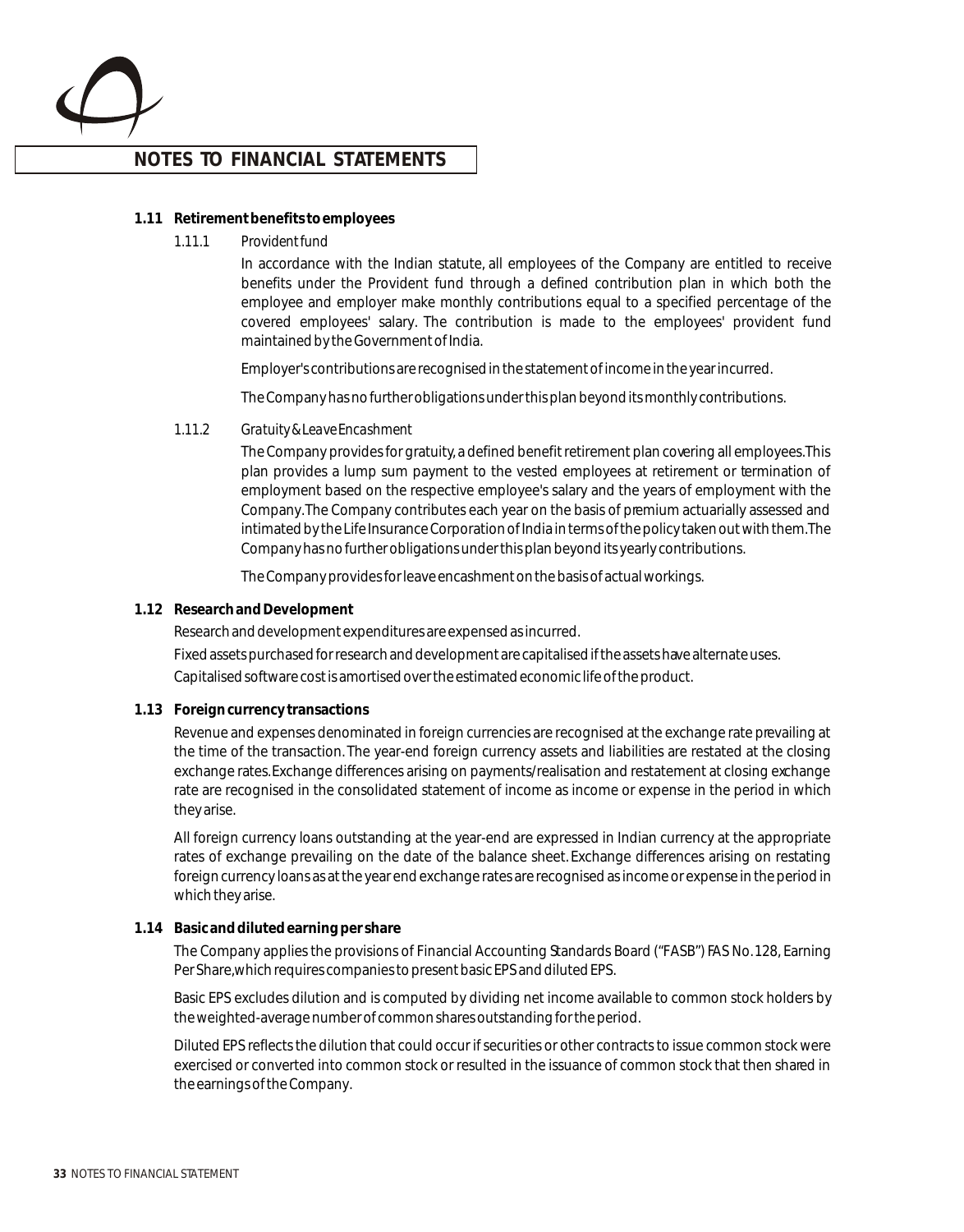

#### **1.15 Impairment of long-lived assets**

The Company accounts for long-lived assets in accordance with the provisions of FAS No. 121, Accounting for impairment of long-lived assets and for long-lived assets to be disposed of. The Company evaluates the recoverability of its long-lived assets and certain identifiable intangibles, if any, whenever events or changes in circumstances indicate that their carrying amounts may not be recoverable. Recoverability of assets to be held and used is measured by comparison of the carrying amount of an asset to future undiscounted net cash flows expected to be generated by the asset. If such assets are considered to be impaired, the impairment to be recognised is measured by the amount by which the carrying value of the assets exceeds the fair value of the assets. Assets to be disposed are reported at the lower of the carrying value or the fair value less the cost to sell.

There have been no impairments recorded in any of the periods presented.

#### **1.16 Fair value of financial instruments**

The carrying amounts reflected in the balance sheet for cash, cash equivalents, accounts receivable and accounts payable approximate their respective fair values due to the short maturities of these instruments. The exercise of calculating fair value of other financial instruments has not been carried out.

#### **1.17 Concentration of risk**

#### *Financial Instruments*

Financial instruments that potentially subject the Company to concentrations of credit risk consist principally of cash equivalents and trade receivables. The Company's cash resources are invested with corporations, financial institutions and banks with high investment grade credit ratings. In Managements opinion, as of  $31<sup>st</sup>$ March 2002 and 2001, there was no significant risk of loss in the event of non-performance of the counter parties to these financial instruments, other than the amounts already provided for in the financial statements, if any.

#### *Credit risk*

Credit risk with respect to trade receivables is limited due to a large customer base. Exposure to credit reduce is managed through credit approvals, establishing credit limits and monitoring procedures.

#### *Business and general risks*

- Changes in government policies
- Increasing competition in domestic market
- Political instability in the Country

#### **1.18 Income Taxes**

Income taxes are accounted for using the asset and liability method. Deferred tax assets and liabilities are recognised for the future tax consequences attributable to differences between the financial statement carrying amounts of existing assets and liabilities and their respective tax bases. Deferred tax assets and liabilities are measured using enacted tax rates expected to apply to taxable income in the years in which those temporary differences are expected to be recovered or settled. The effect on deferred tax assets and liabilities of a change in tax rates is recognised in income in the period that includes the enactment date. The measurement of deferred tax assets is reduced, if necessary, by valuation allowance for any tax benefits of which future realisation is uncertain.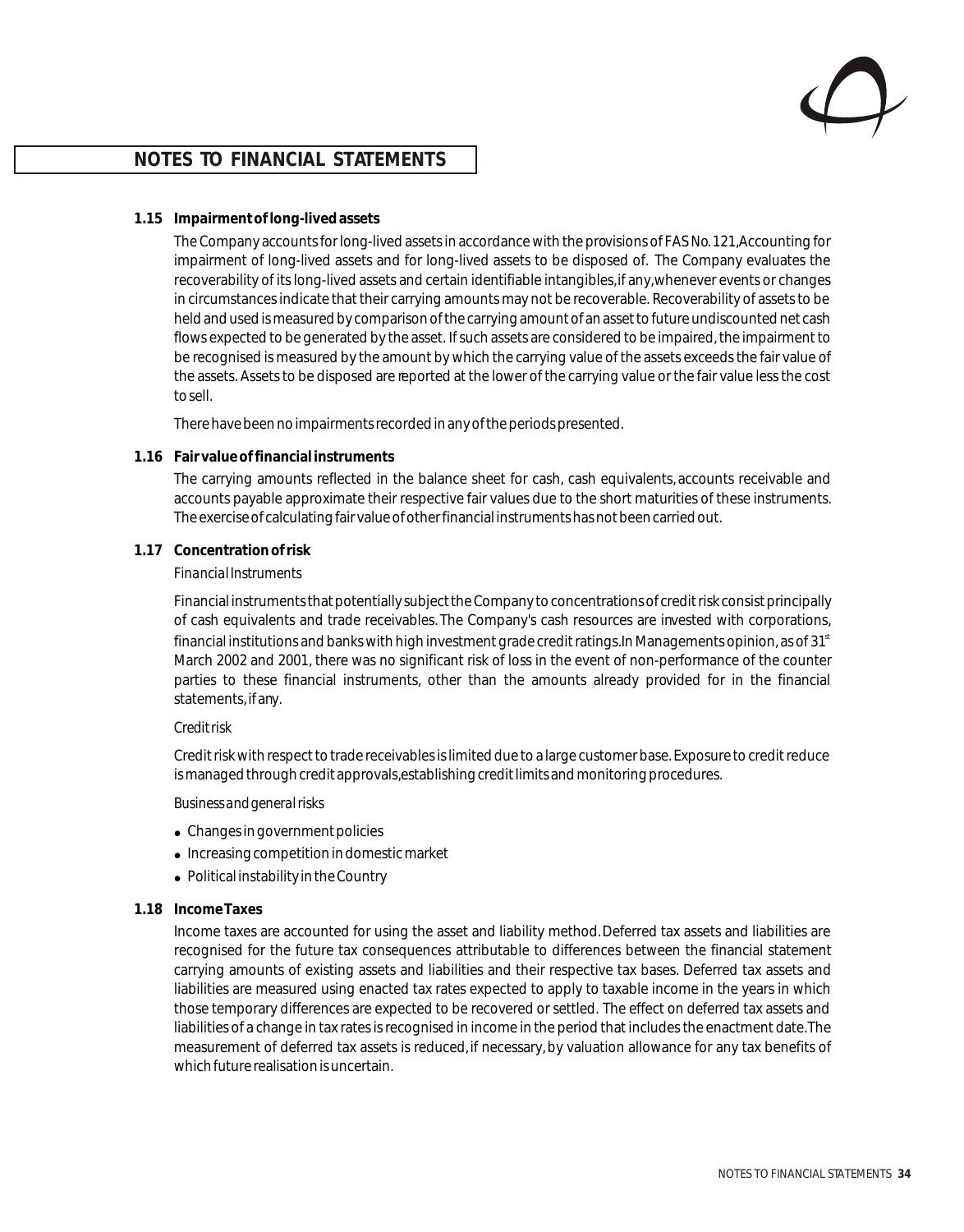

**1.19 Internal control system**

There are adequate internal procedures and controls coupled with internal audit systems commensurate with the size of the Company and nature of its business.

#### **1.20 Recently issued Accounting standards**

In June 2001, the Financial Accounting Standards Board ('FASB') issued SFAS 141*, Business Combinations* and SFAS 142, Goodwill and other Intangible Assets. SFAS 141 requires that all business combinations be accounted for under a single method- the purchase method. Uses of the pooling-of-interests method is no longer method and is effective for business combinations initiated after June 30, 2001. SFAS 142 requires that goodwill no longer be amortised to earnings, but instead be reviewed for impairment and is effective for fiscal years beginning after December 15, 2001, with earlier application permitted for entities with fiscal years beginning after March 31, 2001.

In August 2001, the FASB issued SFAS 143,*Accounting for Asset Retirement Obligations*. SFAS requires entities to record the fair value of a liability for as asset retirement obligation in the period in which it is incurred. When a liability is initially recorded, the entity capitalises a cost by increasing the carrying amount of the related long lived asset. Over time, the liability is accreted to its present value each period, and the capitalised cost is depreciated over the useful life of the related asset. Upon settlement of the liability, an entity either settles the obligation for its recorded amount or incurs a gain or loss upon settlement. The standard is effective for fiscal years beginning after June 15, 2001, with earlier application encouraged.

In August 2001, the FASB also issued SFAS 144,*Accounting for Impairment or Disposal of Long-Lived Assets*. SFAS 144 requires that those long-lived assets be measured at the lower of carrying amount or fair value less cost to sell, whether reported in continuing operations or in discontinued operations. Under this standard, discontinued operations will no longer be measured at net realisable value or include amounts for operating losses that have not yet occurred. The provisions of SFAS 144 are effective for financial statements issued for fiscal years beginning after December 15, 2001 and, generally are to be applied prospectively. Early application is encouraged.

Both SFAS 141 and 142 are not currently applicable to the operations of the Company. The company is evaluating the impact of SFAS 143 and 144 on its operations.

**2. Notes to financial statements**

#### **2.1 Cash, cash equivalents and restricted cash**

|                           |             | (ln Rs)     |
|---------------------------|-------------|-------------|
|                           | 2002        | 2001        |
| Cash and bank balances    | 11,180,493  | 12,705,260  |
| Time deposits             | 19,128,828  | 7,204,143   |
| Cash and cash equivalents | 30,309,321  | 19,909,403  |
| Restricted cash           | 150,306,806 | 172,209,465 |
|                           | 180,616,127 | 192,118,868 |

Restricted cash includes margin money (a compensating balance in the range of 10% to 100% of letters of credit and bank guarantee) placed with banks and amounts representing unclaimed dividends and share application money.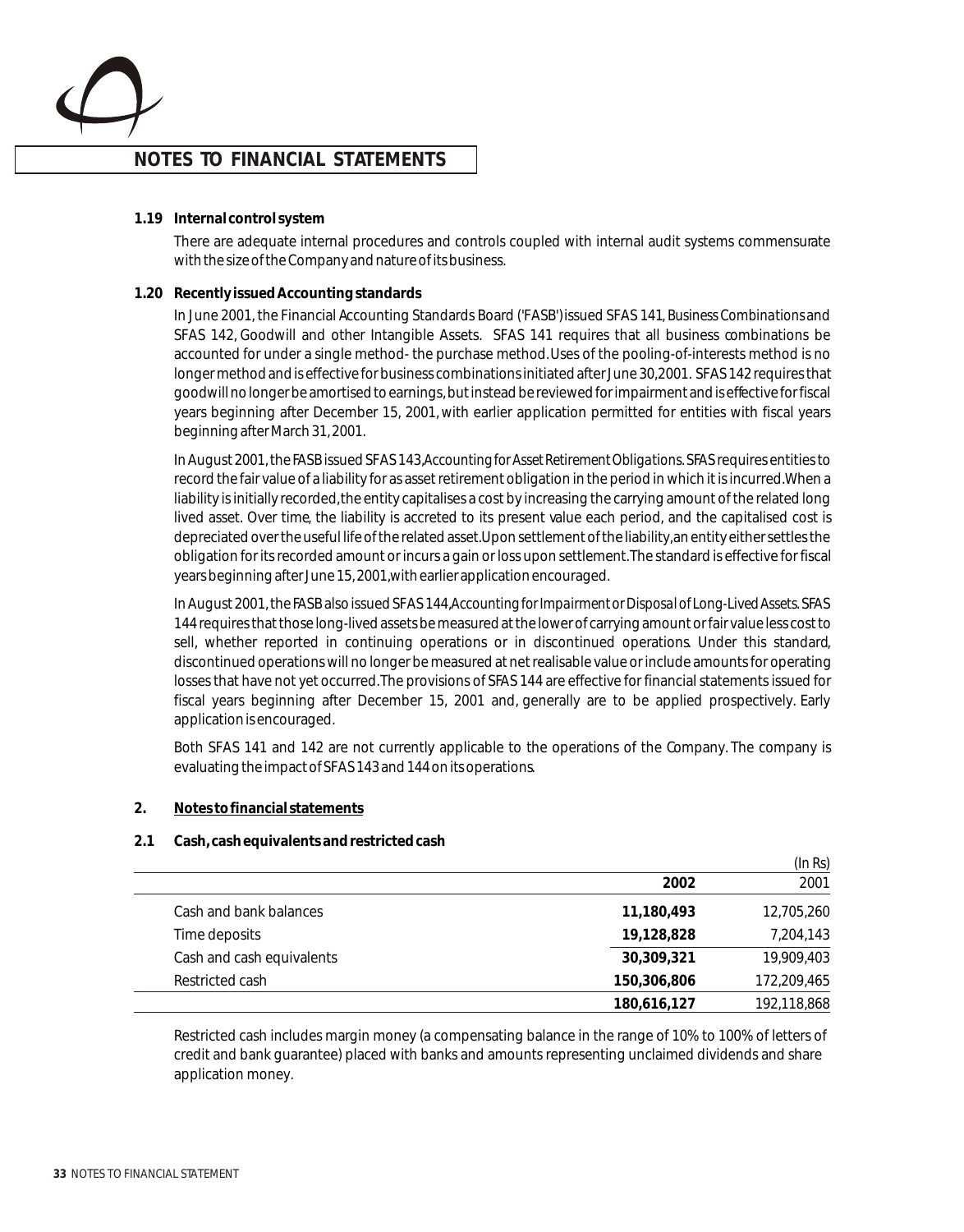

#### **2.2 Receivables**

The age profile of accounts receivable is as given below:

|                |               |        |               | (In Rs) |
|----------------|---------------|--------|---------------|---------|
| Period in days |               | 2002   |               | 2001    |
|                | ln Rs         | ln %   | ln Rs         | ln %    |
| 0, 30          | 683,694236    | 36.79  | 443,196,386   | 31.53   |
| 31 60          | 484,112,632   | 26.05  | 408,003,142   | 29.03   |
| 61 90          | 349,191,043   | 18.79  | 302,354,125   | 21.51   |
| More than 90   | 341,582,249   | 18.37  | 251,959,676   | 17.93   |
|                | 1,858,580,160 | 100.00 | 1,405,513,329 | 100.00  |

Accounts receivable, as a percentage of net revenue for 2002 and 2001 amount to 32.81% and 31.61% respectively. The receivables are considered good and recoverable. Hence no allowance for doubtful debts is made.

#### **2.3 Inventories**

Inventories consist of the following:

|                                          |               | (in Rs)       |
|------------------------------------------|---------------|---------------|
|                                          | 2002          | 2001          |
| <b>Finished Goods</b>                    | 613,569,408   | 469,187,863   |
| Work-in-Process                          | 599,419,489   | 414,104,385   |
| Raw Material                             | 763,808,582   | 590,934,433   |
| Stores, Spares, Packing & Other Material | 11,105,787    | 12,933,332    |
|                                          | 1.987.903.266 | 1,487,160,013 |

#### **2.4 Prepaid expenses and other current assets**

Current portion of prepaid expenses and other current assets consist of the following:

|                                 |             | (in Rs)     |
|---------------------------------|-------------|-------------|
|                                 | 2002        | 2001        |
| Prepaid expenses                | 1,287,317   | 1,225,894   |
| Advances to employees           | 1,687,777   | 1,547,798   |
| Advance to suppliers            | 123,113,881 | 56,196,319  |
| <b>Deposits</b>                 |             |             |
| - with companies                | 1,500,000   | 1,500,000   |
| - with others                   | 15,232,710  | 9,448,400   |
| Interest receivable on deposits | 7,066,996   | 10,979,234  |
| Other assets                    | 48,070,954  | 47,566,391  |
|                                 | 197,959,635 | 128,464,036 |

Non-current portion of prepaid expenses and other assets comprises of: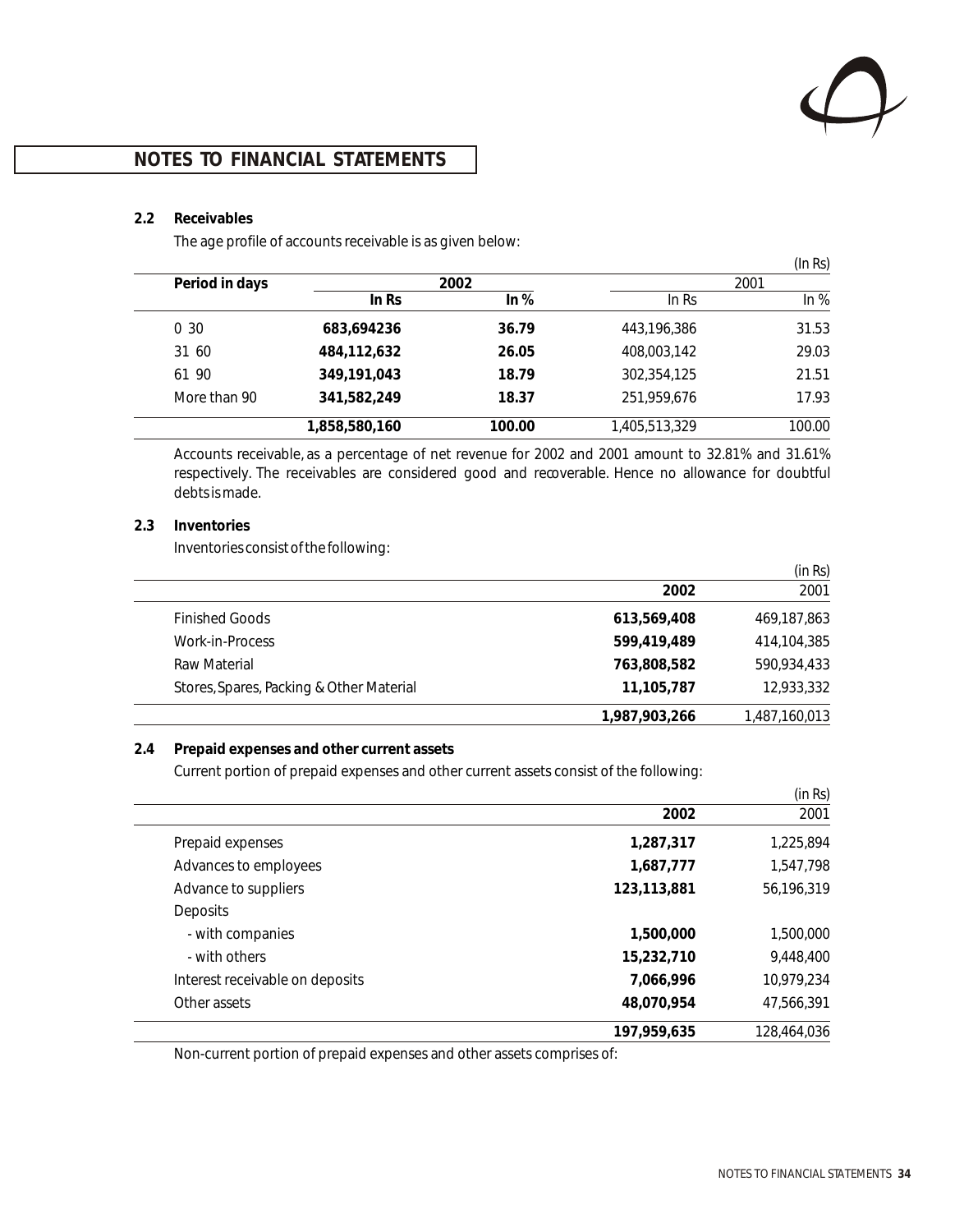

|     |                                                                                                                                                                                             |                           | (in Rs)                     |
|-----|---------------------------------------------------------------------------------------------------------------------------------------------------------------------------------------------|---------------------------|-----------------------------|
|     |                                                                                                                                                                                             | 2002                      | 2001                        |
|     | Advances to employees                                                                                                                                                                       | 3,375,554                 | 3,095,596                   |
|     |                                                                                                                                                                                             | 3,375,554                 | 3,095,596                   |
| 2.5 | Investments                                                                                                                                                                                 |                           |                             |
|     |                                                                                                                                                                                             |                           | (in Rs)                     |
|     |                                                                                                                                                                                             | 2002                      | 2001                        |
|     | Available for sale securities                                                                                                                                                               |                           |                             |
|     | Equity Shares of:                                                                                                                                                                           |                           |                             |
|     | Grabal Alok Impex Limited (Associate Company-Quoted)                                                                                                                                        | 39,900,000                | 39,900,000                  |
|     | The Greater Bombay Co-op Bank Ltd                                                                                                                                                           | 40,000                    |                             |
|     | IndusInd Bank Limited (Quoted)                                                                                                                                                              |                           | 711,000                     |
|     | Saraswat Co-op. Bank Limited (Unquoted)                                                                                                                                                     | 10,000                    | 10,000                      |
|     |                                                                                                                                                                                             | 39,950,000                | 40,621,000                  |
|     | Add: Share of Net Earnings of Associate Company (cumulative)                                                                                                                                | 21,369,276                | 8,470,298                   |
|     | Less: Dividend received from Associate Company (cumulative)                                                                                                                                 | (2,850,000)               | (1,900,000)                 |
|     | Less: Amortisation of excess of cost over share in net assets as on<br>date of acquisition of shares in Associate Company (cumulative)<br>Less: Unrealised gain/(loss) on above investments | (17, 230, 258)            | (12, 922, 693)<br>(411,590) |
|     |                                                                                                                                                                                             | 40,827,428                | 33,857,015                  |
| 2.6 | Property, plant and equipment - Net<br>Property, plant and equipment consist of the following:                                                                                              |                           |                             |
|     |                                                                                                                                                                                             | 2002                      | (in Rs)<br>2001             |
|     |                                                                                                                                                                                             |                           |                             |
|     | Land                                                                                                                                                                                        | 49,255,885                | 46,474,868                  |
|     | <b>Factory Building</b><br><b>Office Premises</b>                                                                                                                                           | 406,968,512<br>20,076,445 | 237,536,924<br>20,076,445   |
|     | Plant, Machinery & Equipment                                                                                                                                                                | 1,826,107,728             | 1,039,427,823               |
|     | Furniture, Fixtures & Office Equipment                                                                                                                                                      | 99,788,111                | 49,995,751                  |
|     | Vehicles                                                                                                                                                                                    | 18,077,576                | 14,811,892                  |
|     |                                                                                                                                                                                             |                           |                             |
|     |                                                                                                                                                                                             | 2,420,274,257             | 1,408,323,703               |
|     | Accumulated depreciation                                                                                                                                                                    | 461,489,706               | 312,079,714                 |
|     |                                                                                                                                                                                             | 1,958,784,551             | 1,096,243,989               |
|     | Capital work-in-progress                                                                                                                                                                    | 1,040,195,474             | 799,738,082                 |
|     |                                                                                                                                                                                             | 2,998,980,025             | 1,895,982,071               |

Capital work-in-progress includes capital advances to the extent of Rs.180,061,180/- and Rs.351,078,665/ in 2002 and 2001 respectively.

Depreciation expense amounted to Rs.150,081,234/- and Rs. 106,424,271/- for the years 2002 and 2001 respectively.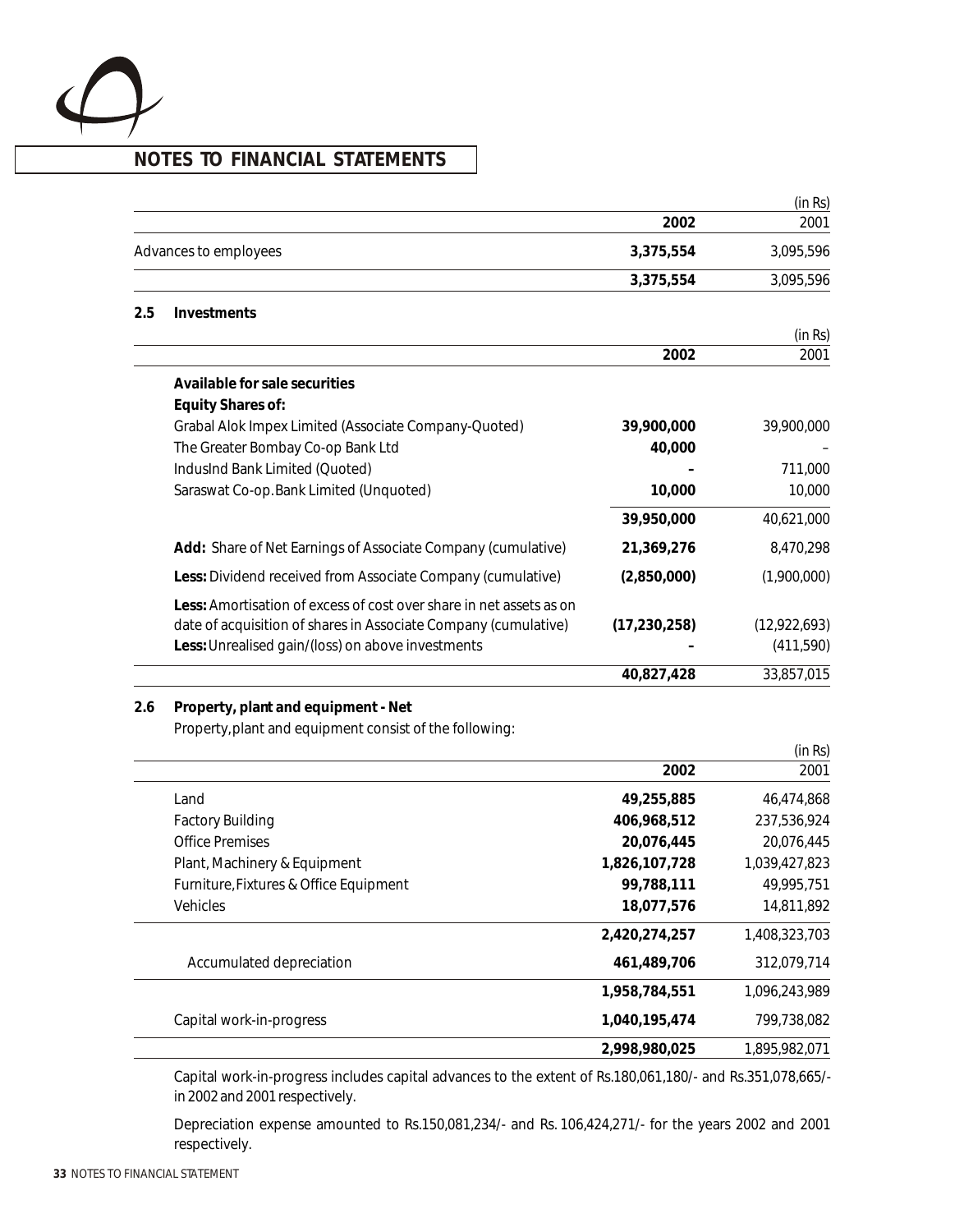

#### **2.7 Accounts payable**

Accounts payable represents the amount payable to various vendors towards purchase of services and goods in the normal course of business.

The accounts payables as at the year-end are as follows:

|          |             | (in Rs)     |
|----------|-------------|-------------|
|          | 2002        | 2001        |
| Payables | 820,775,844 | 635,895,993 |

#### **2.8 Accrued expenses and other liabilities**

|                                            |             | (in Rs)     |
|--------------------------------------------|-------------|-------------|
|                                            | 2002        | 2001        |
| Interest accrued but not due               | 21,613,998  | 21,229,252  |
| Share application money                    |             | 164,800,000 |
| Unclaimed dividends                        | 1,531,135   | 903,166     |
| Proposed dividends                         | 37,030,808  | 39,704,434  |
| Provision for taxes on dividend            | 1,969,040   | 4,879,599   |
| Advances from customers                    | 9,274,278   | 7,873,248   |
| Accrued compensation and other liabilities |             | 3,476,300   |
| Creditors for expenses                     | 24,571,673  | 24,084,119  |
| Creditors for capital goods                | 15,003,476  | 5,491,933   |
|                                            | 110,994,408 | 272,444,052 |

Accrued compensation and other liabilities represent compensation payable to employees and other accrued liabilities payable subsequent to the Balance Sheet date.

#### **2.9 Working capital loans**

The aggregate working capital loans as at the year-end are as follows:

| Year | Amount in Rs. |
|------|---------------|
| 2002 | 1,408,473,090 |
| 2001 | 1,047,163,714 |

The Company has Fund based limits from bankers to meet its working capital requirements upto Rs.1,400,000,000/- (2001: Rs.1,050,000,000/-) bearing interest at the lending rates applicable from time to time. Working capital limits from banks are secured by hypothecation of Company's stocks & receivables and second charge created/to be created on the fixed assets of the Company, specific immovable properties of associate concerns and personal guarantees of three promoter directors of the Company.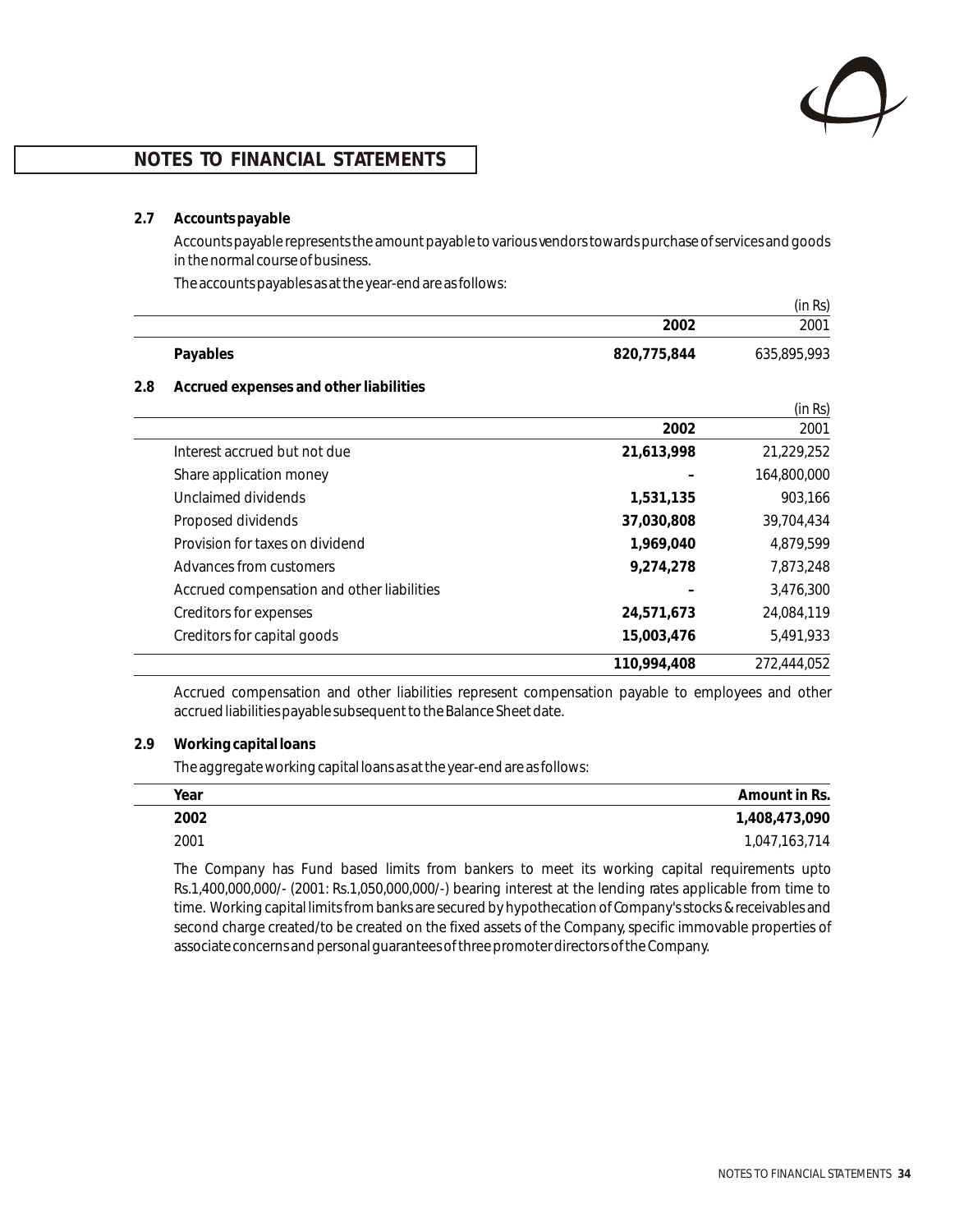

- **2.10 Long-term obligations** 
	- **2.10.1 Long-term obligations consist of the following:**

|                                          |               | (in Rs)       |
|------------------------------------------|---------------|---------------|
|                                          | 2002          | 2001          |
| Secured                                  |               |               |
| 14% Non-convertible Debentures           |               | 50,000,000    |
| 20% Non-convertible Debentures           | 9,998,000     | 19,999,000    |
| 13% Non-convertible Debentures           | 50,000,000    |               |
| 16.5% Non-convertible Debentures         | 20,000,000    | 30,000,000    |
| 16% Fully Convertible Debentures         |               | 130,000,000   |
| 14% Fully Convertible Debentures         | 510,308,820   |               |
| Term Loan under TUF from                 |               |               |
| - IDBI                                   | 588,388,332   | 230,000,000   |
| - IFCI Ltd                               | 268,500,000   | 100,000,000   |
| - Exim Bank                              | 249,000,000   | 162,500,000   |
| Bank of India ECB                        |               | 35,083,099    |
| ICICI Limited corporate loan             | 90,000,000    | 97,000,000    |
| <b>IDBI</b>                              |               |               |
| - rupee term loan                        | 115,000,000   | 89,200,000    |
| - foreign currency loan                  | 198,640,977   | 201,810,833   |
| - under asset credit scheme              |               | 25,101,317    |
| - corporate loan                         | 100,000,000   | 127,500,000   |
| <b>IFCILtd</b>                           |               |               |
| - rupee term loan                        | 103,614,250   | 133,229,750   |
| - foreign currency loan                  | 40,707,613    | 52,417,957    |
| - corporate loan                         | 50,000,000    | 77,000,000    |
| IIBI - rupee term Ioan                   |               | 24,800,000    |
| The Bank of Rajasthan Ltd                | 140,000,000   |               |
| UTI Bank Ltd                             | 100,000,000   |               |
| The Karur Vysya Bank Limited             | 97,000,000    | 100,000,000   |
| Bank of Bahrain & Kuwait                 | 50,000,000    | 50,000,000    |
| Hire purchase loans                      | 3,312,559     | 5,573,458     |
|                                          | 2,784,470,551 | 1,741,215,414 |
| Unsecured                                |               |               |
| Deposits from public and directors       | 18,872,150    | 19,681,667    |
| Inter-corporate deposits                 | 36,013,075    | 61,550,000    |
| The Jammu & Kashmir Bank Ltd             | 75,000,000    |               |
| Landesbank Baden Wurttemberg             | 64,229,400    |               |
| Development Credit Bank                  | 50,000,000    | 50,000,000    |
| Bank of India                            | 42,500,000    |               |
|                                          | 286,614,625   | 131,231,667   |
|                                          | 3,071,085,176 | 1,872,447,081 |
| Less: Current portion of long term debts | 479,957,068   | 401,465,933   |
|                                          | 2,591,128,108 | 1,470,981,148 |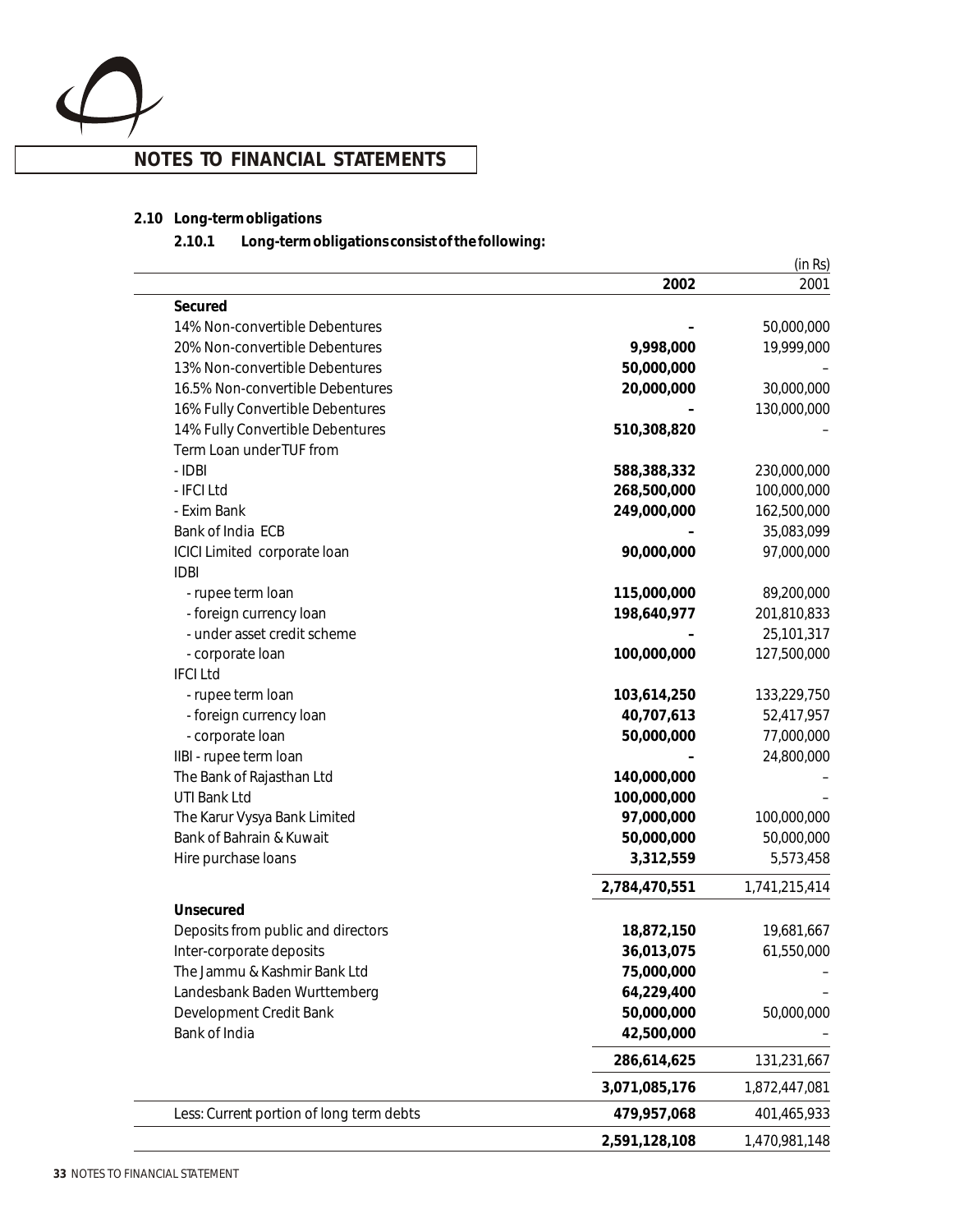

20% Non-convertible Debentures have been privately placed in 1996-1997 with Life Insurance Corporation (LIC), General Insurance Corporation (GIC) and subsidiaries of GIC are redeemable in two equal instalments. The first instalment has already been paid and the second and final instalment falls due on 11<sup>th</sup> September 2002

16.5% Non-convertible Debentures have been privately placed in 1997-1998 with Unit Trust of India (UTI) are redeemable at par in three equal instalments. The first instalment has already been paid and the other instalments fall due on  $25<sup>th</sup>$  September 2002 and  $25<sup>th</sup>$  September 2003.

16.5% Non-convertible Debentures have been privately placed in 1997-1998 with Life Insurance Corporation are redeemable at par in three equal instalments. The first instalment has already been paid and the other two instalments are due on 26<sup>th</sup> November 2002 and 26<sup>th</sup> November 2003.

13% Redeemable Non-convertible Debentures privately placed with UTI Bank are redeemable at par at the end of one year from the date of subscription i.e.  $22<sup>nd</sup>$  October, 2002 with a put/call option at the end of 6 months.

14% Non-convertible Debentures were privately placed in 2000-2001 with UTI Bank Ltd and were redeemed on 22<sup>nd</sup> November 2001.

16% Fully Convertible Debentures have been privately placed in 2000-2001 with Unit Trust of India (UTI) and Industrial Development Bank of India (IDBI) on  $7<sup>th</sup>$  July 2000 and were converted into equity shares on 6<sup>th</sup> January 2002.

16% Fully Convertible Debentures were privately placed in 2000-2001 with Development credit Bank Ltd (DCB) on 21<sup>st</sup> September 2000 and were converted into equity shares on 20<sup>th</sup> March 2002.

The Company has created a reserve for redemption of the above stated debentures, with transfers to the reserve to be made over the duration of the debt.

**2.10.2 Long-term debts repayable in the next five years**

Scheduled annual maturities of total long-term obligations as of March 31, 2002 are as follows:

|                       | (in Rs)       |
|-----------------------|---------------|
| Year ending March 31, | Amount        |
| 2003                  | 479,957,068   |
| 2004                  | 318,757,757   |
| 2005                  | 398,306,685   |
| 2006                  | 362,753,926   |
| 2007                  | 348,833,681   |
|                       | 1,908,609,117 |

#### **2.10.3 Security particulars**

Rupee, Foreign Currency Term Loans under project finance scheme and TUFs loans from IDBI, IFCI Ltd., Exim Bank, Corporate Loan from IDBI, IFCI Ltd and ICICI Limited are secured by pari passu charge on all present and future movable and immovable assets of the Company, subject to prior charge on specified movables in favour of the Company's Bankers for their working capital facilities and personal guarantees of promoter directors of the Company.

Asset Credit Loan from IDBI and Hire Purchase Loans are secured by exclusive first charge by way of hypothecation of the Company's movable machinery, spares, tools, accessories, office equipments, vehicles etc acquired by the Company out of the proceeds of the loan.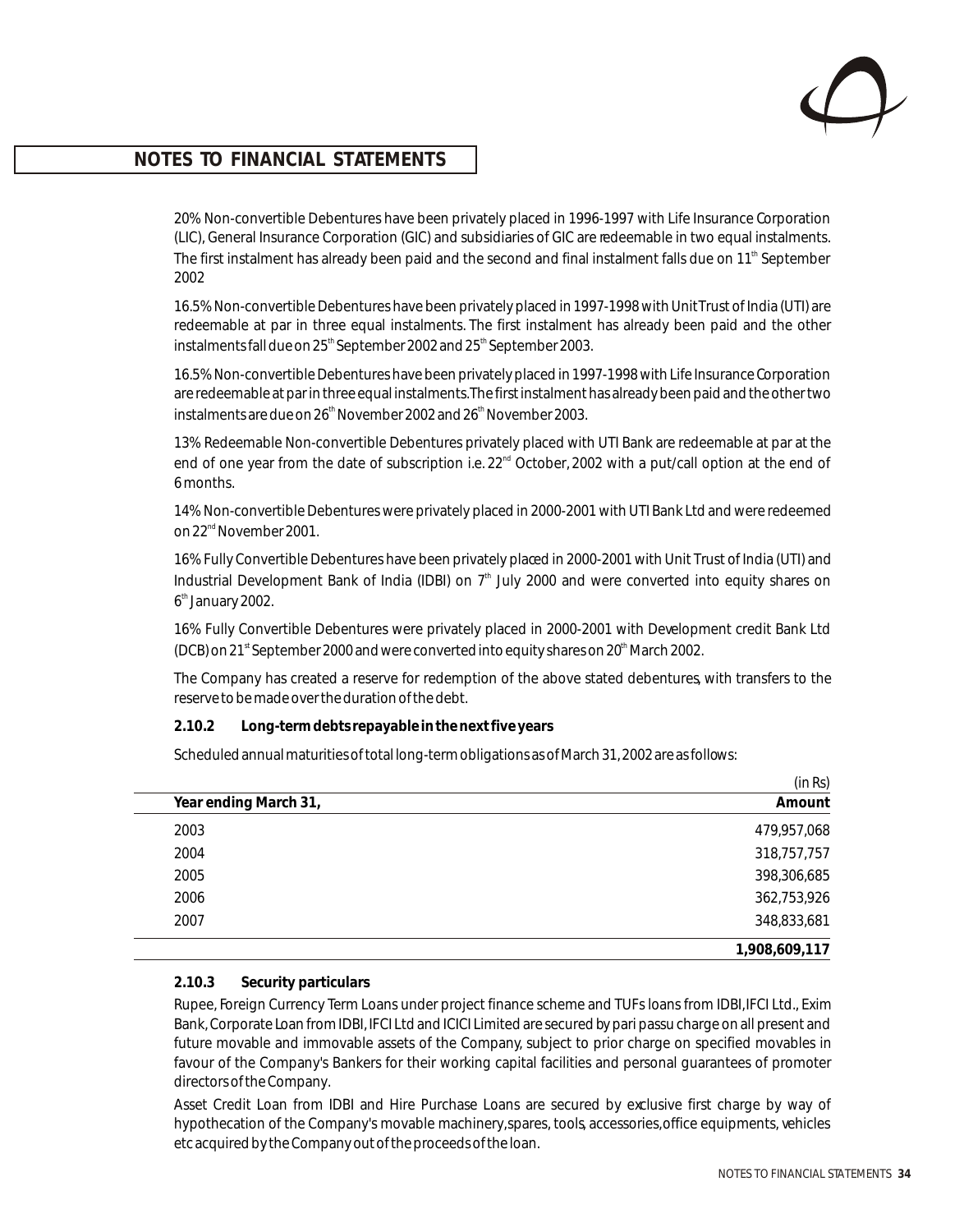

20% and 16.50% Non-Convertible Debentures are secured by pari passu charge created/to be created on all present and future movable and immovable assets of the Company, subject to prior charge on specified movables in favour of the Company's Bankers and personal guarantees of three promoter directors.

13% Redeemable Non-convertible Debentures privately placed with UTI Bank Ltd are secured/to be secured by way of second pari passu charge on the Fixed Assets of the Company and personal guarantee of the Managing Director.

14% Fully Convertible Debentures ('FCDs' of Rs. 90/- each are convertible into equity share at the expiry of 15 months from the date of allotment i.e. on  $5<sup>th</sup>$  December 2002. These FCDs are secured by way of second charge (equitable and registered mortgage) on immoveable properties of the Company.

The loan from Bank of Bahrain & Kuwait B.S.C. and Development Credit Bank Ltd. is secured/to be secured by second charge on fixed assets and personal guarantee of managing Director of the Company.

The Corporate loan from The Karur Vysya Bank is secured/to be secured by pari passu charge on current assets of the Company.

The Corporate loan from UTI Bank Ltd is secured by way of subservient charge over the assets of the Company and personal guarantees of promoter directors.

#### **2.11 Restrictive covenants**

Significant restrictive covenants with respect to borrowings from lenders are as given below:

The Company shall not during the subsistence of the liability of the Company to the lender or in respect of any of the aforesaid credit facilities without written consent of the lender:

- change or in anyway alter the capital structure
- ! formulate any scheme of amalgamation or reconstitution/ reconstruction
- implement a new scheme of expansion or take up an allied line of business or manufacture
- ! undertake any guarantee obligations on behalf of any other company (including group companies)
- ! declare or pay any dividend out of the current profits to its shareholders during any financial year unless it has paid all the dues to the lenders upto the date on which the dividend is proposed to be declared or paid or has made satisfactory provisions thereof.
- ! permit any transfer of the controlling interest or make any drastic change in the management set-up
- use the assistance for any purpose other than for which the assistance has been sanctioned.
- ! undertake any new project, except in the ordinary course of the business or with the prior approval.
- escrow its future cash flows or create any charge or lien or interest of whatsoever nature thereon without prior permission of FIs.
- ! convert itself from a Public limited company to a Private limited company during the currency of the loan.

#### **2.12 Redeemable preferred stock**

| <b>Particulars</b>                         | 2002          |             |               | 2001        |  |
|--------------------------------------------|---------------|-------------|---------------|-------------|--|
|                                            | No. of        | Amount      | No. of        | Amount      |  |
|                                            | <b>Shares</b> | Rs.         | <b>Shares</b> | Rs.         |  |
| Authorised par value of<br>Rs.10 per share | 25,000,000    | 250,000,000 | 25,000,000    | 250,000,000 |  |
| Issued preferred<br>capital stock          | 6,800,000     | 56,000,000  | 6.800.000     | 62,000,000  |  |

Preferred capital stock represents cumulative redeemable preference shares of Rs. 10 each. Out of 5,600,000 cumulative redeemable preferred stock: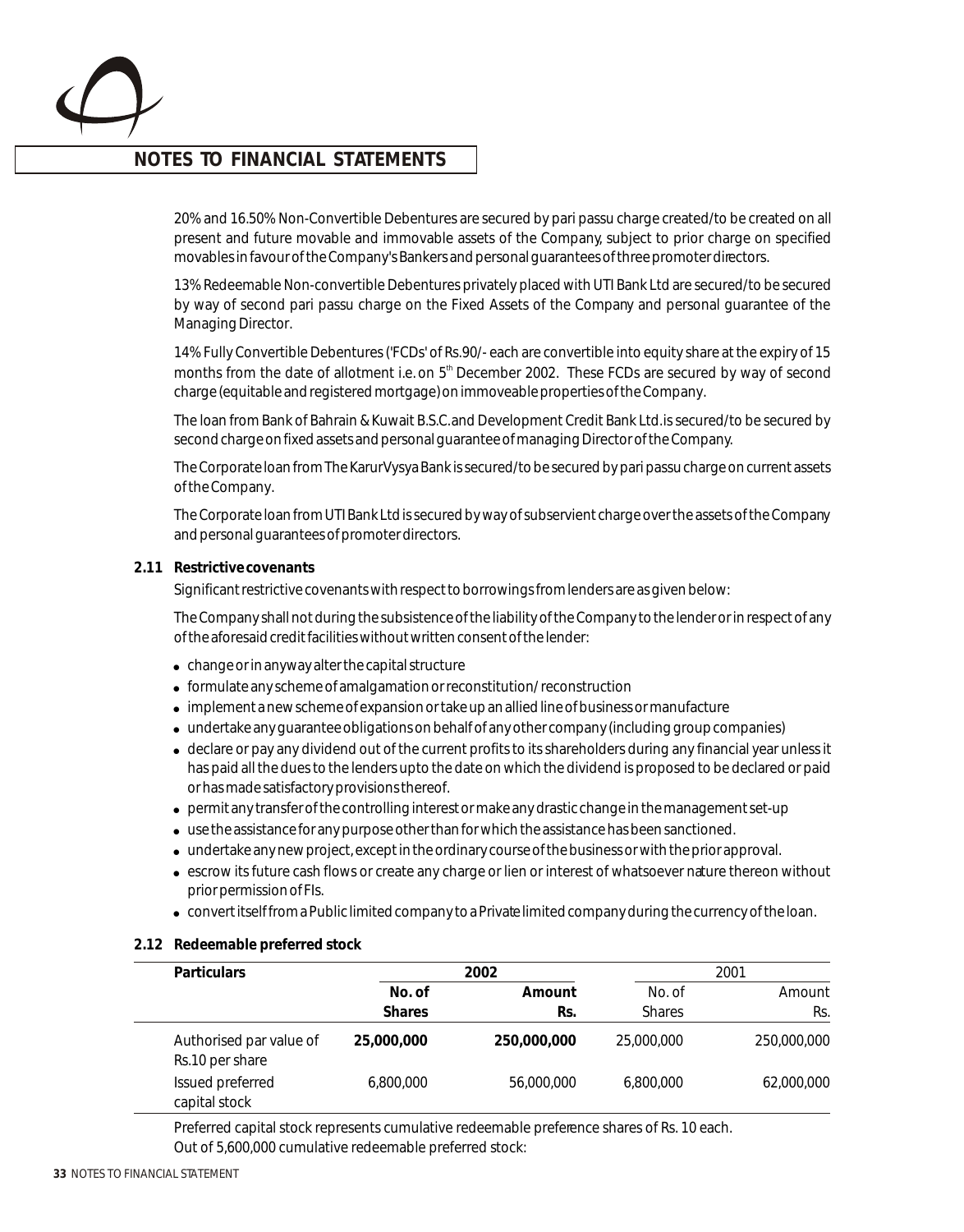

- a) 1,800,000 15% Cumulative Redeemable Preference Shares are redeemable at par in three equal instalments. The first and second instalments have already been paid and the final instalment falls due on  $2<sup>nd</sup>$  December, 2002.
- b) 4,000,000 10.5% Cumulative Redeemable Preference Shares are redeemable at par on 26<sup>th</sup> May, 2003.
- c) 1,000,000 12% Cumulative Redeemable Preference Shares are redeemable at par in three equal annual instalments in the 3<sup>rd</sup>, 4<sup>th</sup> and 5<sup>th</sup> year from the date of allotment i.e. on 23<sup>rd</sup> August 2003, 23<sup>rd</sup> August 2004 and 23<sup>rd</sup> August 2005.

The dividend on preference stock is payable on a yearly basis.

Preferred stock holders have preference over common stock holders in dividend and liquidation rights.

**2.13 Stockholders equity**

| <b>Particulars</b>                         | 2002          |             | 2001          |             |
|--------------------------------------------|---------------|-------------|---------------|-------------|
|                                            | No. of        | Amount      | No. of        | Amount      |
|                                            | <b>Shares</b> | Rs.         | <b>Shares</b> | Rs.         |
| Authorised par value of<br>Rs.10 per share | 55,000,000    | 550,000,000 | 55,000,000    | 550,000,000 |
| Issued preferred<br>capital stock          | 42,290,688    | 422,906,880 | 28,3850,488   | 283,504,880 |

The Company has only one class of common stock. Out of the 42,290,688 equity shares:

- a) 745,396 equity shares were allotted as fully paid up bonus shares.
- b) 1,240,000 equity shares were privately placed with Indiaman Mauritius Limited at a premium of Rs.8 per share.
- c) 8,777,000 equity shares were privately placed with Century Direct Fund during the previous year at a premium of Rs.7.50 per share.
- d) 365,700 equity shares were privately placed with TCFC Finance Limited during the previous year at a premium of Rs.7.50 per share.
- e) 2,250,000 equity shares were allotted to promoters during the previous year by way of preferential issue at a premium of Rs.10 per share.
- f) 1,419,500 equity shares were allotted to IFCI on conversion of the preference shares.
- g) 2,590,000 equity shares were allotted to IDBI on conversion of the optionally fully convertible debentures.
- h) 473,000 equity shares were allotted to ICICI on conversion of the preference shares.
- i) During the year, 6,716,400 equity shares were allotted to IDBI on conversion of Fully Convertible Debentures on  $6<sup>th</sup>$  January, 2002.
- j) During the year, 4,477,600 equity shares were allotted to UTI on conversion of Fully Convertible Debentures on  $6<sup>th</sup>$  January, 2002.
- k) During the year, 746,200 equity shares were allotted to Alok Knit Exports Ltd on conversion of Fully Convertible Debentures on 6<sup>th</sup> January, 2002.
- l) During the year, 2,000,000 equity shares were allotted to Development Credit Bank on conversion of Fully Convertible Debentures on 20<sup>th</sup> March, 2002.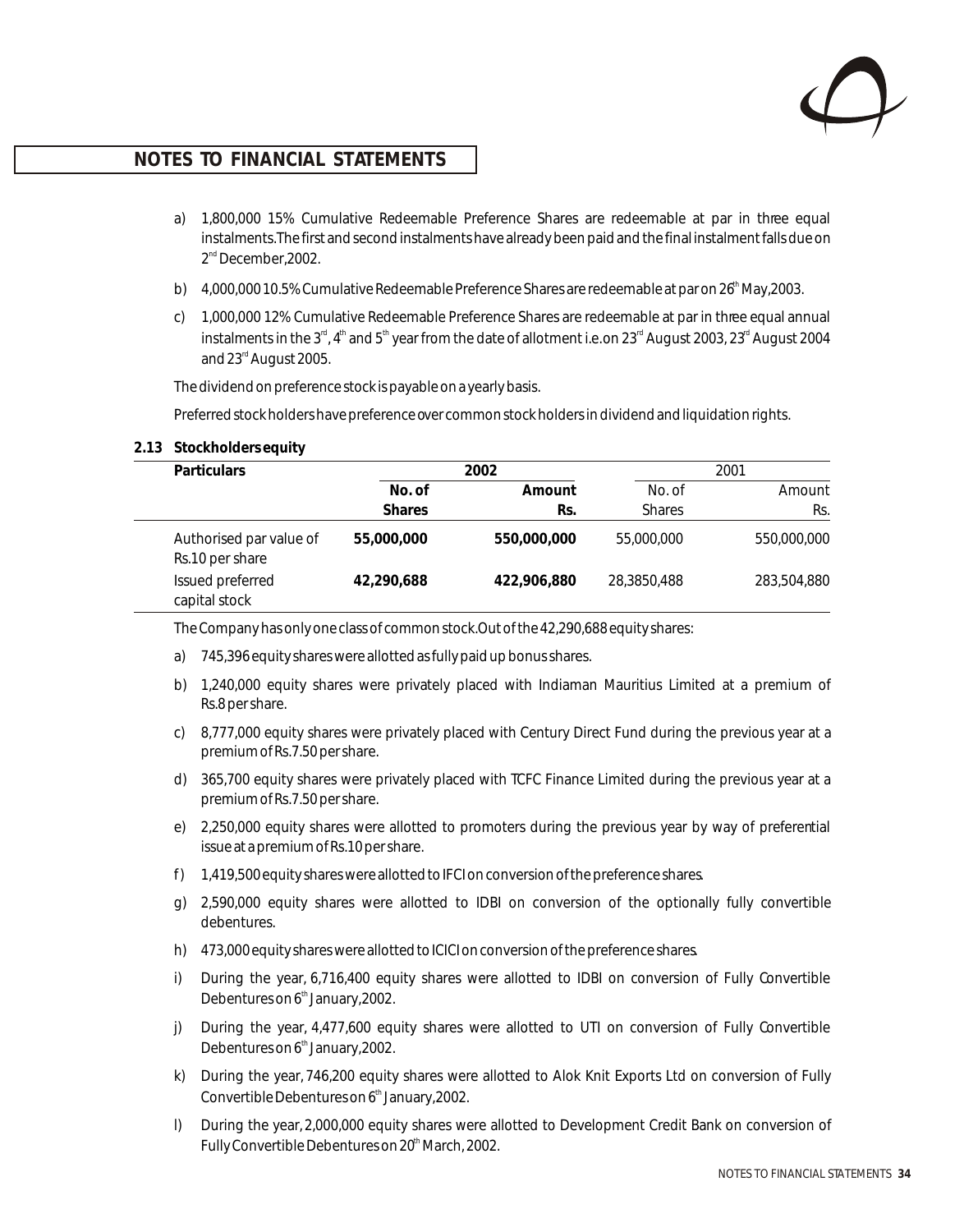

#### **2.14 Common stock**

#### *Voting*

Holders of common stock have one vote in respect of each share held by them in the records of the Company for all matters submitted to a vote.

#### *Dividend*

The dividend, when declared by the Company, will be paid in Indian Rupees.

The Indian statutes require that dividend shall be declared out of the distributable profits only after the transfer of upto 10% of the net income computed in accordance with current regulations to a general reserve. The Indian statutes on foreign exchange govern the dividend payments outside India.

#### *Liquidation*

In the event of any liquidation of the affairs of the Company, the holders of common stock shall be entitled to receive all of the remaining assets of the Company, after distribution of all preferential amounts, if any. Such amounts will be in proportion to the number of common stock held by the shareholders.

#### **2.15 Other income, net**

Other income consists of the following:

|                             |         | (in Rs)  |
|-----------------------------|---------|----------|
|                             | 2002    | 2001     |
| Rent                        | 480,000 | 854,000  |
| Sale of export entitlements |         |          |
| Dividend income             | 40,940  | 21,950   |
|                             | 520,940 | 8,75,950 |

#### **2.16 Employee post - retirement benefits.**

*2.16.1 Provident fund benefits* The Company contributed Rs.2,831,055/- and Rs. 2,093,622/- in 2002 and 2001 respectively to the provident fund plan.

#### *2.16.2 Gratuity benefits*

Contributions made by the Company to the gratuity plan managed by the Life Insurance Corporation of India were Rs.502,930/- and Rs.302,691/- in 2002 and 2001 respectively.

#### **2.17 Income taxes**

The components of the provision for income taxes are as follows for the period ended March 31:

|                       | (in Rs)         |            |  |
|-----------------------|-----------------|------------|--|
|                       | 2002            | 2001       |  |
| Current income taxes  | 30,000,000      | 25,000,000 |  |
| Deferred income taxes | (190, 936, 086) | 66,176,623 |  |
| Aggregate taxes       | (160, 936, 086) | 91,176,623 |  |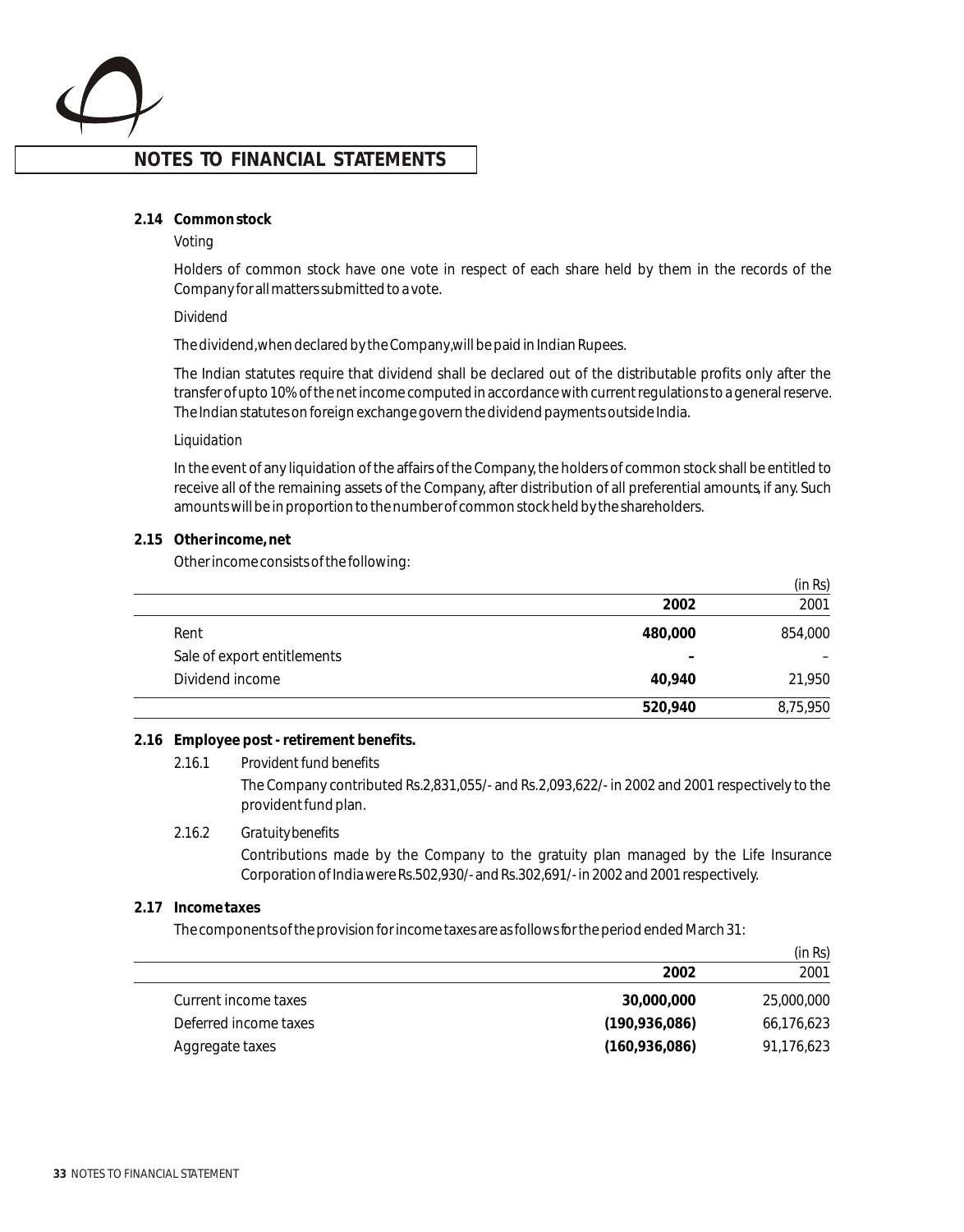

The Company's total deferred tax assets and deferred tax liabilities at March 31, are as follows:

|                                        |                | (in Rs)         |
|----------------------------------------|----------------|-----------------|
|                                        | 2002           | 2001            |
| Total deferred tax assets              | 48.451.761     | 36,254,043      |
| Total deferred tax liabilities         | (76, 826, 075) | (251, 564, 444) |
| Net deferred tax assets/ (liabilities) | (24, 374, 314) | (215, 310, 401) |

Deferred income taxes are provided on timing differences resulting from differences in depreciation expense and write off available for deferred expenses for book and income tax purposes, expenses disallowed for income tax purposes, etc.

### **2.18 Transactions with related parties**

The Company accepted/advanced interest-free deposits from/to companies in which the Directors of the reporting entity are interested. The following are the balances payable as at the balance sheet date:

|                         |            | (in Rs) |
|-------------------------|------------|---------|
|                         | 2002       | 2001    |
| Ashok B. Jiwrajka       | 33,377     | 138,377 |
| Chandrakumar Bubna      | 288,370    | 393,490 |
| Dilip B. Jiwrajka       | 123,291    | 230,975 |
| Grabal Alok Impex Ltd.  | 11,713,074 |         |
| Surendra B. Jiwrajka    | 8,157      | 98,511  |
| Honey Comb-Knit Fabrics | 1,000,000  |         |
| <b>Tulip Textiles</b>   | 1,000,000  |         |
| Vaibhav Knit Fab        | 1,000,000  |         |
|                         | 15.166.269 | 861,353 |

The estimated fair value amounts of the related party receivables at the Balance Sheet date are as follows:

|      | (in Rs)   |
|------|-----------|
| 2002 | 2001      |
|      | 4,757     |
|      | 274       |
|      | 2,815,355 |
|      | 2,820,386 |
|      |           |

The Company has given advances toward share application money to related parties. The following are the balance outstanding at the balance sheet date:

|                           |           | (in Rs)   |
|---------------------------|-----------|-----------|
|                           | 2002      | 2001      |
| Alok i-tec Limited        | 1,571,320 | 1,571,320 |
| Globus E-Commerce Limited | 3,207,740 | 6,487,740 |
|                           | 4,779,060 | 8,059,060 |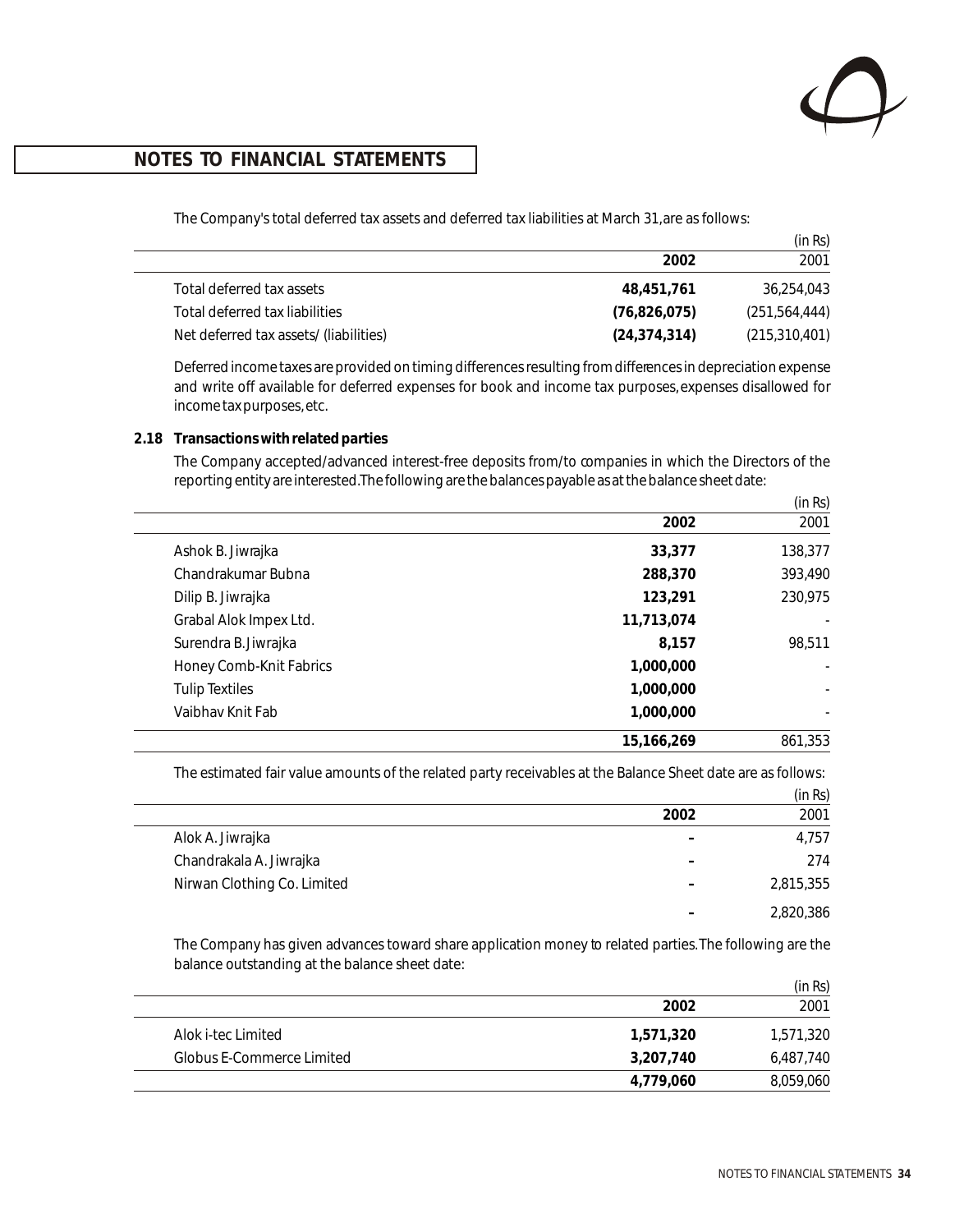

## **NOTES TO FINANCIAL STATEMENTS**

The Company has taken premises on rent from the related parties for which it has given deposits to the related parties. Details are as under:

|                                     |           | (in Rs)   |
|-------------------------------------|-----------|-----------|
|                                     | 2002      | 2001      |
| D. Surendra & Co.                   | 3,500,000 | 3,500,000 |
| Jiwrajka Associates Private Limited | 1,500,000 | 1,500,000 |
| Ashok B. Jiwrajka                   | 500,000   | 500,000   |
| Dilip B. Jiwrajka                   | 500,000   | 500,000   |
| Surendra B. Jiwrajka                | 500,000   | 500,000   |
|                                     | 6,500,000 | 6,500,000 |

The Company has paid rent for the above premises as under:

|                                     |           | (in Rs)   |
|-------------------------------------|-----------|-----------|
|                                     | 2002      | 2001      |
| D. Surendra & Co.                   | 420,000   | 423,930   |
| Jiwrajka Associates Private Limited | 248,880   | 248,880   |
| Ashok B. Jiwrajka HUF               | 27,000    | 36,000    |
| Dilip B. Jiwrajka HUF               | 27,000    | 36,000    |
| Surendra B. Jiwrajka HUF            | 27,000    | 36,000    |
| Ashok B. Jiwrajka                   | 9,000     |           |
| Dilip B. Jiwrajka                   | 9,000     |           |
| Surendra B. Jiwrajka                | 9,000     |           |
| <b>Alok Textile Traders</b>         | 432,600   | 432,600   |
| <b>Pramatex Enterprises</b>         | 432,600   | 432,600   |
| Nirvan Exports                      | 739,800   | 739,800   |
|                                     | 2,381,880 | 2,385,810 |

The Company has given premises on rent to the related parties for which it has taken deposits from the related parties. Details are as under:

|                               |            | (in Rs)   |
|-------------------------------|------------|-----------|
|                               | 2002       | 2001      |
| Alok Knit Exports Limited     | 2,500,000  | 2,500,000 |
| Alok Denims (India) Pvt. Ltd. | 2,500,000  | 2,500,000 |
| Honey Comb-Knit Fabrics       | 1,250,000  |           |
| Pramita Creations Private Ltd | 1,250,000  |           |
| <b>Tulip Textiles</b>         | 1,250,000  |           |
| Vaibhay Knit Fab              | 1,250,000  |           |
|                               | 10,000,000 | 5,000,000 |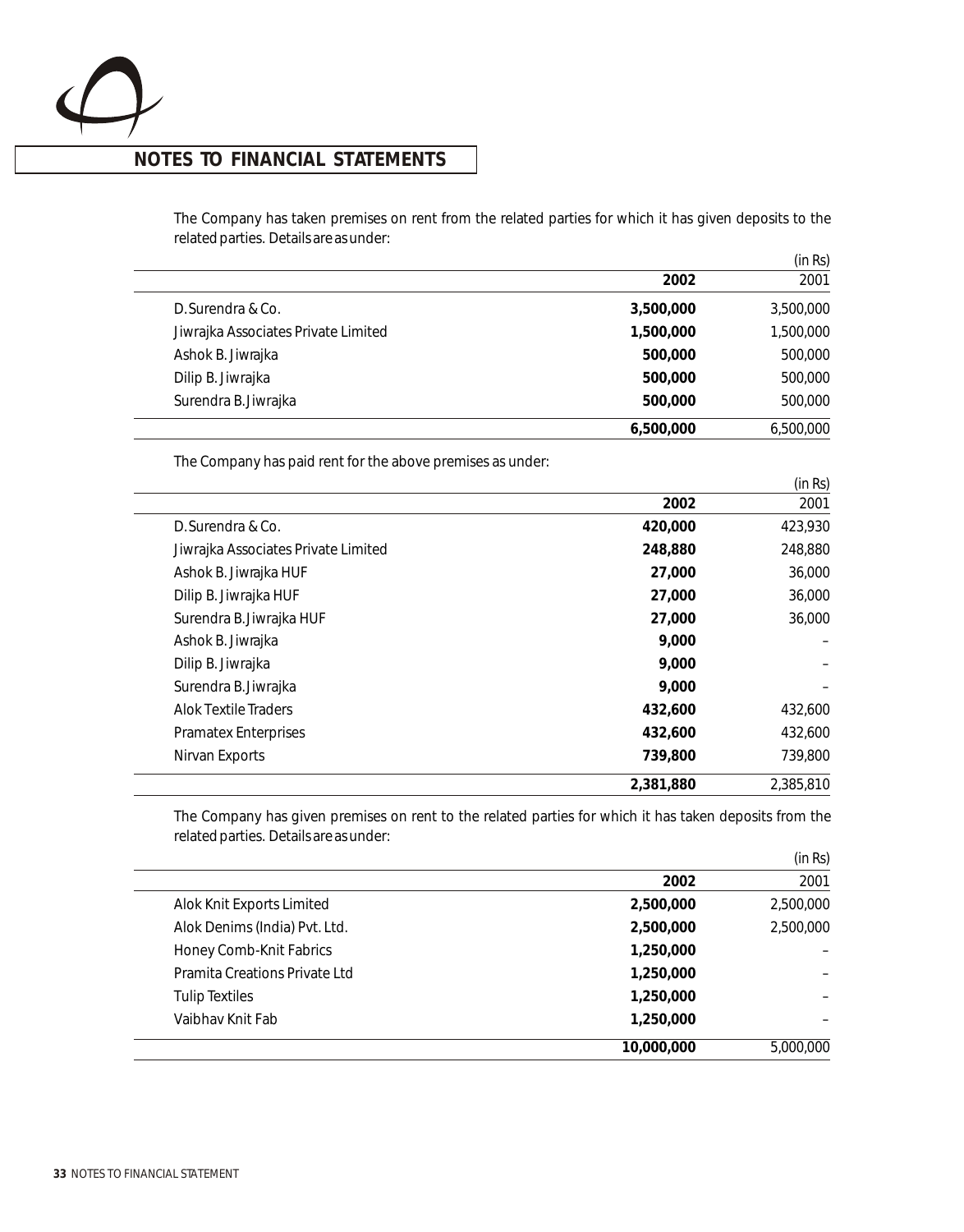

The Company has taken rent for the above premises as under:

|                            |         | (in Rs) |
|----------------------------|---------|---------|
|                            | 2002    | 2001    |
| Alok Knit Exports Ltd.     | 120,000 | 120,000 |
| Alok Denim India Pvt. Ltd  | 120,000 | 110,000 |
| Honey Comb-Knit Fabrics    | 60,000  |         |
| Pramita Creation Pvt. Ltd. | 60,000  |         |
| <b>Tulip Textiles</b>      | 60,000  |         |
| Vaibhay Knit Fab           | 60,000  |         |
|                            | 480,000 | 230,000 |

Other related party transactions are as follows:

|                                    |              |            |            | (in Rs)    |
|------------------------------------|--------------|------------|------------|------------|
| <b>Particulars</b>                 | <b>Sales</b> |            | Purchases  |            |
|                                    | 2002         | 2001       | 2002       | 2001       |
| Alok Textile Traders               |              |            | 770,018    | 106,019    |
| Alok Denim India Pyt Ltd           |              |            | 9,785,067  | 6,184,350  |
| <b>Buds Clothing Co</b>            | 457,247      |            | 3,721,380  | 1,550,462  |
| Alok Knit Exports Limited          |              | 2,498,914  | 5,993,600  | 16,319,590 |
| Pramita Creation Pyt. Ltd.         |              |            | 2,959,900  |            |
| <b>Tulip Textiles</b>              |              |            | 5,977,845  |            |
| Vaibhay Knit Fab                   |              |            | 5,745,370  |            |
| <b>Grabal Alok Exports Limited</b> | 127,722,576  | 34,332,818 | 1,263,617  | 19,038     |
| <b>Pramatex Enterprises</b>        |              |            | 582,925    | 86,045     |
|                                    | 128,179,823  | 36.831.732 | 36,799,722 | 24,265,504 |

#### **2.19 Commitment and Contingencies**

|                                                           |             | (in Rs)     |
|-----------------------------------------------------------|-------------|-------------|
| <b>Particulars</b>                                        | 2002        | 2001        |
| <b>Bank guarantees</b>                                    | 20,611,871  | 17,219,055  |
| Guarantees to financial institutions for third parties    | 187,000,000 | 202,500,000 |
| Claims against the Company not acknowledged as debts      |             |             |
| (disputed income tax demands)                             | 26.442.996  | 27,521,503  |
| <b>Bills discounted</b>                                   | 63.201.716  | 97,716,359  |
| Estimated amount of contracts remaining to be executed on |             |             |
| capital account not provided for (net of advances)        | 216,499,915 | 768,611,186 |

The Company's banks have issued performance guarantees to Government authorities for statutory purposes.

The Company is under an obligation to export processed woven/knitted cotton, viscose and blended fabrics under the Export Promotion Capital Goods Scheme against licences issued to it under the said scheme aggregating to US \$ 21,067,516 (previous year US\$ 10,195,483).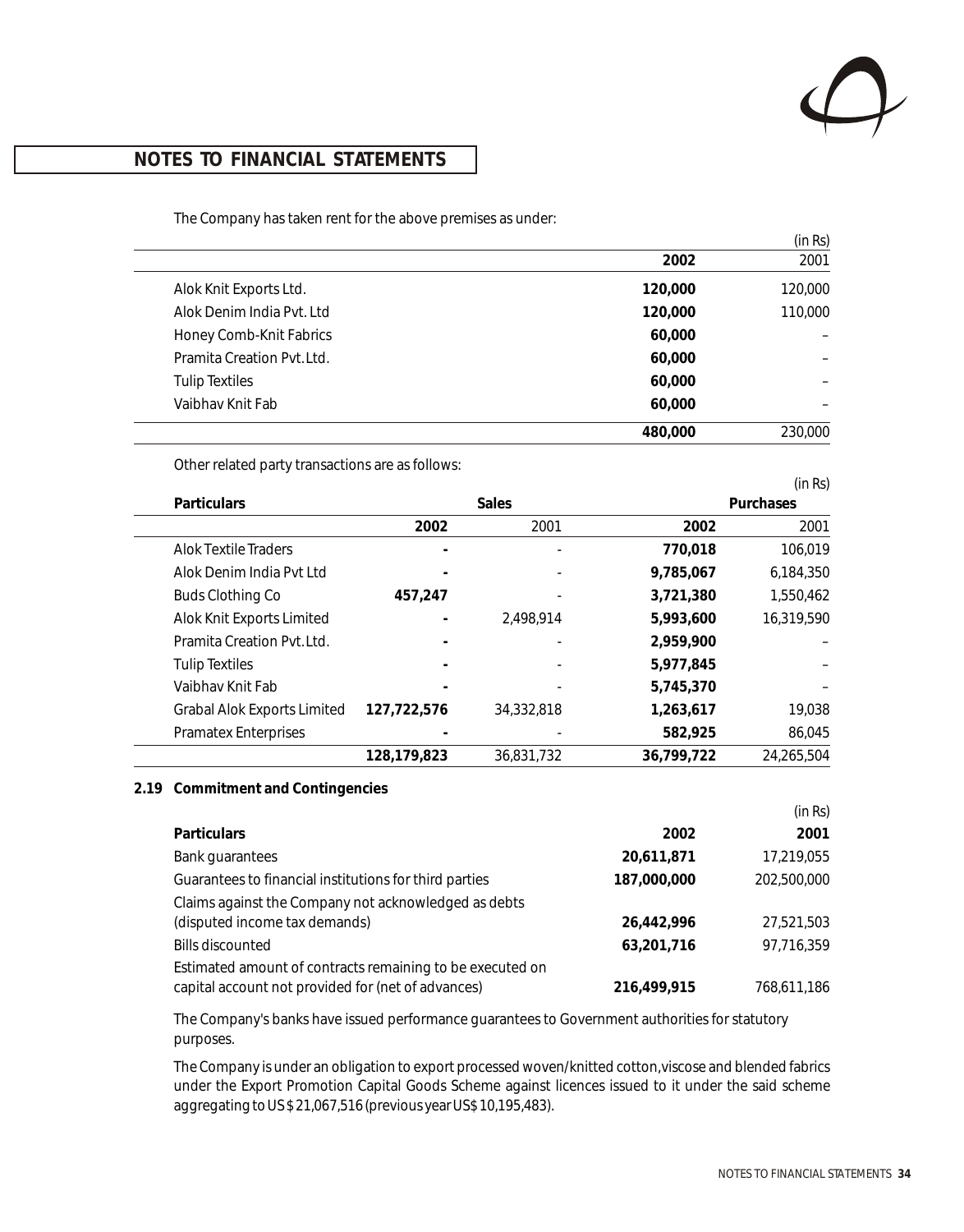

The export obligation is four times the CIF value of Capital Goods imported against the respective licences and is to be completed within a period of five years from the date of the licence. Non-fulfilment of the export obligation within the stipulated period would entail payment of additional import duty at normal rates alongwith interest as stipulated under the said Scheme.

**2.20 Litigation** 

There is no pending litigation against the Company.

**2.21 Earnings per share**

|                                          |      | (in Rs)     |
|------------------------------------------|------|-------------|
| Year ended March 31                      | 2002 | 2001        |
| Numerator for basic earnings per share   |      |             |
| Net earnings                             |      | 209,520,816 |
| Denominator for basic earnings per share |      |             |
| Weighted average shares                  |      | 28,311,071  |
| Basic earnings share                     |      | 7.40        |
|                                          |      |             |

#### **2.22 Research and development expenses**

Selling, general and administrative expenses in the accompanying income statement include research and development expenses. Development expenses are incurred in the normal routine of the business and are not separately identifiable hence not quantified.

#### **2.23 Segment reporting**

The geographical segment information on the basis of markets is given below:

|                 | Net Revenues  |        |               |        |
|-----------------|---------------|--------|---------------|--------|
|                 | 2002          |        | 2001          |        |
|                 | In Rs         | $\%$   | ln Rs         | %      |
| Revenues        |               |        |               |        |
| India           | 5,450,847,761 | 96.23  | 4,273,532,786 | 96.11  |
| Kenya           | 56,283,402    | 0.99   | 17,401,902    | 0.39   |
| Bangladesh      | 61,084,990    | 1.08   | 37,653,583    | 0.85   |
| Sri Lanka       | 27,004,846    | 0.48   | 23,801,370    | 0.54   |
| Nepal           | 1,663,228     | 0.03   | 2,270,217     | 0.05   |
| U.K.            | 14,289,470    | 0.25   | 19,197,828    | 0.43   |
| Other countries | 53,117,948    | 0.94   | 72,558,168    | 1.63   |
|                 | 5.664.291.645 | 100.00 | 4,446,415,854 | 100.00 |

Business segment-wise information is given below: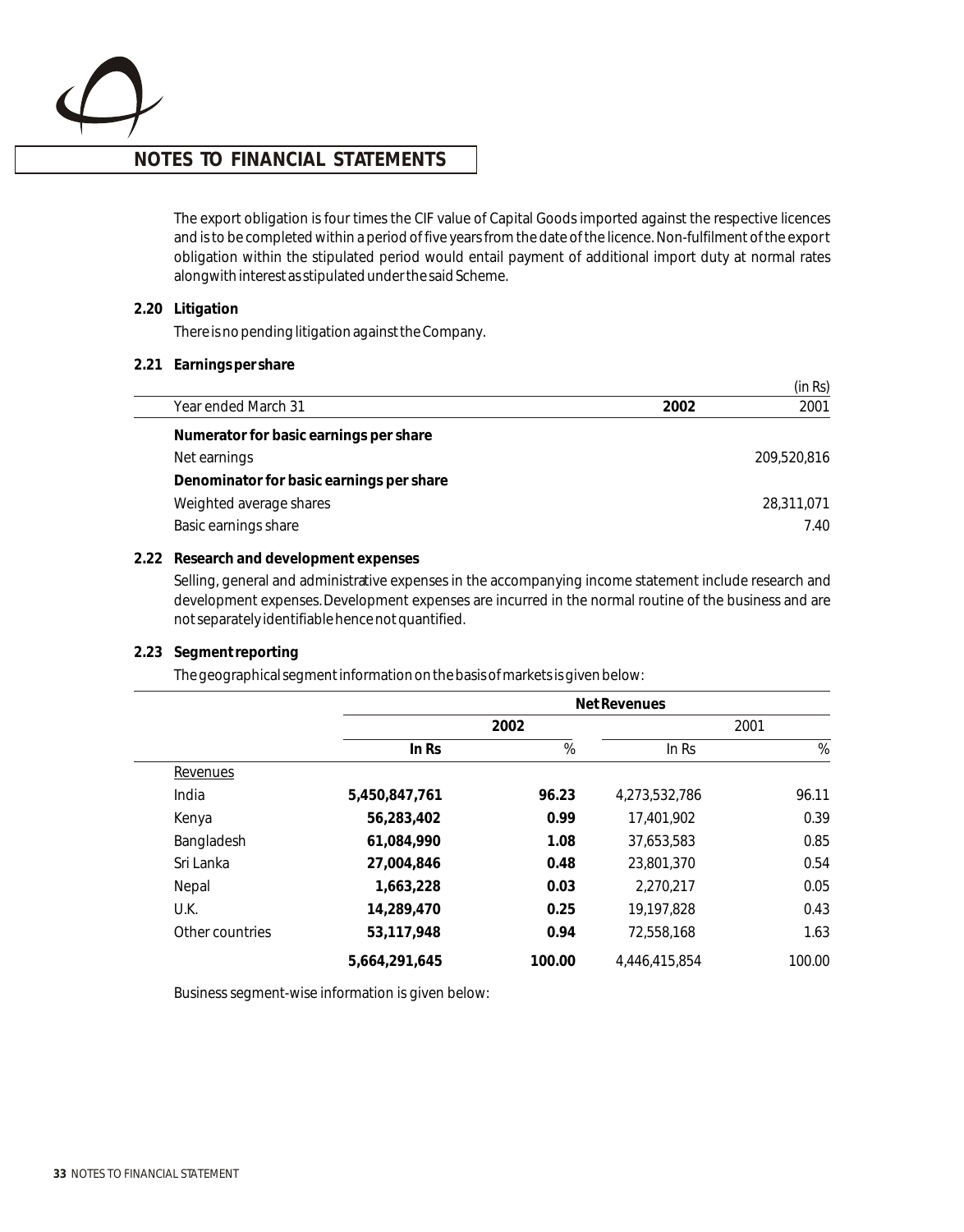

|                  |               | Net Revenues |               |        |  |
|------------------|---------------|--------------|---------------|--------|--|
|                  | 2002          |              | 2001          |        |  |
|                  | In Rs         | %            | ln Rs         | %      |  |
| <b>Divisions</b> |               |              |               |        |  |
| Fabric           | 4,250,530,388 | 75.04        | 3,647,003,936 | 82.02  |  |
| Knitting         | 608,349,726   | 10.74        | 315,399,985   | 7.09   |  |
| Processing       | 300,060,930   | 5.30         | 81,351,650    | 1.83   |  |
| Yarn             | 492,346,013   | 8.69         | 400,022,979   | 9.00   |  |
| Other            | 13,004,588    | 0.23         | 2,637,304     | 0.06   |  |
|                  | 5.664.291.645 | 100.00       | 4,446,415,854 | 100.00 |  |

### **2.24 Significant customers**

The Company is not dependent on any few customers and none of them individually or as a group can be termed as significant customers.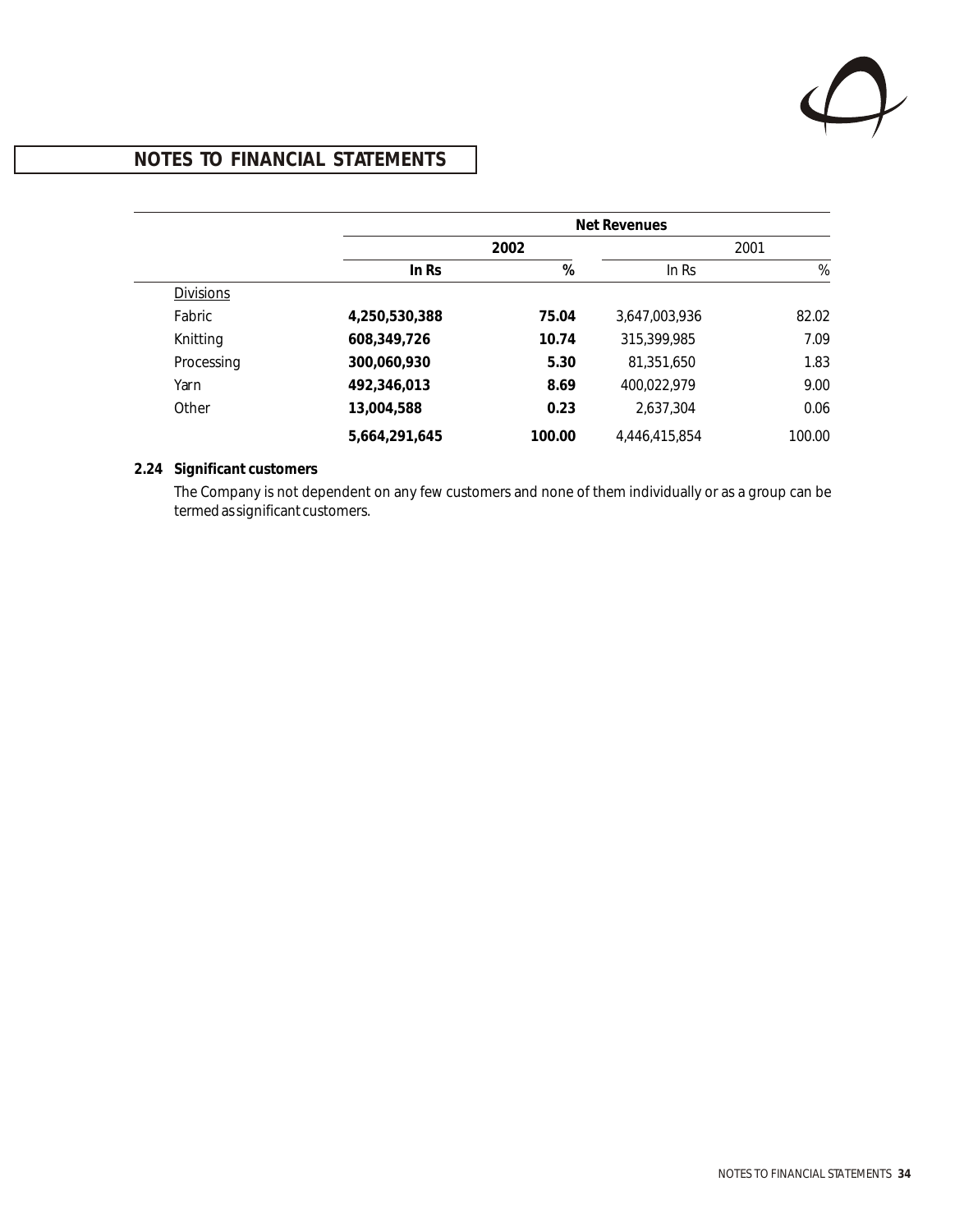

## **SHAREHOLDER INFORMATION**

**1. Annual General Meeting**

|    | Date and Time:<br>Venue:                                                                                                                                                                                                      | 27 <sup>th</sup> September 2002 at 11.00 a.m.<br>ORT SIMEON SEMINAR CENTRE,<br>ORT India Building,<br>68, Worli Hill Road,<br>Worli,<br>Mumbai-400 018.                                                                 |                                                                                                                                   |
|----|-------------------------------------------------------------------------------------------------------------------------------------------------------------------------------------------------------------------------------|-------------------------------------------------------------------------------------------------------------------------------------------------------------------------------------------------------------------------|-----------------------------------------------------------------------------------------------------------------------------------|
| 2. | <b>Financials Calendar</b><br>(tentative)                                                                                                                                                                                     | <b>Annual General Meeting</b><br>Results for quarter ending June 30, 2002<br>Results for quarter ending September 30, 2002<br>Results for quarter ending December 31, 2002<br>Results for quarter ending March 31, 2003 | September 2003<br>Last week of July, 2002<br>Last week of October, 2002<br>Last week of January, 2003<br>Last week of April, 2003 |
| 3. | <b>Book Closure Date</b>                                                                                                                                                                                                      | 19th September 2002 to 27th September 2002<br>(both days inclusive)                                                                                                                                                     |                                                                                                                                   |
| 4. | Dividend Payment Date                                                                                                                                                                                                         | On or before 26 <sup>th</sup> October 2002                                                                                                                                                                              |                                                                                                                                   |
| 5. | <b>Listing of Equity Shares</b><br>on Stock Exchanges at                                                                                                                                                                      | Mumbai, Ahmedabad, Delhi, Chennai and National Stock Exchange-<br>of India Limited                                                                                                                                      |                                                                                                                                   |
| 6. | Stock Code<br>The Stock<br>Exchange, Mumbai<br>Madras Stock<br>Exchange Limited<br>The Delhi Stock<br><b>Exchange Association</b><br>Limited<br>The Stock Exchange,<br>Ahmedabad<br><b>National Stock</b><br>Exchange Limited | 521070<br><b>ALK</b><br>101222<br>ALOKIND-03240<br><b>ALOKTEXTEQ</b>                                                                                                                                                    |                                                                                                                                   |
| 7. | Demat ISIN<br>Numbers in<br>NSDL & CSDL<br>-Equity Shares<br>$-14\%$ Fully -                                                                                                                                                  | ISIN No.: INE 270A01011<br>ISIN No.: INE 270A07018                                                                                                                                                                      |                                                                                                                                   |

 **Convertible Debentures**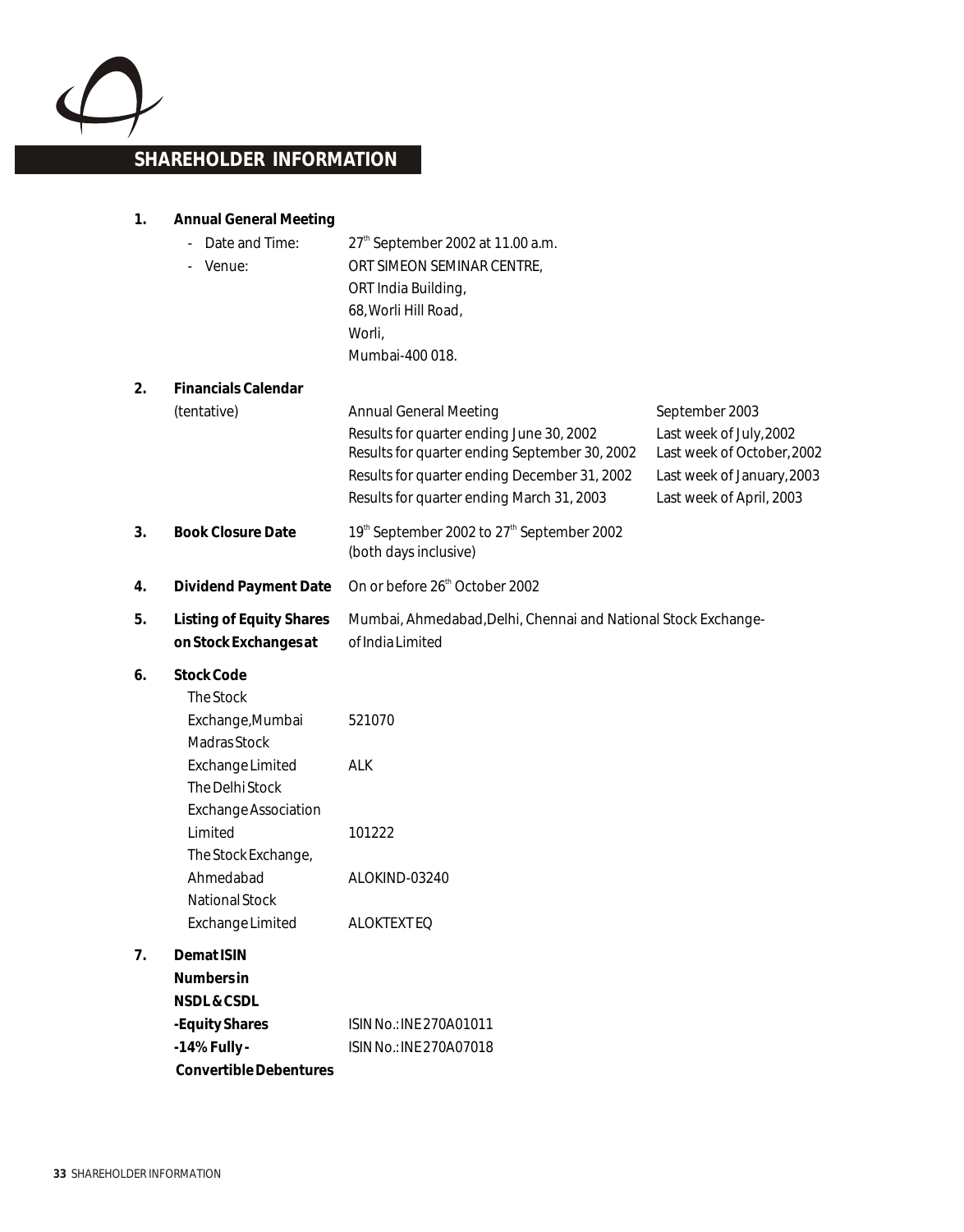

## **SHAREHOLDER INFORMATION**

**8. Registrar and Transfer Agents** Intime Spectrum Registry Limited (Share transfer and 260 A, Shanti Industrial Estate, communication Sarojini Naidu Road, regarding share Mulund (West), Mumbai-400080. certificates, dividends and

change of address) **9. Share Transfer** The share transfers which are received in physical form are processed **System** and the share certificates returned within a period of 10 to 15 days from the date of receipt, subject to the documents being valid and complete in all

2000, offered the facility of transfer cum demat.

Shares held in the dematerialised form are electronically traded in the Depository. The Registrar and Share Transfer Agents of the Company periodically received from the Depository the beneficiary holdings so as to enable them to update their records and to send all corporate communications, dividend warrants, etc.

respects. The Company has, as per SEBI guidelines with effect from 21<sup>st</sup> March

Physical shares received for dematerialisation are processed and completed within a period of 15 days from the date of receipt, provided they are in order in every respect. Bad deliveries are immediately returned to the Depository Partcipants under advice to the shareholders.

| 10. | Distribution of shareholding as on 31 <sup>st</sup> March 2002 |
|-----|----------------------------------------------------------------|
|-----|----------------------------------------------------------------|

| No of Shares    | No of               | $%$ of              | No of Shares | % to total |
|-----------------|---------------------|---------------------|--------------|------------|
|                 | <b>Shareholders</b> | <b>Shareholders</b> | Held         |            |
| $1 - 5000$      | 12,773              | 78.75               | 2,73,38,860  | 6.47       |
| 5001-10000      | 1,796               | 11.07               | 1,50,27,300  | 3.55       |
| 10001-20000     | 767                 | 4.73                | 1,18,85,750  | 2.81       |
| 20001-30000     | 302                 | 1.86                | 79,20,020    | 1.87       |
| 30001-40000     | 125                 | 0.77                | 45,30,490    | 1.07       |
| 40001-50000     | 91                  | 0.56                | 43,10,250    | 1.02       |
| 50001-100000    | 186                 | 1.15                | 1.36.71.860  | 3.23       |
| 100001 andabove | 180                 | 1.11                | 33,82,22,350 | 79.98      |
| Total           | 16,220              | 100.00              | 42.29.06.880 | 100.00     |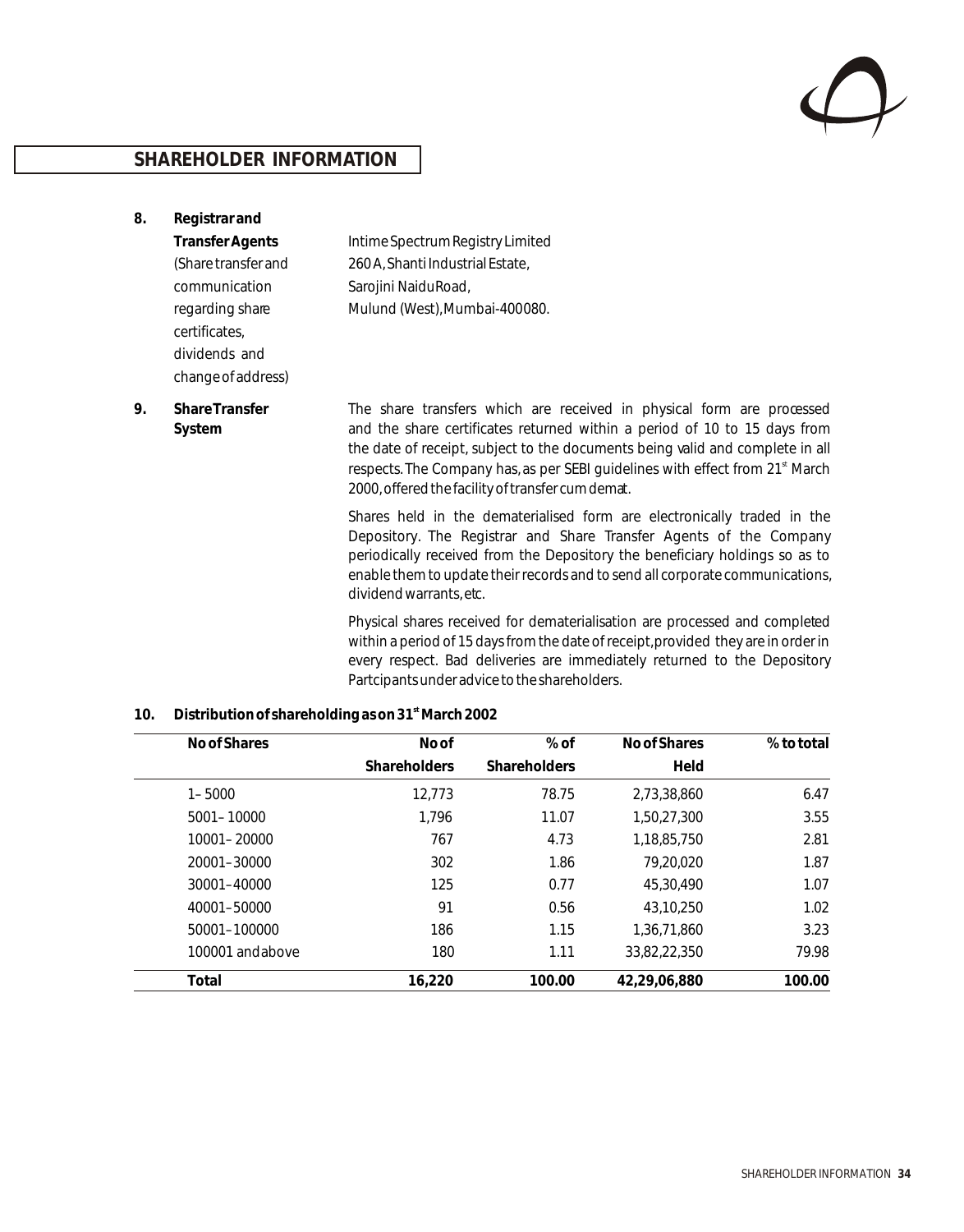

### 11. **Distribution of Shareholding as on 31<sup>st</sup> March 2002**



| 12. | Investor                                                                                                                                                                                                 | For Shares held in Physical form                                                                                                                                                                                                          | Shares held in Demat form     |
|-----|----------------------------------------------------------------------------------------------------------------------------------------------------------------------------------------------------------|-------------------------------------------------------------------------------------------------------------------------------------------------------------------------------------------------------------------------------------------|-------------------------------|
|     | Correspondence:<br>(ForTransfer/<br>Dematerialisation<br>of shares, interest and<br>redemption of<br>debentures and<br>any other query<br>relating to the<br>shares and<br>debentures of the<br>Company) | Intime Spectrum Registry Limited<br>260 A, Shanti Industrial Estate,<br>Sarojini Naidu Road,<br>Mulund (West), Mumbai-400080.                                                                                                             | To the Depository Participant |
| 13. | Compliance<br>officer for Investor<br>redressal                                                                                                                                                          | K.H. Gopal<br>Vice President (Legal) & Company Secretary,<br>Alok Industries Limited<br>Registered Office: B/43, Mittal Tower,<br>Nariman Point, Mumbai-400021.<br>Tel:- (022) 494 0129, Fax:- (022) 493 6078<br>Email: gopal@alokind.com |                               |
| 14. | <b>WebSite</b>                                                                                                                                                                                           | Please visit us at http://www.alokind.com for financial and other<br>information about the Company on the world-wide web.                                                                                                                 |                               |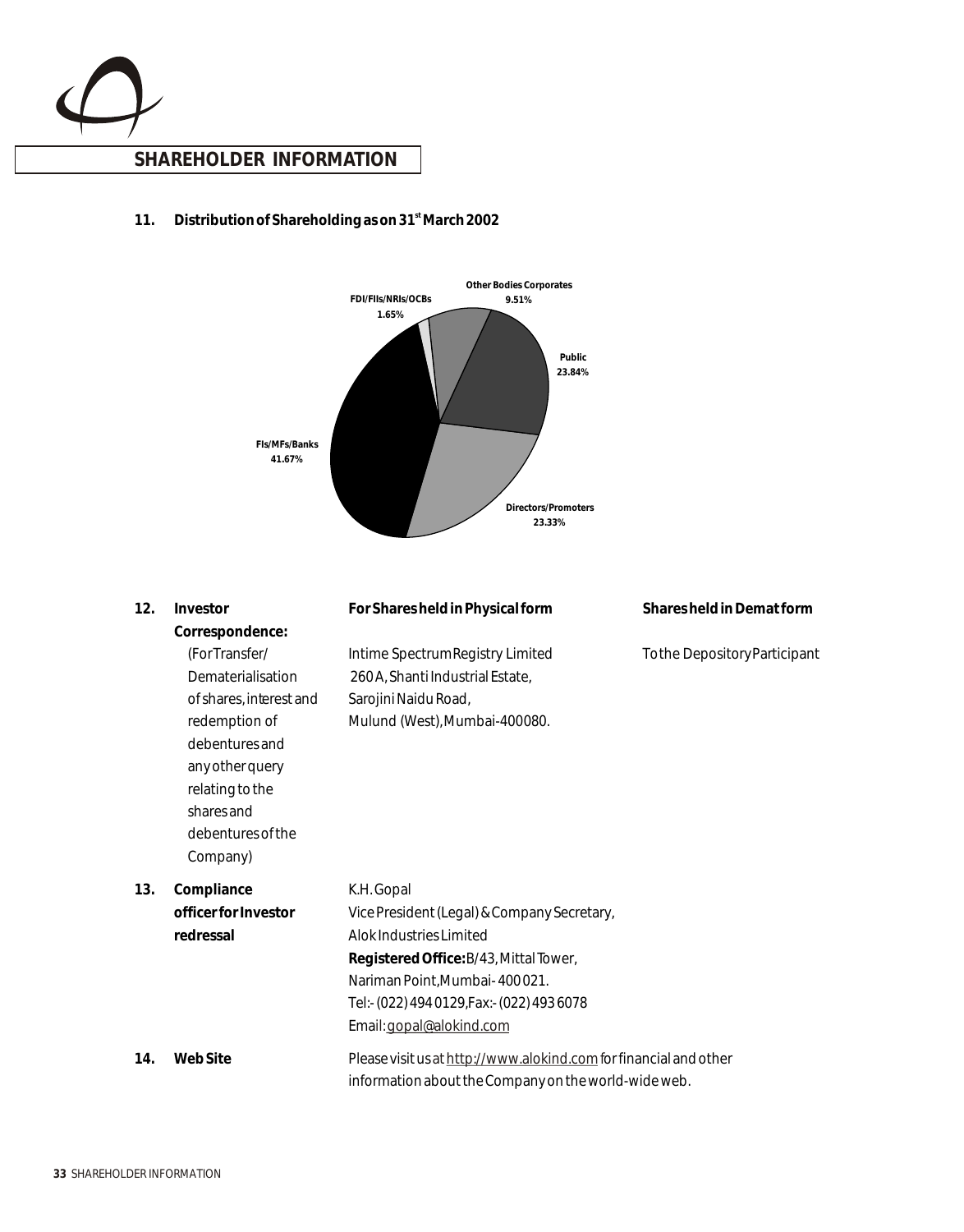

## **SHAREHOLDER INFORMATION**

## **15. Equity History**

| Year | <b>Shares</b><br>(Nos) | Face Value<br>(Rs.) | Cummulative<br>share capital | Particulars                                                                                                       |
|------|------------------------|---------------------|------------------------------|-------------------------------------------------------------------------------------------------------------------|
| 1986 | 400                    | $10/-$ each         | 4000                         | <b>Issued to Promoters</b>                                                                                        |
| 1988 | 215000                 | $10/-$ each         | 2154000                      | <b>Issued to Promoters</b>                                                                                        |
| 1989 | 32100                  | $10/-$ each         | 2475000                      | <b>Issued to Promoters</b>                                                                                        |
| 1992 | 237200                 | $10/-$ each         | 4847000                      | <b>Issued to Promoters</b>                                                                                        |
| 1992 | 247500                 | $10/-$ each         | 7322000                      | <b>Bonus</b>                                                                                                      |
| 1993 | 497896                 | $10/-$ each         | 12300960                     | <b>Bonus</b>                                                                                                      |
| 1993 | 265000                 | $10/-$ each         | 14950960                     | <b>Issued to Promoters</b>                                                                                        |
| 1993 | 2250000                | $10/-$ each         | 37450960                     | Public Issue                                                                                                      |
| 1997 | 7490192                | $10/-$ each         | 112352880                    | Rights Issue (2:1)                                                                                                |
| 1997 | 1240000                | $10/-$ each         | 124752880                    | Private Placement with FII                                                                                        |
| 1998 | 2250000                | $10/-$ each         | 147252880                    | Preferential issue to promoters                                                                                   |
| 1998 | 9142700                | $10/-$ each         | 238679880                    | Private Placement of equity shares<br>with FDI                                                                    |
| 2000 | 2590000                | $10/-$ each         | 264579880                    | <b>Conversion of Optionally Fully</b><br>Convertible Debentures issued to<br>FI into equity shares                |
| 2000 | 1892500                | $10/-$ each         | 283504880                    | Conversion of Preference shares<br>issued to FIs                                                                  |
| 2002 | 13940200               | $10/-$ each         | 422906880                    | Conversion of Privately Placed Secured<br>Fully Convertible Debentures issued<br>to FIs /Banks into equity shares |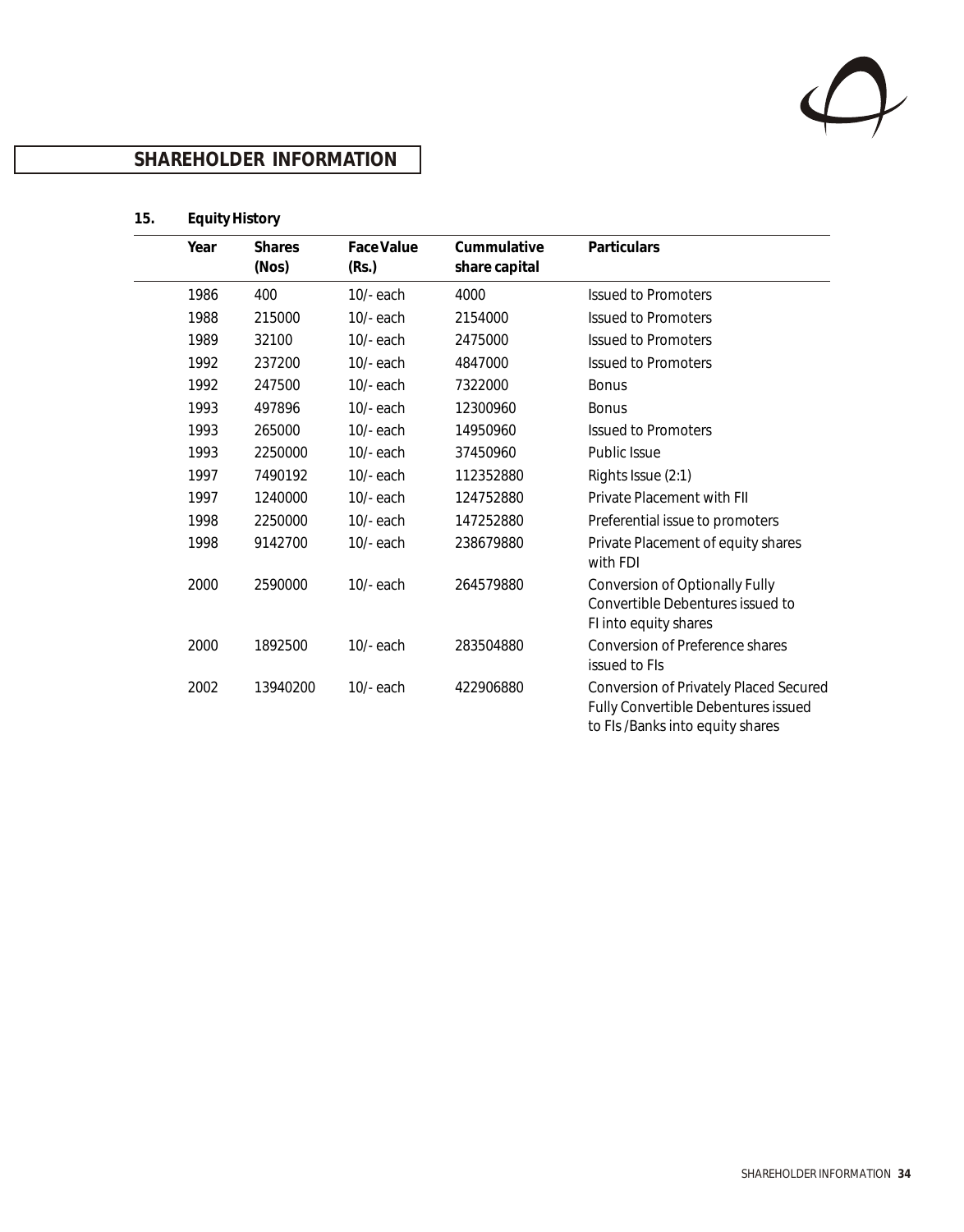|                                                                                                                          | <b>PROXY FORM</b>                                                                                                  |                                                                                                                                                     |
|--------------------------------------------------------------------------------------------------------------------------|--------------------------------------------------------------------------------------------------------------------|-----------------------------------------------------------------------------------------------------------------------------------------------------|
|                                                                                                                          | <b>ALOK INDUSTRIES LIMITED</b><br>Registered Office: B/43, Mittal Tower, Nariman Point,<br>Worli, Mumbai - 400 018 |                                                                                                                                                     |
|                                                                                                                          |                                                                                                                    |                                                                                                                                                     |
| No. of Shares                                                                                                            |                                                                                                                    |                                                                                                                                                     |
|                                                                                                                          |                                                                                                                    |                                                                                                                                                     |
|                                                                                                                          |                                                                                                                    | being a member/members of Akok Industries (Allen Land and The Land and The Land and The Land and The Land and T                                     |
|                                                                                                                          |                                                                                                                    |                                                                                                                                                     |
|                                                                                                                          |                                                                                                                    | and the district of the district of                                                                                                                 |
|                                                                                                                          |                                                                                                                    | as my/our proxy to attend and vote for me/us and                                                                                                    |
|                                                                                                                          |                                                                                                                    | on my/our at the Sixteenth Annual General Meeting of the Company to be held on Friday, the 27th day of September, 2002,                             |
|                                                                                                                          |                                                                                                                    | at 11.00 a.m. at ORT SIMEON SEMINAR CENTRE, ORT India Building, 68, Worli Hill Road, Worli, Mumbai - 400 018 and at any                             |
| adjournment thereof.                                                                                                     |                                                                                                                    |                                                                                                                                                     |
|                                                                                                                          |                                                                                                                    |                                                                                                                                                     |
|                                                                                                                          |                                                                                                                    |                                                                                                                                                     |
|                                                                                                                          |                                                                                                                    | Affix                                                                                                                                               |
|                                                                                                                          |                                                                                                                    | 30 p.                                                                                                                                               |
|                                                                                                                          |                                                                                                                    | Revenue<br>Stamp                                                                                                                                    |
| Signature (s) of Member (s)                                                                                              |                                                                                                                    |                                                                                                                                                     |
| not less than 48 hours before the time for holding the aforesaid meeting. The proxy need not be a member of the Company. |                                                                                                                    | NOTE: The Proxy in order to be effective should be duly stamped, completed and signed and must be deposited at the Registered office of the Company |
|                                                                                                                          |                                                                                                                    |                                                                                                                                                     |
|                                                                                                                          |                                                                                                                    |                                                                                                                                                     |
|                                                                                                                          | <b>ATTENDANCE SLIP</b>                                                                                             |                                                                                                                                                     |
|                                                                                                                          | ALOK INDUSTRIES LIMITED                                                                                            |                                                                                                                                                     |
|                                                                                                                          | Registered Office: B/43, Mittal, Tower, Nariman Point,<br>Mumbai - 400 021                                         |                                                                                                                                                     |
|                                                                                                                          |                                                                                                                    |                                                                                                                                                     |
|                                                                                                                          |                                                                                                                    |                                                                                                                                                     |
|                                                                                                                          |                                                                                                                    |                                                                                                                                                     |
|                                                                                                                          |                                                                                                                    |                                                                                                                                                     |
|                                                                                                                          |                                                                                                                    |                                                                                                                                                     |
|                                                                                                                          |                                                                                                                    |                                                                                                                                                     |
|                                                                                                                          |                                                                                                                    |                                                                                                                                                     |

I hereby record my presence at the **Sixteenth Annual General Meeting** o he Company being held on Friday, the 27th day of September, 2002 at 11.00 a.m. at **ORT SIME ON SEMINAR CENTRE**, ORT India Building, 68, Worli Hill Road, Worli, Mumbai - 400 018 and at any adjournment thereof.

Signature of Member/Joint member Proxy attending the meeting

TEA RHERE

 $\overline{\phantom{a}}$ 

Please complete this Attendance Slip and bring the slip to the meeting.